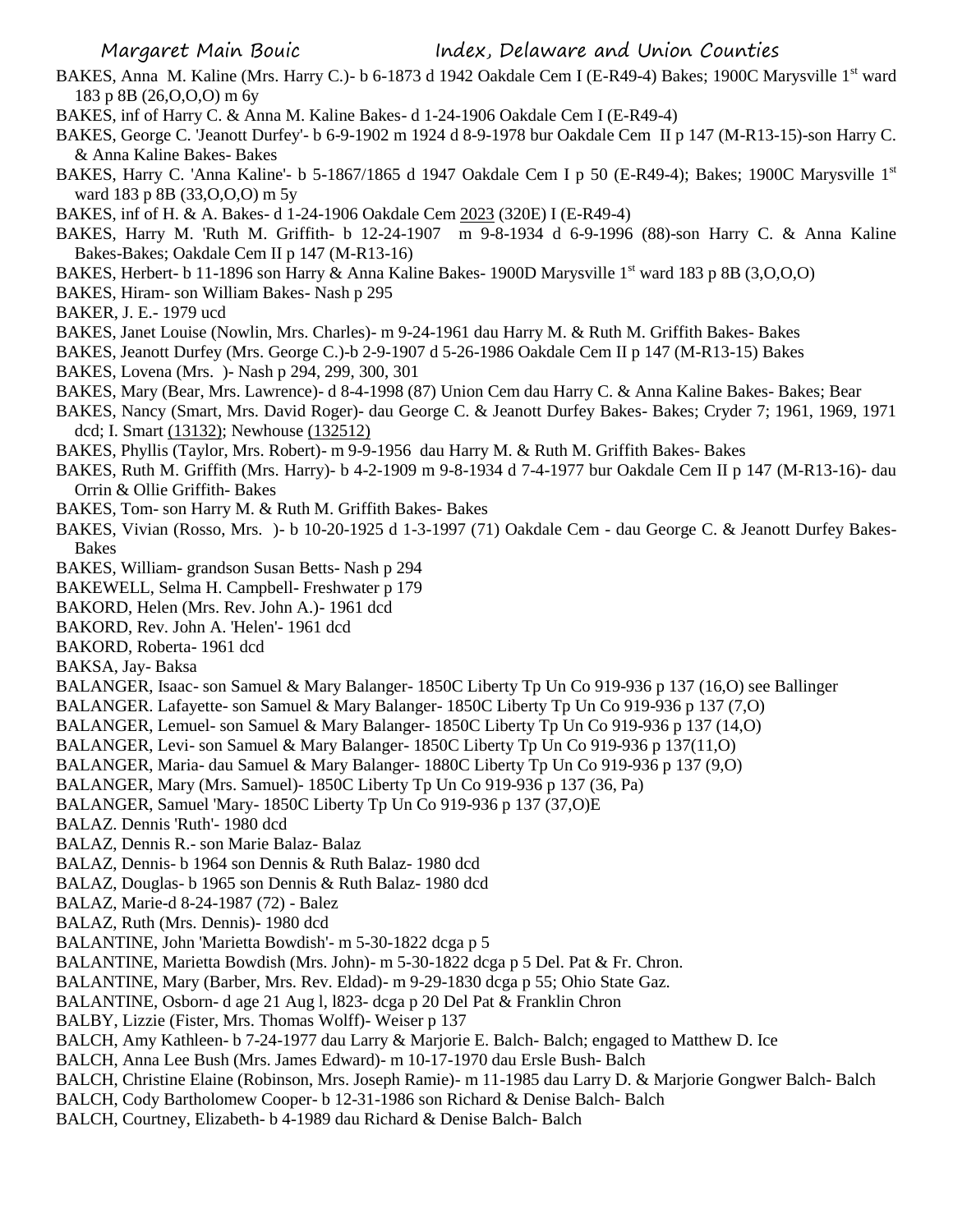BALCH, Denise (Mrs. Richard)- Balch

- BALCH, Helen (Dusenbury, Mrs. )- sister Walter E. Balch- Balch
- BALCH, Rev. Hezekiah Jones- Powers p 8, 164
- BALCH, James Edward 'Anna Lee Bush'- m 10-17-1970 son Walter & Pauline Balch- Balch; Budd
- BALCH, Larry D. 'Marjorie Gongwer'- son Walter & Pauline Budd Balch- Balch, Budd
- BALCH, Lisa L.- dau Larry D. & Marjorie Gongwer Balch- Balch
- BALCH, Marjorie Gongwer (Mrs. Larry D.)- m 4-1-1961- Balch
- BALCH, Martha (Hovey, Mrs. Thomas)- b 9-13-1676 d 8- -1761 dau Samuel & Martha Newmarch Balch- Powers Pat p 2
- BALCH, Martha Newmarch (Mrs. Samuel)- Powers Pat p 2
- BALCH, Pauline Budd (Mrs. Walter)- dau Harry E. & Nellie Budd- Balch; Budd
- BALCH, Richard Zachariah Wellington b Feb 17 1983 son Richard Balch- Balch
- BALCH, Richard 'Denise'- son Larry & Marjorie E. Balch- Balch
- BALCH, Samuel 'Martha Newmarch'- Powers Pat p 2
- BALCH, Sarah Ann (Webb, Mrs. Joseph)- m 8-26-1855 dcm
- BALCH, Steve- son Larry D. & Marjorie Gongwer Balch- Balch
- BALCH, Walter E. 'Pauline Budd'- d 3-10-1973 (54) bur. Fancher Cem; Balch
- BALCH, Wendy- dau James Edward & Anna Lee Bush- Balch- engaged to Lee Herron, son of Glen & Judy Herron
- BALCOM, Lulu- b 8-8-1899 Delaware Town dau William Balcom- dcb
- BALDASANO, Frank 'Marie'- 1980 dcd
- BALDASANO, Marie (Mrs. Frank)- 1980 dcd
- BALDEN, Anne- 1860C York Tp 1211-1221 p 163 (38,O)
- BALDEN, Goold J.- son Anne Balden- 1860C York Tp 1211-1221 p 163 (12,O)
- BALDEN, J. W.- 1908 dch p 425
- BALDEN, Nathen W.- son Anne Balden- 1860C York Tp 1211-1221 p 163 (16,O)
- BALDEN, Sarah C.- dau Anne Balden- 1860C York Tp 1211-1221 p 163 (7,O)
- BALDEN, Thomas E.- son Anne Balden- 1860C York Tp 1211-1221 p 163 (10,O)
- BALDEN, William C.- son Annde Balden- 1860C York Tp 1211-1221 p 163 (12,O)
- BALDERSON, Amy Michelle Jobe (Mrs. Joseph David)- m 7-31-1993 dau Gary & Mary Jobe- Balderson
- BALDERSON, Andy 'Peggy'- son Francis Balderson- Balderson
- BALDERSON, David 'Jayne' 'Mary'- son Francis & Harriett M. Glendening Balderson- Balderson
- BALDERSON, Dorothy E.Spain (Mrs. William Harold)-b 6-3-1912 d 11-17-1983 (71) bur Radnor Cem- dau Jessie & Jennie Stiffler Spain- 1971, 1980 dcd;,Balderson
- BALDERSON, Ennett' Lucy Curry'- Balderson
- BALDERSON, Francis E. "Mick"'Harriett M. Glendening'- b 8-12-1918 m 7-26-1941 d 2-10-1996 )77) son Ennett & Lucy Curry Balderson- Balderson
- BALDERSON, Harriett M. Glendening (Mrs. Francis E.)- m 7-26-1941 Balderson
- BALDERSON, Jayne (Mrs. David)- Balderson
- BALDERSON, Jenny (Clark, Mrs. )- dau William Harold & Dorothy E. Spain Balderson- Balderson
- BALDERSON, Joseph David 'Amy Michelle Jobe'- m 7-31-1993 son David & Jayne Overfield Balderson- Balderson
- BALDERSON, Mary (Mrs. David)- Balderson
- BALDERSON, Nancy (Clark, Mrs. )- dau William Harold & Dorothy E. Spain Balderson- Balderson
- BALDERSON, Marguerite- 1971, 1973 ucd
- BALDERSON, Peggy (Mrs. Andy)- Balderson
- BALDERSON, Sally (Wilson, Mrs. )- dau Francis & Harriett M. Glendening Balderson- Balderson
- BALDERSON, Shirley Jo Ann (Hines, Mrs. )- dau William Harold & Dorothy Spain Balderson- Balderson
- BALDERSON, Sue (Collins, Mrs. Wendall )- dau Francis & Harriet M. Glendening Balderson- Balderson
- BALDERSON, Mrs. William- Pabst 8 p 42
- BALDERSON, William Harold 'Dorothy E.Spain'- Balderson; 1971, 1980 dcd
- BALDERSTON, Hannah (Sabine, Mrs. Hylas)- 1883 uch V p 172
- BALDESER, Kenneth Jr.- 1969 dcd
- BALDESER, Kenneth E. Sr. 'Mary E.'- 1969, 1980 dcd
- BALDESER, Mary E. (Mrs. Kenneth E. Sr)- 1969, 1980 dcd
- BALDING, Belinda (McKitrick, Mrs. James Edward Marcus)- m 6-6-1857- McKitrick p 123
- BALDING, Belinda (McKitrick, Mrs. Andrew Jackson)- m 1867- McKitrick p 123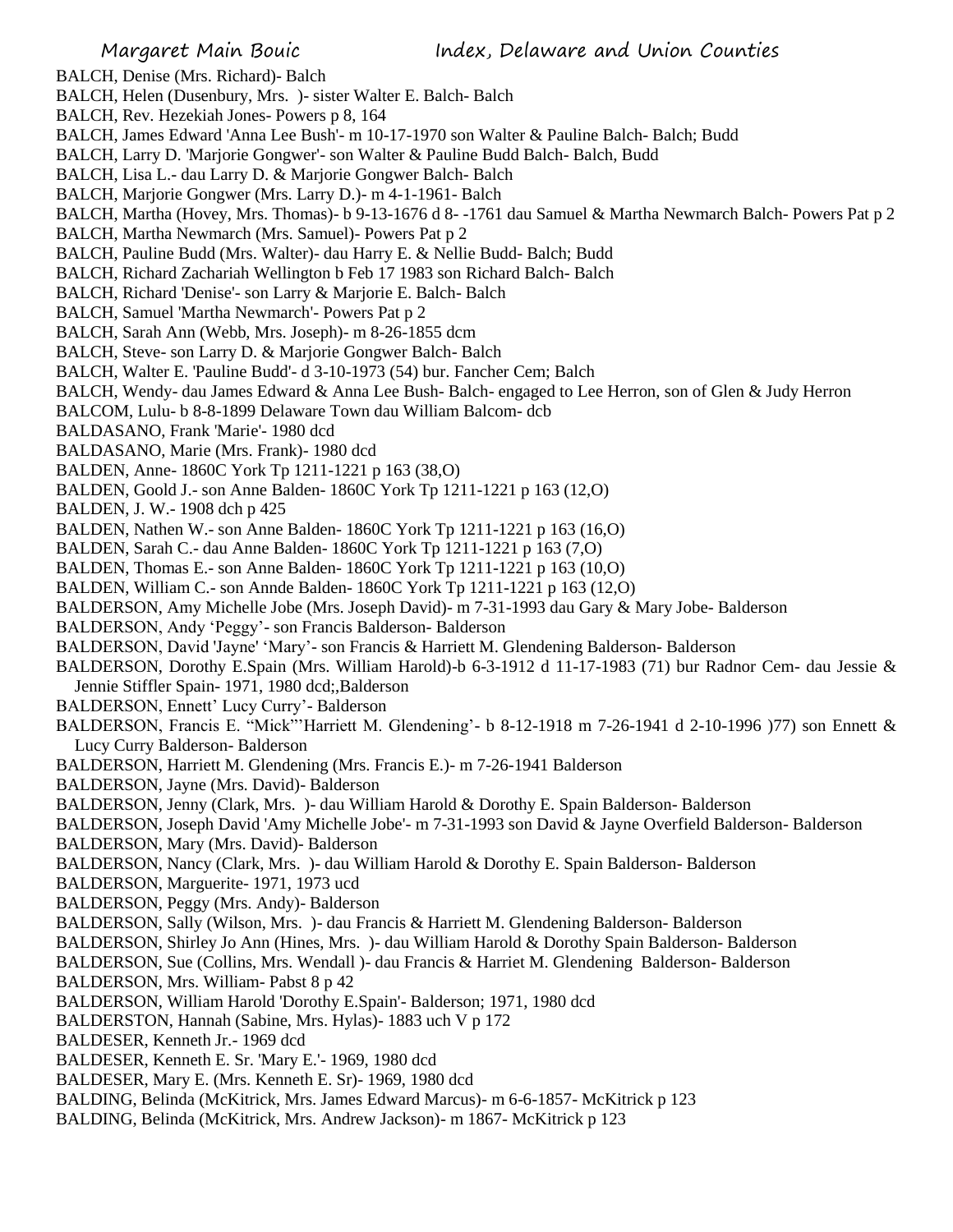- BALDO, Bruno- b 1960 son Frank & Stanislava Baldo- 1969 dcd
- BALDO, Frank F. 'Stanislava'- 1969, 1971, 1980 dcd
- BALDO, Stanislava (Mrs. Frank F.)- 1969, 1980 dcd
- BALDOCK, Omar 'Rozella S. Smith'- Baldock
- BALDOCK, Rozella S. Smith (Armstrong, Mrs. Chester)(Mrs. Omar) b 12-28-1900 d 7-6-1973 Claibourne Cem p 106; dau Henry & Ella Bohl Smith- Baldock; 1973 ucd
- BALDRIDGE, Anderson Rocoe.- b 12-22-1884 son John A. & Emma Edith Roush Baldridge- Baldridge; dcb, late
- BALDRIDGE, -- (Caldwell Mrs. )- dau John A. & Emma E. Baldridge- Baldridge
- BALDRIDGE, Anderson P(R).'Delva'- d 2-1-1979 (94) bur. Sunbury Mem.- 1961, 1969, 1971 dcd; Baldridge
- BALDRIDGE, Ann Elizabeth (Wright, Mrs. Wallace)-m 3-21-1964 dau Paul Wesley & Maxine M. Magill Baldridge-Baldridge
- BALDRIDGE, Anna D. (Mrs. Thomas)- d 6-20-1980 (89) bur. Ky.- Baldridge
- BALDRIDGE, Anna Margaret Hamilton (Mrs. James)- m 10-15-1939- Baldridge
- BALDRIDGE, Annabell- dau Ulysses & Melvina Baldridge- Baldridge
- BALDRIDGE, Bertha- dau John A. & Emma E. Baldridge- Baldridge
- BALDRIDGE, Bessie Bell David (Mrs. Marion L.)(Henry, Mrs. John L.)- b 2-23-1886 d 1-25-1981 dau John & Lyde Davis- Baldridge; Milford Cem Un Al p 45
- BALDRIDGE, Brenda (Preston, Mrs. )- dau Ulysses & Melvina Baldridge- Baldridge
- BALDRIDGE, Brian- Baldridge
- BALDRIDGE, Brittany Lee- b 9-11-1988 dau David L. & Kimberley S. Taylor Baldridge- Taylor
- BALDRIDGE, Carol (Kearse, Mrs. James)- dau James & Anna Margaret Hamilton Baldridge- Baldridge
- BALDRIDGE, Carol L. Marshall (Mrs. Robert)- b 12-24-1935 d 2-15-1980 Oakdale Cem II p 130 (M-RD-18)- dau Acie & Mary Osborne Marshall- Baldridge
- BALDRIDGE, Charlotte (Wheeler.P, Mrs. )- dau Ulysses & Melvina Baldridge- Baldridge
- BALDRIDGE, Cindy (Mrs. Kenneth) Baldridge; 1980 dcd
- BALDRIDGE, Dane R.- son Anderson R(P) & Delva Baldridge- Baldridge
- BALDRIDGE, David L. 'Kimberley S. Taylor'- m 7-25-1987 son Rev. Gale Baldridge- Taylor
- BALDRIDGE, David- son Ulysses & Melvina Baldridge- Baldridge
- BALDRIDGE, David- son Dr. John A. Baldridge- 1850C Delaware Tp 1293 (13,O)
- BALDRIDGE, Delva (Mrs. Anderson R.)- Baldridge
- BALDRIDGE, Dora J. (Mrs. Ralph E.)- 1985 uch p 5
- BALDRIDGE, Drue D-'Evelyn M. Brown' m 11-5-1936 son Marion L. & Bessie Bell Davis Baldridge- Baldridge
- BALDRIDGE, -- (Johnson, Mrs. Jerry)- dau Drue Baldridge- Baldridge
- BALDRIDGE, Dwayne- son Ulysses & Melvina Baldridge- Baldridge
- BALDRIDGE, Edward- son Ulysses & Melvina Baldridge- Baldridge
- BALDRIDGE, Eliza Jane- 1850C Delaware Tp 1293 (29,O)
- BALDRIDGE, Emma Edith Roush (Mrs. John A.)- d 1-4-1962 bur Cherry Fork- Baldridge; dcb, late (Anderson Rocoe)
- BALDRIDGE, Evelyn M. Brown (Mrs. Drue D.)- b 3-1-1916 m 11-5-1936 d 4-26-1995 (79) Milford Cem dau Harry & Grace Williams Brown - Baldridge
- BALDRIDGE, Rev. Gale- Taylor
- BALDRIDGE, George- son Thomas & Anna D. Baldridge- Baldridge
- BALDRIDGE, Gloria (Whitt, Mrs.Jerry Lee )- dau Ulysses & Melvina Baldridge- Baldridge; 1985 uch p 83
- BALDRIDGE, Grace (Johnson, Mrs. Jerry)- dau Drue D. & Evelyn M. Brown Baldridge- Baldridge
- BALDRIDGE, Gracie (Pruitt, Mrs. )- dau Thomas & Anna D. Baldridge- Baldridge
- BALDRIDGE, Helen (Farris, Mrs. Ernest)- dau Anderson P. & Delva Baldridge- Baldridge
- BALDRIDGE, Herschel- b 1906 d 1923 Milford Cem Un Al p 45
- BALDRIDGE, James- son Marion L. & Bessie Bell David Baldridge- Baldridge
- BALDRIDGE, Dr. Jay Phillip- son Anderson R. & Delva Baldridge- Baldridge
- BALDRIDGE, James 'Amma Margaret Hamilton'- m 10-15-1939- Baldridge
- BALDRIDGE, Joan- dau Ulysses & Melvina Baldridge- Baldridge
- BALDRIDGE, John A. 'Emma Edith Roush'- dcb late (Anderson Rocoe)
- BALDRIDGE, Dr. John A.- 1850 Delaware Tp 1293 (39,O)
- BALDRIDGE, John- son Dr. John A. Baldridge- 1850C Delaware Tp 1293 (11,O)
- BALDRIDGE, Kenneth 'Cindy'- son Drue D. & Evelyn M. Brown Baldridge- Baldridge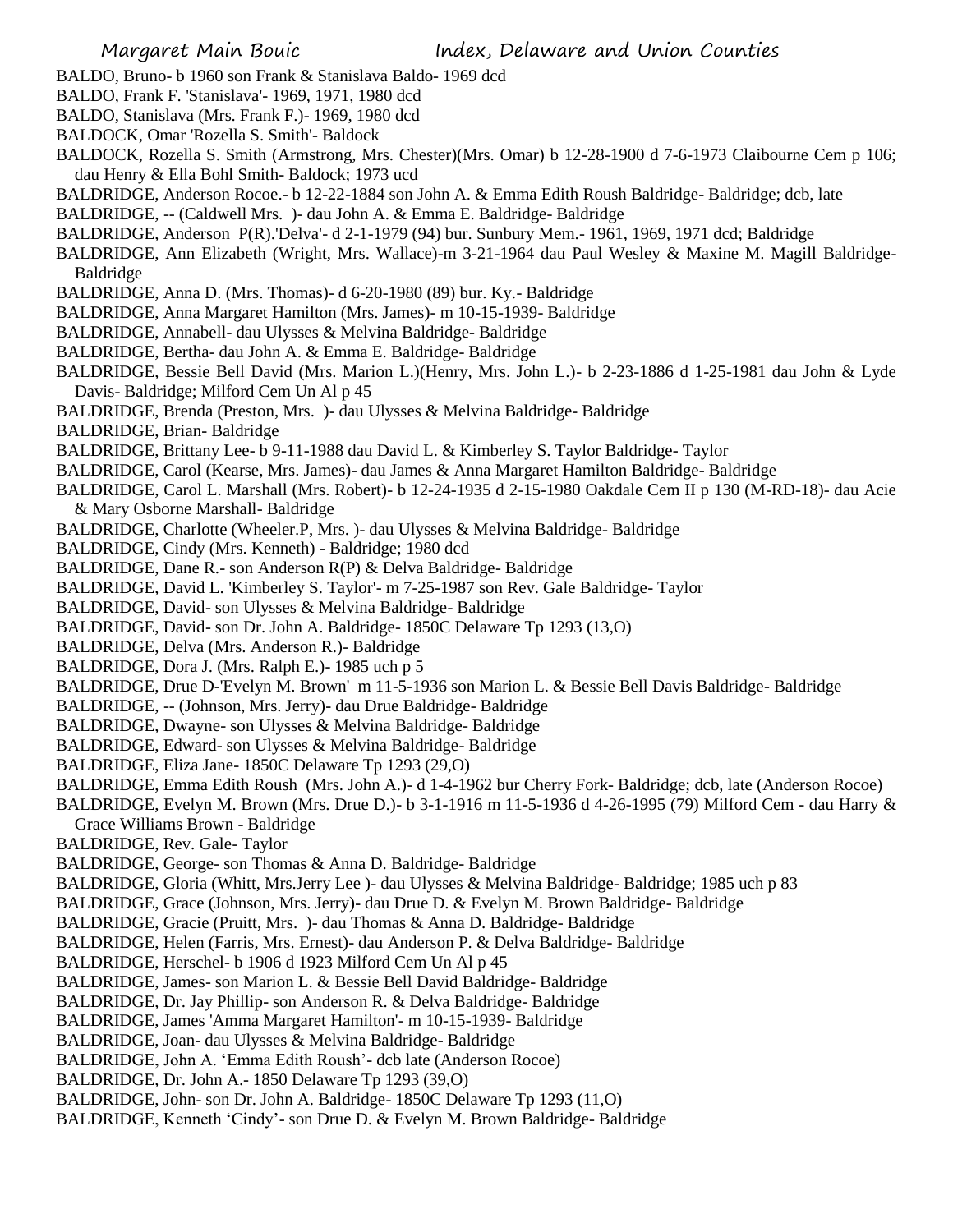BALDRIDGE, Kimberley S. Taylor (Mrs. David L.)- m 7-25-1987 dau Robert & Lauisabell Taylor- Taylor

BALDRIDGE, Lester- b 1975 son Cindy Baldridge- 1980 dcd

BALDRIDGE, Lester- son Ulysses & Melvina Baldridge- Baldridge

BALDRIDGE, Linda(Slone, Mrs. James)- dau Ulysses & Melvina Baldridge- Baldridge

BALDRIDGE, Luletia I.- dau Dr. John A. Baldridge- 1850C Delaware Tp 1293 (1,O)

BALDRIDGE, Marion L.'Bessie Bell Davis'- Milford Cem- Un Al p 45

BALDRIDGE, Martha- dau Dr. John A. Baldridge- 1850C Delaware Tp 1293 (4,O)

BALDRIDGE, Maxine M. Magill (Mrs. Paul Wesley)- m 5- 1935 d 3-1-2000 Oakdale Cem II p 135 (M-R2-2); Baldridge

BALDRIDGE, Melissa- dau Ulysses & Melvina Baldridge- Baldridge

BALDRIDGE, Melvina (Mrs. Ulysses)- d 4-28-1978 (47) bur. Ky.- Baldridge

BALDRIDGE, Nicky- b 1975 ch Robert & Sharon Baldridge- 1983 ucd

BALDRIDGE, Paul Wesley 'Maxine M. Magill'- b 9-27-1907 m 5- -1935 d 1-16-1961 bur Oakdale Cem II p 135 (M-R2-2)-son Anderson R. & Delva Baldridge- Baldridge

BALDRIDGE, Polly- unvmec p 33

BALDRIDGE, Robert- son Dr. John A. Baldridge- 1850C Delaware Tp 1293 (6,O)

BALDERIDGE, Robert 'Carol L. Marshall'- Baldridge; Oakdale Cem II p 130

BALDRIDGE, Robert 'Sharon'- 1983 ucd

BALDRIDGE, Robert Wesley- son Paul Wesley & Maxine M. Magill Baldridge- Baldridge

BALDRIDGE, S.-Genther p 157

BALDRIDGE, Saundra (Speers, Mrs. Larry)- dau James & Anna Margaret Hamilton Baldridge- Baldridge

BALDRIDGE, Sharon (Mrs. Robert)- 1983 ucd

BALDRIDGE, Thomas 'Anna D.'- d 1968- Baldridge

BALDRIDGE, Thomas- son Ulysses & Melvina Baldridge- Baldridge

BALDRIDGE, Ulysses 'Melvina'- son Thomas & Anna D. Baldridge- Baldridge

BALDRIDGE, Virginia (Kuntz, Mrs. )- dau Ulysses & Melvina Baldridge- Baldridge

BALDRIDGE, Virginia (Roland, Mrs. )- dau Thomas & Anna D. Baldridge- Baldridge

BALDRIDGE, William- son James & Anna Margaret Hamilton Baldridge- Baldridge

BALDWIN, -- 1908 dch p 425; Nash p 98; unec III p 21; family of Marjorie Wiechmann #234 unec IX p 3, X p 4, XI p 3,

XII p 3; family of James R. Baldwin #379, unec XII p 49

BALDWIN & SPEAKMAN- 1877 uca p 65, 71 ; Byxbe & Baldwin- delge V p 66

BALDWIN, & ROSS delge V p 66; BALDWIN & HOTCHKISS & CO- delge V p 33

BALDWIN, A.- Pabst 1 p 7

BALDWIN, A.- 1880C Jackson Tp p 227C (59,O,Va,Va)

BALDWIN, Mrs. A.- dau Abraham Rosecrans- Sunbury p 7

BALDWIN, Abigail Barr (Mrs. David)- Asp p 106

BALDWIN, Abigail Terrill (Mrs. )- dau Thomas Terrill- delge VIII p 28

BALDWIN, Abner 'Mariah T. Richardson'- m 5-24-1879 ucm 6490

BALDWIN, Abraham- d 3-11-1807 half brother Judge Henry Baldwin- 1880 dch p 312, 313; 1908 dch p 104, 450, 451; Pabst 2 p 7; 1976 dch p 14; delge II p 9, 10, 24, 36, 38, III p 8, 48

BALDWIN, Ada E.- dau Jacob & Matilda Baldwin- 1880C Jackson Tp p 227C (2,O,O,O)

BALDWIN, Adeline (Moorehouse, Mrs. Abram K.)- m 2-14-1844 dcm

BALDWIN, Alcimus- dau David & Lucinda Baldwin- 1850C York Tp 413-420 p 64 (4,O); 1860C York Tp 1404-1414 p 190 (15,O)

BALDWIN, Alice- Oakdale Cem II (H-R19-4) perhaps ashes only

BALDWIN, son Charles Baldwin- dg 2-13-1907

BALDWIN, Allen 'Bonita'- b 1955 son Joseph T. & Mae Burchett Baldwin- Baldwin; 1961, 1969, 1971 dcd

BALDWIN, Alma- dau Thomas & Margaret Baldwin- 1880C Jackson Tp p 234 (3,O,O,O)

BALDWIN, Alta (Stearns, Mrs. )- dau Frank L. & Sarah Wyeth Baldwin- Baldwin

BALDWIN, Alvah Lee - b 8-17-1902 Concord Tp son A. E. & Florence Adams Baldwin- dcb

BALDWIN, Alva- ch William & Louisa A. Moore Baldwin- Nash p 90

BALDWIN, Alveretta- b 9-1896 dau William H. & Mary C. Baldwin- 1900C Washington Tp 96 p 5A (3,O,O,O)

BALDWIN, Amanda (Little, Mrs. Nelson)- dau Francis & Debora Baldwin- 1850C Jackson Tp 48 p 7 (9,O);1860C Jackson Tp 1056-1071 p 140 (19,O); Affidavits p 39

BALDWIN, Amanda (Little, Mrs. William)- m 7-6-1859 ucm 2900; unec IV p 9 (1863)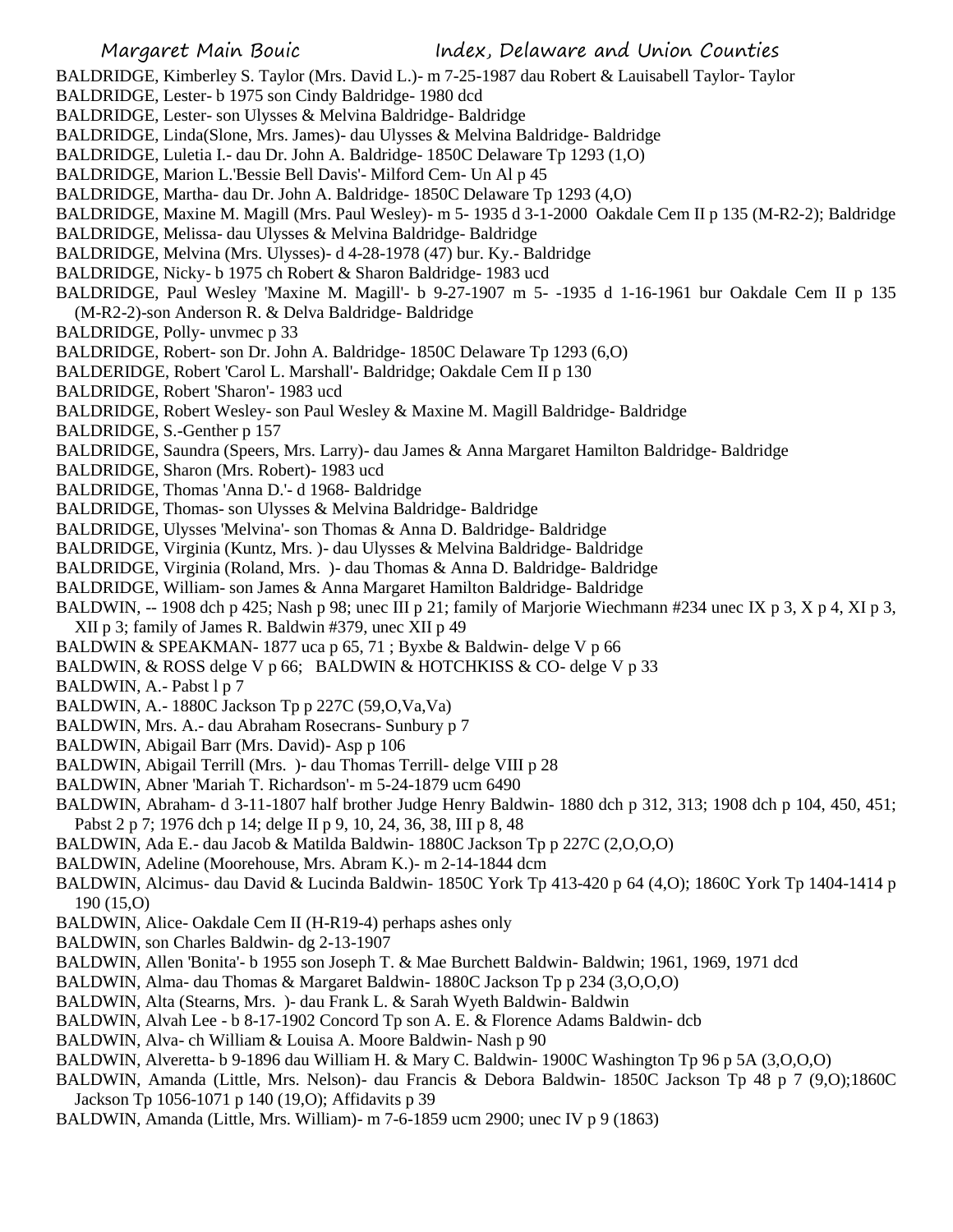- BALDWIN, Amanda- b 8-8-1820 d 8-28-1899 Price Cem djlm p 29; 1850C Jackson Tp 63 p 10 (28,O); 1860C Jackson Tp 1056-1071 p 40 (19,O); 1880C Jackson Tp p 0227
- BALDWIN, Amanda M.(Callahan, Mrs. Patrick) m 12-31-1870 ucm 4846- dau Henry & Edith Ruetta Parmenter Baldwin- 1870C Jackson Tp 71-70 p 10 (17,O)
- BALDWIN, Amy Deann- b 2-22-1972 dau Dr. Dean Baldwin- Baldwin
- BALDWIN, Andrew- mt 11-28-1855
- BALDWIN, Andrew C.- son Henry & Phoeba A. Baldwin- 1860C York Tp 1412-1422 p 191 (6,O)
- BALDWIN, Angeline (Mrs. Charles)- b 1844 d 1924 Price Cem djlm p 35
- BALDWIN, Angeline (Mrs. Joseph)- 1850C York Tp 414-421 p 64 (26,O)
- BALDWIN, Ann (Mrs. Lewis C.)- 1883 uch V p 667
- BALDWIN, Ann- b 5-24-1822 d 9-19-1892 (70-3-25) Byhalia Cem lptw p 108; 1870C Washington Tp 105-100 p 15 (48,O); 1880C Washington Tp 220-229 p 23 (58,O, NC. NC) p 016A; 1877 uca p 101
- BALDWIN, Anna Mary B.- b 12-2-1857 dau William & Louisa A. Moore Baldwin- Nash p 90
- BALDWIN, Anna Winget (Mrs. William)- b 1861 lic 12-27-1881 ucm 7099 d June 1913-Milford Cem Un Al p 30- 1915 uch p 805; ped Marjorie Baldwin Wiechmann #2345- unec X p 67; 1900C Darby Tp 148-154 p 7B (38, O,Penn,O) 4 ch 2 liv
- BALDWIN, Arthur W.- b 11-22-1882 d 11-20-1898 Milford Cem Un Al p 30
- BALDWIN, A. S.- delge X p 55 Center Village
- BALDWIN, Bambi- ch Thomas E.Baldwin- Baldwin
- BALDWIN, Barbara- b 1959 dau Charles S. & Jacqueline H. Baldwin- 1969, 1971, 1980 dcd
- BALDWIN, Beatrice- b 6-2-1890 Harlem Tp dau A. S. & Mary T. Caultins Baldwin- dcb; Pabst l p 71
- BALDWIN, Berly- ch W. C. & M. E.- d 7-18-1973 (2y4m) Byhalia Cem lptw p 108
- BALDWIN, Bernice Mahaffey (Mrs. )- b 3-29-1896 d 1-25-1992 (95) bur Tipp City- dau James Willis & Alena Haines Mahaffey- Baldwin
- BALDWIN, Betty (Mrs. Rev. Michael)- Baldwin
- BALDWIN, Betty (Mrs. Rex)- 1979 ucd
- BALDWIN, Bina Smith (Mrs. James S.)-m 2-20-1878 dau John & Esther A. Smith Baldwin; mt Feb 1928
- BALDWIN, Birna- son Clark & Maria Thornton Baldwin- 1870C Washington Tp 103-98 p 15 (1,O)
- BALDWIN, Birtha- dau Clark & Maria Thornton Baldwin- 1880C Washington Tp 141-147 p 15 (7,O,O,O)
- BALDWIN, Bonita (Mrs. Allen)- Baldwin
- BALDWIN, Bonnie K. (Mrs. Samuel F. Sr)- 1967, 1971, 1973, 1975, 1979, 1981, 1983 ucd
- BALDWIN, Brenda (Marston, Mrs. Mark)- b 1958 dau Rev. Joseph T. & Mae Burchett Baldwin- Baldwin; 1961, 1969, 1971 dcd
- BALDWIN, Bridget (Mrs. Francis) djlm p 30; 1880C Jackson Tp p 234 (27, Vt, Irel, Irel)
- BALDWIN, Bonnie- dau Henry A. & Hazel J. Wright Baldwin- Baldwin
- BALDWIN, Briscoe Jr.- delge II p 10
- BALDWIN, Brook- son Gerald Leo & Deanna Baldwin- Baldwin
- BALDWIN, Bruce 'Isletta'- b 1894 d 1963 Price Cem- djlm p 66- Baldwin
- BALDWIN, Buelah K. Kilbury (Mrs. Tredwell M.)- b 1907 dau Thomas Everett & Minnie Merle Alwood Kilbury- ped Lynn Baldwin  $\frac{5}{2}$ ; unec XII p 7
- BALDWIN, Burwell- son Virgil Baldwin- Baldwin
- BALDWIN, C.- hadc p 97 (1900 Concord Tp); delge V p 54 (1826)
- BALDWIN, Mrs. C. A.- mother Rev. James Baldwin- Baldwin
- BALDWIN, Caleb 'Hannah Riky'- McKitrick p 189
- BALDWIN, Calvin- son George A. Baldwin-Baldwin
- BALDWIN, Carl- b 1875 d 1905 Price Cem djlm p 35
- BALDWIN, Col. Carl- son Frank L. & Sarah Wyeth Baldwin- Baldwin
- BALDWIN, Caroline- mt 11-28-1855
- BALDWIN, Caroline Iden (Mrs. Rev. James R.)- b 1-20-1916 d 9-18-1976 dau Floyd & Olive Stackhouse Iden- Baldwin
- BALDWIN, Catharine Blue (Mrs. John/Jonah P.)- m 7-4-1855 ucm 2306; 1860C Jackson Tp 1178-1190 p 155 (22,O); unec VIII p 34
- BALDWIN, C. F.'Ethel'- 1949 ucd
- BALDWIN, Chandler- son Karl F. Baldwin- Baldwin
- BALDWIN, Charles- 1908 dch p 387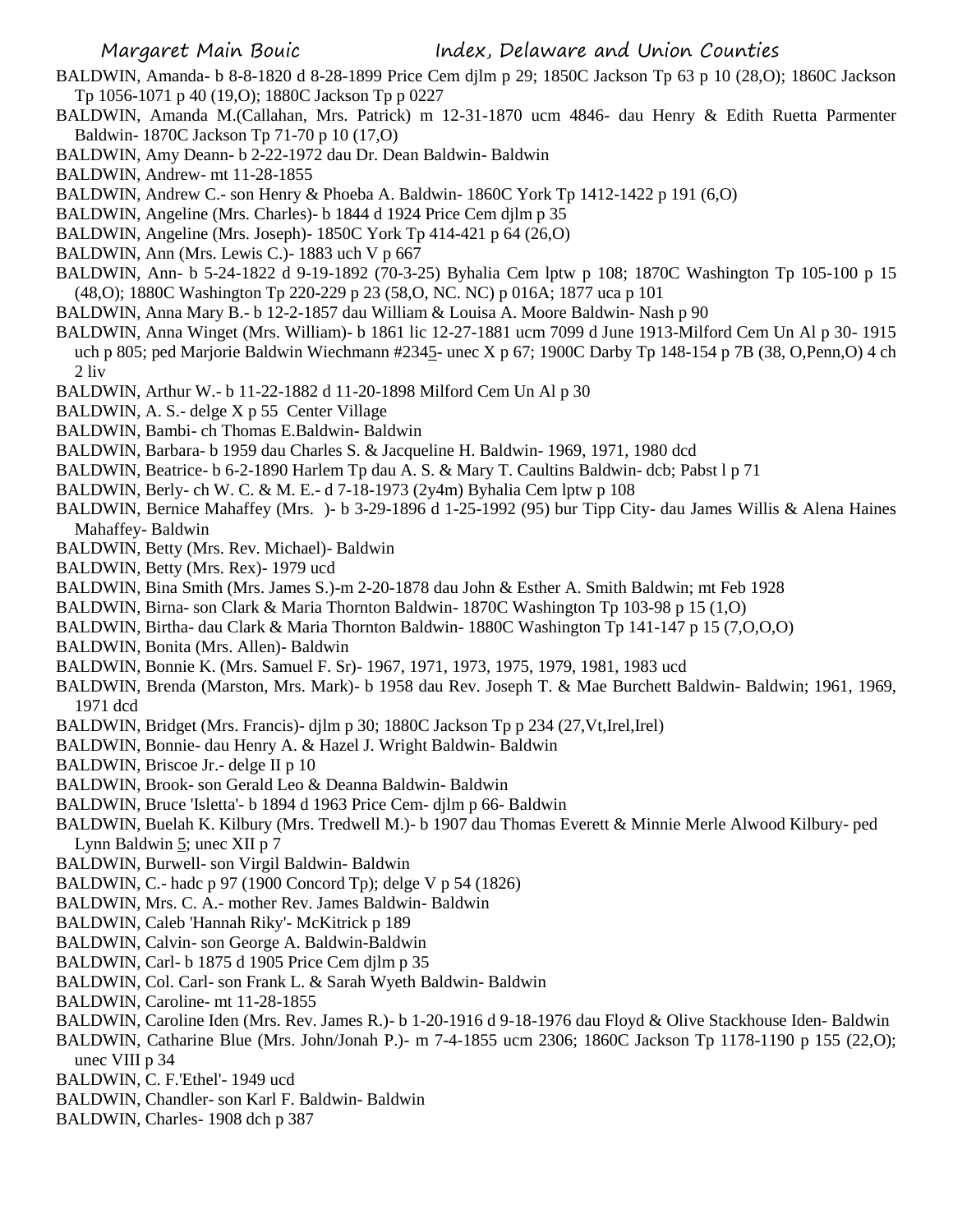- BALDWIN, Charles d age 66 dg 2-13-1907
- BALDWIN, Charles 'Angeline'- b 9-16-1843 d 10-14-1885 Price Cem djlm p 35
- BALDWIN, Charles Carroll- b 4-10-1896 Harlem Tp son Alvah S. & Mary T. Caulkins Baldwin- dcb
- BALDWIN, Charles 'Dora M.' b 1-1862 1900C Marysville  $4<sup>th</sup>$  ward 332-342 p 13B (38,0,0,0) m 6y
- BALDWIN, Charles- son Jack & Linda Sharp Baldwin- 1975 ucd; Baldwin
- BALDWIN, Charles H.- b 10-29-1874 son James S. & Sarah Ann Barber Baldwin- 1883 uch V p 685
- BALDWIN, Charles K. 'Mildred S.'- b 1901 d 1985 Price Cem djlm p 58
- BALDWIN, Charles Philip 'Dixie'- 1983 ucd
- BALDWIN, Charles- b 1966 son Charles P. & Dixie Baldwin- 1983 ucd
- BALDWIN, Charles R.- son Joseph C. & Sarah S. Elliott Baldwin- 1883 uch V p 666; 1880C Washington Tp 68-63 p 7  $(16, 0, 0, 0)$
- BALDWIN, Charles S. 'Jacqueline H.'- 1969, 1971, 1980 dcd
- BALDWIN, Charlotte (Dort, Mrs. Frederick a.)- dumch p 423
- BALDWIN, Chester- son Silas & Sally Baldwin- 1850C Trenton Tp 731 (13,O)
- BALDWIN, Chloe Hatton (Mrs. )- dau David & Lydia Fleming Hatton- dumch p 396
- BALDWIN, Christopher R.- b 11-3-1881 Berlin Tp son Alvah S. & Mary L. Caulkins Baldwin- dcb
- BALDWIN, Cinderella- dau David & Lucinda Baldwin- 1850C York Tp 413-420 p 64 (7,O)
- BALDWIN, C. J.- 1877 uca p 98
- BALDWIN, Clara (Bronson, Mrs. )- dau Rollan Leck,Sr. & Rosa A. Godbey Baldwin- Baldwin
- BALDWIN, Clara J. (Herros, Mrs. )- b 3-23-1866 dau James S. & Sarah Ann Barber Baldwin- 1883 uch V p 685; unec (15-1882) III p 3,XIII p 32; 1870C Taylor Tp 53-52 p 7 (4,O); 1880C Taylor Tp 154-155 p 15 (14,,O,Va,O)
- BALDWIN, Clara (Mast, Mrs. )- dau Edward Lee & Sally Jewell Baldwin- Baldwin
- BALDWIN, Richard Clarence 'Dixie'- 1967, 1971,1973, 1975, 1979, 1983 ucd
- BALDWIN, Clarissa (Kennedy, Mrs. )- half-sister Abraham Baldwin- 1880 dch p 313
- BALDWIN, Clark 'Maria Thornton'- son-in-law Thornton Boyd; 1870C Washington Tp 103-98 p 15 (22,O); 1880C Washington Tp 141-147 (32,O,O,O)
- BALDWIN, Clayton- b 1965(55) son Richard C. & Diane Baldwin- 1967, 1971 ucd engaged to Deborah Lynn Bowman
- BALDWIN, Clayton Elmo 'Ethel E. Stahl'- b 12-15-1892 m 10- -1910 d 5-10-1968 York Cem p 86 son Clark & Hattie
- Dawson Baldwin- Baldwin; 1967, 1971,1973, 1979 ucd; 1900C York Tp 49 p 5A (7,O,O,O)
- BALDWIN, Cloyce- b 1-13-1867 d 7-25-1902 Price Cem djlm p 35
- BALDWIN, Connie (Mrs. Sam Jr.)- 1973, 1975, 1979, 1981, 1983 ucd; Baldwin
- BALDWIN, Cora A.- b 5-5-1879 Orange Tp dau D. & D. Badbert Baldwin- dcb
- BALDWIN, Cornelius- delge II p 10
- BALDWIN, Daniel 'Hannah Stanton'- m 4-21-1808- Powers Pat p 260, 261
- BALDWIN, C. David- son Rev. James R. & Caroline Iden Baldwin- Baldwin
- BALDWIN, David- mt 4-11-1855
- BALDWIN, David- Powers Pat p 53
- BALDWIN, David B.- son Jonah & Mary Baldwin- 1860C York Tp 1402-1412 p 190 (3,O)
- BALDWIN, David-b 1733 d 1818 son David & Abigail Barr Baldwin- Asp p 106
- BALDWIN, David- b 9-1-1701 d 3-7-1784- son Joseph & Elizabeth Grover Baldwin-Asp p 106
- BALDWIN, David 'Lucinda'- 1850C York Tp 413-420 p 64 (32,O)
- BALDWIN, Dr. Dean- Baldwin
- BALDWIN, Dean- brother George A. Baldwin- Baldwin
- BALDWIN, E. Dean 'Judy'- son John W. & Inez K. Reely Baldwin- Baldwin
- BALDWIN, Deanna (Mrs. Gerald Leo)- Baldwin
- BALDWIN, Deborah "Debbie"M. (Mrs. Rex)- 1981, 1983, 1991 ucd
- BALDWIN, Debra (Mrs. Robert L.)- 1980 dcd
- BALDWIN, Debora (Mrs. Francis)- d 11-3-1851 (41-11-24) Price Cem djlm p 30; 1840C Jackson Tp 228 (30-40); 1850C Jackson Tp 48 p 7 (41,O); 1860C Jackson Tp 1056-1071 p 140 (45,O)
- BALDWIN, Delila (Brock, Mrs. Josephus)- m 3-26-1843 Madison Co unec IX p 66
- BALDWIN, Delphal- ch W. C. & M. E.- d 8-26-1883 (1y24d) Byhalia Cem lptw p 108
- BALDWIN, Denise E. (Mrs. James A.)- 1991 ucd
- BALDWIN, Dennis- son Harold & Georgia Baldwin- 1961 dcd (5)
- BALDWIN, Deriah- dau Ezra Baldwin- 1850C Genoa Tp 449 (8, NY)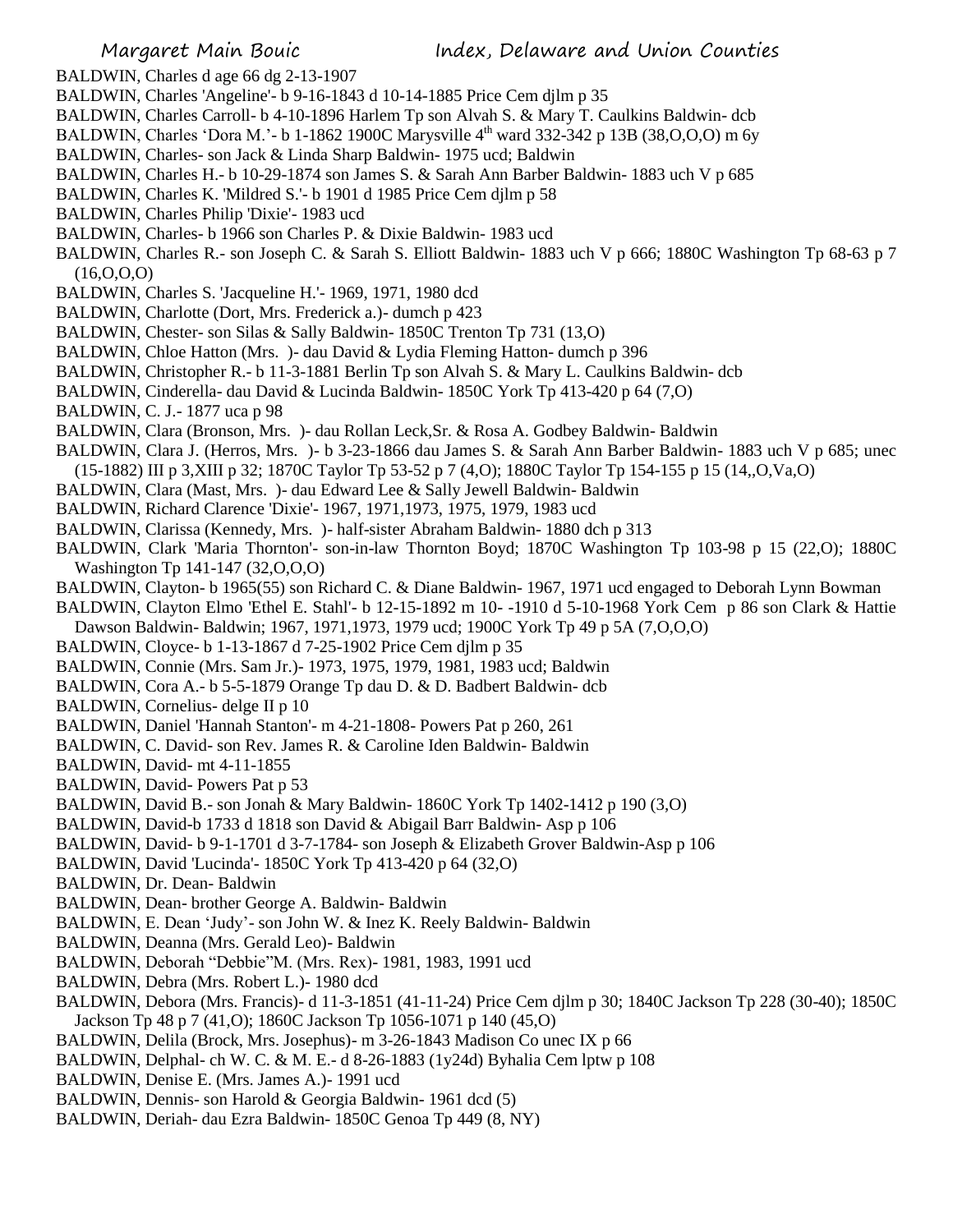- BALDWIN, Diane Dee (Benton, Mrs. Robert Brooks)- Newhouse (13114312)
- BALDWIN, Dianna (Neville, Mrs. James C.)-m 7-27(8)-1857 dcm; 1883 uch V p 444
- BALDWIN, Diana (Mrs. John R.)- 1979 ucd
- BALDWIN, Diana- b 1973 dau Sam Jr. & Connie Baldwin- 1973, 1975, 1981, 1983 ucd
- BALDWIN, Dixie L. (Mrs. Richard Clarence)-1967, 1971, 1973,1975, 1979, 1981, 1983, 1991 ucd
- BALDWIN, Dixie (Mrs. Charles P.)- 1983 ucd
- BALDWIN, Dock- 1961 dcd
- BALDWIN, Don 'Peg'- Baldwin
- BALDWIN, Don- son Rolland Leck,Sr. & Rosa A. Godbey Baldwin- Baldwin
- BALDWIN, Donald 'Eleanore Bender'- m 5-26-1957- Weiser p 120
- BALDWIN, Dora- b 1871 Franklin Co. d 8-1-1919 Oakdale Cem I p 35 (E-R33-5)
- BALDWIN, Dora M. (Mrs. Charles)-1900C Marysville  $4<sup>th</sup>$  ward 332-342 p 13B (29,0,0,0) m 6y 1 ch
- BALDWIN, Dora M.(O'Harra, Mrs. Frank C.)- b 9-3-1868 dau James S. & Sarah Ann Barber Baldwin- 1883 uch V p 506; 1985 uch p 107; unec III p 3 (13-1882), XIII p 32; 1870C Taylor Tp 53-52 p 7 (1,O)
- BALDWIN, Doris Jean Minshall (Mrs. John William)- b 1926 dau Walter & Madge Lucille Eversole Minshall- ped Lynn Baldwin- unec XII p 7
- BALDWIN, Dorothy (Wolfe, Mrs. Harry W.)- d 7-28-1987 (67)-dau Gale W. & Phyllis Wood Baldwin- Baldwin
- BALDWIN, Dorothy (Richmond, Mrs. )- sister Virgil Baldwin- Baldwin
- BALDWIN, Duane- 1980 dcd
- BALDWIN, E.- 1877 uca p 45, 103
- BALDWIN, Eddie- son Thomas E. Baldwin- Baldwin
- BALDWIN, Edith- 1973 ucd
- BALDWIN, Edith Ruetta Parmenter (Mrs. Henry W.)- b 1825 m 1-22-1847 ucm 1196 d 1899 Price Cem djlm p 22- 1883 uch V p 506; dumch p 362; 1877 uca p 103; 1850C Jackson Tp 50 p 8 (24,O); 1860C Jackson Tp 1180-1101 p 156 (34,O) 1870C Jackson Tp 71-70 p 10 (44,O); 1880C Jackson Tp p 227C (54,O,O,O)
- BALDWIN, Edna Hinaman- b 1885 d 1958 Oakdale Cem OO p 65 (H-R1-1)
- BALDWIN, Edna M.- b 5-1884 dau William H. & Mary C. Baldwin- 1900C Washington Tp 96 p 5A (16,O,O,O)
- BALDWIN, Edward- 1870C Jerome Tp 247 (24,O)
- BALDWIN, Edward C.- son Francis & Bridget Baldwin- 1880C Jackson Tp p 234 (3,O,O,Irel)
- BALDWIN, Edward Lee 'Sally Jewell'- b 6-17-1890 Va m 1911 d 2-6-1982 son John & Rebecca Sparks Baldwin- bur York Cem p 89; Baldwin
- BALDWIN, Effa B.- dau Jacob & Matilda Baldwin- 1880C Jackson Tp p 227C (6,O,O,O)
- BALDWIN, Eileen (Doorley, Mrs. )- dau Virgil Baldwin- Baldwin
- BALDWIN, Eldon- son John Baldwin- Baldwin ; 1961 dcd
- BALDWIN, Eleanor M. Miller (Mrs. Stephen)- m 1-11-1862 ucm 3265; 1870C Washington Tp 53-50 p 8 (28,O)
- BALDWIN, Eleanore Bender (Messinger, Mrs. Karl H.)(Mrs. Donald)- b 6-14-1909 m 10-2-1932 dau Charles Samuel & Sarah Grace Hoover Bender- Weiser p 120
- BALDWIN, Electa Jane (Scott, Mrs. John A.)- m 10-23-1852 ucm 1869 dau Francis & Debora Baldwin- 1860C Jackson Tp 1056-1071 p 140 (24,O); affidavits p 39; m slip unec VII p 57 -see Jane
- BALDWIN, Eleota Jane- d 9-2-1866 (30-10-28) dau Francis & Deborah Baldwin- Price Cem djlm p 30
- BALDWIN, Eli- 1883 uch III p 349; V p 73, 415, 485, 515, 558
- BALDWIN, Elias 'Jane'- d 5-13-1847 (53)- Redbank Cem- Powell p 116
- BALDWIN, Elijah- hadc p 44( Peru Tp); delge V p 300; Elizah 1835 men 47 #10 p 86 Peru Tp
- BALDWIN, Elisia (Mrs. Jeff)- Baldwin
- BALDWIN, Eliza (Mullen, Mrs. Daniel)- m 8-30-1854 dcm; dau Ezra Baldwin; 1850C Genoa Tp 44 (19, Vt)
- BALDWIN, Elizabeth A.- dau Jonah & Mary Baldwin- 1860C york Tp 1402-1412 p 190 (14,O)
- BALDWIN, Elizabeth- b 1955 dau Charles S. & Jacqueline H. Baldwin-1969, 1971 dcd
- BALDWIN, Elizabeth Dungan (Mrs. Jeremy)- m 2-11-1817 Madison Co unec IV p 30
- BALDWIN, Elizabeth Grover (Mrs. Joseph)- m 6-26-1691 d 6-2-1744- Asp p 106
- BALDWIN, Elizabeth Jane Murtaugh (Mrs. Kelly Martin)- m 8-11-1979 dau Thomas Murtaugh- Baldwin
- BALDWIN, Elizabeth (Mrs. John)- d 11-11-1841 (48-3-3) Price Cem djlm p 30
- BALDWIN, Elizabeth (Lawrence, Mrs. William)- main Gaz I 2 p 2
- BALDWIN, Elizabeth (Legge, Mrs. )(Mrs. James Sewell)- unec XIII p 32
- BALDWIN, Elizabeth R. (Styer, Mrs. Abraham)- m 4-8-1846 dcm; 1850C Delaware Town 1108 p 85 (30,NJ)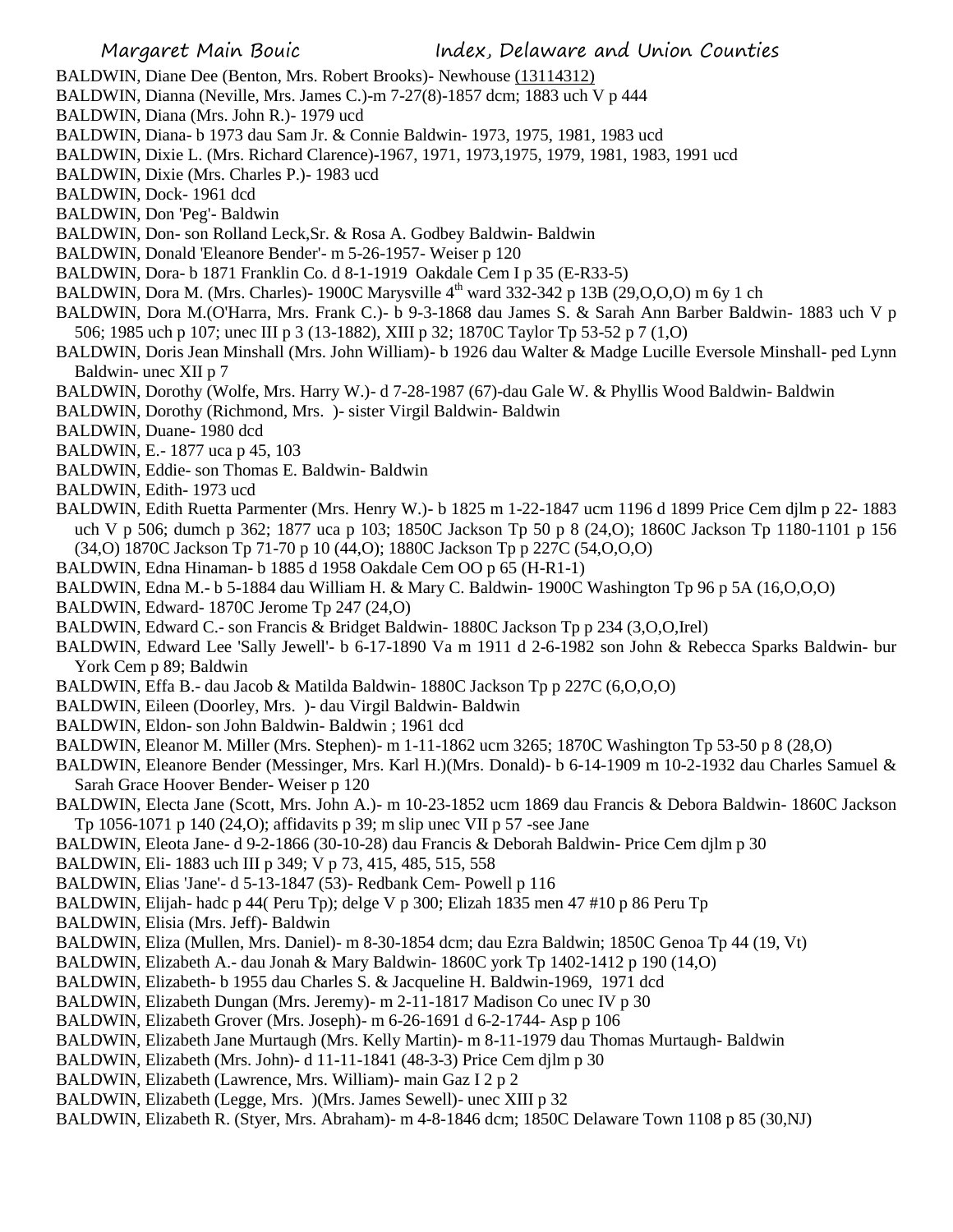BALDWIN, Elizabeth (Strong, Mrs. Eri)- m 3-10-1831 ucm 229; unec II p 27

- BALDWIN, Ella Frances (Shearer, Mrs. Will O)- m 6-27-1882 ucm 7188- dau George S. & Mary Baldwin- 1870C Marysville-Paris Tp 181 p 21 (11,O); 1880C Marysville 405-449 p 30 (21, O, Pa, O)
- BALDWIN, Ella M.- dau Stephen & Eleanor M. Miller- 1870C Washington Tp 53-50 p 8 (6,O)
- BALDWIN, Ellen Love (Mrs. James)- m 4-22-1840 ucm 631 d 10-31-1890 (68-4-27) Price Cem djlm p 29; unec V p 23
- BALDWIN, Ellen (Pruett-Hildreth, Mrs. )- dau Rolland Leck,Sr. & Rosa A. Godbey Baldwin- Baldwin
- BALDWIN, Ellnora- dau John P. & Catharine Blue Baldwin- 1860C Jackson Tp 1178-1190 p 155 (2,O)
- BALDWIN, Elmer L. 'Lydia A. Cheney'-b 1869 d 1920 Price Cem djlm p 51; son Thomas & Margaret Baldwin; 1889 unec IV p 10; 1880C Jackson Tp 234 (10,O,O,O)
- BALDWIN, Elmer Ray 'Tamara Joalene Bliss'- m 4-11-1987 son Joseh & Julia Baldwin- Bliss
- BALDWIN, Elmer- son Rolland,Sr. & Rosa A. Godbey Baldwin- Baldwin
- BALDWIN, Elmira H.(Bina)(Minta) Smith (Mrs. James S.)-b 1855 m 2-20-1878 ucm 6218 d 9-11-1936 Oakdale Cem I p 119 (F-R5-11)-;dau John & Esther Smith; mt Feb. 1878, 1928; Baldwin
- BALDWIN, Elnora- dau Israel C. Baldwin- 1850C Orange Tp 1686 (9,O)
- BALDWIN, Elsie M.- b 8-1886 dau William H,. & Mary C. Baldwin- 1900C Washington Tp 96 p 5A (13,O,O,O)
- BALDWIN, Elsie (Sherman, Mrs. )- dau Rolland,Sr. & Rosa A. Godbey Baldwin- Baldwin
- BALDWIN, Elvira Tuller (Mrs. Henry S.)- b 1838 d 1906 ped Lynn Baldwin #314 17, unec XII p 7
- BALDWIN, Emily Caroline- b 4-1-1989 dau Elmer Ray & Tamara Joalene Bliss Baldwin; Baldwin; Bliss
- BALDWIN, Emily (Moran, Mrs. Francis)- 1908 dch p 572
- BALDWIN, Emma B. Rogers (Mrs. William)- Pabst 6 p 99
- BALDWIN, Emma M. Brown (Mrs. John Edward)- b 1872 d 1945 dau David & Viana Urton Brown- ped Lynn Baldwin #344 <u>9</u>; unec XII p 7
- BALDWIN, Emmet H.- b 1-13-1889 Delaware Town son A. T. & Emily E. Malster Baldwin- dcb
- BALDWIN, Emma Mahala Arnold (Mrs. Lemuel T.)-b 10-24-1856 lic Mar. 1879 ucm 6454 d 7-13-1936 Oakdale Cem II p 57 (G-RB-3)- dau George Washington & Susan Catherine Brobeck Arnold- unec IV p 40; Arnold Bible; 1880C Union Tp 131 p 22 (25, O, Va, Va)
- BALDWIN, Erastus 'Susan Larkey'- m 12-28-1842 dcm
- BALDWIN, Ercell (Mrs. Thomas E.)- Baldwin BALDWIN, Ercil (Mrs. Thomas F.)- Baldwin
- BALDWIN, Eric- b 1978 son Sam F. & Connie D. Baldwin- 1975, 1983 ucd
- BALDWIN, Ernest- Pabst 7 p 29
- BALDWIN, Esther (Osborn, Mrs. Cyrus)- unec III p 43
- BALDWIN, Ethel G. Stahl (Mrs. Clayton Elmo)- b 9-1-1892 m 1910 d 12-13-1981 bur York Cem dau George & Ellen Fox Stahl-1949, 1967,1971, 1975, 1979, 1981 ucd; Baldwin
- BALDWIN, Eva Lena- b 3-19-1874 d 1919-1929 dau William & Louisa A. Moore Baldwin- Nash p 90
- BALDWIN, Ezra 'Martha Peck'- b 12-2-1797 m 9- -1820 d 2-22-1869(72-2-20) Asbury Cem R6- lptw p 66; 1850C Genoa tp 449 (53, Vt); mt 2-24-1869; 1883 uch V p 685; ped Martha Baldwin Wiechmann #23416- unec X p 68. XIII p 32
- BALDWIN, F.- 1877 uca p 103; 1880C Jackson Tp p 0234
- BALDWIN, Flora- dau Charles Baldwin- dg 2-13-1907
- BALDWIN, ----(Mrs. Floyd)- d last night, childbirth, Evening Tribune, Friday 10-6-1939 p 4 c7 Broadway
- BALDWIN, F. R.- 1908 dch p 430
- BALDWIN, Frances- unec IV p 9
- BALDWIN, Francis delge II p 21
- BALDWIN, Francis-1915 uch p 471; 1883 uch V p 485, 492, 495; uccp p 15
- BALDWIN, Francis E.- son Francis & Bridget Baldwin-1880C Jackson Tp p 234 (1,O,O,Irel)
- BALDWIN, Francis M.'Debora'- d 8-7-1873 (65-10-20 Price Cem djlm p 30- 1840C Jackson Tp 228 (30-40); 1850C
- Jackson Tp 48 p 7 (42, Va); 1860C Jackson Tp 1056-1071 p 140 (49, Va) 1870C Jackson Tp 106-103 p 15 (67, Va); affidavits p 39
- BALDWIN, Francis 'Bridget'- son Francis & Debora Baldwin- 1850C Jackson Tp 48 p 7 (1,O); 1860C Jackson Tp 1056-1071 p 140 (10,O); 1880C Jackson Tp p 234 (32,O,Va,O)
- BALDWIN, Francis C.- son Jesse & Susan Baldwin- 1850C Jackson Tp 52 p 8 (7,O)
- BALDWIN, Francis G.- d 1-17-1858 (39-9-4) Price Cem djlm p 30
- BALDWIN, Francis M. 'Millie J.'- b 1871 d 1946 Price Cem djlm p 62
- BALDWIN, Frank- 1880C Porter Tp p 454A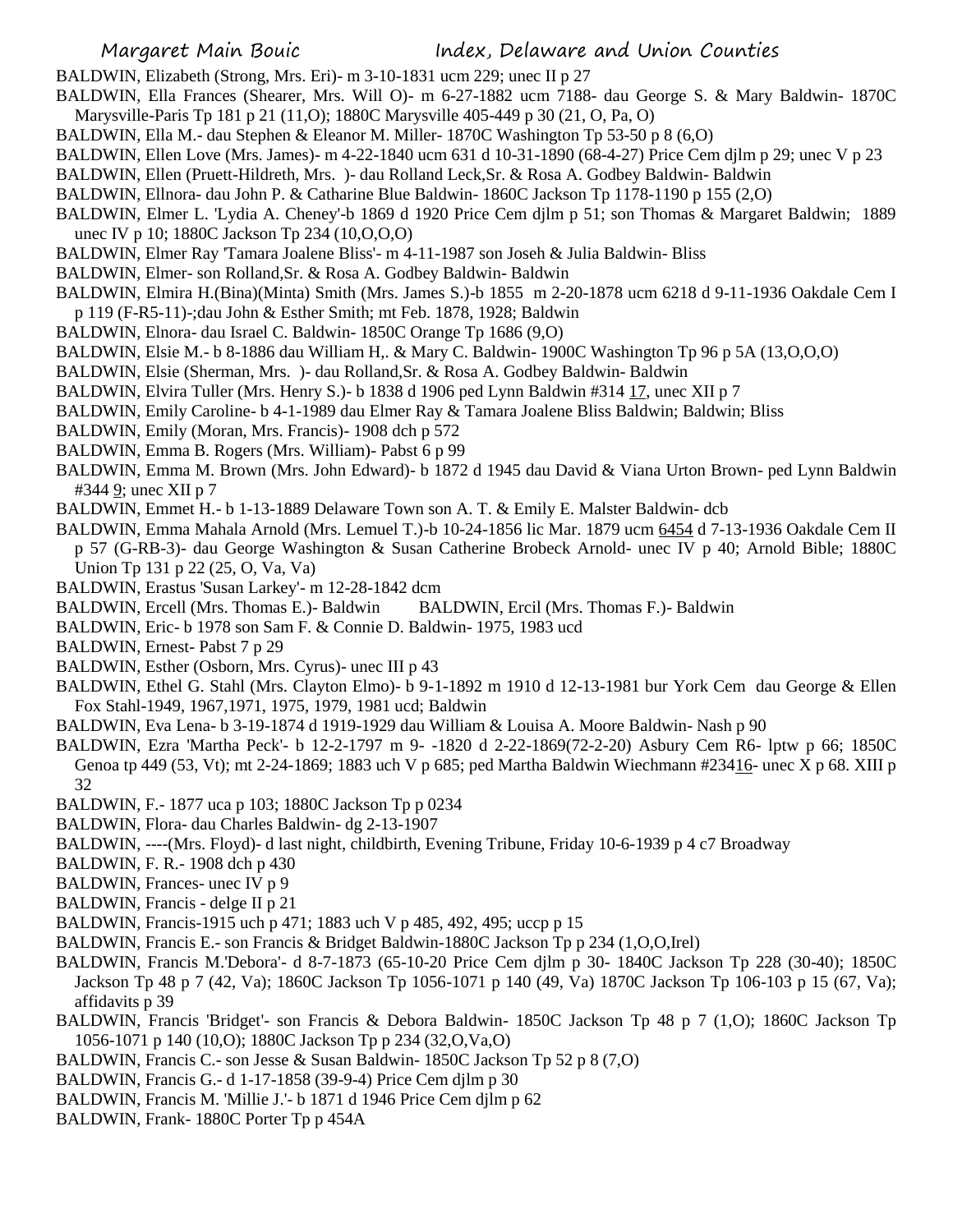- BALDWIN, Frank- 1880C Darby Tp p 245A
- BALDWIN, Frank- 1880C Paris Tp p 019A Marysville 216-233 (26,O,O,O)
- BALDWIN, Frank- Oakdale Cem II p 84 (H-R19-4) probably ashes only
- BALDWIN, Frank- son L. J. & R. S.- d 12-29-1862 (5y) Maskill Cem lptw p 97
- BALDWIN, Frank L.'Sarah Wyeth'- b 11-28-1858 d 1948 Broadway Cem lptw p 73-
- son James S. & Sarah Ann Barber Baldwin; 1883 uch V p 685; Baldwin; unec XIII p 32; 1870C Taylor Tp 53-52 p 7 (11,O); 1880C Darby Tp 163 p 18 (21, O,Vt,O)
- BALDWIN, Frank- d 3-8-1892 (30-3-9) Price Cem djlm p 22; son Henry & Edith Ruetta Parmenter Baldwin- 1870C Jackson Tp 71-70 p 10 (8,O); 1880C Jackson Tp p 227C (18,O,O,O)
- BAILEY, Frank M.- son Thomas & Margaret Baldwin- 1880C Jackson Tp p 234 (8,O,O,O)
- BALDWIN, ----b 7-8-1868 dau Frank & R. N. Baldwin- dcb
- BALDWIN, Fred- son Charles Baldwin- dg 2-13-1907
- BALDWIN, Frederick- son George A. Baldwin Baldwin
- BALDWIN, Gale W. 'Phyllis Wood'- b 11-20-1895 Kansas m 2-6-1919 d 1-29-1977 Oakdale Cem II p 116 (K-R4-27) son Frank L. & Sarah Wyeth Baldwin- Baldwin; 1967, 1971, 1973 ucd
- BALDWIN, inf dau Gale W. & Phyllis Wood Baldwin- stillborn 10-16-1932 Oakdale 4468 (G54) II p 434 (G-R3-19)
- BALDWIN, Garfield H.- d 2-14-1972 (85)- Baldwin
- BALDWIN, Genevieve S. (Mrs.Richard T.)- 1971 dcd
- BALDWIN, George A. 'Ruth E.'- d 7-26-1966 bur Rivercliff Cem- Baldwin
- BALDWIN, George- son Charles Baldwin- dg 2-13-1907 1883 uch V p 52
- BALDWIN, George S.'Mary'- b 1833 Pa d 9-9-1914 (81y)- Oakdale Cem 958 (B21) II p 23 (B-R10-14); 1877 uca p 65; 1870C Marysville 181 p 21 (36, Pa); 1880C Marysville 405-449 p 30 (45 ,Pa. Pa. Pa) p 100A; 1900C Marysville 1st ward 290-299 p 13A (66,Pa,Md,O)
- BALDWIN, George W. 'Elizabeth Winshall'- m 7-7-1853 dcm
- BALDWIN, George- brother Harold Baldwin- Baldwin
- BALDWIN, Georgia (Mrs. Harold)- 1961 dcd
- BALDWIN, Gerald E. 'Mary Josephine Hoover'- b 5-26-1911 m 12-10-1935 d 7-21-1975 Oakdale Cem II p 88 (H-RO-6) son Clayton Elmo & Ethel Stahl Baldwin - 1949,1959, 1967, 1971, 1973 ucd; Baldwin
- BALDWIN, Gerald Leo 'Deanna'- son Josephine Baldwin- Baldwin
- BALDWIN, Gould J. 'Orwilda Louisa Southard or Southwick-b 12-23-1847 m 7-21-1870 ucm 4750 d 1925 Byhalia Cem lptw p 108- son Lewis & Ann Baldwin-1915 uch p 508; 1883 uch V p 663, 664, 667; 1880C Washington Tp 209-217 (32,O,O,O) p 0016; 1900C Richwood 134-142 p 5B (52,O,O,O) m 29y; mt 8-3-1870; Eve Tribune 7-31-1939 p 3
- BALDWIN, Gowan Matthew- b 9-21-1996 son Roger & Suzann Hartzell Baldwin- Baldwin
- BALDWIN, Grace (Bailey, Mrs. )- sister Virgil Baldwin- Baldwin
- BALDWIN, Grace I.- b 1868 d 1952 Price Cem djlm p 35
- BALDWIN, G. T.- 1915 uch p 507
- BALDWIN, Guy R. 'Margaret Later'- b 6-20-1893 d 3-16-1962 son William & Sarah Winget Baldwin- Baldwin; 1900C Darby Tp 148-154 p 78 (6,O,O,O)
- BALDWIN, Guy- brother George A. Baldwin- Baldwin
- BALDWIN, H.- unec XII p 55; Bellefonatine
- BALDWIN, H., A. (68-1942)- Claibourne Tp- uninf p 26
- BALDWIN, Hannah (Mrs. Joseph)- d 12-8-1876 Asp p 105
- BALDWIN, Hannah Riky (Mrs. Caleb)- McKitrick p 189
- BALDWIN, Hannah Stanton (Mrs. Daniel)- b 3-11-1786 m 4021-1808 dau Nathaniel & Amy Avery Stanton- Powers Pat p 260, 261
- BALDWIN, Harold- brother George A. Baldwin- Baldwin
- BALDWIN, Harold A. 'Orella Richard'- d 8-24-1972 (66) bur. Crawford Co.- Baldwin
- BALDWIN, Harold 'Georgia'- 1961,dcd
- BALDWIN, Harold 'Jennie June'- d 6-17-1970 (66) bur Bloomville, O- Baldwin
- BALDWIN, Harry N.- d 8-5-1887 (1-9-22) son Nathan M. & Mary A. Cahill Baldwin- Byhalia Cem lptw p 108
- BALDWIN, Harvey L.- b 9-25-1872 son James S. & Sarah Ann Barber Baldwin- 1883 uch V p 685; unec XIII p 32
- BALDWIN, Harvey T.- b 9- -1860 d 2-18-1901 son William & Louisa A. Moore Baldwin- Nash p 90
- BALDWIN, Hattie (Mrs. William)- b 8-1868 1900C York Tp 49 p 3A (31,O,O,O) 11y 3 ch
- BALDWIN, Hazel E.- dau W. C. & M. E.- d 10-12-1859 (10m12d) Byhalia Cem lptw p 108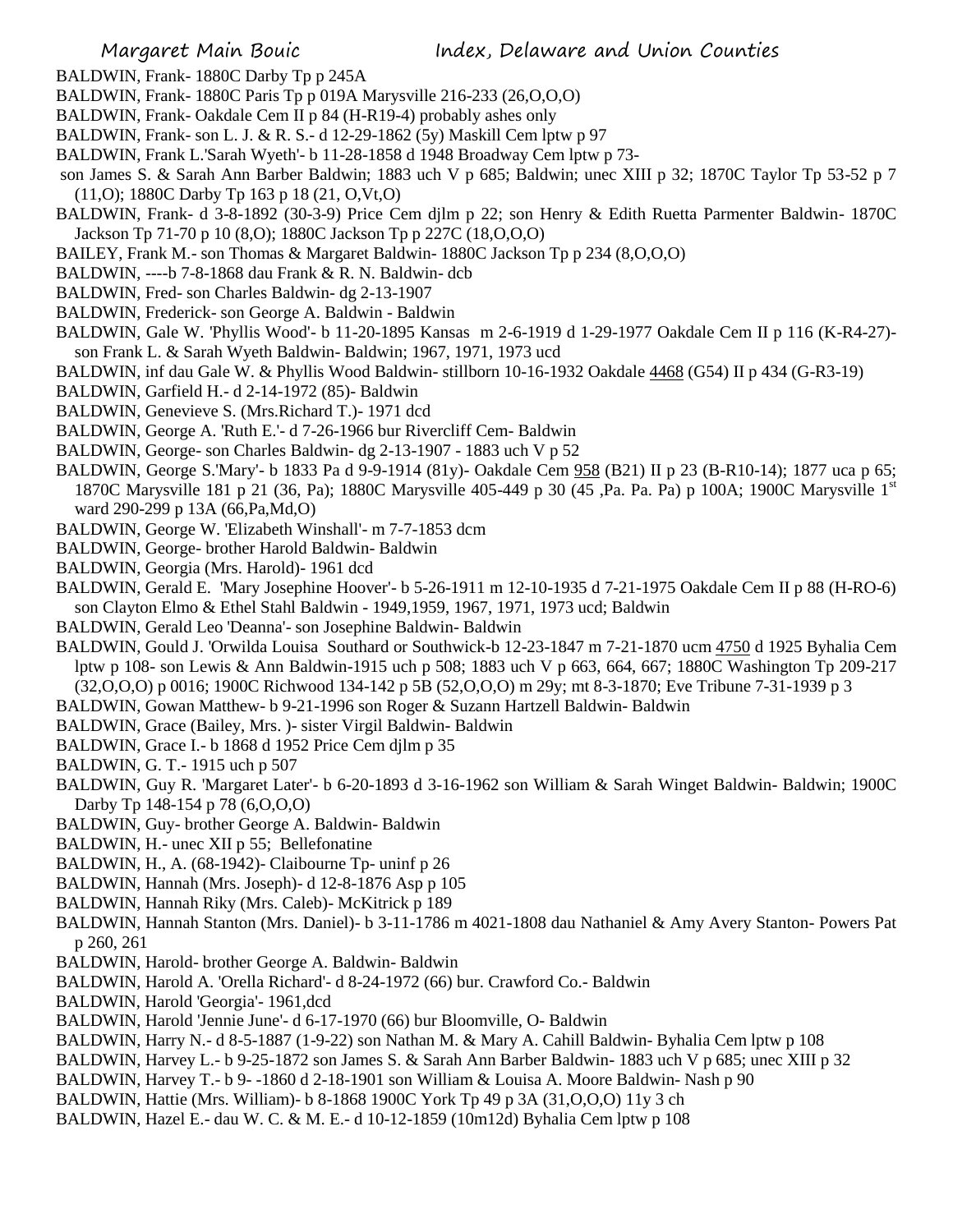- BALDWIN, Hazel Belle Ford (Mrs. Mason L.)- b 1889 d 1973 ped Marjorie Baldwin Wiechmann #234 3- unec X p 67 dau Frank & Minnie Ellsworth Ford- 1915 uch p 813
- BALDWIN, Hazel Geneva- b 12-4-1887 d 10-16-1888 dau W. C. & Maria Baldwin; mt 10-31-1888; abstract p 3
- BALDWIN, Hazel J. Wright (Mrs. Henry A.) b Tenn d 6-11-1987 (65) bur Bloomfield Cem- sister Gordon Wright Baldwin
- BALDWIN, Helen A. (Madry, Mrs. Aaron C.)- Baldwin
- BALDWIN, Helen (Merriman, Mrs. )- sister Harold Baldwin Baldwin
- BALDWIN, Henrietta (Olnhasen, Mrs. )- dau Henry A. & Hazel J. Wright Baldwin- Baldwin
- BALDWIN, Henry- son Abraham Baldwin- 1976 dch p 14, 57, 151, 335
- BALDWIN, Henry A. 'Hazel J. Wright'- Baldwin
- BALDWIN, Henry- son John Baldwin- 1883 uch V p 493
- BALDWIN, Judge Henry 'Sally'- half brother Abraham Baldwin- 1880 dch p 202, 247, 313, 332, 335, 349, 434; 1908 dch p 80, 81, 104, 105, 106, 114, 243, 417, 451; ffd p 2; wsc Grah p 15; Pabst 2 p 7; Fowler p 12; hmp p 58; Powers Pat p 262, 266, 267; delge II p 9, 10, 11, 12, 13, 21, 24, 31; III p 9, 10, 24, 26, 27, 49, VI p 37; IX p 52
- BALDWIN, Henry- uccp p 33 (adm. 1848), mt 5-24-1854; unec VIII p 42
- BALDWIN, Henry 'Phoebe A.'- 1860C york tp 1412-1422 p 191 (30,O)
- BALDWIN, Henry R.- Pabst Pion II p 180
- BALDWIN, Henry S. 'Elvira Tuller'- b 1838 d 1905 ped Lynn Baldwin #344 16, unec XII p 7
- BALDWIN, Henry W. 'Edith Ruetta Parmenter'- m 1-22-1847 ucm 1196; d 1-15-1872 (56-6-14) Price Cem djlm p 22; 1850C Jackson Tp 50 p 8 (34, Va); 1860C Jackson Tp 50 p 8 (44, Va); 1870C Jackson Tp 71-70 p 10 (54,O); dumch p 362; 1915 uch p 471; 1883 uch V p 506
- BALDWIN, Homer C.- (6-1882) d 7-18-1885 (10-8-20) Broadway Cem lptw p 69- son James S. & Sarah A. Baldwin; unec III p 4; 1880C Taylor Tp 154-155 p 15 (5,O,Va,O)
- BALDWIN, Howard J.- b 1872 d 10-16-1893 (21) Oakdale Cem 958 (B21) II p 23 (B-RO-14); 1880C Marysville 405-449 p 30 (7,O, Pa, O)
- BALDWIN, Howard O.- son Nathan M. & Mary A. Cahill Baldwin- 1883 uch V p 667
- BALDWIN, Howard 'Nell Witcraft- b 11-27-1889 m 7-27-1911 d 2-19-1974- Graham (16135)
- BALDWIN, Ida Louise- b 9-2-1872 dau William & Louisa A. Moore Baldwin- Nash p 90
- BALDWIN, Inez K. Reely (Mrs. John W.)- b 12-5-1910 d 12-1-1996 (85) Ashley Union Cem- dau John & Hannah Knappenberger Reely- Baldwin; 1961, 1969, 1971, 1980 dcd
- BALDWIN, Irene (Hanby, Mrs. Meredith)- Baldwin; Hanby
- BALDWIN, Isabella R.- dau Thomas & Margaret Baldwin- 1870C Jackson Tp 106-103 p 15 (4,O)
- BALDWIN, Isadore- dau Israel C. Baldwin- 1850C Orange Tp 1686 (12,O)
- BALDWIN, Isleta "Lettie" (Mrs. Bruce) d 3-7-1986 (90) bur Price Cem- Baldwin
- BALDWIN, Israel C. 'Lucy Jane Preston'- m 3-25-1847 dcm; 1835 men 46 #35 p 83 Orange Tp; 1850C Orange Tp 1686 (44, NJ); delge V p 34
- BALDWIN, J. 1877 uca p 83-103; 1880C Jackson Tp p 0227
- BALDWIN, Jack- grandson Mrs. A. Baldwin- Sunbury p 7
- BALDWIN, Jack 'Linda Sharp'- Baldwin; 1975, 1979 ucd
- BALDWIN, Jack- son Rolland Leck,Sr. & Rosa A. Godbey Baldwin- Baldwin
- BALDWIN, Jackemiah- unec III p 49
- BALDWIN, Jacob W. 'Matilda'- b 1850 d 1888 Price Cem djlm p 22; 1880C Jackson Tp p 227C (30, O,O,Baden)
- BALDWIN, Jacqueline H. (Mrs. Charles S.)- 1969, 1971, 1980 dcd
- BALDWIN, James- 1883 uch V p 382; 1877 uca p 79, 101
- BALDWIN, James- d 11-16-1929 (76y) Oakdale Cem 4189 (F79)
- BALDWIN, James A. 'Denise'- 1991 ucd
- BALDWIN, James C. 'Ellen Love'- m 4-22-1840 ucm 631 d 3-18-1854 (42-3-7) Price Cem djlm p 29; unec V p 23
- BALDWIN, James E.'Mary E. Scmidt'- b 5-6-1931 d 8-11-1995 (69) son James Russell & Ruth Pringle Baldwin-Baldwin; 1980 dcd
- BALDWIN, James H.- hmp p 47
- BALDWIN, James M.- son Jonah & Mary Baldwin- 1860C York Tp 1402-1412 p 189 (16,O)
- BALDWIN, James S. 'Minie'- 1880C Taylor Tp 209-211 p 20 (25,O,Md,Md) p 134A; 1900C Taylor Tp 261-267 p 11B (47,O,Vt,Va)
- BALDWIN, Rev. James R. 'Carolyn Iden'- Baldwin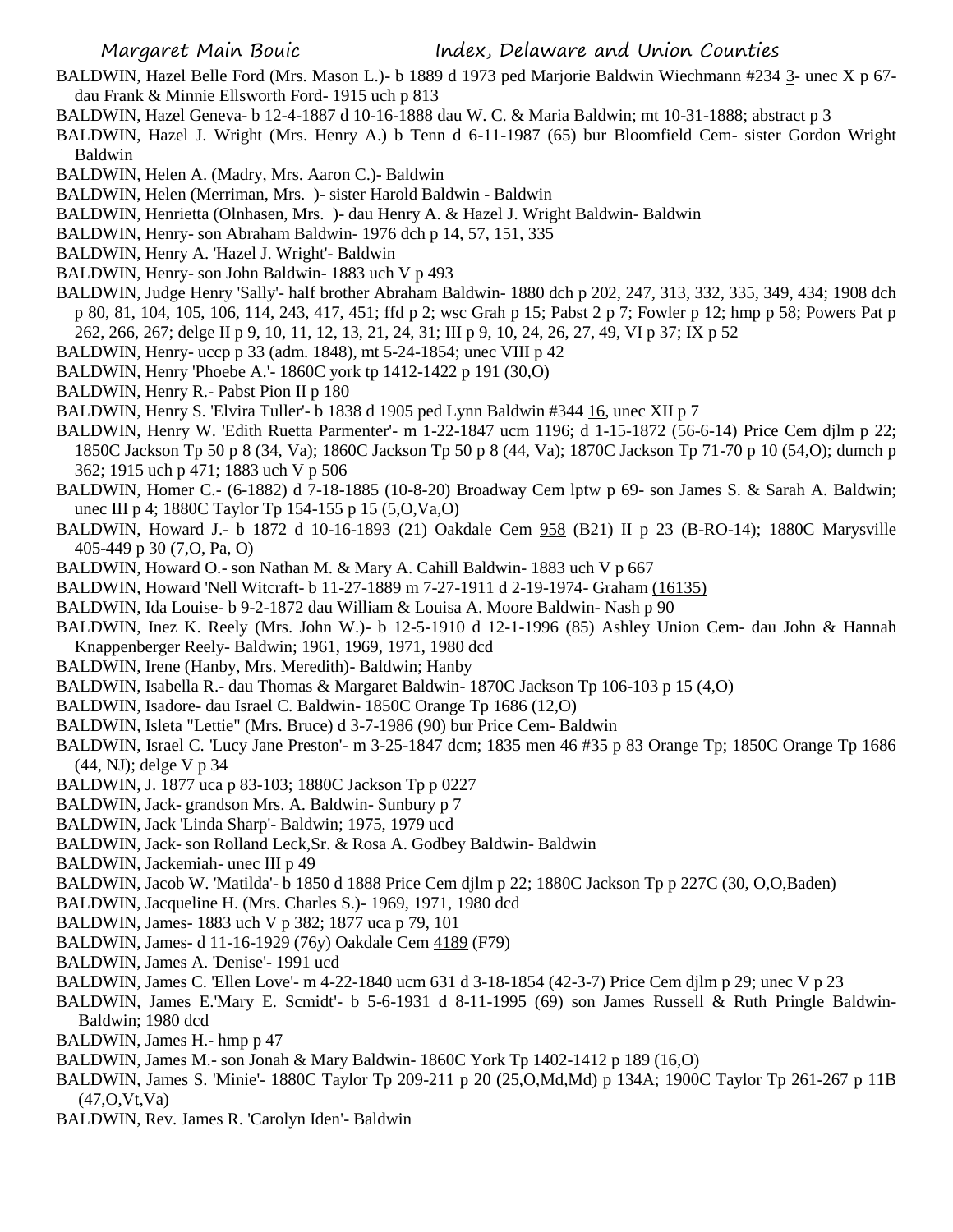- BALDWIN, James- b 1980 son Richard Clarence & Dixie L. Baldwin- 1991 ucd
- BALDWIN, James Russell 'Ruth Pringle'- Baldwin
- BALDWIN, James S. 'Elmira H. (Bina) Smith'- b 3-17-1853 Un Co d 11-16-1929 Oakdale Cem I (F-RS-11) m 2-20-1878; ucm 6218 mt Feb. 1878, 1928; Baldwin
- BALDWIN, James S.Sr 'Sarah Ann Barber'- b 1828 m 3-30-1881 d 7-13-1900 (72-5-4) Broadway Cem lptw p 69-son Ezra & Martha Peck Baldwin- mt 2-24-1869 2-16-1870; 1883 uch V p 685; ped Marjorie Baldwin Wiechmann #234 8 unec X p 67; 1850C Genoa Tp 449 (22, Vt); unec III p 2, (53-1882), 17; unec XI p 57, XIII p 32; 1870C Taylor Tp 53-52 p 7 (44, Vt); 1880C Taylor Tp 154-155 p 15 (52,Vt,Vt,Mass)
- BALDWIN, James S.Jr.-b 3-17-1853 son James S. & Sarah Ann Barber Baldwin -1883 uch IV p 506, V p 685; unec III p 2, 53, 54(affidavit); 1877 uca p 24, 97; unec XI p 57, XIII p 32
- BALDWIN, Jane (Edgell, Mrs. )- dau Henry A. & Hazel J. Wright Baldwin- gs
- BALDWIN, Jane- dau Jesse & Susan Baldwin 1850C Jackson Tp 52 p 8 (52)
- BALDWIN, Jane- dau Francis & Debara Baldwin- 1840C Jackson Tp 228 (-5); 1850C Jackson Tp 48 (14,O), see Electa
- BALDWIN, Jane (Mrs. Elias)- d 4-8-1841(37-10-2)- Redbank Cem- Powell p 116
- BALDWIN, Jane (Harraman, Mrs. Wingate)- m 11-21-1867 ucm 4287; unec IV p 9
- BALDWIN, Jane (Rankin, Mrs. William)- m 1-1-1850 ucm 149; unec VII p 59, XIII p 20
- BALDWIN, Jane (Stanley, Mrs. Tom)- dau Guy & Bernice Mahaffey Baldwin- Baldwin
- BALDWIN, J. C.- 1877 uca p 25
- BALDWIN, Jeff 'Elisia'- Baldwin
- BALDWIN, Jeffrey Dean- son Eldon Baldwin- b 2-13-1967- Baldwin
- BALDWIN, Jennie June (Mrs. Harold)- d 10-13-1980 (78) bur. Ashley Un. Cem- Baldwin
- BALDWIN, Jennie Rebecca (Wilson, Mrs. Casey Matthew)- m 1-4-1944 dau Rev. Michael & Betty Baldwin- Baldwin
- BALDWIN, Jennifer Jean(Corbin, Mrs. Kevin L.)- m 9-4-1993- dau James E. & Mary E. Baldwin- Baldwin; Corbin
- BALDWIN, Jeremy 'Elizabeth Dungan'- m 2-11-1817 Madison Co unec IV p 30
- BALDWIN, Jerob 'Mary '- 1860C York Tp 1403-1413 p 190 (62, Conn)
- BALDWIN, Jesse- Delaware Tp- delge V p 66, IX p 34, 35
- BALDWIN, Jesse 'Susan'- 1850C Jackson Tp 52 p 8 (43, Va)
- BALDWIN, Jeremiah 'Rachel'- dumch p 92
- BALDWIN, Jerrub- son David & Lorinda/Lucinda Baldwin 1850C York Tp 413-420 p 64 (9,O); unec IV p 34 Jerub 1860C York Tp 1404-1414 p 190 (19,O)
- BALDWIN, Dr. J. F.- 1908 dch p 365; Fowler p 94
- BALDWIN, J. H.- 1883 uch V p 533
- BALDWIN, Jim- b 1973 son Robert L. & Debra Baldwin- 1980 dcd, 1981 ucd
- BALDWIN, J. M.- 1883 uch IV p 449
- BALDWIN, Rev. Joe- son Rolland Leck,Sr. & Rosa A. Godbey Baldwin- Baldwin
- BALDWIN, John- 1850C Genoa Tp 326 (14,O)
- BALDWIN, John- d 2-2-1848 (59-4-27) Price Cem djlm p 30; 1915 uch p 471; 1883 uch V p 492, 493; uccp p 87 j 4; uccp p 36 (1848); unec III p 48, XII p 69
- BALDWIN, John Ashley- brother George A. Baldwin- Baldwin
- BALDWIN, John B.- d 4-12-1853 (27-1-3) Price Cem djlm p 30
- BALDWIN, John Denison- b 9-28-1809 son Daniel & Hannah Stanton Baldwin- Powers Pat p 5, 261
- BALDWIN, John Edward 'Emma M. Brown'- b 1877 d 1932 son Henry S. & Elvira Tuller Baldwin- ped Lynn Baldwin 8; unec XII p 7
- BALDWIN, John- son Edward Lee & Sally Jewell Baldwin Baldwin
- BALDWIN, John L.- b 1865 d 1907 Price Cem djlm p 22
- BALDWIN, John 'Rebecca Palmer'- Asp p 81
- BALDWIN, John 'Rebecca Sparks'- Baldwin
- BALDWIN, John 'Ruby King'- son David Baldwin b c 1760- Asp p 106
- BALDWIN, John- son Harold & Georgia Baldwin- 1961 dcd (14m)
- BALDWIN, John- son Henry & Edith Ruetta Parmenter Baldwin 1870C Jackson Tp 71-70 p 10 (2,O); 1880C Jackson Tp p 227C (15,O,O,O)
- BALDWIN, John/Jonah P. 'Catharine Blue'- m 7-4-1855 ucm 2306; 1860C Jackson Tp 1178-1190 p 155 (32,O); unc VIII p 34
- BALDWIN, John R. 'Diana'- 1979, 1991 ucd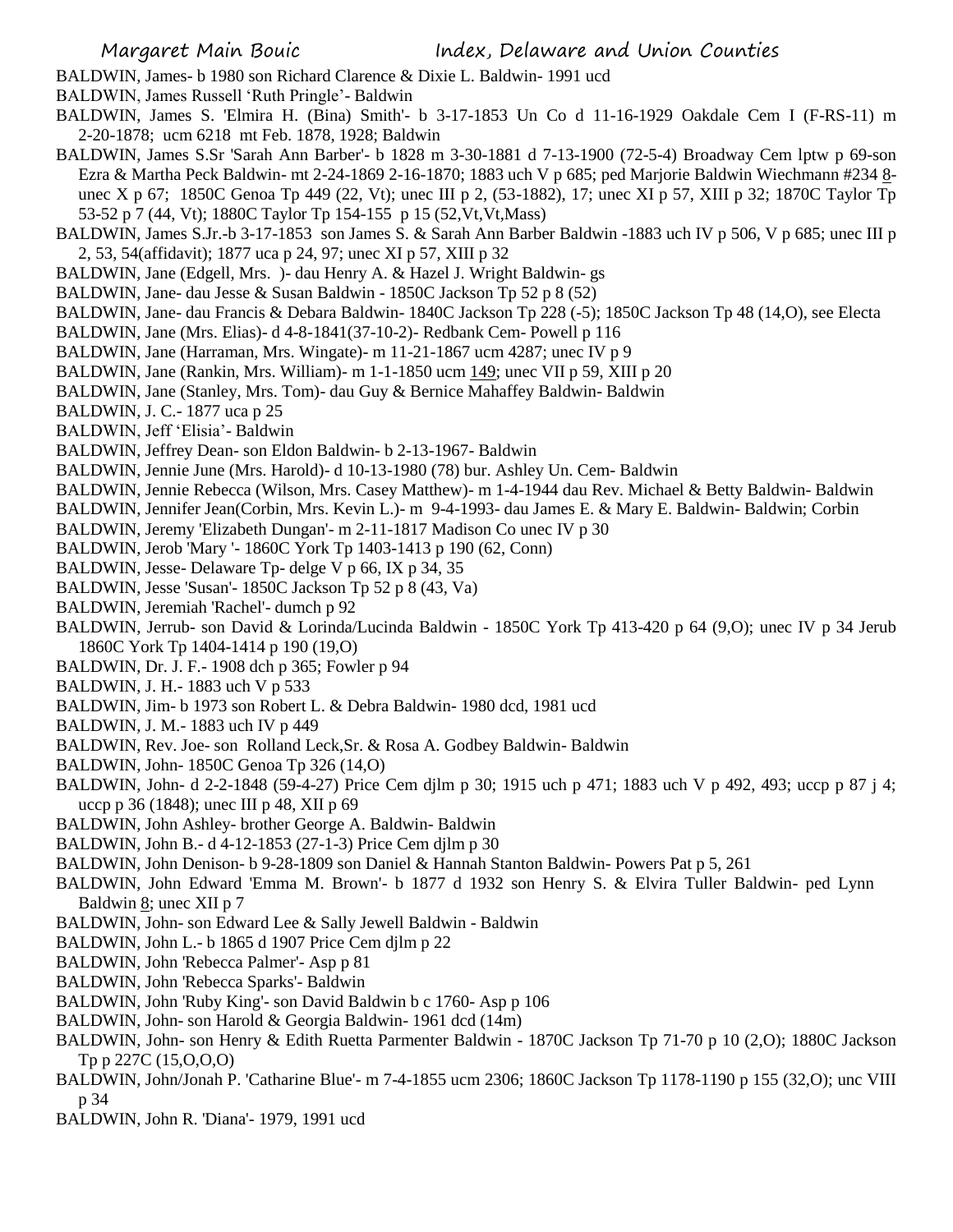- BALDWIN, John William 'Doris Jean Minshall'- b 1927 son Tredwell M. & Beulah Kilbury Baldwin- ped Lynn Baldwin #344 2; unec XII p 7
- BALDWIN, John W. 'Inez K. Reely'- d 2-7-1985 (76) bur Ashley Union Cem- Baldwin; 1961, 1969, 1971, 1980 dcd
- BALDWIN, Johns- d 12-2-1862 son L. J. & R. A.- Maskill Cem lptw p 97
- BALDWIN, Jonah- 1850C Jackson Tp 51 p 8 (21,O); unec IV p 34, York Tp
- BALDWIN, Jonah 'Mary'- 1860C York Tp 1402-1412 p 187 (37,O)
- BALDWIN, Jonas- delge X p 73, 1820
- BALDWIN, Joseph 'Angeline'- 1850C York Tp 414-421 p 64 (28,O)
- BALDWIN, Joseph 'Elizabeth Grover'- b 10-1-1663 m 6-2-1744 d 11-22-1714 son Joseph & Sarah Cooley Baldwin Asp p 105, 106
- BALDWIN, Joseph 'Hannah'- d 11-2-1864 Asp p 105
- BALDWIN, Joseph C. 'Sarah S. Elliott'- b 7-3-1833 1883 uch V p 666; 1880C Washington Tp 60-63 p 7 (47, O, Conn, Vir) p 0008
- BALDWIN, Joseph 'Julia'- Bliss
- BALDWIN, Joseph 'Sarah Cooley'- d 11-21-1681 son Joseph & Hannah Baldwin- Asp p 105, 106
- BALDWIN, Rev. Joseph T. 'Mae Burchett'- m 1-9-1953 Baldwin; 1961, 1969, 1971 dcd
- BALDWIN, Mary Josephine (Mrs. Gerald E.)-b 1916 m 7-21-1975 Oakdale Cem II p 88 (H-RO-6)- 1959, 1967, 1971, 1973, 1975, 1979, 1983 ucd
- BALDWIN, Judy (Brook, Mrs. )- dau Henry A. & Hazel J. Wright Baldwin- Baldwin
- BALDWIN, Judy (Mrs. Dean)- Baldwin
- BALDWIN, Judy- dau Thomas E. Baldwin Baldwin
- BALDWIN, Julia (Mrs. Joseph)- Bliss
- BALDWIN, J. W.- hadc p 34 (1849 Liberty Tp, Del. Co)
- BALDWIN, Karl F. 'Philena L.'-son Frank L. & Sarah Wyeth Baldwin- Baldwin
- BALDWIN, Karl F. Jr.- son Karl F. Baldwin- Baldwin
- BALDWIN, Kathleen (Giles, Mrs. Laurice)- m 1936 dau Clayton Elmo & Ethel Stahl Baldwin- Baldwin
- BALDWIN, Kathryn Gilmore (Mrs. Samuel F. Sr.)- Baldwin
- BALDWIN, Kathy- dau Harold & Georgia Baldwin- 1961 dcd (3)
- BALDWIN, Kelly Martin'Elizabeth Jane Murtaugh'- b 1956 m 8-11-1979 son Paris Don & Patsy Puckett Baldwin- 1961, 1969, 1971 dcd; Baldwin
- BALDWIN, Kenneth- son George A. Baldwin- Baldwin
- BALDWIN, Kim- b 1970 dau Robert L. & Debra Baldwin- 1980 dcd
- BALDWIN, Laura H.- b 12-19-1858 ch William & Louise A. Moore Baldwin-Nash p 90
- BALDWIN, Laura M.- dau George S. & Mary Baldwin- 1870C Marysville 181 p 21 (7,O); 1880C Marysville 405-449 p 30 (17, O, Pa, O); 1900C Marysville 1<sup>st</sup> ward 290-299 p 13A (37, O, Pa, O)
- BALDWIN, Laura (Main, Mrs. Avery)- b 11-12-1816 m 2-22-1832 d 5-24-1890 dau John & Ruby King Baldwin Asp p 106
- BALDWIN, Lawrence E.-b 12- -1869 son Thomas & Margaret Baldwin- 1870C Jackson Tp 106-103 p 15 (7/12,O)
- BALDWIN, Lemerton- son George A. Baldwin Baldwin
- BALDWIN, Lemuel- d 2-3-1929 (66) b Delaware Co Oakdale Cem 4110 (G23); 1880C Union Tp 131 p 22 (28,O,Vt,O) p 0075
- BALDWIN, Lemuel T.'Emma M. Arnold'- b 3-19-1852 m 3-18-1879 ucm 6454 d 2-3-1929 Oakdale Cem II p 57 (G-RB-3) son James S. & Sarah Ann Barber Baldwin - 1883 uch V p 685; unec XIII p 32; 1880C Union Tp 131 p 22 (28, O, Vt, O)
- BALDWIN, Leo- son Gerald E. & Mary Josephine Hoover Baldwin Baldwin
- BALDWIN, Leonard- son Jonah & Mary Baldwin- 1860C York Tp 1402-1412 p 190 (6,O)
- BALDWIN, Leota (Rausch, Mrs. Franklin D.)- dau Samuel F. Sr. & Kathryn Gilmore Baldwin- Baldwin; Rausch  $(1(10)343)$  III p 312;
- BALDWIN, Levi M. 'Mary A. Bale'- m 1-24-1861 son Israel C. Baldwin- 1850C Orange Tp 1686 (14,O)
- BALDWIN, Lewis- d 5-5-1963 (79) bur. Ariz. son Lemuel T. & Emma M. Baldwin Baldwin
- BALDWIN, Lewis C.'Anna'- mt 3-31-1869; 1883 uch V p 666
- BALDWIN, Lewis G.- d 1-4-1855 (38y 8m) York Cem p 40
- BALDWIN, Lida S.- dau Jonah & Mary Baldwin- 1860C york tp 1402-1412 p 190 (13,O)
- BALDWIN, Linda (Call, Mrs. Charles Joseph) b 8-10-1937 m 5-9-1959 Mitchell (112141311)- St. Paul p 17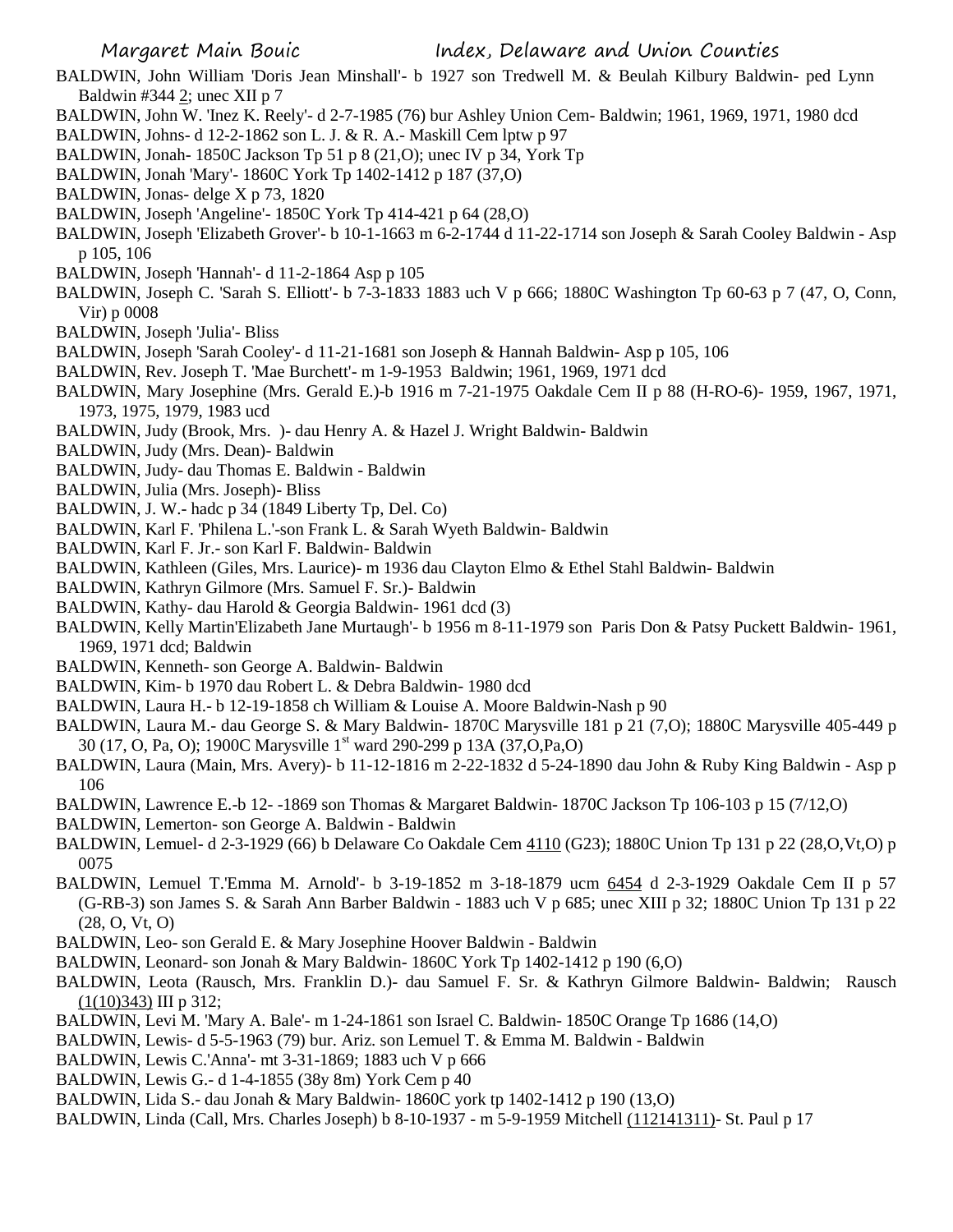BALDWIN, Linda Sharp (Mrs. Jack)- d 3-14-1980 bur. Forest Grove- dau Robert W. Sharp- 1975, 1979 ucd BALDWIN, L. J. 'R.A'- lptw p 97

- BALDWIN, Lois- dau William & Anna Winget Baldwin 1915 uch p 815
- BALDWIN, Lois Ann- b 8-7-1902 d 10-17-1921 Oakdale Cem II p 65 (H-R1-1)
- BALDWIN, Lois (Reed, Mrs. )- dau James Russell & Ruth Pringle Baldwin- Baldwin
- BALDWIN, Lorena M. (Langworthy, Mrs. Selah Bronson)- b 1844 d 1918- delge IV p 74
- BALDWIN, Lorenzo 'Rebecca H. Hall'- m 11-10-1852 dcm son Ezra Baldwin- 1850C Genoa Tp 449 (25, Vt)
- BALDWIN, Lou- 1915 uch p 149
- BALDWIN, Lou O.- b 5-1890 dau William & Hattie Baldwin- 1900C York Tp 49 p 3A (10,O,O,O)
- BALDWIN, Louisa A. Moore (Mrs. William)- Nash p 90
- BALDWIN, Louisa- dau Henry & Edith Parmenter Baldwin- 1860C Jackson Tp 1180-1191 p 156 (5,O); 1870C Jackson Tp 71-70 p 10 (15,O)
- BALDWIN, Louisa (Meritt, Mrs. Charles)- m 11-26-1870 ucm 4828
- BALDWIN, Louisa O. (Southwick) (Mrs. Gould J.)- b 6-24-1853 m 7-21(31)-1870 ucm 4750 Byhalia Cem lptw p 108 dau Ely B. & Jane Southwick- 1883 uch V p 667; mt 7-27-1870; Eve Tribune 7-31-1939 p 3 d yesterday
- BALDWIN, Louise (Nolon, Mrs. )- dau George A. Baldwin- Baldwin
- BALDWIN, L. S.- 1908 dch p 387
- BALDWIN, Lucille Gayle Zinn (Mrs. Randy J.)- m 10-19-1985 dau William D. Zinn- Baldwin
- BALDWIN, Lucinda (Mrs. David)- 1850C York Tp 413-420 p 64 (29,O); 1860C York Tp 1404-1414 p 190 (37,O); mt 4-11-1855
- BALDWIN, Lucy Jane Preston (Mrs. Israel C.)- m 3-25-1847 dcm; 1850C Orange Tp (35,O)
- BALDWIN, Luther- 1880C Taylor Tp 191-193 p 19 (20,O,O,O) p 0134
- BALDWIN, Lutrelle (10-1882)- son James S. Sr. & Sarah Ann Barber Baldwin- unec III p 3; 1880C Taylor Tp 154-155 p 15 (9,O,Va,O)
- BALDWIN, Lydia A. Cheney (Mrs. Elmer L.)- b 1869 d 1957 Price Cem djlm p 51; 1889 unec IV p 10
- BALDWIN, Lydia Elmo- b 5-5-1862 dau William & Louisa A. Moore Baldwin- Nash p 90
- BALDWIN, Lydia (Foote, Mrs. Samuel)- m 1843; Asp p 49a
- BALDWIN, Lyman- son Silas & Sally Baldwin- 1850C Trenton Tp 731 (10,O)
- BALDWIN, Lynn, #344- dau John William & Doris Jean Minshall Baldwin- ped 1; unec XII p 7, XIII p 2
- BALDWIN, Lysander- son Ezra Baldwin- 1850C Genoa Tp 449 (17, Vt); delge VI p 50
- BALDWIN, Mae (Herndon (Mrs. )- dau George A. Baldwin- Baldwin
- BALDWIN, Mae Burchett (Mrs. Rev. Joseph T.)- Baldwin; 1961, 1969, 1971 dcd
- BALDWIN, Malinda A.- dau Henry & Phoeba A. Baldwin- 1860C york Tp 1412-1422 p 191 (8,O)
- BALDWIN, Marcy- dau Gerald Leo & Deanna Baldwin- Baldwin
- BALDWIN, Margaret (Cline, Mrs. Jerry)- dau Samuel F. Sr. & Kathryn Gilmore Baldwin- Baldwin
- BALDWIN, Margaret (Irwin, Mrs. John Heister)- Weiser p 187
- BALDWIN, Margaret Later (Mrs. Guy)- Baldwin
- BALDWIN, Margaret (Mrs. Thomas)- b 6-18-1843 d 11-17-1921 Price Cem djlm p 30; 1870C Jackson Tp 106-103 p 15 (27,O); 1880C Jackson Tp p 234 (37, O,Va,Va)
- BALDWIN, Margi (Reeder, Mrs. )(Moore, Mrs. David Alan)- m 6-29-1991 dau R. Thomas Baldwin- Baldwin
- BALDWIN, Maria J.- d 3-22-1886 (5-6-14) Price Cem djlm p 30 dau T. T. & A.
- BALDWIN, Maria L. Thornton (Mrs. William Clark)- m 4-13-1867 ucm 4171 d 7-31-1888 (39-11-12) Byhalia Cem lptw p 108-dau Boyd Thornton- mt 10-31-1888, Abstract p 3; 1870C Washington Tp 103-98 p 15 (20,O); 1880C Washington Tp 141-147 p 15 (31, O, O, O)
- BALDWIN, Marilyn May Evert (Mrs. Rolland Keck,Jr.)- Baldwin
- BALDWIN, Marjorie- b 1966 dau Richard T. & Genevieve S. Baldwin- 1971 dcd
- BALDWIN, Marjorie (Wiechmann, Mrs. )- dau Mason & Hazle Belle Ford Mason- ped #234 unec X p 67
- BALDWIN, Mark L.- d 10-4-1980 (21) bur. Forest Grove- son Gerald Leo & Deanna Baldwin- Baldwin
- BALDWIN, Martha- 1850C Jackson Tp 51 p 8 (36,O); 1860C Jackson Tp 1058-1073 p 140 (46,O)
- BALDWIN, Martha A. (Smith, Mrs. )- b 10-28-1861 dau James S. & Sarah Ann Barber Baldwin- 1883 uch V p 685; unec XIII p 32; 1870C Taylor Tp 53-52 p 7 (8,O); 1880C Taylor Tp 154-155 p 15 (18,O,Va,O)
- BALDWIN, Martha- (Dutton, Mrs. Thomas)- m 3-10-1863 ucm 3413- dau J. Francis & Debora Baldwin- 1850C Jackson Tp 48 p 8 (7,O); 1860C Jackson Tp 1056-1071 p 140 (17,O) affidavits p 39
- BALDWIN, Martha- dau Ezra Baldwin- 1850C Genoa Tp 449 (25, Mass)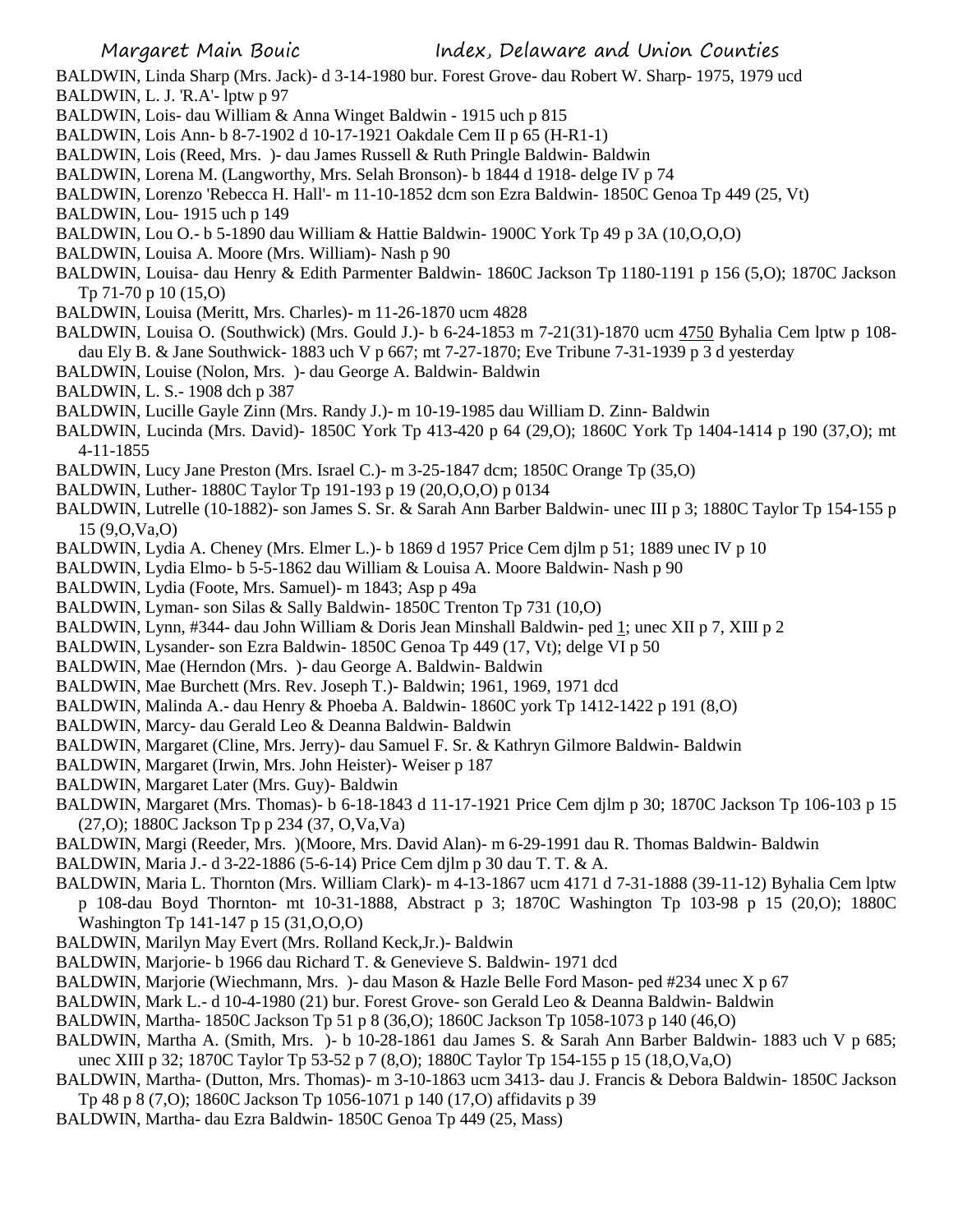- BALDWIN, Martha- dau Israel C. Baldwin- 1850C Orange Tp 1686 (4,O)
- BALDWIN, Martha- dau Jesse & Susan Baldwin- 1850C Jackson Tp 52 p 8 (4,O)
- BALDWIN, Martha J. (Harraman, Mrs. Winget)- dau Henry & Edith Parmenter Baldwin- dumch p 362; 1883 uch V p 506; 1850C Jackson Tp 50 p 8 (6/12,O); 1860C Jackson Tp 1180-1191 p 156 (10,O)
- BALDWIN, Martha J. (Lake, Mrs. Lewis)- m 8-19-1855 dau Ezra Baldwin- 1850C Genoa Tp 449 (13, Va)
- BALDWIN, Martha M. dau Joseph C. & Sarah S. Elliott Baldwin- 1883 uch V p 666; 1880C Washington Tp 60-63 p 7 (19,O,O,O)
- BALDWIN, Martha Peak (Mrs. Ezra)- b Mass Nov. 1799/8 m Sept 1820d 1-27-1870(72-2-6) Asbury Cem
- lptw p 66; 1883 uch V p 685; mt 2-16-1870; ped Marjorie Baldwin Wiechmann #234 17- unec X p 68, XIII p 32
- BALDWIN, Mary- d 2-24-1915 (76y 6m) b. Clark Co Oakdale Cem 2729(B21)
- BALDWIN, Mary- 1850C Jackson Tp 51 (26,O); 1860C Jackson 1058-1073 p 140 (36,O)
- BALDWIN, Mary A.- dau Jacob & Matilda Baldwin- 1880C Jackson Tp p 227C (4,O,O,O)
- BALDWIN, Mary A.(Smith, Mrs. )- b 9-28-1854 son James S. & Sarah Ann Barber Baldwin 1883 uch V p 685;unec XIII p 32; 1870C Taylor Tp 53-52 p 7 (15,O)
- BALDWIN, Mary A. Bale (Mrs. Levi M.)- m 1-24-1861 dcm
- BALDWIN, Mary A. (Brattain, Mrs. Lewis C.)- m 1-27-1872 ucm 5036; 1880C Taylor Tp 78-79 p 8 (24,O,Vt,O)
- BALDWIN, Mary A. Cahill (Mrs. Nathan M.)-b 1-1846 m 9-15-1869 ucm 4597 Byhalia Cem lptw p 108 dau Clement & Martha Cahill- 1883 uch V p 667; mt 10-13-1869; 1880C Washington tp 166-173 p 18 (34,O,O,O) 1900C Washington Tp 214 p 10A (50) m 30y, 3 ch, o living
- BALDWIN, Mary C. (Mrs. William H.)- b 3-1864 1900C Washington Tp 96 p 5A (36,o,O,O) m 19y, 7 ch
- BALDWIN, Mary D.- d 11-16-1843 (5-4-14) Price Cem djlm p 30 dau Francis & Debra Baldwin
- BALDWIN, Mary Elizabeth- b 8-22-1884 Delaware Town dau Enos & Clara Laner Baldwin- dcb
- BALDWIN, Mary E. (Woodland, Mrs. N. J. Jr.)- b 7-19-1929- ped N. J. Woodland (1)
- BALDWIN, Mary E.- dau Joseph C. & Sarah S. Elliott Baldwin- 1883 uch p 666
- BALDWIN, Mary E. Schmidt (Hall, Mrs. )(Mrs. James)- b 8-17-1931 d 7-19-1995 (63) dau John & Evelyn Metzger Schmidt- Baldwin
- BALDWIN, Mary (Mrs. George S.)- b 1839 d 2-24-1915 (76y 6m) Oakdale Cem II p 23 (B-R10-14); 1860C Marysville-Paris Tp 181 p 21 (30,O); 1880C Marysville 405-449 p 30 (40, O,Va,O)
- BALDWIN Mary (Mrs.Gerald)- 1949 ucd
- BALDWIN, Mary- dau Israel C. Baldwin- 1850C Orange Tp 1686 (7,O)
- BALDWIN, Mary Jane Fisher (Mrs. Seaman)- m 2-15-1846 Madison Co unec X p 27
- BALDWIN, Mary Jane Howsman (Mrs. William)- m 3-26-1846 Madison Co unec X p 27.
- BALDWIN, Mary (Mrs. Jerob)- 1860C York tp 1402-1412 p 189 (68, Pa)
- BALDWIN, Mary (Mrs. Jonah)- 1860C york tp 1402-1412 p 189 (38,O)
- BALDWIN, Mary Loisa (Harrison, Mrs. James)- m 5-9-1849 dcm
- BALDWIN, Mary (Neer, Mrs. )- b 1863 Un Co d 6-10-1938 Oakdale Cem II p 23 (B-R10-14)
- BALDWIN, Mary Peacock- 1877 uca p 65
- BALDWIN, Mary (Randall, Mrs. John)- b 2-24-1675 m 11-25-1706 dau John & Rebecca Palmer Baldwin Asp p 81
- BALDWIN, Mary (Schwab, Mrs. Hermann Caspar)- b 6-27-1865 m 6-4-1885 d 1917- Weiser p 191
- BALDWIN, Mason L. 'Hazel Belle Ford'- b 6-11-1888 d 1921 son William & Anna Winget Baldwin- 1915 uch p 149, 815, 816; ped Marjorie Baldwin Wiechmann #234 2- unec X p 67; 1900C Darby Tp 148-154 p 7B (11,O,O,O)
- BALDWIN, Matilda (Mrs. Jacob W.)- b 1854 d 1900 Price Cem djlm p 22; 1880C Jackson Tp p 227C (26,O,O,O)
- BALDWIN, Mattie A. )19-1882) unec III p 3
- BALDWIN, Mattie (Fraser, Mrs. Henry)- m 9- -1883- Howison (214)
- BALDWIN, Maude (Zapfe, Mrs. )- sister George A. Baldwin- Baldwin
- BALDWIN, Medora- see Debora
- BALDWIN, Melbourne L.- b 1896 d 1961 Price Cem djlm p 62
- BALDWIN, Michael- half-brother Abraham Baldwin- Pabst l p 7, 8,; 1880 dch p 313; delge II p 9, 10, 31; III p 49
- BALDWIN, Rev. Michael 'Betty'- Baldwin
- BALDWIN, Michael- son Harold & Georgia Baldwin-1961 dcd (2 1/2)
- BALDWIN, Mildred (McGinnis, Mrs. Ralph)- m 3-25-1933 dau Clayton Elmo & Ethel Stahl Baldwin- Baldwin; McGinnis
- BALDWIN, Mildred (Ross, Mrs. Rodney)- b 5-29-1912 m 6-3-1936 dau Howard & Nelle Witcraft Baldwin- Graham 161351; Richey 8,9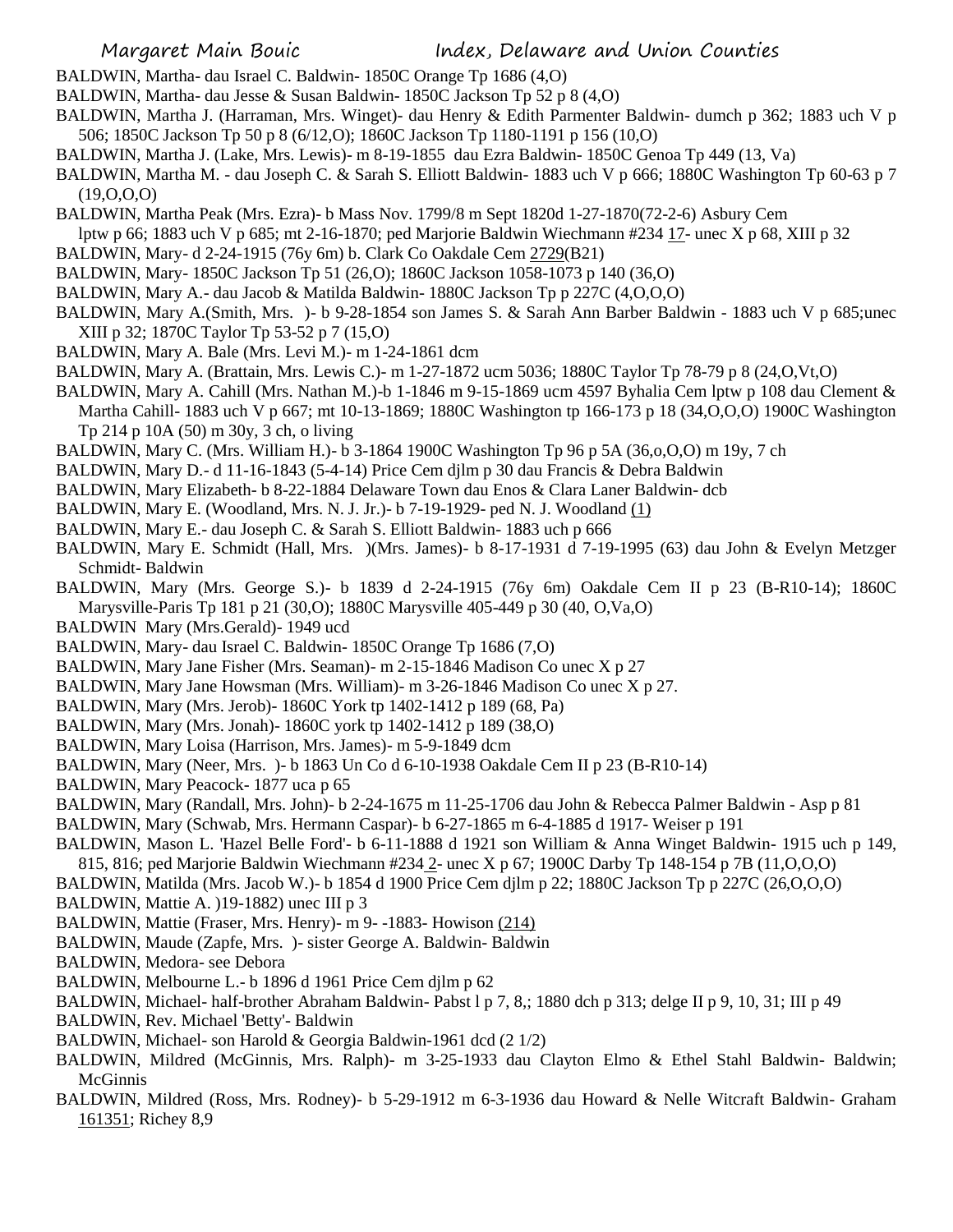- BALDWIN, Mildred S. (Mrs. Charles K.)- b 1903 d 1980 Price Cem djlm p 58
- BALDWIN, Milan E.- 1980 dcd
- BALDWIN, Millie J. (Mrs. Francis M.)- b 1874 d 1953 Price Cem djlm p 63
- BALDWIN, Millvia- dau Henry & Edith Parmenter Baldwin 1860C Paris Tp 1180-1191 p 156 (7,O)
- BALDWIN, Mina/Minie (Mrs. James)- (25-1882) unec III p 2; 1880C Taylor Tp 209-211 p 20 (24,O,O,O); 1900C Taylor
- Tp 261-267 p 12A (49,O,O,O) m 22y no ch
- BALDWIN, M. J.- 1877 uca p 103
- BALDWIN, Myres- 1850C Jackson Tp 51 p 8 (17,O); 1860C Jackson Tp 1-68-1070 p 140 (27,O)
- BALDWIN, Nancy (Spain, Mrs. John H.)- m 8-9-1826 Madison Co unec V p 27
- BALDWIN, Nate- son Rev. Michael & Betty Baldwin
- BALDWIN, Nathaniel- b 1974 son Richard C. Jr. & Dixie L. Baldwin -1975, 1981, 1983, 1991 ucd
- BALDWIN, Nathan M. 'Mary A. Cahill'- b 5-17-1844 m 9-15-1869 ucm 4597 d 1918 Bayhlia Cem lptw p 108 son Lewis C. & Ann Baldwin- 1883 uch IV p 523; V p 663, 664, 666, 667; 1915 uch p 507; mt 10-13-1869; 1880C Washington
- Tp 166-173 p 18 (25,O,O,O) p 013A; 1900C Washington Tp 214 (56,O,O,O) m 30y
- BALDWIN, Nell Witcraft (Mrs. Howard)- b 4-7-1890 m 7-27-1911 d 10-21-1973 dau Amos & Estella Graham Witcraft-Graham 16135 Richey 7,8
- BALDWIN, Nellie (Etgen, Mrs. )- dau Georga A. Baldwin Baldwin
- BALDWIN, Nellie Grace (Lee, Mrs. Asa C.)- b 1-19-1889 d 1-5-1982 (92) Oakdale Cem dau Lemuel T. & Emma M. Baldwin- Baldwin; Lee
- BALDWIN, Nellie M. (Mrs. Orval J.)- 1969, 1971, 1980 dcd
- BALDWIN, Nellie- d 8-2-1876 (11m28d) Price Cem djlm p 30 dau Thomas & M. L. Baldwin
- BALDWIN, Nickolas- b 1980 son Richard C. Jr. & Dixie L. Baldwin- 1983 ucd
- BALDWIN, Obediana (Kilbury, Mrs. Richard)- m 12-1-1796- 1883 uch V p 251; unec VII p 61
- BALDWIN, Orella Richard (Mrs. Harold A.)- Baldwin
- BALDWIN, Orval J. 'Nellie M.P- 1969, 1971, 1980 dcd
- BALDWIN, Orwilda L. Southard or Southwick (Mrs. Gould J.)- b 6-1853 1880C Washington Tp 209-217 p 23 (27, O, Md, O); 1900C Richwood 134-142 p 53 (46,O,Md,O); m 29y
- BALDWIN, Otway- son Gould J. & Louisa O. Southard Baldwin -d 2-26-1883 (9-3-26) Byhalia Cem lptw p 108 1883 uch V p 667; 1880C Washington Tp 209-217 p 23 (6,O,O,O)
- BALDWIN, Paris Don 'Patsy E. Puckett' Baldwin1961, 1969, 1971, 1980 dcd
- BALDWIN, Patsy E. Puckett (Mrs. Paris Don)- b 7-18-1936 d 3-12-1988 (51) bur Ashley Union Cem; 1961, 1969, 1971, 1980 dcd
- BALDWIN, Peg (Mrs. Don)- Baldwin
- BALDWIN, Phebe (Dodd, Mrs. Thaddeus)(Foster, Mrs. James)- b 1747 d 11-3-1829 dau Caleb & Hannah Riky Baldwin-McKitrick p 189
- BALDWIN, Philena L. (Mrs. Karl F.)- d 10-27-1964- Baldwin
- BALDWIN, Phillip Allen- son Gerald E. & Mary Josephine Hoover Baldwin- 1959 ucd (14); Baldwin; 1981 ucd
- BALDWIN, Phoeba A. (Mrs. Henry)- 1860C york Tp 1412-1422 p 191 (26,O)
- BALDWIN, Phyllis Wood (Mrs. Gale W.)-b 8-17-1898 d 2-5-1996 (97) Oakdale Cem II p 116 (K-R4-27) m 2-6-1919 dau Harvey M. & Pearl B. Northrup Wood- Baldwin ; 1971, 1973, 1983, 1991 ucd; unec VIII p 1, #213, IX p 1; ped X p 58
- BALDWIN, Polly (Hager, Mrs. Simeon Daniel)- b 1785 m 1805 d 1847 bur. Plain City-Genther p 169, 170
- BALDWIN, R. A. (Mrs. L. J.)- lptw p 97
- BALDWIN, Rachel (Mrs. Jeremiah)- dumch p 92
- BALDWIN, Ralph- b 5-1897 d 3-6-1902(4y10m)-Oakdale Cem 1520 (195E) I p 35- son Charles & Dora M. Baldwin-1900C Marysville  $4^{th}$  ward 332-342 p 13B (3,0,0,0)
- BALDWIN, Randall Jay 'Lucille Gayle Zinn'- b 1953 m 10-19-1985 son Rev. Joseph T. & Mae Burchett Baldwin- 1961, 1969, 1971 dcd; Baldwin
- BALDWIN, Rebecca A. (Smith, Mrs. Stephen)- m 11-19(18)-1841 ucm 749; unec V p 59
- BALDWIN, Rebecca Palmer (Mrs. John)- Asp p 81
- BALDWIN, Rebecca Sparks (Mrs. John)- Baldwin
- BALDWIN, Reed- son William & Anna Winget Baldwin- 1883 uch V p 815
- BALDWIN, Relief (Chapman, Mrs. Abner)- 1883 uch V p 244; unec VIIII p 58, XI p 56
- BALDWIN, Rex 'Debbie'-1979, 1981, 1983, 1991 ucd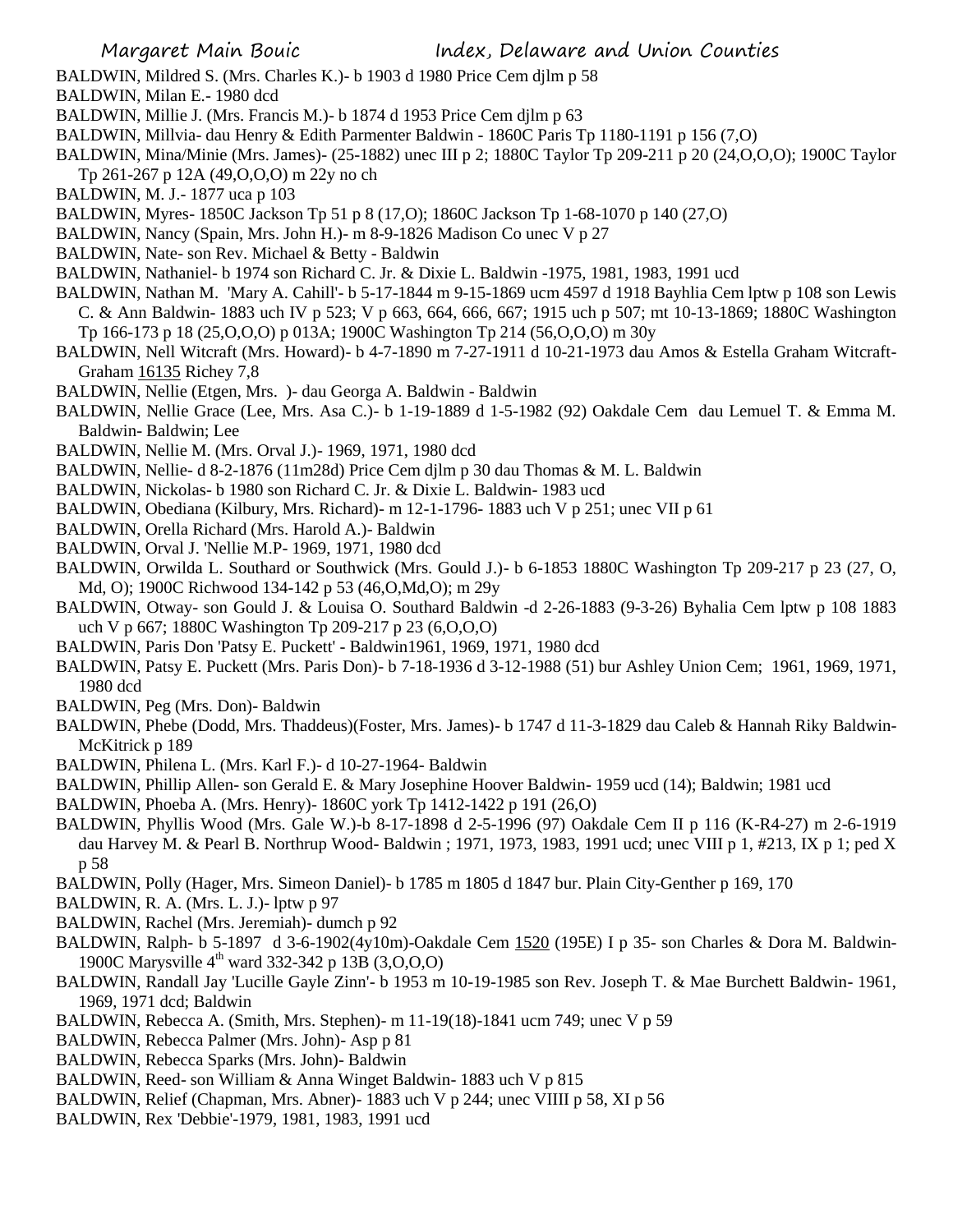BALDWIN, Rex 'Betty'- 1975, 1979 ucd

- BALDWIN, Richard- 1975 ucd
- BALDWIN, Richard- son C. F. & Ethel Baldwin- 1949 ucd
- BALDWIN, Richard B.- son L. L. & R. A. d 1-14-1863 (7y) Maskill Cem lptw p 97
- BALDWIN, Richard Conrad- d 11-13-1978 (61) bur NY son Mrs. C. A. Baldwin; Baldwin
- BALDWIN, Richard- b 1961 son Clarence R. & Dixie Baldwin- 1971, 1975, 1979 ucd
- BALDWIN, Richard- b 1971 son Richard T. & Genevieve S. Baldwin- 1971 dcd
- BALDWIN, Richard C. 'Dixie L.'- son Clayton Elmo & Ethel Stahl Baldwin- Baldwin ; 1967, 1973, 1981, 1991 ucd
- BALDWIN, Richard T.'Genevieve S.'- 1971 dcd
- BALDWIN, R. Thomas- 1969 dcd
- BALDWIN, Robert- son Edward Lee & Sally Jewell M. Baldwin- Baldwin
- BALDWIN, Robert L. 'Debbie'- 1980 dcd
- BALDWIN, Robert Reed- b 1916 d 1-9-1921 Oakdale Cem II p 65 (H-R1-1)
- BALDWIN, Robin Renee- dau Russell Baldwin- Baldwin
- BALDWIN, Roger 'Suzann Hartzell'-Baldwin
- BALDWIN, Rolland Leck,Jr. 'Marilyn May Evert'- b 9-9-1946 d 2-17-1993 (46) son Rolland Leck,Sr. & Rose A. Godbey Baldwin- Baldwin
- BALDWIN, Romina- dau Thomas & Margaret Baldwin- 1880C Jackson Tp p 234 (13,O,O,O)
- BALDWIN, Ronald- b 1958- son Paris Don & Patsy E. Puckett Baldwin- Baldwin; 1961, 1969, 1971 dcd
- BALDWIN, Rosa A. (Mrs. )- d 4-1-1969 bur. Bloomfield Cem- Baldwin
- BALDWIN, Rosa A. Godbey (Mrs. Rolland Leck,Sr.)- Baldwin
- BALDWIN, Roscoe D.- b 7-1889 son William H,. & Mary C. Baldwin- 1900C Washington Tp 96 p 5A (10,0,0,0)
- BALDWIN, Rosella (Smith, Mrs. )- sister George A. Baldwin- Baldwin
- BALDWIN, Rose (Tennant, Mrs. )sister George A. Baldwin- Baldwin
- BALDWIN, Ruby King (Mrs. John)- Asp p 106
- BALDWIN, Russell/Rusty- b 1963 son Paris Don & Patsy E. Puckett Baldwin- Baldwin; 1969, 1971 dcd
- BALDWIN, Ruth E. (Mrs. George A.)- Baldwin
- BALDWIN, Ruth M.- dau David & Lucinda Baldwin- 1850C York Tp 413-420 p 64 (1,O); 1860C york tp 1404-1414 p 6 (13,O)
- BALDWIN, Ruth Pringle (Mrs. James Russell)- Baldwin
- BALDWIN, Sabrina (Thurston, Mrs. Daniel)- Asp (186)
- BALDWIN, Sally M. Jewell (Mrs. Edward Lee)- b 1894 m 1911 d 9-14-1952 bur York Cem p 89
- BALDWIN, Sally (Mrs. Henry)- 1880 dch p 313; 1908 dch p 243; Pabst 2 p 7; wsc Grah p l5; Powers Pat p 262; 1877 uca p 22; delge II p 31
- BALDWIN, Sally (Mrs. Silas)- 1850C Trenton Tp 731 (37,O)
- BALDWIN, S. A. (female)- (50-1882) unec III p 2
- BALDWIN, Samantha C.- dau Henry & Phoeba A. Baldwin- 1860C York Tp 1422 p 191 (6/12,O)
- BALDWIN, Samuel F. Sr. 'Bonnie Kathryn Gilmore'-b 3-16-1914 m 12-12-1935 d 3-15-1983 bur York Cem son Edward & Sally M. Jewel Baldwin-1967, 1971, 1973, 1975, 1979, 1981 ucd; Baldwin
- BALDWIN, Samuel Jr. 'Connie'-b 1953 son Samuel F. Sr. & Bonnie Kathryn Gilmore
- Baldwin- 1967,1971, 1973, 1975, 1979, 1981, 1983 ucd
- BALDWIN, Samuel H.- b 1827 d 1862 Powell p 42
- BALDWIN, Sandra (Murphy, Mrs. Mark)- b 1957 dau Joseph T. & Mae Burchett Baldwin- Baldwin; 1961, 1969, 1971 dcd
- BALDWIN, Sarah- dau Ann Baldwin- 1870C Washington Tp 100-105 p 15 (16,O); 1880C Washington Tp 220-229 p 23  $(25, 0, 0, 0)$
- BALDWIN, Sarah Ann Barber (Mrs. James S.)- b 9-15-1831 m 3-30-1851 d 9-6-1884 (52-11-21) Broadway Cem lptw p 69; dau James & Ann Williams Barber; 1883 uch V p 685; ped Marjorie Baldwin Wiechmann #234 9-unec X p 67, XIII p 32; 1870C Taylor Tp 53-52 p 7 (39,O); 1880C Taylor Tp 154-155 (48, O,Va,O)
- BALDWIN, Sarah Ann Reed (Mrs. Thomas T.)- m 10-4-1849 ucm 1456; 1850C Jackson Tp 73 p 11 (19,O); uccp p 44 (1850); unec VII p 46, XIII p 20
- BALDWIN, Sarah Ann (Sebring, Mrs. George Washington)- m 12-11-1842 dcm; Pabst 6 p 105
- BALDWIN, Sarah Cooley (Mrs. Joseph)-d 1689 -dau Benjamin Cooley- Asp p 105
- BALDWIN, Sarah (Blue, Mrs. John)- m 7-20-1826 Madison Co unec V p 16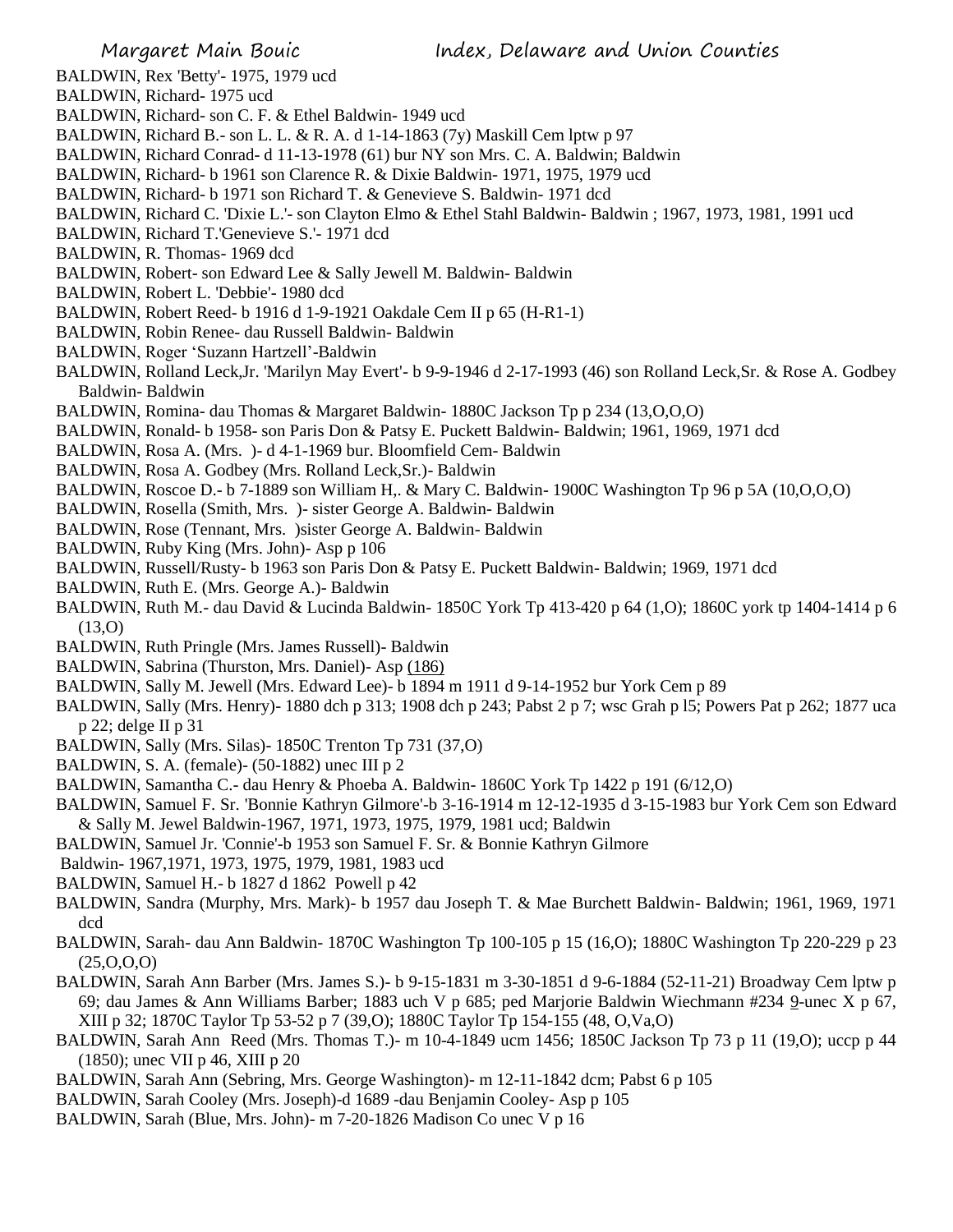- BALDWIN, Sarah A. (Blue, Mrs. John M.)- m 10-1-1851 ucm 1712
- BALDWIN, Sarah C. (Burnside, Mrs. Lewis C.)- m 9-26-1870 ucm 4783
- BALDWIN, Sarah (Dausen, Mrs. )- sister William Clark Baldwin- mt 10-31-1888, abstract p 3
- BALDWIN, Sarah (French, Mrs. )- half-sister Abraham Baldwin- 1880 dch p 313
- BALDWIN, Sarah (House, Mrs. William B.)- m 6-3-1821 dcga p 14 Fr. Chron.
- BALDWIN, Sarah (Howison, Mrs. Stephen Gardand)- m 12-25-1868- Howison (165)
- BALDWIN, Sarah (Rankin, Mrs. William)- m 10-1-1850 ucm 1491
- BALDWIN, Sarah S. Elliott (Mrs. Joseph C.)- b 11-29-1833 m 9-24-1857 dau Samuel & Martha Elliott-1883 uch V p 666; 1880C Washington Tp 60-63 p 7 (47,O,O,O)
- BALDWIN, Sarah (Snuffin, Mrs. Amos)- dau Jeremiah & Rachel Baldwin- dumch p 92; 1985 uch p 130, 131
- BALDWIN, Sarah P.Wyeth (Mrs. Frank L.)-b 1858 d 1935 Broadway Cem lptw p 73; 1985 uch p 125; Baldwin
- BALDWIN, Seaman 'Mary Jane Fisher'- m 2-15-1846 Madison Co unec X p 27
- BALDWIN, Sean- b 1972 ch Charles Philip & Dixie Baldwin- engaged to Sindey White; Baldwin;1983 ucd
- BALDWIN, S. H.- 1908 dch p 387; delge VIII p 25
- BALDWIN, Shannon- b 1970 ch Charles P. & Dixie Baldwin- 1983 ucd
- BALDWIN, Sharon Ann- b 1941 d 1943 Oakdale Cem II p 88 (H-RO-6)
- BALDWIN, Shirley (Ratliff, Mrs. )- dau George A. Baldwin- Baldwin
- BALDWIN, Silas L.- son Jonah & Mary Baldwin- 1860C York Tp 1402-1412 p 190 (11,O)
- BALDWIN, Silas 'Sally'- 1850C Trenton Tp 731 (45, Ct); hadc p 54
- BALDWIN, Stella (Adams, Mrs. )- dau Edward Lee & Sally Jewell Baldwin- Baldwin
- BALDWIN, Stephen 'Eleanor M. Miller'- m 1-11-1862 ucm 3265; 1870C Washington Tp 53-50 p 8 (33,O)
- BALDWIN, Susan (Mrs. Jesse)- 1850C Jackson Tp 52 p 8 (40,O)
- BALDWIN, Suzann Hartzell (Mrs. Roger)- Baldwin
- BALDWIN, S. V.- unec VII p 6
- BALDWIN, Tamara Joalene Bliss (Mrs. Elmer Ray)- m 4-11-1987 dau John Bliss- Bliss
- BALDWIN, Tamara Lynn- dau Phillip Baldwin- 1983 ucd; Baldwin
- BALDWIN, Tammie- b 1965 ch Richard C. & Dixie L. Baldwin 1967, 1971, 1973, 1975,1981, 1983 ucd
- BALDWIN, T. E. (Langstaff, Mrs. Millard Fillmore)- m 10-15-1920- Maugans Anc p 224
- BALDWIN, Theadore L.- son Jonah & Mary Baldwin- 1860C York Tp 1402-1412 p 190 (9,O)
- BALDWIN, Thomas- b 2-5-1779 d 12-6-1854 Price Cem djlm p 29; 1850C Jackson Tp 63 p 10 (72, Va); 1877 uca p 103
- BALDWIN, Thomas- unec III p 49, IV p 102
- BALDWIN, Thomas- 1840C Allen Tp 676 (30-40)
- BALDWIN, Thomas A.- son Henry & Phoeba A. Baldwin- 1860c york tp 1412-1422 p 191 (4,O)
- BALDWIN, Thomas E.- mt 5-24-1854
- BALDWIN, Thomas E.'Ercell'- son Gale W. & Phyllis Wood Baldwin- Baldwin
- BALDWIN, R. Thomas- son Rev. James R. & Caroline Iden Baldwin- Baldwin
- BALDWIN, Thomas-'Margaret/Margarettte' -b 5-16-1846 d 4-16-1901 Price Cem djlm p 30-son Francis & Debora Baldwin- 1850C Jackson Tp 48 (4,O); 1860C Jackson Tp 1056-1071 p 140 (14,O) 1870C Jackson Tp 106-103 p 15 (26,O); 1880C Jackson Tp p 0234 (34,O,O,O); affidavits p 39
- BALDWIN, Thomas T. 'Sarah Ann Reed'- m 10-4-1849 ucm 1456 d 10-23-1850; 1850C Jackson Tp 73 p 11 (20,O);mt 10-23-1850; uccp p 36,44 j5 p 374; unec VII p 44, 46, XIII p 20
- BALDWIN, Thomas T.- d 10-23-1850 (19-8-8) Price Cem djlm p 30
- BALDWIN, Thomas- son Thomas E. Baldwin- Baldwin
- BALDWIN, Thursea J.- dau H. & R.- d 11-12-1857 (9m) York Cem p 13
- BALDWIN, Tim- son James E. Baldwin- Baldwin
- BALDWIN, Tom- son James E. Baldwin- Baldwin
- BALDWIN, Tom- son Rev. James R. & Carolyn Iden Baldwin- Baldwin; 1983 ucd
- BALDWIN, Tommy- b 1964 son John R. & Diana Baldwin- 1979, 1991 ucd
- BALDWIN, Tredwell M. M. 'Buelah K.'- b 1907 son John Edward & Emma M. Brown Baldwin- ped Lynn Baldwin #344 4, unec XII p 7
- BALDWIN, Victoria Ann- b 10-9-1995 dau Jeff & Elisia Baldwin- Baldwin
- BALDWIN, Virgie (Compton, Mrs. )- dau Rolland Leck,Sr. & Rose A. Godbey Baldwin- Baldwin
- BALDWIN, Virgil- d 7-8-1967 (72) bur. Cardington- Baldwin
- BALDWIN, Virginia Ann (Moore, Mrs. Estill)- dau Samuel F. Sr. & Kathryn Gilmore Baldwin Baldwin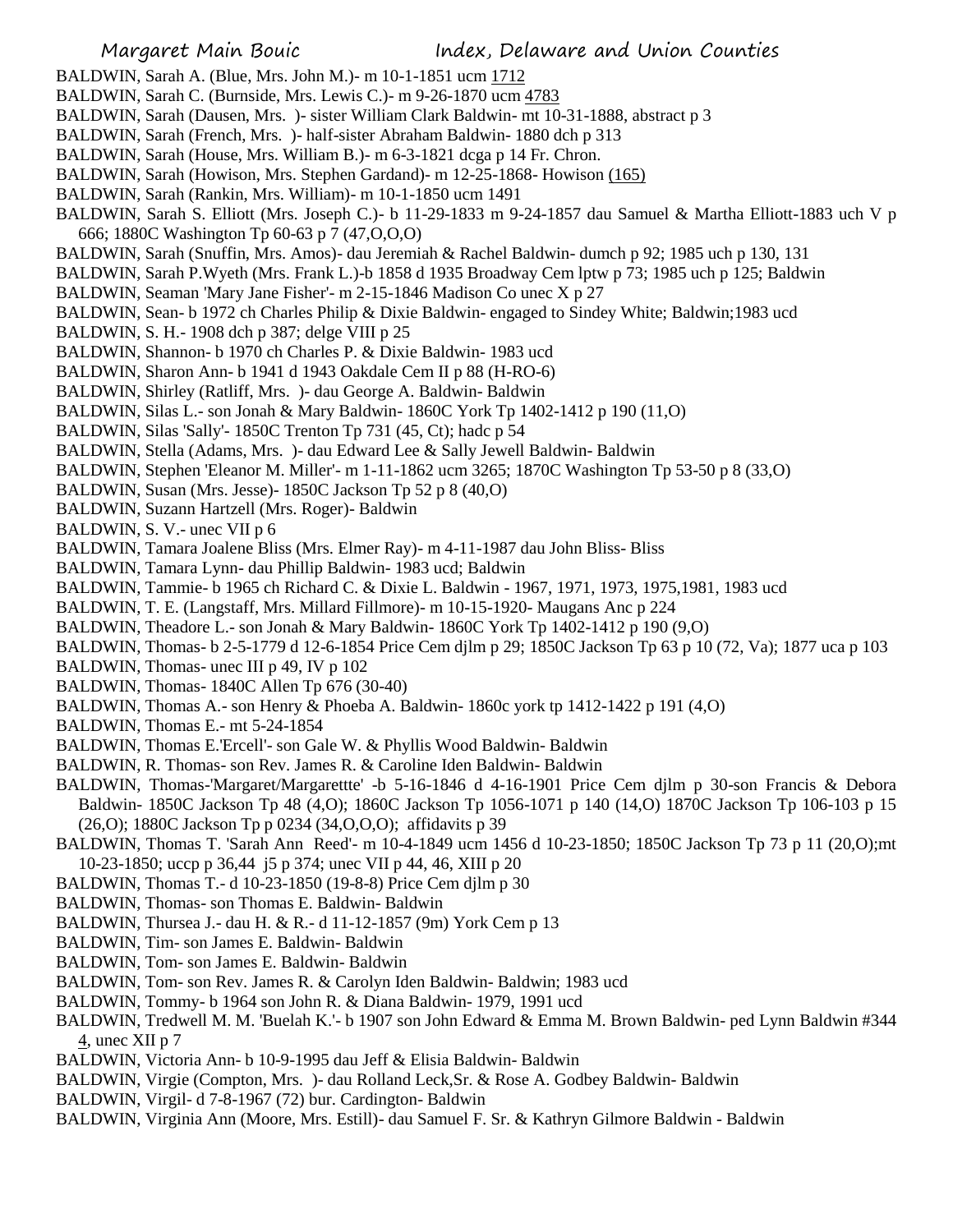BALDWIN, Wealthy- dau Silas & Sally Baldwin- 1850C Trenton Tp 731 (16,O)

- BALDWIN, W. E.- 1877 uca p 103
- BALDWIN, Willie Elmer- d 8-29-1876 (1-5-14) Price Cem djlm p 30 son Francis & Bridget Baldwin
- BALDWIN, Willie- ch William & Louisa A. Moore Baldwin- Nash p 90
- BALDWIN, William E.- b 7-1894 son William & Hattie Baldwin- 1900C York Tp 49 p 3A (5,O,O,O)
- BALDWIN, William 'Hattie'- b 12-1897 1900C York Tp 49 p 3A (52,O,o,O) m 11y
- BALDWIN, William 'Louisa A. Moore'- Nash p 90
- BALDWIN, William- half-brother Abraham Baldwin- 1880 dch p 313; 1908 dch p 105; delge II p 10, 31
- BALDWIN, William 'Emma B. Rogers'- Pabst 6 p 99
- BALDWIN, William Clark 'Maria L. Thornton'- m 4-13-1867 ucm 4171; 1877 uca p 98; lptw p 108; mt 10-31-1888, abstrace p 3; 1860C Washington Tp 1483-1493 p 210 (12,O)
- BALDWIN, William H.- son John P. & Catharine Blue Baldwin- 1860C Jackson Tp 1178-1190 p 155 (3,O); 1880C Taylor Tp 249-252 p 24 (23,O,O,O)
- BALDWIN, William Harry- d 10-25-1886 (1y 10m) Milford Cem Un Al p 30 son William L. & Anna Winget Baldwin
- BALDWIN, William H. 'Mary C 1900C Washington Tp 96 p 5A (45,Ind,O,Ind)
- BALDWIN, William Luther 'Anna Winget' -b 12-22-1856 lic 12-27-1881 ucm 7099 d 1939 (82) Milford Cem Un Al p 30 son James S. & Sarah Ann Barber Baldwin- 1883 uch V p 658; 1915 uch p 815; ped Marjorie Baldwin Wiechmann #2344- unec X p 67;; unec XIII p 32; Eve Tribune 7-6-1939; 1870C Taylor Tp 53-52 p 7 (13,O); 1880C Taylor Tp p 136A; 1900C Darby Tp 148-154 p 7B (43,O,Vt,O) m 18y
- BALDWIN, William- (24-1882) unec III p 3
- BALDWIN, William 'Mary Jane Howsman'- m 3-26-1846 Madison Co unec X p 27
- BALDWIN, William V.- b 9-1898 son William h. & Mary C. Baldwin- 1900C Washington Tp 96 p 5A  $(1,0,0,0)$
- BALDWIN, William W.- son Nathan M. & Mary A. Cahill Baldwin- d 5-2-1888 (17-7-18) Byhalia Cem ltw p 108; 1883 uch V p 667; 1880C Washington Tp 166-173 p 18 (9,O,O,O)
- BALDWIN, Willis- son Rolland Leck,sr. & Rosa A. Godbey Baldwin- Baldwin
- BALDWIN, Wilma- b 8-1894 dau William H. & Mary C. Baldwin- 1900C Washington Tp 96 p 5A (5,O,O,O)
- BALDWIN, Wilson- son Myrtle b 1916 d 1920 Milford Cem Un Al p 92
- BALDWIN, W. W.- dg 1-7-1908 delge VIII p 12
- BALDWIN, Zylma A.- b 7-1891 dau William h. & Mary C. Baldwin- 1900C Washington Tp 96 p 5A (8,O,O,O)
- BALE, Abigail ( Roof, Mrs. Moses)- b 1826 d 1890 dcq John Roof 9
- BALE, Abigail- dau Henry & Abigail Current Bale- Wm Havens sheet
- BALE, Abigail- b 10-7-1826 d 9-5-1845 dau James & Sarah Havens Bale- 1880 dch p 706; Wm Havens sheet
- BALE, Abigail Current (Mrs. Henry Jr.)- b 10-19-1772 d 7-17-1836 dau William Current- 1880 dch p 706; dcq Forrest Bale 17; dcc Robert Wells 25
- BALE, Alden J.- d 5-25-1970- Bale
- BALE, Anna Charilla White (Mrs. Edwin Forrest)- b 3-16-1870 d 3-19-1942 dau Armedian & Mary Burtnett White- dcq Forrest Bale 3
- BALE, Anna- dau Henry & Abigail Current Bale- Wm Havens sheet
- BALE, Anna Lois (Weber, Mrs. Fred)- b 5-16-1927 m 8-18-1952 dau Forrest L. & Florence Marie Ritchie Bale- dcq Forrest Bale 1; 1976 dch p 367; Wm Havens sheet
- BALE, Anna M.- b 5-6-1870 Orange Tp dau John H. & Lydia Copeland Bale- dcb
- BALE, Bertha (Cole, Mrs. )- b 4-16-1878 dcb- dau John H. & Lydia R. Copeland Bale- Bale
- BALE, Beth Diane- b 1957 dau Warren & Phyllis Kerschbaum Bale- dcq Forrest Bale 1; 1961, 1969, 1971, 1980 dcd
- BALE, Bonnie Lu (Jewell, Mrs. James)- m 7-24-1976 dau Weyland & Leona Urton Bale- Bale; dcq Forrest Bale 1; 1961  $dcd(3)$
- BALE, Clarence S.- son Walter & Leona Bale- Bale
- BALE, Cora A.- b 5-5-1879 d 1880 Africa Cem Powell p l78- dau D. & D. Hudbert Bale- dcb; 1976 dch p 367, 382
- BALE, Daniel- b 11-20-1828 son James & Sarah Havens Bale- Wm Havens sheet
- BALE, --b 4-10-1885 Orange Tp son David & Dulcina Hulbert Bale- dcb
- BALE, David Glenn- b 10-27-1953 son Warren & Phyllis Kerschbaum Bale- dcq Forrest Bale 1; 1961 dcd (8), 1969, 1971 dcd; Wm Havens sheet
- BALE, David R. 'Dulcina Naomi Hurlburt- b 3-7-1840 m 10-5-1855 d 5-30-1929 son James & Sarah Havens Bale- Wm. Havens sheet; dcq Forrest Bale 4; 1880 dch p 482, 706; 1976 dch p 367, 382; dcc Robert Wells 6; 1880C Orange Tp p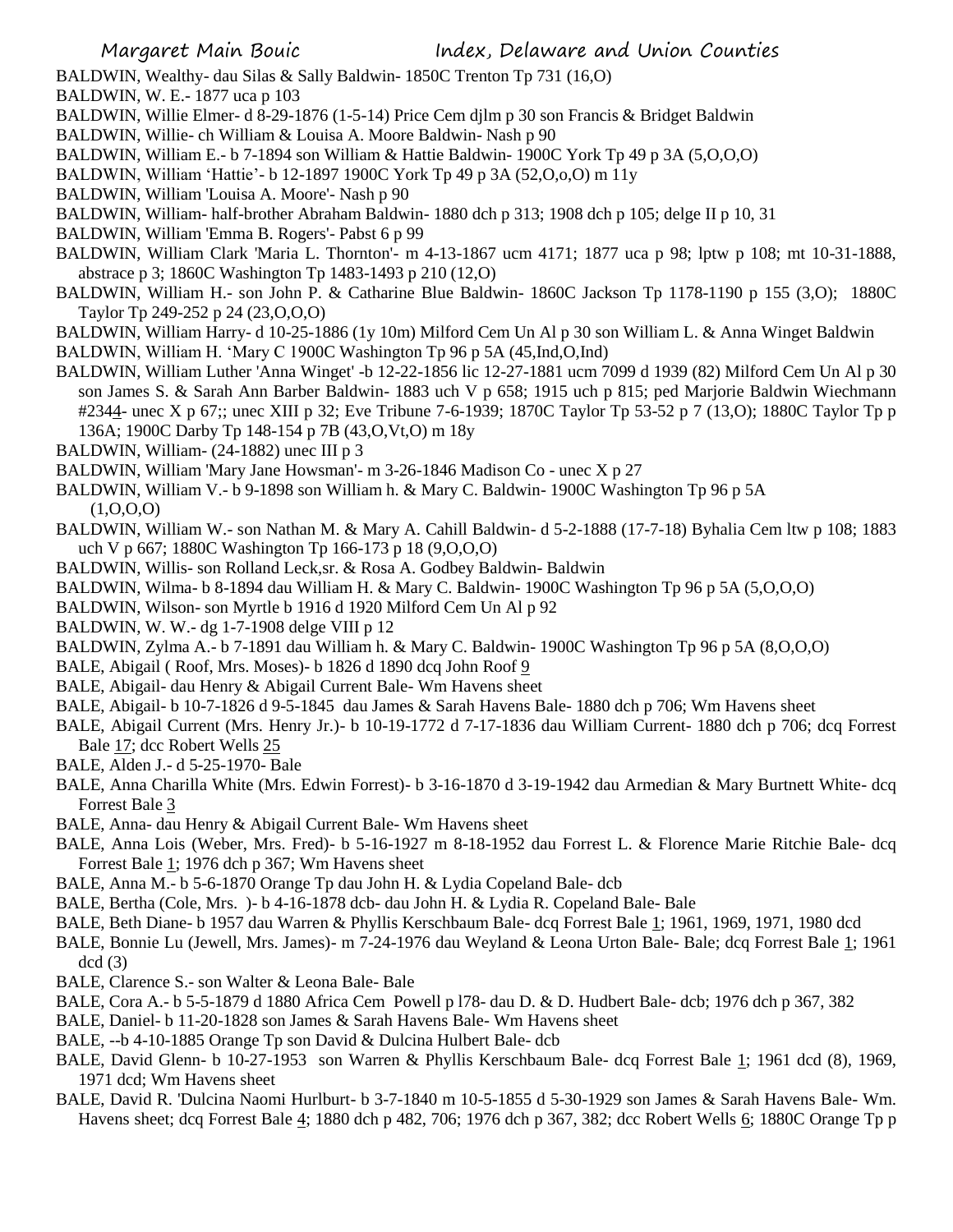355A

- BALE, Debbie/Deborah Lynn- b 4-4-1952 dau Weyland Forrest & Leona Urton Bale- 1961 dcd (9); dcq Forrest Bale 1 Wm Havens sheet
- BALE, Della- dau David & Dulcina Naomi Hurlburt Bale- Wm Havens sheet
- BALE, Dulcina Naomi Hurlburt (Mrs. David R.)- b 6-15-1844 m 10-5-1865 d 10-19-1892 bur Africa Cem- Powell p 178; dcq Forrest Bale 5; 1880 dch p 707; delge VI p 68; dcc Robert Wells 7
- BALE, Edwin Forrest 'Anna Charilla White'- b 7-8-1864 m 3-26-1893 d 3-19-1950 son David R. & Dulcina Hurlburt Bale- dcq Forrest Bale 2; 1880 dch p 707
- BALE, Effie Della (Wells, Mrs. Benjamin Theodore)- b 6-26-1883 dcb m 12-28-1910 d 12-13-1954 dau David & Dulcina Naomi Hurlburt Bale- dcc Robert Wells 3
- BALE, Elizabeth- b 3-21-1796 dau Henry & Abigail Current Bale- Wm Havens sheet
- BALE, Erin- b 1978 son Thomas W. & Linda A. Bale- 1980 dcd
- BALE, Esa- b 1-8-1878 Orange Tp dau David & Dalcina Hubburt Bale- dcb
- BALE, Estella M. (Mrs. James)- d 9-28-1967 (94) bur. Africa Cem; Bale; l96l dcd
- BALE- Ezra- son David & Dulcina Naomi Hurlburt Bale- Wm Havens sheet
- BALE, Ezra- son James & Sarah Havens Bale- 1880 dch p 707
- BALE, Florence Marie Ritchie (Mrs. Forrest L.)(Taylor, Mrs. Ralph)-m(1) 9-20-1916 m(2) 4-3-1965; 1976 dch p 367; 1961 dcd; dcq Forrest Bale 1
- BALE, Forrest Leland 'Florence Marie Ritchie'- b 10-27/31-1893 dcb m 9-20-1916 d 10-2-1960 son Edwin Forrest & Anna Charilla White Bale- dcq Forrest Bale 1; 1976 dch p 367
- BALE, Frances- b 1-4-1873 Orange Tp dau John H. & Lydia Copelan Bale- dcb
- BALE, George- son James & Sarah Havens Bale- b 8-14-1843 d 10-10-1863 Africa Cem Powell p 178; Wm Havens sheet
- BALE, Gerald L. 'Sara J.'- son Walter L. & Gloria J. Bale- 1961(13), 1969, 1971, 1980 dcd
- BALE, Gloria (Mrs. Walter L.)- 1961, 1969, 1971, 1980 dcd
- BALE, Helen Leona (Kimpel, Mrs. Sam L.)- m 12-17-1966 dau Robert W. & Patricia Bale- 1961 dcd ; Bale
- BALE, Henry 'Abigail Current'- b 7-7-1771(8) d 2-13-1827 son Henry Bale 1880 dch p 706;dcq Forrest Bale 16; dcc Robert Wells 24
- BALE, Henry- b 4-2-1831 son James & Sarah Havens Bale- Wm Havens sheet
- BALE, Henry- dcc Robert Wells 48
- BALE, Herbert M.- b 6-21- 1881 dcb d 1887 Africa Cem Powell p 178- son David & Dulcina Hurlbert Bale
- BALE, James- son James & Sarah Havens Bale- 1880 dch p 707
- BALE, James 'Matilda C. Parks'- 1860 unec IV p 65
- BALE, James Sr. 'Sarah Havens'- b 3-(1)4-1797 m 7-8-1823 d 11-29-1885 Africa Cem Powell p 178; son Henry & Abigail Current Bale- dcq Forrest Bale 8; dcc Robert Wells 12; 1880 dch p 706; CCC Orange Tp 1875; dg 7-22-1880 delge VIII p 52
- BALE, James V.- b 8-22-1875 dcb d 1-17-1977 (101) bur Africa Cem- son David & Dulcina Hurlburt Bale- 1976 dch p 367; 1961, 1969, 1971 dcd
- BALE, James- 1980 dcd
- BALE, Jenie L.- 1880C Orange Tp p 356C
- BALE, Jennie L. (Trimmer, Mrs. John A.)- b 8-19-1867 m 10-24-1945 d 5-20-1959 dau J. H. & Lydia R. Copeland Bale-Bale
- BALE, Jerry- son Walter Bale- Bale
- BALE, John- b 1-10-1805 twin son Henry & Abigail Current Bale- Wm Havens sheet
- BALE, John H. 'Lydia R. Copeland'- m 10-10-1859 dcm; 1880 dch p 706; Bale; CCC (1875 Orange Tp); 1880C Orange Tp p 355A; dg 1-7-1908, delge VIII p 12
- BALE, John- b 8-6-1833 son James & Sarah Havens Bale- Wm Havens sheet
- BALE, Joshua- b 1976 son Thomas W. & Linda A. Bale- 1980 dcd
- BALE, Karen Lee (Muck, Mrs. )- b 2-4-1949 dau Weyland Forrest & Leona Urton Bale- dcq Forrest Bale 1; 1961 dcd (12); Wm Havens sheet
- BALE, Lelma- ch David & Dulcina Naomi Hurlburt Bale- Wm Havens sheet
- BALE, Leona (Mrs. Walter)- d 4-20-1972 (72) bur. Africa Cem- Bale; 1961 dcd
- BALE, Leona Urton (Mrs. Weyland Forrest)- dcq Forrest Bale 1; 1961 dcd
- BALE, Lewis- son David & Dulcina Naomi Hurlburg Bale- Wm Havens sheet
- BALE, Lillian Marie (Roof, Mrs. Donald)- dau Forrest Leland & Florence Marie Ritchie Bale- dcq Forrest Bale 1; 1976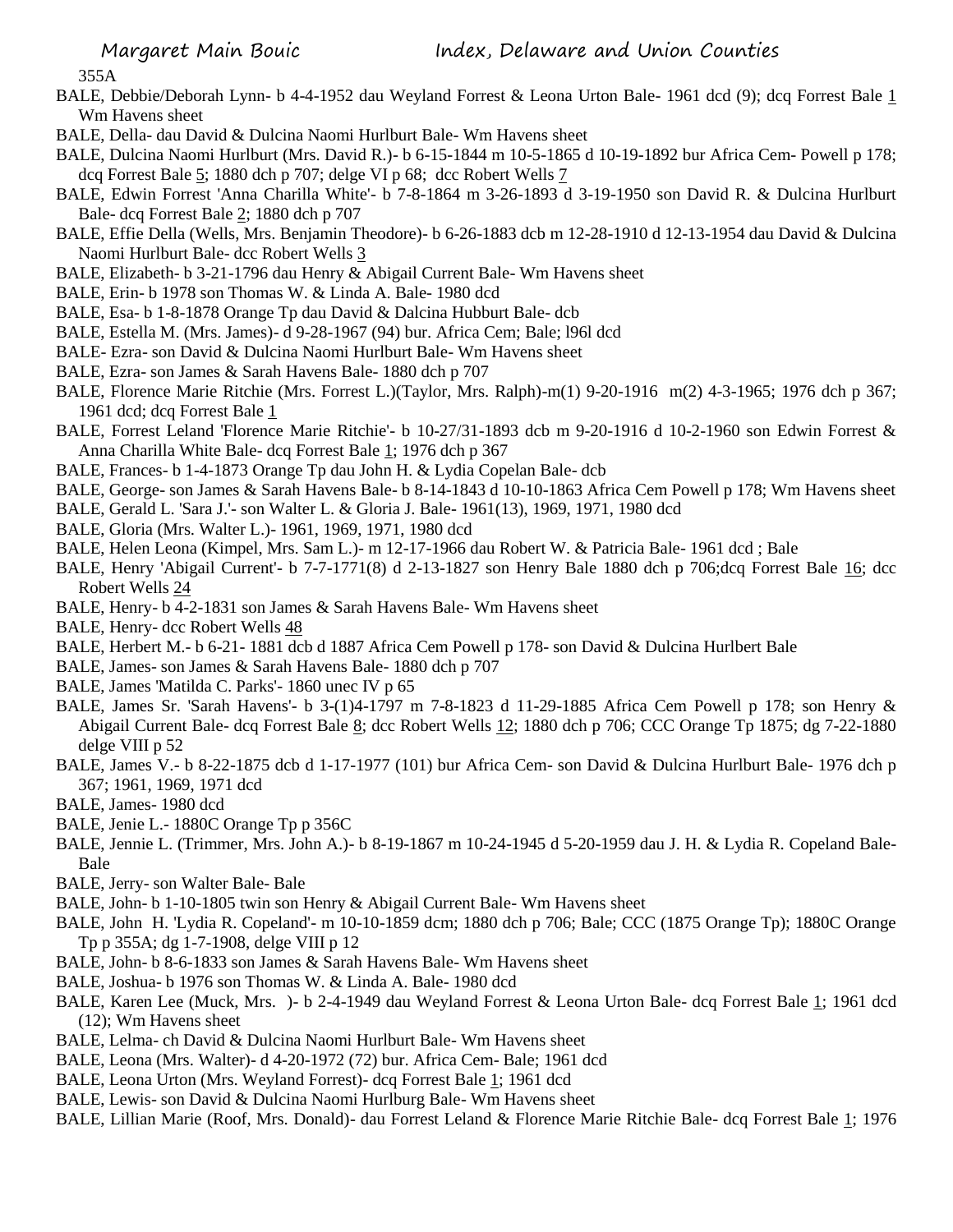dch p 367

- BALE, Linda A.Fisher (Mrs. Thomas W.)- dau Robert Fisher- 1980 dcd; Bale
- BALE, Louie L.- son James & Sarah Havens Bale- 1880 dch p 707
- BALE, Lydia R. Copeland (Mrs. J. H.)- Bale
- BALE, Mary Ann (Baldwin, Mrs. Levi M.)- b 7-20-1837 dau James & Sarah Havens Bale- m 1-24-1861 dcm; 1880 dch p 707; Wm Havens sheet
- BALE, Mary b 1868 d 1876 Africa Cem (perhaps dau David & Dulcimer)
- BALE, Mary J.- b 12-19-1900 Orange Tp dau E. F. & Anna C. White Bale- dcb
- BALE, Mary- b 2-4-1810 dau Henry & Abigail Current Bale- Wm Havens sheet
- BALE, Mary (Schoenleb, Mrs. Dana)- sister Walter W. Bale- Bale
- BALE, Matilda C. Parks (Mrs. James)- 1860 unec IV p 65
- BALE, Merill- b 6-27-1900 Orange Tp dau Ezra & Eva Wells Bale- dcb
- BALE, Ora S.- b 12-24-1883 Orange Tp dau Willie C. & Lizzie Sherman Bale- dcb
- BALE, Pamela Sue- b 9-21-1955 dau Weyland Forrest & Leona Urton Bale- dcq Forrest Bale 1; 1961 dcd (5); Wm Havens sheet
- BALE, Patricia A. Nash (Mrs. Robert W.)- m 6-20-1944 Bale; 1961, 1969, 1971 dcd
- BALE, Peter- b 9-9-1807 son Henry & Abigial Current Bale- Wm Havens sheet
- BALE, Phyllis Kerschbaum (Mrs. Warren)- 1961, 1969, 1971, 1980 dcd; dcq Forrest Bale 1
- BALE, Richard E.'Patricia Ann Raeke'- b 1961 m 11-8-1986 son Warren E. & Phyllis Kerschbaum Bale- Bale; 1969, 1971, 1980 dcd
- BALE, Robert W. 'Patricia A.'-son Walter & Leona Bale 1961, 1969, 1971, 1980 dcd; Bale
- BALE, Sara J. (Mrs. Geral L.)- 1980 dcd
- BALE, Sarah Havens (Mrs. James)- b 12-26-1802 m 7-8-1823 d 9-5(26)-1845- Africa Cem Powell p 178;dau Daniel & Mary Dustin Havens- dcq Forrest Bale 9; dcc Robert Wells 13; 1880 dch p 706
- BALE, Sarah- dau Henry & Abigail Current Bale- Wm Havens sheet
- BALE, ----b 3-9-1874 Berkshire Tp son Stephen & Harriet Welchhous Bale- dcb
- BALE, Susan- b 1-10-1805 twin dau Henry & Abigail Current Bale- Wm Havens sheet
- BALE, Thomas Warren 'Linda A.'- b 10-8-1952 son Warren & Phyllis Kerschbaum Bale- dcq Forrest Bale 1; 1961, 1969, 1971, 1980 dcd; Bale; Wm Havens sheet
- BALE, Walter L. 'Gloria'- son Walter & Leona Bale- 1961, 1969, 1971, 1980 dcd; Bale
- BALE, Walter W. 'Leona'- d 12-19-1983 (88) Africa Cem- 1961, 1969 dcd; Bale
- BALE, Warren Eugene 'Phyllis May Kerschbaum'- b 4-17-1924 m 6-25-1949- son Forrest Leland & Florence Marie Ritchie Bale- dcq Forrest Bale 1; 1961, 1969, 1971, 1980 dcd; Bale; 1976 dch p 367
- BALE, Weyland Forrest 'Leona Urton'- dcq Forrest Bale 1; son Forrest Leland & FLorence Marie Ritchie Bale- 1976 dch p 367
- BALE, Zelma (McCammon, Mrs. John)- sister James V. Bale- Bale
- BALELES, J. C.- 1880C Jackson Tp p 230A
- BALENBAUGH, Goldie- inf dau John L. & Katie E. Balenbaugh- Maskill Cem lptw p 93
- BALENBAUGH, John L. 'Katie'- b 1880 d 1958 Maskill Cem lptw p 93
- BALENBAUGH, Katie E. (Mrs. John L.)- b 1888 d 1957 Maskill Cem lptw p 93
- BALENGER- see Ballinger
- BALENGER, Joshua- unclaimed letter- unec VIII p 44
- BALENTINE, Ann(a)- hmp p 99; Pabst 8 p 3; delge p 30
- BALENTINE, John- hmp p 99, 105
- BALENTINE, Martha (Robinson, Mrs. David)- m 10-5-1853 ucm 2000
- BALENTINE, Mary- hmp p 99; Pabst 8 p 3; delge I p 30
- BALER. Mary (Carter, Mrs. Oliver N.)- m 9-10-1871 ucm 4972
- BALERICK, George 'Jane Rider'- m 8-31-1854 dcm
- BALES, ---familyof Daniel Marra #364, unec XII p 13
- BALES, Anah (Brodrick, Mrs. Charles W.)- m 11-28-1878 ucm 6371
- BALES, Anna E. (Mrs. F.)- d 4-12-1888 (23-11-17) Broderick Cem Un Al p 86
- BALES, Anna (Finley, Mrs. William) Newhouse p 7l (13471)
- BALES, Annie- dau William & Sarah Cavender Bales- 1860C Allen Tp 739-746 p 102 (2,O) 1870C Allen Tp 228-220 p 15 (12,O)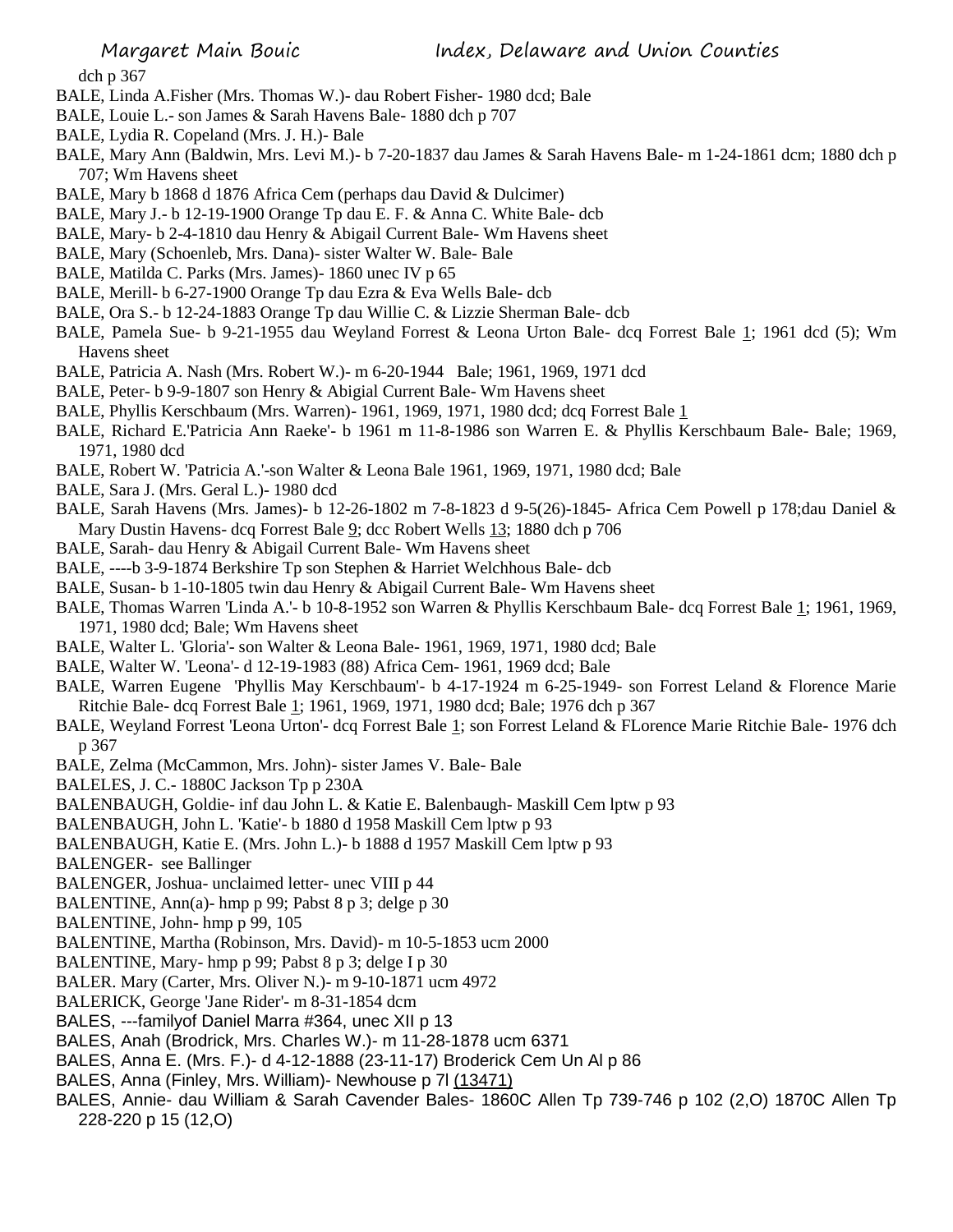- BALES, Betsy- Bales
- BALES, Burnham C.'Emma A. Lee'- b 3-1855 son William & Sarah Cavender Bales- dumch p 195; 1860C Allen Tp 739-746 p 102 (5,O); 1870C Allen Tp 228-220 p 15 (14,O); 1880C Allen Tp 203-216 p 21 (24, O, NH,NH); 1900C Marysville 3rd ward 165-170 p 7A (45,O,NH,nH) m 17y
- BALES, Catherine Raney (Mrs. Moses)- m 11-2-1833 Madison Co- unec VII p 23
- BALES, Catharine Soward (Mrs. Moses)- m 1-30-1844/5 Madison Co unec X p 8
- BALES, Charles- 1880C Berkshire Tp p 417A
- BALES, Charles Clifford 'Jane Allen'- son William & Sarah Cavender Bales- dumch p 195; 1883 uch V p 472; 1860C Allen Tp 739-746 p 102 (17,O)
- BALES, Charles W.- 1880C Delaware Tp p 325C
- BALES, Chloe Holt (Mrs. William L.)- b 8-6-1784- 1883 uch V p 472
- BALES, Chloe M. (Young, Mrs. George W.)- m 9-14-1848 ucm 1341; unec VIII p 40
- BALES, Clara V.- b 4-1890 dau Burnham C. & Emma A. Lee Bales- 1900C Marysville 3<sup>rd</sup> ward 165-170 p 7A (10,O,O,O)
- BALES, Clara (Mrs. William)- 1850C Allen Tp 1450-1468 p 216 (65, NH)
- BALES, Cora- dau Frank Bales- Bales
- BALES, D. Pabst  $1 p 73$
- BALES, Electa (Elsten, Mrs. Joseph R.)- m 7-31-1865 dcm
- BALES, Elizabeth M. (Ellsworth, Mrs. Moses)- m 3-9-1841 Madison Co unec IX p 32
- BALES, Elizabeth (Potee, Mrs. Peter S.)- m 11-20-1838 Madison Co unec IX p 17
- BALES, Emaline Rigdon (Mrs. Thomas)- m 12-7-1846 Madison Co unec X p 18
- BALES, Emma A. Lee (Mrs. Burnham C.)- b 10-1859 1883 uch V p 472; 1900C Marysville 3<sup>rd</sup> ward 165-170 p 7A (40,O,Va,O) m 17y, 2 ch
- BALES, Emma Maude- dau Walter Warren & Victoria Inskeep Bales- dumch p 196
- BALES, F. Anna'- Un Al p 86
- BALES, Forest- son Walter Warren & Victoria Inskeep Bales- dumch p 196
- BALES, Frank 'Jennie Longmaker'- Bales; 1985 uch p 93
- BALES, Frank- son William M. & Jennie Blackburn Bales- Bales
- BALES, Frank- son William & Sarah Cavender Bales- dumch p 195; 1883 uch V p 472; 1860C Allen Tp 739-746 p 1-2 (7,O); 1870C Allen Tp 228-220 p 15 (16,O); 1880C Allen Tp 203-216 p 21 (29, O, NH, NH)
- BALES, Frank-b Aug 1871 son Walter Warren & Victoria Inskeep Bales- dumch p 196; 1900C Allen Tp 197-201 p 9B (28,O,O,O)
- BALES, Mrs. George- dg 1-7-1908, delge VIII p 12
- BALES, George- son William & Sarah Cavender Bales-d age 23- dumch p 195;1883 uch V p 472; 1870C Allen Tp 228-220 (10,O)
- BALES, George P.- b 1886 d 1903 Brodrick Cem- Un Al p 86
- BALES, Harriet S.(Mrs. William J.) b 1-20-1831 d 7-9-1907 Mlb p 175
- BALES, Heber L.- b 6-1884 son Burnham C. & Emma A. Lee Bales- 1900c Marysville 3<sup>rd</sup> ward 165-170 p 7A (15,O,O,O)
- BALES, Henry- son Reuben Jr. & Lucy Bales- 1850C Genoa Tp 517 (1,O)
- BALES, J.- Pabst I p 73
- BALES, Jane Allen (Mrs. Clifford C)- 1883 uch V p 472
- BALES, J. C.- 1880C Jackson Tp p 230A (36,O,Md,O)
- BALES, Jennie Margaret Blackburn (Mrs. William M.)- b 11-8-1901 m 1931 d 9-13-1984- dau Telford & Nora Hanna Blackburn- Bales; Blackburn
- BALES, Jennie Longmaker (Mrs. Frank)- Bales; 1985 uch p 93
- BALES, Jennie (Mrs. William)- b 11-1863- 1900C Allen Tp 197-202 (46.O) no ch m 21y
- BALES, Jenny- b 10-1878 dau Walter Warren & Victoria Inskeep Bales- dumch p 196; 1900C Allen Tp 197-201 p 9B (21,O,O,O)
- BALES, (BAYLES), Joyce (Littell, Mrs. Larry)- m 1963; 1985 uch p 92
- BALES, Ladine (Clarridge, Mrs. Waldo)- dau William M. & Jennie Blackburn Bales- Bales
- BALES, Laura- 1880C Berkshire Tp p 419a
- BALES, Lora- dau Margaret Lane- dcw Bk 3 p 253
- BALE, Louisa (Hanby, Mrs. william B.)- m 8-10-1865 dcm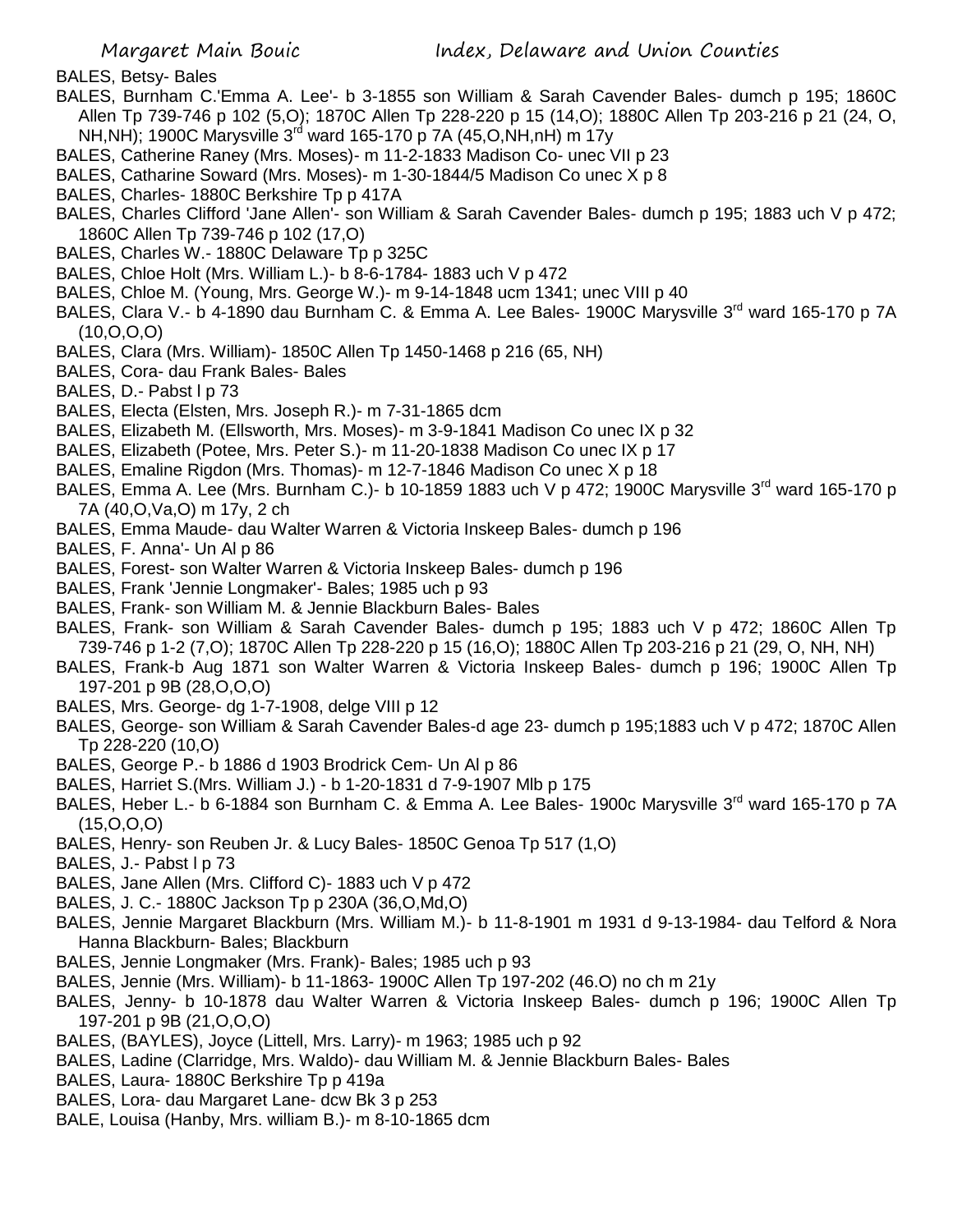- BALES, Lucy (Mrs. Rueben, Jr.)- 1850C Genoa Tp 517 (23)
- BALES, Lydia (Connell, Mrs. Albert)- m 6-10-1852 ucm 1815- perm slip unec VII p 57
- BALES, Martha E.- b 6-26-1872 Berlin Tp dau Stephen & Harriott Bales- dcb
- BALES, Mary- b 6-28-1878 Delaware Town dau C. W. & Pelina Kline Bales- dcb
- BALES, Mary Callam Lowther (Mrs. William)- b 1731 d ca 1800 Wilton, NH- see Bales vertical file, mlib
- BALES, Mary M. (Carter, Mrs. Oliver N.)- dau William & Sarah Cavender Bales- dumch p 195; 1883 uch V p
- 472; 1860C Allen Tp 739-746 p 102 (14,O); 1870C Allen Tp 228-220 p 15 (23,O)
- BALES, May- dau Walter Warren & Victoria Inskeep Bales- dumch p 196
- BALES, Minerva- 1880C Delaware Town p 490C
- BALES, Minnie- dau Walter Warren & Victoria Inskeep Bales- dumch p 196
- BALES, Moses 'Catherine Raney'- m 11-2-1833 Madison Co unec VII p 23
- BALES, Moses 'Catharine Soward'- m 1-30-1844/5 Madison Co unec X p 8
- BALES, Newton- 1880C Berlin Tp p 371C
- BALES, Rachel R. d 18 mos. dau William & Sarah Cavender Bales- dumch p 195; 1883 uch V p 472
- BALES, Reuben Jr. 'Lucy'- 1850C Genoa Tp 517 (26, NY)
- BALES, Roena (Geer, Mrs. William)- m 8-29-1850 unec XI p 46
- BALES, Rosa (Inskeep, Mrs. Oliver W.)- m 5-16-1867 ucm 4189 dau William & Sarah Cavender Bales- 1883 uch V p 472; dumch p 195; 1860C Allen Tp 739-746 p 102 (10,O)
- BALES, Sarah A. (Brodrick, Mrs. E. W.)- dau William & Sarah Cavender Bales- dumch p 195; 1883 uch V p 472
- BALES, Sarah Cavender (Mrs. William) b 3-19-1818 m 2-1-1838 d 11-11-1885(67) dau James & Rachel Buttler Cavender- dumch p 194; 1883 uch V p 461; 1860C Allen Tp 739-746 p 102 (42, NH); 1870C Allen Tp 228-220 p 15 (52, NH); 1880C Allen Tp 203-216 p 211 (65, NH, NH, NH) p 0060
- BALES, Stephen A.- dg 1-7-1908, delge VIII p 12
- BALES, Susan (Whitacre, Mrs. John)- m 1-29-1946 Madison Co unec X p 27
- BALES, Thomas 'Emaline Rigdon'- m 12-7-1846 Madison Co unec X p 18
- BALES, Victoria Inskeep (Mrs. Walter Warren)-m 5-16-1867 ucm 4187 d 5-2-1882 dau William & Mary Stokes Inskeep- dumch p l96; 1883 uch V p 456, 472
- BALES, Virginia Dunn (Mrs. William Winter)- m 12-24-1879 dau Nelson & Mary Garwood Dunn- dumch p 195; 1883 uch V p 476; 1880C Allen Tp 203-216 p 21 (28, O,Va,O)
- BALES, Walter O.- b 3-1876 son Walter Warren & Victoria Inskeep Bales- dumch p 196; 1900C Allen Tp 197-201 p 9B (24,O,O,O)
- BALES, Walter Warren 'Victoria Inskeep'- b 10-11-1842 m 5-16-1867 ucm 4187- son William & Sarah Cavender Bales- 1883 uch V p 456, 472; dumch p 196; 1860C Allen Tp 739-746 p 102 (18,O); 1900C Allen Tp 197-201 p 9B (58,O,NH,NH)
- BALES, William- dumch p 194; 1883 uch V p 472
- BALES, William 'Clara'- 1850C Allen Tp 1450-1468 p 216 (66, NH); uccp p 34(1847)
- BALES, William C.- 1880C Marysville 35-41 p 4 (22,O,O,O)
- BALES, William 'Sarah Cavender'- b 1-24(9)-1809 m 2-1-1838 d 9-1-1878 son William L. & Chloe Halt Balesdumch p 193; 1883 uch V p 461, 468, 472; 1860C Allen Tp 739-746 p 102 (37, NH); 1870C Allen Tp 228-220 p 15 (61, NH)
- BALES, William J. 'Harriet S.'- b 1-22-1830 d 1-7-1892 Mlb p 175
- BALES, William 'Jennie'- b 8-1840- 1900C Allen Tp 197-202 (59,O,NH,NH) m 21y
- BALES, William L. 'Chloe Halt- b 3-13-1784 d 10-4-1876 (97) son William Bales- dumch p 194, 195; 1883 uch V p 472; 1870C Allen Tp 228-220 (86, NH); mt 3 p 29 (91-1875); 1877 uca p 58
- BALES, William- uccp p 34, 41; 1877 uca p 18, 21
- BALES, William 'Mary Callam Lowther'- b ca 1720 Wales d ca 1795 Wilton, N. H. See story, vertical file, mlib from Robert Bearisto 9-1995
- BALES, William M. 'Jennie Blackburn'- b 8-28-1898 m 1931 d 11-8-1966 son Frank & Jennie Longmaker Bales- Bales
- BALES, William S.- d 9-10-1824 (34-2-21) Pike Tp Mad. Co Cem- unec V p 3
- BALES, William Wilton 'Virginia Dunn'- b 6-26-1840 m 12-24-1879 son William & Sarah Cavender Balesdumch p 193, 194' 195 picture; 1883 uch V p 472; 1860C Allen Tp 739-746 p 102 (20,O) 1870C Allen Tp 228-220 p 15 (29,O); 1880C Allen Tp 203-216 p 21(39, O, NH, NH) p 0060; 1877 uca p 58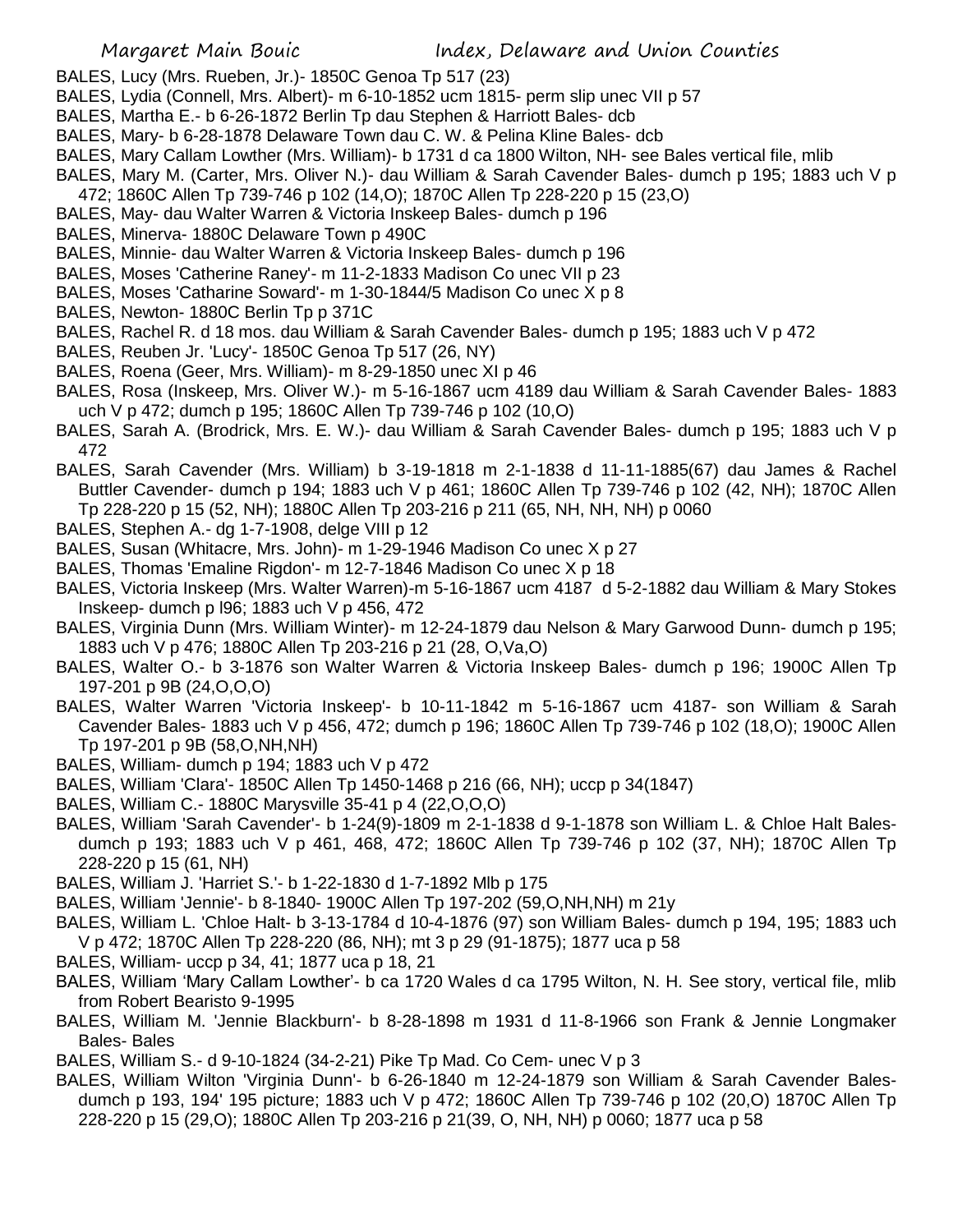- BALES, Capt. William, Jr.- b 8-22-1752 son William & Mary Callam Lowther Bales- Bales file, mlib- from Robert Bearesto
- BALES, W. L.- unclaimed letter, unec XII p 58
- BALESTRERY, Frank Henry 'Jean Cromer Young'- b 12-26-1909 m 9-28-1935- Weiser p 112
- BALESTRERY, Jean Cromer Young (Mrs. Frank Henry)- b 7-11-1910 m 9-28-1935- Weiser p 112
- BALESTRERY, John Alexander- b 1-18-1942 son Frank Henry & Jean Cromer Young Balestrery- Weiser p 112
- BALESTRERY, Richard Stuart- b 9-25-1937 son Frank Henry & Jean Cromer Young Balestrery- Weiser p 112 BALEY, Rev.- 1900 delge VII p 58
- BALEY, A.- 1880C Jackson Tp p 227A (34, O,Va,O) brother Abbott Baley
- BALEY, Abbott 'Icedora'- 1880C Jackson Tp p 227A (27,O,Va,O)
- BALEY, Edward- mt 11-18-1868; Un Co wills Vol A. p 302
- BALEY, Elizabeth- 1880C Marlborough Tp p 344C
- BALEY, Frank L.- b 12-28-1876 Liberty Tp son Joseph & Estecta Downing Baley- dcb
- BALEY, Icedora (Mrs. Abbott)-1880C Jckson Tp p 227D (23,O,O,O)
- BALEY, James- 1880C Trenton Tp p 465C
- BALEY, Lewis- 1880C Trenton Tp p 461C
- BALEY, Lilley M.- dau Abbott & Icedora Baley- 1880C Jackson Tp 227d (4,O,O,O)
- BALEY, Margaret- delge X p 75, 1820
- BALEY, Obed- son Abbott & Icedora Baley- 1880C Jackson Tp 227D (4,O,O,O)
- BALEY, Susana (Eskenridge, Mrs. George)- m 8-12-1844 Madison Co unec X p 8
- BALEY, S. M.- 1880C Jackson Tp 233 (18,O,Va,O)
- BALEY, Theodore- 1880C Marlborough Tp p 344C
- BALFOUR, Myrtle Shanks (Mrs. Roy)- eldest dau Daniel & Matilda Shanks- McKitrick p 441
- BALFOUR, Roy 'Myrtle Shanks'- McKitrick p 441
- BALINGER, Catherine- dau Jacob & Catherine Balinger- 1850C Delaware Town 1212 (13,O)
- BALINGER, Catherine (Mrs. Jacob)- 1850C Delaware Town 1212 (32, Ger)
- BALINGER, Christina- 1880C York Tp p 027A
- BALINGER, Ida Jane- dau Lemuel & Mary Balinger- 1860C Liberty Tp Un Co 993-1003 p 136 (3,O)
- BALINGER, Jacob 'Catherine'- 1850C Delaware Town 1212 (39, Ger)
- BALINGER, Jacob- son Jacob & Catherine Balinger- 1850C Delaware Town 1212 (8,O)
- BALINGER, John- son Jacob & Catherine Balinger- 1850C Delaware Town 1212 (15,O)
- BALINGER, Lemuel 'Mary'- 1860C Liberty Tp Un Co 993-1003 p 136 (23,O)
- BALINGER, Mary- dau Jacob & Catherine Balinger- 1850C Delaware Town 1212 (10,O)
- BALINGER, Mary (Mrs. Lemuel)- 1860C Liberty Tp Un Co 993-1003 p 136 (25,O)
- BALINGER, Olive M.- dau Lemuel & Mary Balinger- 1860C Liberty Tp Un Co 993-1003 p 136 (1,O)
- BALINGER, Scott- 1880C Washington Tp p 0016
- BALINGER, Sibbel- dau Jacob & Catherine Balinger- 1850C Delaware Town 1212 (1,O)
- BALINGER, William- 1880C York Tp p 027A
- BALIS, Susan (Havens, Mrs. Andrew)- 1880 dch p 713; 1850C Orange Tp 1715 p 111 (45, NJ)
- BALKE, Allison b 8-19-1992 dau Fred William & Eileen Loomis Balke- St. paul p 56
- BALKE, Ann (Nienhaus, Mrs. Greg)- b 9-4-1964 m 5-1-1992 dau Fred & Marilyn Nicol Balke- St. Paul p 56
- BALKE, Eileen Loomis (Mrs. Fred William)- b 12-12-1963 m 10-22-1988- St. Paul p 56
- BALKE, Rev. Fred 'Marilyn Nicol'- b 2-19-1936 m 6-20-1959- Rausch (19333) II p 280; St. Paul p 56
- BALKE, Fred William 'Eileen Loomis'- b 1-22-1961 m 10-22-1988 son Rev. Fred & Marilyn Nicol Balke- Rausch 193331; St. Paul p 56
- BALKE, Graciela Perez-Cruet (Mrs. Robert A.)- b 5-17-1963 m 8-8-1987 St. Paul p 56
- BALKE, Jacob W.- b 1-7-1991 son Fred William & Eileen Loomis Balke- St. Paul p 56
- BALKE, Marilyn Nicol (Mrs. Rev. Fred)(Bruden, Mrs. Philip M.)- b 10-31-1936 m 6-20-1959 m(2) 6-19-1987
- dau Edwin & Dorothy Burger Nicol- Rausch 19333 II p 280; St. Paul p 56
- BALKE, Robert A. 'Graciela Perez-Cruet'- b 4-27-1962 m 8-8-1987 St. Paul p 56
- BALL, ---btp p 14
- BALL, A.- 1877 uca p 57
- BALL, Infant son of A. A.- d 4-1-1863 (1m) Claibourne Cem p 7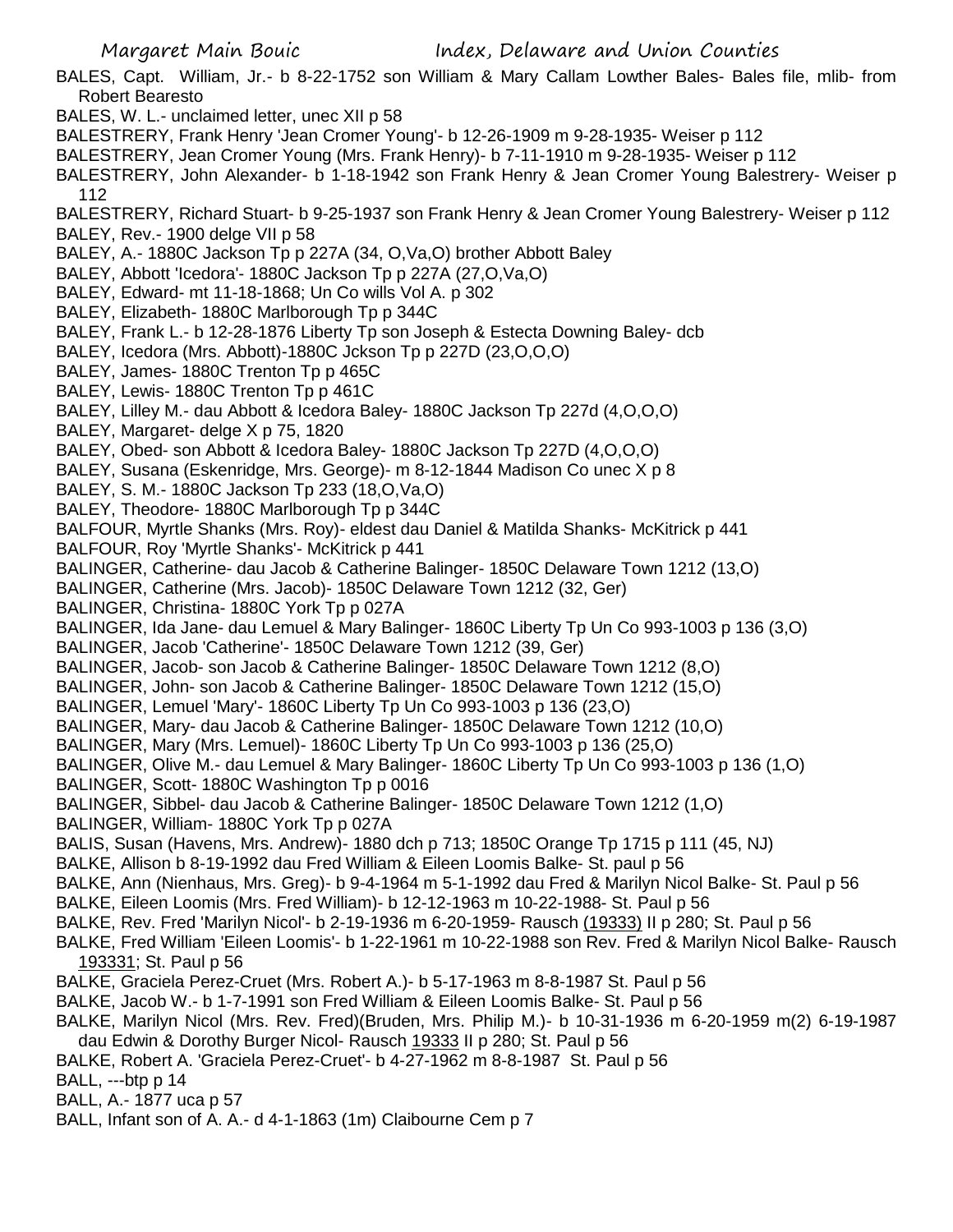- BALL, Abraham 'Sarah J.'- b 3-1864 son Emily H. Ball- 1900C Jerome Tp 42-45 p 2A (36,O,O,O) m 17y
- BALL, Alice G. (Mrs. Harold D.)- 1979, 1981 ucd
- BALL, 1835 men 24 #202 p 40 Delaware Tp
- BALL, Allen- delge IV p 65, IX p 53
- BALL, Alma (Mrs. Edison)- 1961 dcd
- BALL, Amanda Cordelia (Morris, Mrs. Barney Howard)- ped Rose Morris Ross #1525- unec IX p 19
- BALL, Andrew 'Nancy Ball'- m 2-7-1811 onwq I
- BALL, Angela Dawn- b 7--1974 dau Jerry & Joyce Barry Ball- Ball
- BALL, Angie- b 1968 dau Harold D. & Alice G. Ball- 1979, 1981 ucd
- BALL, Ann Brasher (Mrs. Moses, Sr.)- b 9-26-1729 m 6-27-1745- dcc Larry Jackson 185, 737
- BALL, Ann P. (Pettibone, Mrs. Milo D.)(Sweetser, Mrs. Charles)-m Nov. 1824 dcga p 26 11-18-1824 Del Pat & Fr Chron.; 1880 dch p 643
- BALL, Ann Russell (Mrs. Frank Stanwood, Jr.)-m 11-19-1959 dau William Russell- Ball
- BALL, Ann (Van Order, Mrs. )- dau Joseph & Ida Levering Ball- Ball
- BALL, Anna- b 9-8-1892 Delaware Town dau Frank & Anna Hass Ball- dcb
- BALL, Anna- dau George W. & Annette Pettibone Little- delge VIII p 4
- BALL, Annett Adams (Mrs. Cyrus)- m 2-24-1858 ucm 2689; 1860C Claibourne Tp 869-852 p 114 (20,O)
- BALL, Arza 'Lucretia'- d 12-4-1879 (76-5-24) Broadway Cem lptw p 72
- BALL, Arza E.- 1880C Union Tp 182 p 42 (23, Wis,Wis,Wis) p 085A
- BALL, A. T. 'Elizabeth'- 1980 dcd
- BALL, Audrey (Mrs. William d.)- 1961 dcd
- BALL, Aurella (Mrs. William H.)- 1850C Delaware Tp. 1405 (35,O)
- BALL, Aurie Jones (Mrs. Eli B.)- dau Solomon & Caroline Strong- Strong p 2
- BALL, Barbara Ann Baker (Mrs. Merle Allen)- m 11-26-1965 dau Robert E. Baker- Baker; 1980 dcd
- BALL, Barnabas- 1880 dch p 689
- BALL, Belinda- dau William D & Audrey Ball- 1961 dcd (1 1/2)
- BALL, Belle (Morton, Mrs. )- sister Robert Lee Ball- Ball
- BALL, Benjamin C (E)- 1820C Delaware Town; 1880 dch p 319; Pabst 5 p l; 1976 dch p 10; (E.) 1835 men 22 #107 p 36 Delaware Tp; delge V p 66, X p 11
- BALL, Benjamin C.- son William H. & Aurelia Ball- 1850C Delaware Tp. 1405 (10,O); delge IX p 34
- BALL, Betty (Borror, Mrs. )- dau R. T. & Elizabeth G. Artrip Ball- Ball
- BALL, B. K.- 1991 ucd
- BALL, Blanche Morgan (Mrs. Sherman L. Sr.)- 1961, 1969, 1971, 1980 dcd
- BALL, Brenda (Mrs. Rev. Keith)- Ball
- BALL, Brigitte- dau Kendal & Mickey Ball- Ball
- BALL, Burgess- 1883 uch V p 514; 1877 uca p 98; unec VI p 22, XI p 29, XII p 52
- BALL, Mrs. Captain- dcw Bk 4 p 22
- BALL, Carol- dau Elza & Rena Ball- 1961 dcd (15)
- BALL, Caroline (Judson, Mrs. Adoniram)- m 5-19-1853 dcm
- BALL, Carolyn (Mrs. Sherman Jr.)- 1971 dcd
- BALL, Cecil Darrow ((Mrs. George)- Weiser p 546
- BALL, Charles B.- unec VI p 22. XI p 29
- BALL, Charles Edward- b 1851 d 1882 Oak Grove Cem Powell p 428
- BALL, Charles W. 'Pauline'- 1961 dcd
- BALL, Charles- son Charles W. & Pauline Ball- 1961 dcd (13)
- BALL, Charmaine (Mrs. Thomas G.)- 1991 ucd
- BALL, Chester E. 'Doris E.'- 1991 ucd
- BALL, Chet- son Howard & Thelma Fawn Ball- Ball
- BALL, Chris- b 1956 son Eugene W. & Marilu Arrington Ball- 1969, 1971 dcd; Ball
- BALL, Christal Lee b 1976 dau Thomas G. & Charmaine Ball- Ball, engaged to Thomas Edgar Woodson, III; 1991 ucd
- BALL, Christine (Goff, Mrs. Woodrow)- b 9-19-1916 m 10-5-1941 d 4-12-1997 (80) dau John & Nancy Vanover Ball- Ball
- BALL, Christopher- b 1970 son David Allen & Kay Jean Atkinson Ball- 1971, 1980 dcd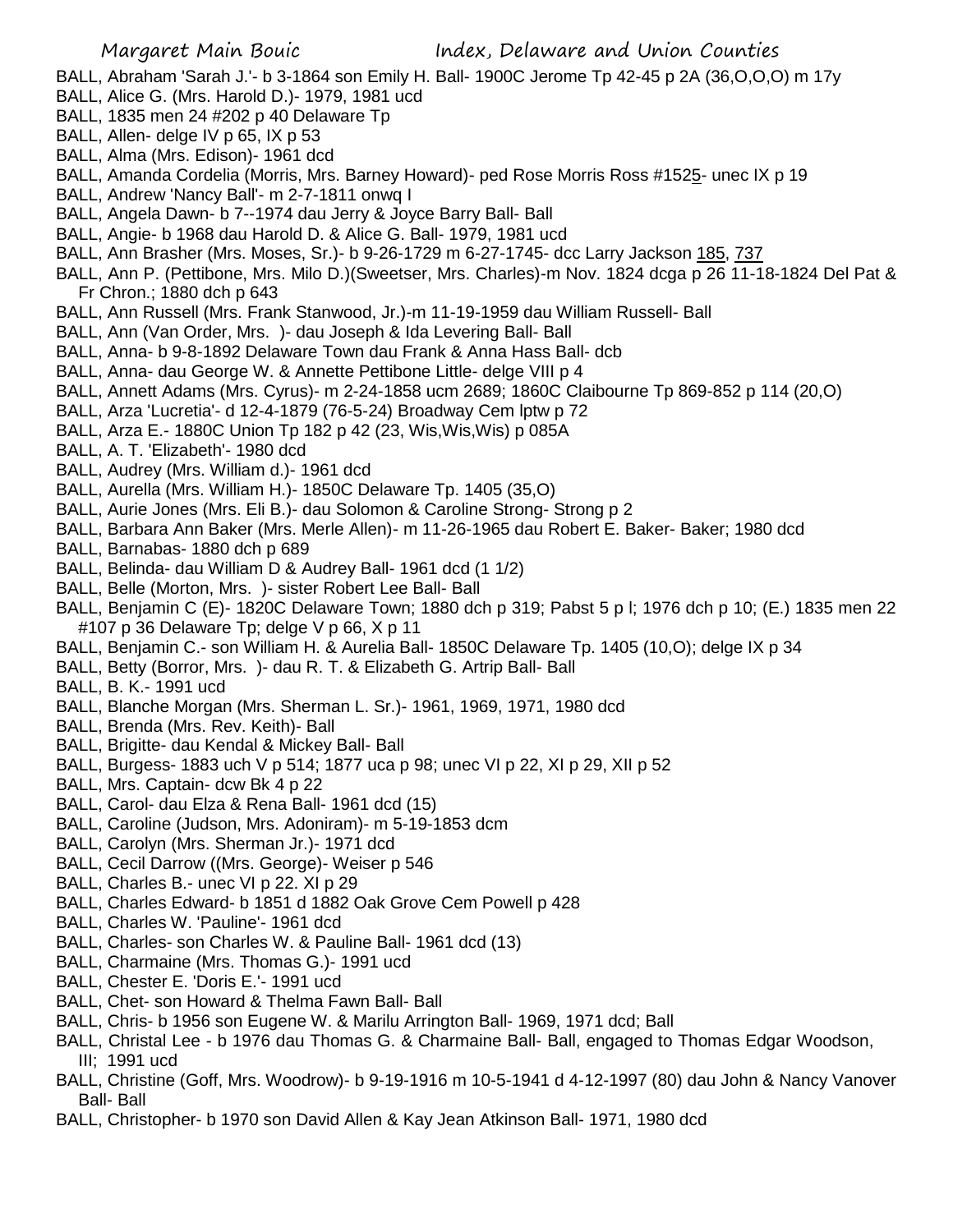- BALL, Chris- b 1956 son Eugene W. & Marilu Arrington Ball- 1969, 1971 dcd; Ball
- 1BALL, Cindy (Mrs. Leslie)- 1979 ucd
- BALL, Cindy (Hughett, Mrs. )- sister Spencer T. Ball Sr.- Ball
- BALL, Cindy L. Weiser (Mrs. David R.)- m 8-12-1978- Ball
- BALL, Clarence G.- b 8-1895 son Abraham & Sarah J. Ball- 1900C Jerome Tp 42-45 p 2B (4,O,O,O)
- BALL, Clarice (Wetherell, Mrs. )- sister Harry Edward Ball- Ball
- BALL, Clem (Crosby, Mrs. )- sister John Ball- Ball
- BALL, Clifford G. 'Ruth Miley'- d 3-3-1981 (69) bur. Prospect- Ball
- BALL, Cora (Bush, Mrs. )- sister Robert Lee Ball- Ball
- BALL, Cora (Cressman, Mrs. )- sister Spencer T. Ball, Sr.- Ball
- BALL, Cora (Gross, Mrs. Clifford)- Ball
- BALL, Cora (Neelia, Mrs. )- dau Thomas Turner Ball- Ball
- BALL, Cornelia R.- dau William H. & Aurelia Ball- 1850C Delaware Tp. 1405 (8,O)
- BALL, Crystal Deann- b 1965 dau Robert E. & Zondara K. Ball- 1980 dcd; Ball
- BALL, Cyrus- delge IV p 55
- BALL, Cyrus 'Annett Adams'- m 2-24-1858 ucm 2689 son Mary Ball; unec XII p 29
- BALL, Dan- son Larry Lee & Judy Ward Ball- Ball
- BALL, Daniel 'Lydia''Vaughna'- Ball
- BALL, Danny Lee- d 11-30-1980 (21) bur. Sunbury Memorial- son Duran Ball- Ball
- BALL, Danny R.- 1991 ucd
- BALL, David Allen 'Kay Jean Atkinson'-m 5-6-1967 1971, 1980 dcd
- BALL, David- ex of will Jotham Thompkins- dcw Bk 2 p 369
- BALL, David Austin- Pabst O; 1840C Berkshire Tp p 180 (70-80)
- BALL, David R. 'Cindy L. Weiser'- m 8-12-1978 son Homer R. Ball- Ball
- BALL, David- son Sherman L. & Blanch Ball Sr.- Ball; 1961 dcd (13)
- BALL, Dawn- b 1970 dau Sherman L. & Sharon Ball Jr,- 1980 dcd
- BALL, Diana Lee (Finnegan, Mrs. Terence W.)(Prindle, Mrs. Lloyd L.)-b 12-20-1953 m(1) 7-13-1973 div(2) 9-25-1977 dau Yvonne Keefer & Noland- adopted dau Frank Marion Ball- Ball; opc 939; 1969, 1971 dcd
- BALL, Diane- dau Donald E. & Joanne Ball Sr.- 1961 dcd (2)
- BALL, Don 'Mildred Johnson'- son Ray & Philena Selewells Ball- Weiser p 546
- BALL, Donald 'Doris Jean Wilhelm'- m 9-1954- Weiser p 503
- BALL, Donald Edward Sr. 'Jo Anne'- d 1-4-1986 (54) bur Fairview Memorial son Harry & Maxine Black Ball-Ball; 1961 dcd
- BALL, Donald Edward Jr.- son Donald E. Sr. & Jo Anne Ball- 1961 dcd
- BALL, Donna- dau Edison & Alma Ball- 1961 dcd (8)
- BALL, Doris E. (Mrs. Chester E.)- 1991 ucd
- BALL, Doris Jean Wilhelm (Mrs. Donald)- b 1-15-1930 m 9- -1954 dau Jacob Ohmit & Louella May Shepler Wilhelm- Weiser p 503
- BALL, I. Douglas- Ball
- BALL, Dorothy- sister Clifford G. Ball- Ball
- BALL, Dorothy Diane (Dee Dee)- dau Donald Edward & Jo Anne Ball, Sr.-Ball; 1961 dcd
- BALL, Douglas- b 1976 son Harold D. & Alice G. Ball- 1979, 1981 ucd
- BALL, Douglas E.- son Spencer T. & Ethel May Jackson Ball- Ball
- BALL, Duran- son Mrs. Mary Ball- Ball
- BALL, Dwight C. 'Marialice Schuette'- m 10-6-1961 son Harry E. & Maxine Black Ball- Ball; 1961 dcd
- BALL, Ebenezer B.- unec VI p 22, XI p 29
- BALL, Eber E.- b 11-1898 son Abraham & Sarah J. Ball- 1900C Jerome Tp 42-45 p 2B (1,O,O,O)
- BALL, Eddie- son Harold D. & Alice G. Ball- 1979, 1981 ucd
- BALL, Edison 'Alma'- 1961 dcd
- BALL, Edith B. (Abbott, Mrs. L. W.)- Abbott
- BALL, Edna May Moore (Mrs. Peter K.) b 5-11-1878- dau Asa M. & Louisa Fitch Nash- Nash p 260
- BALL, Edna (Simple, Mrs. )- sister Spencer T. Ball, Sr.)- Ball
- BALL, Eli B. 'Aurie Jones'- Strong p 2
- BALL, Eliza A. (Lee, Mrs. Uri)- m 11-20-1838 dcm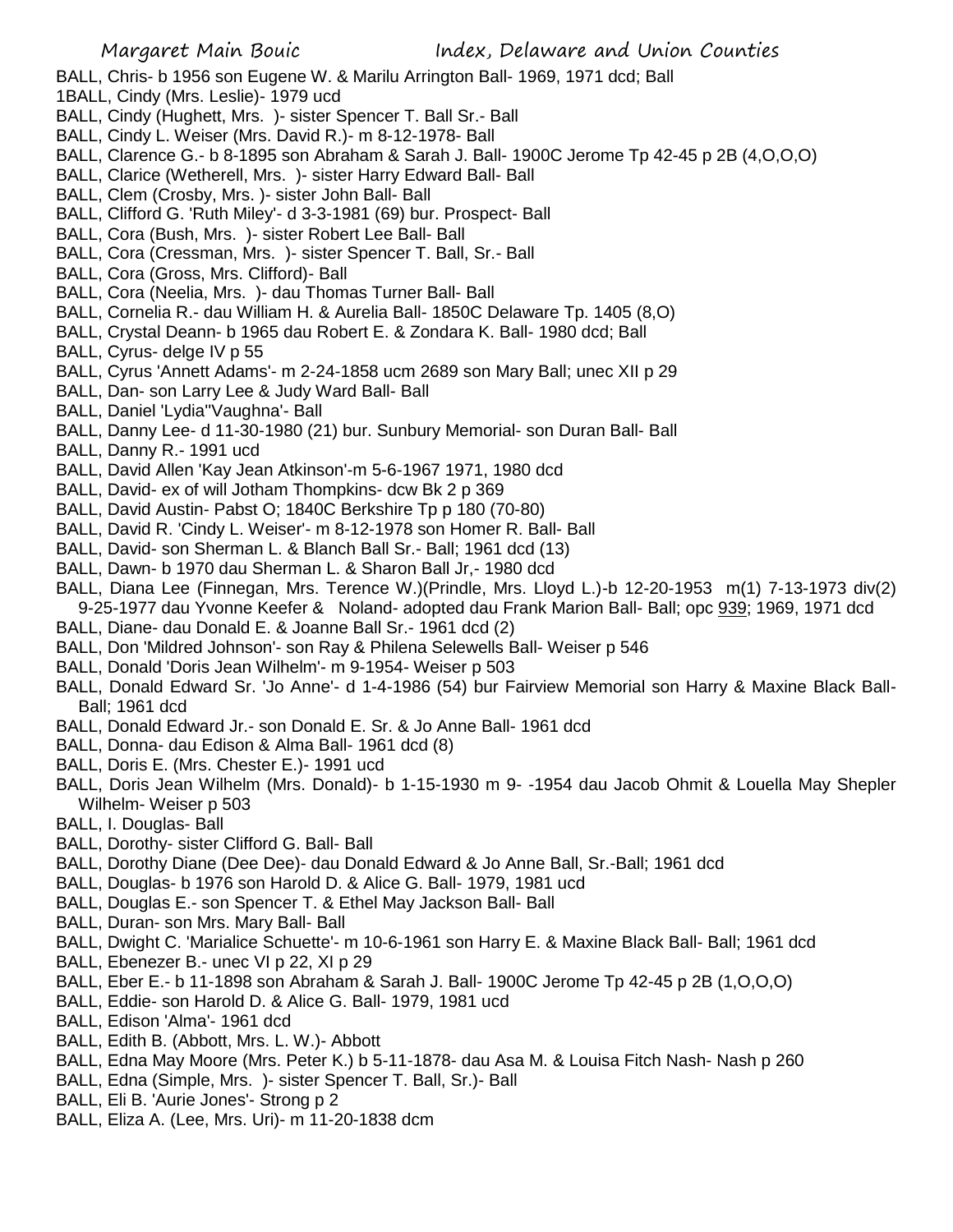- BALL, Elizabeth (Mrs. A. T.)- 1980 dcd
- BALL, Elizabeth G. Artrip (Mrs. Rollin T.)- Ball; 1961, 1969, 1971 dcd
- BALL, Elizabeth (Cherry, Mrs. Burrough(s))-1880 dch p 667; dcc Frederick Lon Lowry 35
- BALL, Elizabeth Harris (Mrs. )- dau Joseph Harris- Nash p 116
- BALL, Elizabeth (Hundley, Mrs. )- dau Joseph & Ida Levering Ball- Ball
- BALL, Elizabeth Poling/Poland (Mrs. Isaiah)- m 1-8-1856 ucm 2383- unec VIII p 65
- BALL, Elizabeth Tunnell (Mrs. George)- dcc Larry Jackson 93, 369
- BALL, Ellen- dau Charles W. & Pauline Ball- 1961 dcd (8)
- BALL, Ellsworth H.- b 7-1886 son Abraham & Sarah J. Ball- 1900C Jerome Tp 42-45 p 2B (13,O,O,O)
- BALL, Elza 'Rena'- Ball
- BALL, Emily H.- b 12-1833- 1900C Jerome Tp 42-45 p 2B (66,O,Pa,Va), wid, 5 ch, 2 living
- BALL, Emily (Ray, Mrs. John T.)- b 7-13-1917 d 9-12-1987 bur Claibourne Cem- dau John R. & Kellie Sargent Ball- Ball; Ray
- BALL, Emma (Smith, Mrs. )- dau John & Nancy Vanover Ball- Ball
- BALL, Erma Lockridge (Boring, Mrs. )- dau Joseph & Ida Levering Ball- Ball
- BALL, Esther (Carroll, Mrs. )- dau Joseph & Ida Levering Ball- Ball
- BALL, Esther (Rausch, Mrs. Ludwig)- b 5-29-1911 m 4-21-1957- Rausch (1149)
- BALL, Ethel May Jackson (Mrs. Sherman T. Sr.)-m 8-27-1918 d 5-17-1981 bur Africa Cem- 1961, 1969, 1971, 1980 dc; Ball
- BALL, Eugene B.- son Eil B. \* Aurie Jones Ball- Strong p 2
- BALL, Eugene W. 'Merilu Arrington'- 1969, 1971, 1980 dcd; Ball
- BALL, Eugene- b 1954 son Eugene W. & Marilu Ball- 1969, 1971 dcd
- BALL, Evelyn (Freeman, Mrs. )- dau John & Nora E. Ball-Ball
- BALL, Everett- son Charles W. & Pauline Ball- 1961 dcd (5)
- BALL, Fannie (Estep, Mrs. )- sister John Ball- Ball
- BALL, Floyd- son Charles W. & Pauline Ball- 1961 dcd (3)
- BALL, Fonna (Ball, Mrs. )- dau Robert Lee & Gertrude Emily Stickney Ball- Ball
- BALL, Forrest A. (Smoky)- d 4-7-1977 (66) bur. Oak Grove Cem Ball
- BALL, Frances J. Main (Thayer, Mrs. )(Mrs. N. P.)- dau Andrew & Tacy Ann Cole Main- Asp 2111
- BALL, Francis- b 1973 son Lindsey F. & Ruby T. Ball- 1980 dcd
- BALL, Marion Franklin 'Yvonne Keefer'- son Robert Lee & Gertrude Emily Stickney Ball- Ball; 1969, 1971, 1980 dcd; opc 935
- BALL, Frank Stanwood Jr. 'Ann Russell'- m 11-19-1959 son Frank Stanwood Ball Sr.- Ball
- BALL, Franklin- 1850C Berlin Tp 1914 (22,O)
- BALL, Garnet L. son Spencer T. & Ethel May Jackson Ball- Ball
- BALL, George Sr.'Elizabeth Tunnell'- son Moses Sr. & Ann Brasher Ball- dcc Larry Jackson 92, 368
- BALL, George 'Cecil Darrow'- son Ray & Philena Selewella Bower Ball- Weiser p 546
- BALL, George H.- son Eli B. & Aurie Jones Ball- Strong p 2
- BALL, George Rex- b 11-21-1880 son Hiram Wesley & Isabelle Virginia Rex Ball- Weiser p 182
- BALL, George R.- b 6-23-1889 Delaware Town son Frank H. & Anna Hays Ball- dcb
- BALL, George W.- unec VI p 22
- BALL, Gertrude Emily Stickney (Mrs. Robert Lee)- d 5-9-1981 (72) bur. Fairview- Ball; 1980 dcd
- BALL, Grace Glesenkamp (Mrs.Joseph)- d 6-26-1973 (87) bur. Oak Grove Cem Glesenkamp
- BALL, Grathel- sister John Ball- Ball
- BALL, Hannah (Sibbett, Mrs. John)- d c 1832 ped Orville Reed 19- delge V p 51
- BALL, Harold- son Elza & Rena Ball- 1961 dcd (16)
- BALL, Harold- son Ray & Philena Selewella Bower Ball- Weiser p 546
- BALL, Harold D 'Alice G.'- 1979, 1981, 1983 ucd
- BALL, Harry Edward 'Maxine Black'- d 3-19-1984 (77) bur. Fairview Mem.-Ball; 1961, 1969, 1971, 1980 dcd
- BALL, Hiram Wesley 'Isabelle Virginia Rex';- m 10-19-1875-Weiser p 182
- BALL, Homer R. 'Marianne C.'- 1980 dcd; Ball
- BALL, Howard 'Thelma Fawn'- Ball
- BALL, Horace Von- son Thomas Turner Ball- Ball
- BALL, Howard D.- son Spencer T. & Ethel May Jackson Ball- Ball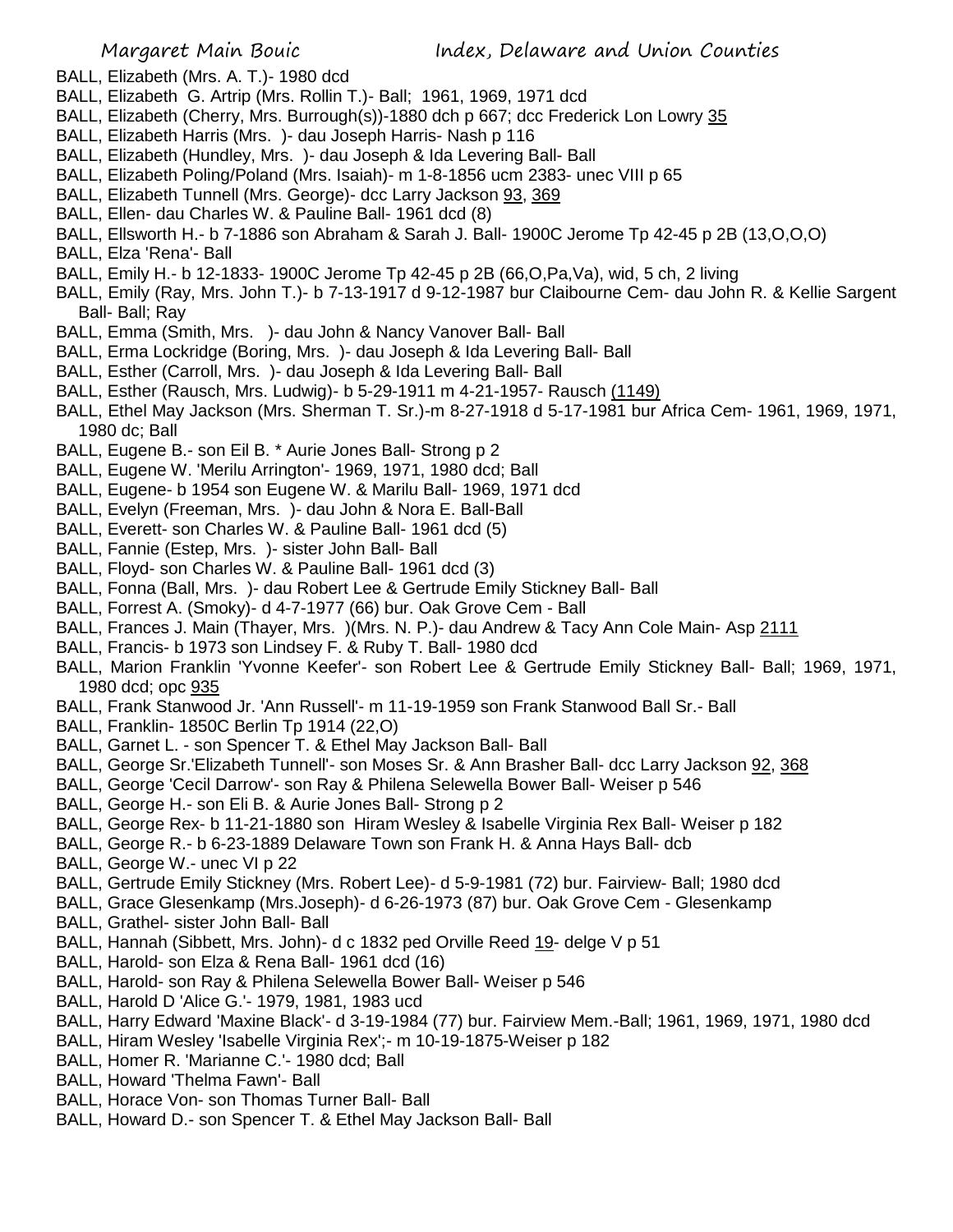- BALL, Thelma Fawn- Ball
- BALL, Isa (Mayne, Mrs. ) dau Thomas Turner Ball- Ball
- BALL, Isabella B.- unec VI 22
- BALL, Isabelle Virginia Rex (Mrs. Hiram Wesley)- dau George Marion & Rachel Isabelle Felthousen Rex-Weiser p 182
- BALL, Isaiah 'Elizabeth Poling/Poland'- m 1-8-1856 ucm 2383- unec VIII p 65
- BALL, Iva Levering (Mrs. Joseph)- Ball
- BALL, J.- son Cyrus & Annie Ball- 1860C Claibourne Tp 869-852 p 114 (1/12,O)
- BALL, James 'Matilda Parks'- m 12-19-1860 ucm 3116
- BALL, James- son Don & Mildred Johnson Ball- Ball p 546
- BALL, James B.- brother Spencer T. Ball Sr.- Ball
- BALL, James E.- son Eugene W. & Marilou Arrington Ball- Ball
- BALL, James H.- delge IX p 53, X p 76 (1864)
- BALL, Jane Almira (Meteer, Mrs. James Harrison)- b 5-26-1943 m 6-23-1870 d 6-8-1929 dau Solomon & Lucretia Banks Ball-McKitrick p 337
- BALL, Janet (Reece, Mrs. Richard)- dau Clifford G. & Ruth Miley Ball- Ball
- BALL, Janet- dau Elza & Rena Ball- 1961 dcd (18)
- BALL, Jason- b 1974 son Merle A. & Barbara Ball- 1980 dcd
- BALL, Jeanette- b 1964 dau Sherman L. Jr. & Sharon Ball- 1980 dcd
- BALL, Jeannie- delge VI p 42
- BALL, Jeff- b 1962 son Harold D. & Alice G. Ball- 1979, 1981 ucd
- BALL, Jeffrey- 1980 dcd (Ostrander)
- BALL, Jeffrey Glen 'Sondra Sue Cline'- m 7-20-1985 dau Harold & Saundra Ball- Ball
- BALL, Jerry- ch Edison & Alma Ball- 1961 dcd (4)
- BALL, Jerry Lee- 'Joyce Barry' div 'Ruth Mills'- opc 938 son Marion Frank & Yvonne Keefer Ball- Ball; 1969 dcd
- BALL, J. F.- 1880C Delaware Tp p 325C
- BALL, Jim- b 1958 son Eugene W. & Marilu Ball- 1969, 1971 dcd
- BALL, Joan E.- dau Joseph Thomas & Phyllis Ball- Ball
- BALL, Joann- dau Sherman L. & Blanche Ball- Ball
- BALL, Jo Anne (Mrs. Donald E. Sr.)- 1961 dcd
- BALL, John- Powers Pat p 170, 172
- BALL, John D.- 1835 men 20 #112 p 31 Concord Tp
- BALL, John H.- son Joseph & Ida Levering Ball- Ball
- BALL, John 'Mary Ball- b 6-10-1779 d 7-27-1863 son George Sr. & Elizabeth Tunnell Ball- dcc Larry Jackson 46
- BALL, John 'Mary Benjamin'- m 6-3-1725- Genther p 226
- BALL, John- son Mary Ball- 1850C Berkshire Tp (5,O)
- BALL, John 'Nancy Vanover'- Ball
- BALL, John 'Nora E.'- d 2-22-1987 (88) Oak Grove Cem -Ball
- BALL, John R. 'Kellie Sargent'- Ball
- BALL, John Sr.- dcc Larry Jackson 368, 376
- BALL, Jon Creston- b 5-12-1965 son Jon Kieth & Patircia ruth Ansbaugh Ball- Hutchisson p 58
- BALL, Jon Keith 'Patricia Ruth Ansbaugh'- b 4-1-1938 m 1964- Hutchisson p 58
- BALL, Joseph- b 6-4-1887 Delaware Town son Andrew F. & Annie Haas Ball- dcb
- BALL, Joseph'Grace'- d 7-9-1967 (81) bur Oak Grove Cem; Ball
- BALL, Joseph 'Ida Levering'- Ball
- BALL, Joseph Lee- son Joseph Thomas & Phyllis Ball- Ball
- BALL, Joseph- brother Mary Katherine Ball- Ball
- BALL, Joseph Thomas 'Phyllis'- b 1-16-1916 d 7-14-1994 (78) bur Alexandria- son Joseph & Ida Levering Ball-Ball
- BALL, Joshua- (12-1997)- son Rev. Keith & Branda Ball- Ball
- BALL, Jotham- nephew of Jotham Thompkins- dcw Bk 2 p 369; son Mrs. Mary Ball- 1850C Berkshire Tp (9,O)
- BALL, Joyce Barry (Mrs. Jerry)div (Samuels, Mrs. Homer) m(2) 1981; 1980 dcd;Ball
- BALL, Judy Mae Ward (Mrs. Larry Lee)(Downing, Mrs. )- dau Russell Ward- m 1970; Ball; 1971 dcd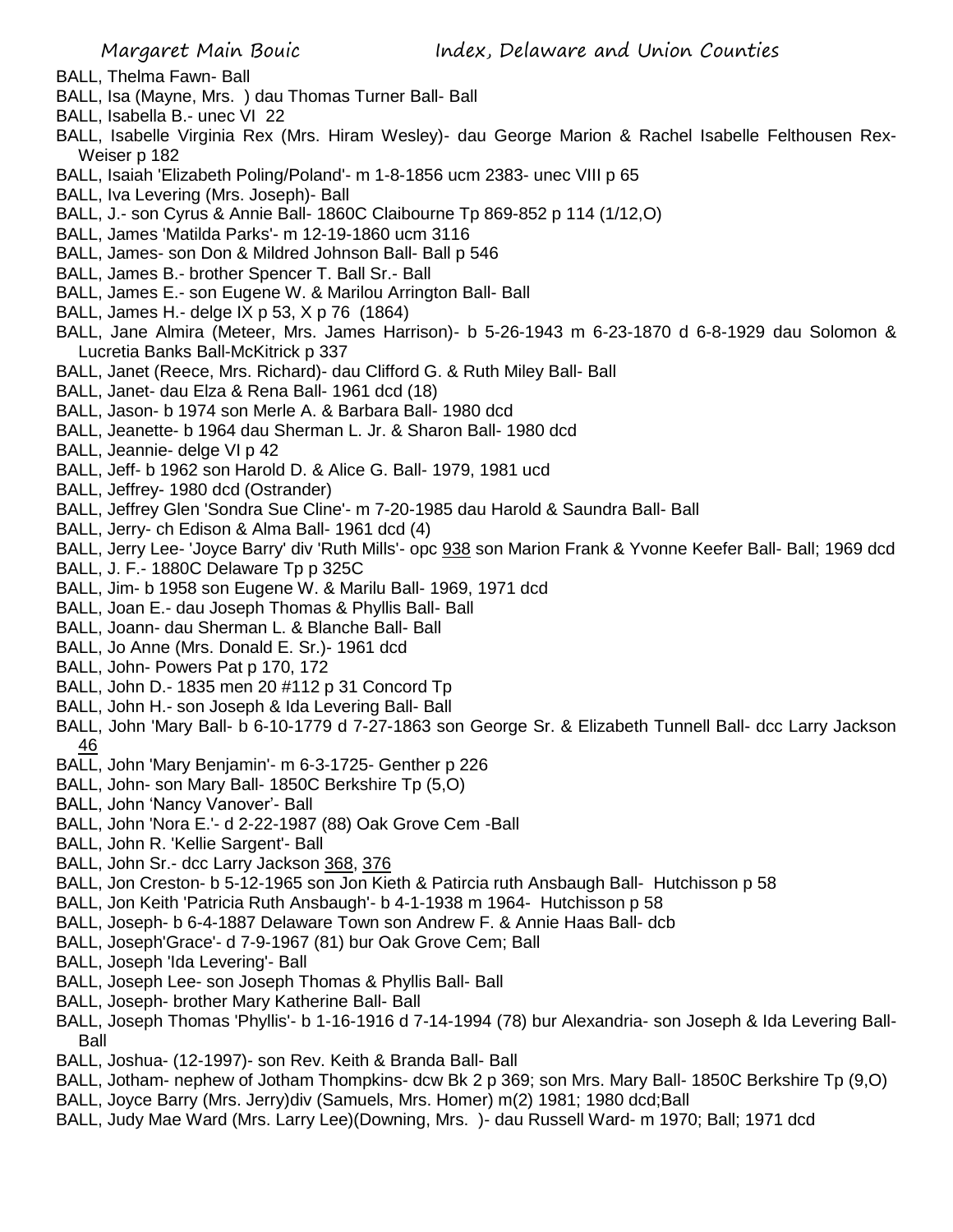- BALL, Karen (Michael, Mrs. )- dau Harry Edward & Maxine Ball- Ball
- BALL, Katha Marie- dau I. Douglas Ball- Ball
- BALL, Kathryn- dau Sherman L. & Blanche Ball- Ball
- BALL, Kathy Ross (Mrs. Thomas)- Ball
- BALL, Kay Jean Atkinson (Mrs. David A.)- m 5-6-1967- Ball; 1971, 1980 dcd
- BALL, Rev. Keith 'Brenda'- Delaware Church of Christ- Ball
- BALL, Kellie Sargent (Mrs. John R.)- Ball
- BALL, Kelly Susan- b 5-9-1963 dau Sherman & Carolyn Ball Jr.- Ball; 1971, 1980 dcd
- BALL, Kendall 'Mickey'- Ball
- BALL, Kevin- b 1965 son Sherman Jr. & Carolyn Ball- 1971, 1980 dcd
- BALL, Larry Lee 'Judy Mae Ward'- b 8-24-1951 d 11-5-1975 (24) son Marion Frank & Yvonne Keefer Ball- opc 937; Ball; Ward; 1969, 1971 dcd
- BALL, Larry Lee,Jr 'Terrie Anita Kelley'- b 1-28-1971 m 6-24-1989-son Larry Lee & Judy Mae Ward Ball- Ball; 1971 ucd
- BALL, Larry- son Elza & Rena Ball- 1961 dcd (4)
- BALL, Larry- son Clifford G. & Ruth Miley Ball- Ball
- BALL, Larry- son Howard & Thelma Fawn Ball- Ball
- BALL, Laverne- ch George & Cecil Darrow Ball- Weiser p 546
- BALL, Lemuel- 1860C Millcreek Tp 29 (17, Ind)
- BALL, Leslie'Cindy' son Duran Ball- Ball; 1979 ucd
- BALL, Linda (Sheets, Mrs. Dennis S.)-m 3-18-1978- dau Roger D. Ball-Ball
- BALL, Linda (McCafferty, Mrs. Ed)- dau Clifford G. & Ruth Miley Ball- Ball
- BALL, Lindsey F(E). 'Ruby T'-1969, 1971, 1980 dcd
- BALL, Lisa Marie- b 7-16-1983 dau David R. & Cindy L. Weiser Ball- Ball
- BALL, L. S.-(72-1882) female unec III p 2
- BALL, Lucinda (Mrs. Thomas Turner)- 1961, 1969, 1971 dcd ;Ball
- BALL, Lucretia (Mrs. Arza)- d 3-23-1891 (84-8-6) Broadway Cem lptw p 72; 1883 uch V p 681; 1870C Taylor Tp 81-78 p 10 (61, Vt); 1880C Taylor Tp 14-15 p 2 (70,Vt,NY,Vt) p 125A
- BALL, Lucy A.- b 2-1886 dau Abraham & Sarah J. Ball- 1900C Jerome Tp 42-45 p 2B (14,O,O,O)
- BALL, Lucy Ann (Tobin, Mrs. James D.)- Ball
- BALL, Lulu Bell- b 8-3-1876 dau Hiram Wesley & Isabelle Virginia Rex Ball- Weiser p 182
- BALL, Lydia (Mrs. Thomas)(Zeigler, Mrs. Marvin)- Ball
- BALL, Madge (Shannon, Mrs. )- sister John Ball- Ball
- BALL, Manny- dau Thomas Turner Ball- Ball
- BALL, Marci- ch Leslie & Cindy Ball- 1979 ucd
- BALL, Margaret (Gordon, Mrs. )- dau John & Nancy Vanover Ball- Ball
- BALL, Margie (Strobel, Mrs. )- dau Spencer T. & Ethel May Jackson Ball- Ball
- BALL, Margie Maude- dau Hiram Wesley & Isabelle Virginia Rex Ball- Weiser p 182
- BALL, Maria (Safford, Mrs. Amos)- m 3-19-1864 ucm 3566
- BALL, Marialice Schuette (Mrs. Dwight c.)- m 10-6-1961 dau Walter P. Schuette- Ball
- BALL, Marianne C.(Mrs. Homer R.)- 1980 dcd
- BALL, Marilou Arrington (Mrs. Eugene W.)- d 11-21-1985 (57) bur Sunbury Mem Pk- sister Arthur Arrington-Ball
- BALL, Marshall Edgar- b 10-21-1890 son Hiram Wesley & Isabelle Virginia Rex Ball- Weiser p 182
- BALL, Martha (Smith, Mrs. Milton)- m 3-9-1854 ucm 2090; 1850C Berkshire Tp 125 (14,NJ); unec VIII p 20
- BALL, Mary- dau Cyrus & Annie Ball- 1860C Claibourne Tp 869-852 p 114 (2,O)
- BALL, Mary Ann Hardin (Mrs. Moses Jr.)- dcc Larry Jackson 95
- BALL, Mary A.- dau Mary Ball- 1850C Berkshire Tp 125 (11,O)
- BALL, Mary Benjamin (Mrs. John)- b 9-21-1705 m 6-3-1725 dau Daniel & Elizabeth Brown Benjamin- Genther p 226
- BALL, Mary Carter (Mrs. Wesley) dcc Larry Jackson 93
- BALL, Mary (Johnson, Mrs. )- dauJoseph & Ida Levering Ball- Ball
- BALL, Mary Katherine -d 7-23-1961 bur Oak Grove Cem sister Joseph Ball-Ball; Pabst 2 p 99
- BALL, Mary "Polly"(Mrs. )- b 5-4-1788 d 11-2-1856 dau Moses Jr. & Mary Ann Hardin Ball- dcc Larry Jackson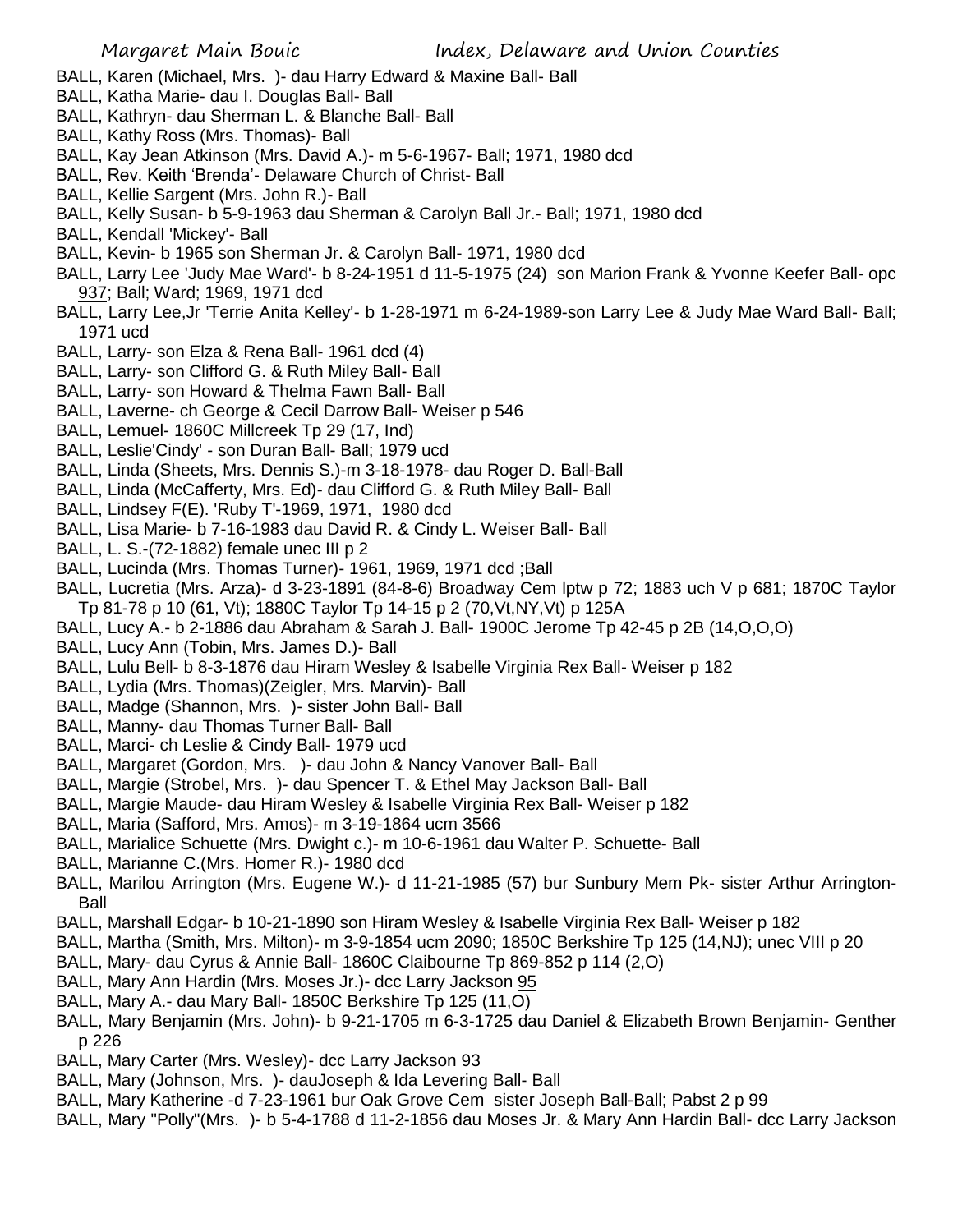47

- BALL, Mary (Mrs. )- Ball
- BALL, Mary Thompkins (Mrs. )- sister Jotham Thompkins- dcw Bk 2 p 369; 1850C Berkshire Tp 125 (36, NJ)
- BALL, Matilda Parks (Mrs. James)- m 1219-1860 ucm 3116
- BALL, Maude (Murphy, Mrs. Davis)- dcc Sheila b. Cagle 11
- BALL, Maxine Black (Mrs. Harry E.)- d 3-20-1992 (83) Fairview Mem Pk- Ball; 1961, 1969, 1971, 1980 dcd
- BALL, Merilu (Mrs. Eugene W.)- 1969, 1971, 1980 dcd
- BALL, Merle Allan 'Barbara Ann Baker'- m 11-26-1965 son Spencer T. Jr. & Verda L. Ball- 1961 dcd (14), l980 dcd
- BALL, Michelle- b 1971 ch Merle A. & Barbara Ball- 1980 dcd
- BALL, Mickey (Mrs. Kendal)- Ball
- BALL, Mike- 1979 ucd
- BALL, Mildred Johnson (Mrs. Don)- Weiser p 546
- BALL, Mildred (Sanders, Mrs. )- dau Joseph & Ida Levering Ball- Ball
- BALL, Minnie- dau Elza & Rena Ball- 1961 dcd (14)
- BALL, Mont -brother John Ball- Ball
- BALL, Moses Jr. 'Mary Ann Hardin'- b 1745 d 1831 son Moses Sr. & Ann Brasher Ball- dcc Larry Jackson 94
- BALL, Moses Sr. 'Ann Brasher'- b 2-5-1717 m 6-27-1745 d 9-3-1792 son John Sr. & Winifred Williams Balldcc Larry Jackson 184, 736
- BALL, Nancy- 1969 dcd
- BALL, Nancy (Ball, Mrs. Andrew)- m 2-7-1811 onwq I
- BALL, Nancy (Crabtree, Mrs. Wesley)- b 1810 m 1830 d 12-12-1863 dau John & Mary Ball-dcc Larry Jackson <u>25</u>
- BALL, Nancy Ellen (Thompson, Mrs. Solomon)- dau Wesley & Mary Carter Thomspon- dcc Larry Jackson 23
- BALL, Nancy (Barr, Mrs. Andrew)- 1880 dch p 655
- BALL, Nancy Vanover (Mrs. John)- Ball
- BALL, Nora E. (Mrs. John)- d 8-25-1979 (82) bur Oak Grove Cem; Ball
- BALL, Norma (Combs, Mrs. )- sister Spencer T. Ball Sr.- Ball
- BALL, N. P. 'Frances J. Main'- b 12-31-1857 Asp (2111)
- BALL, Opal Garnet (Clark, Mrs. John Edgar)- 1985 uch p 73
- BALL, Ophelia W.- sau William H. & Aurella Ball- 1850C Delaware Tp 1405 (7,O)
- BALL, Pam (Dowalter, Mrs. )- dau Spencer T. & Verda L. Ball Jr.- 1961 dcd (10)
- BALL, Patricia (Reed, Mrs. Kirk)- dau Clifford G. & Ruth Miley Ball- Ball
- BALL, Patricia Ruth Ansbaugh (Mrs. Jon Keith)- b 1-10-1942 m 1964 dau Max Clemons & Ruth May Hutchisson Ansbaugh- Hutchisson p 58
- BALL, Paul- son Elza & Rena Ball- 1961 dcd (10)
- BALL, Pauline (Mrs. Charles W.)- 1961 dcd
- BALL, Paulina (Grant, Mrs. Robert)- m 12-8-1833 dcga p 62 Ohio St. Gaz.
- BALL, Peggy (Clayton, Mrs. )- sister Robert Lee Ball- Ball
- BALL, Peter- unec IV p 8
- BALL, Peter K. 'Edna May Nash'- Nash p 260
- BALL, Philena Selewella Bower (Mrs. Ray)- dau Michael Harvey & Harriet L. Rosenkranz Bower- Weiser p 546
- BALL, Phoebe (Cole, Mrs. Jacob G.)- m 9-7-1843 dcm
- BALL, Polly (Leaf, Mrs. Henry)- m 1-21-1907 onwq I
- BALL, Rachel- 1830C Scioto Tp
- BALL, Rachel (Mrs. Rev. Keith)- Ball
- BALL, Randal- b 1957 son Lindsey E. & Ruby Ball- 1969, 1971 dcd
- BALL, Ray 'Philena Selewella Bower'- Weiser p 546
- BALL, Rena (Mrs. Elza)- 1961 dcd
- BALL, Rhoda (Cole, Mrs. Andrew)- m 6-15-1843 dcm
- BALL, Rhoda- dau Mary Ball- 1850C Berkshire Tp 125 (7,O)
- BALL, Richard- son Sherman L. Sr. & Blanch Morgan Ball- Ball; 1961 dcd (17)
- BALL, Ricky- son William C. & Audrey Ball- 1961 dcd (3)
- BALL, Rita Annette (Scott, Mrs. Vernon)- m 9-25-1966 dau Harry & Maxine Black Ball- Ball; 1961 dcd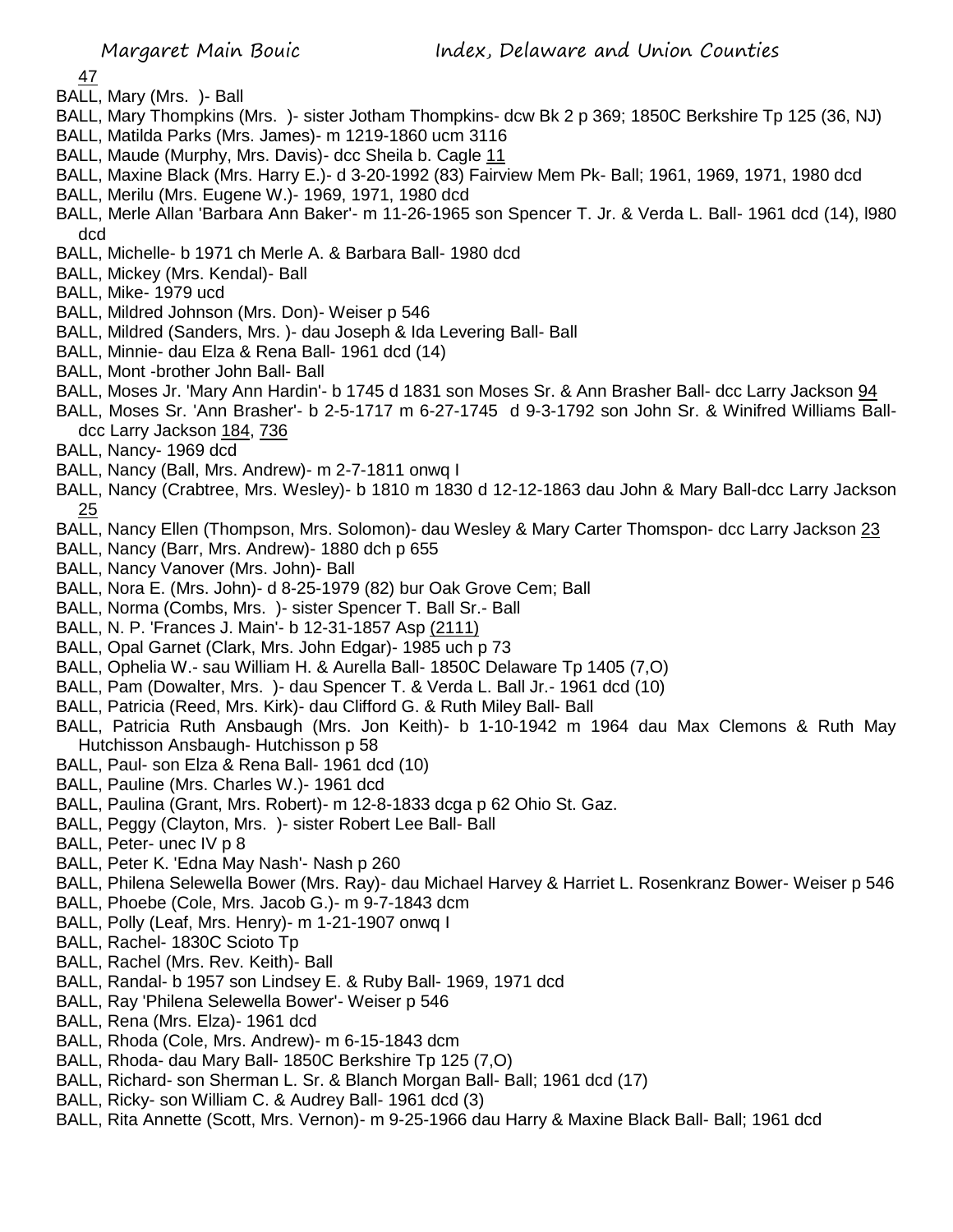- BALL, Robert E.- son Eugene W. & Marilou Arrington Ball- Ball
- BALL, Robert b 1969 son Robert E. & Zondara K. Huston Ball- 1980 dcd; Ball
- BALL, Robert E. 'Zondara Kay Huston'- m 7-4-1958 Ball; 1980 dcd
- BALL, Robert Lee 'Gertrude Emily Stickney'- d 7-28-1980 (73) bur Fairview- 1961, 1969, 1971. 1980 dcd
- BALL, Robert Lee- son Thomas Turner Ball- Ball
- BALL, Roger 'Vicky'- Ball
- BALL, Rollin T. 'Elizabeth G. Artrip'- b 12-27-1906 Va d 4-10-1990 (83) bur Kingwood Mem.- Ball; 1961, 1969, 1971 dcd brother Spencer T. Ball Sr.; Ball
- BALL, Ronald son Harry & Maxine Black Ball- Ball
- BALL, Ronnie- son Elza & Rena Ball- 1961 dcd (8)
- BALL, Ruby T. (Mrs. Lindsey E.(F))- 1969, 1971, 1980 dcd
- BALL, Ruth (Holycross, Mrs. ) (Welch, Mrs.Bruce)- dau Spencer T. & Ethel May Jackson Ball Sr.- Ball
- BALL, Ruth Miley (Mrs. Clifford G.)- Ball
- BALL, Sally (Penance, Mrs. Edward)- m 5-7-1806 onwq I
- BALL, Samuel- 1860C Mil Tp 29 (17,O)
- BALL, Sandy (Hammond, Mrs. )- dau Howard & Thelma Fawn Ball- Ball
- BALL, Sarah (Benjamin, Mrs. Joshua)- m 3-25-1745- Genther p 226
- BALL, Sarah J. (Mrs. Abraham)- b 3-1864 1900C Jerome Tp 42-45 p 2A (36,O,O,O) m 17y, 7 ch, 4 living
- BALL, Sharon (Mrs. Sherman L. Jr.)- 198 dcd
- BALL, Sherman L. Sr. 'Blanche Morgan'- Ball; 1961, 1969, 1971, 1980 dcd
- BALL, Sherman Jr.- son Sherman L. & Blanche Morgan Ball- Ball
- BALL, Sherman Spencer 'Carolyn''Sharon'- son Spencer T. Sr. & Ethel May Jackson Ball- Ball; 1971, 1980 dcd
- BALL, Sherry (Gilson, Mrs. )- dau Howard & Thelma Fawn Ball- Ball
- BALL, Shirley- dau Charles W. & Pauline Ball- 1961 dcd (12)
- BALL, Sondra Sue Cline (Mrs. Jeffrey Glen)- m 7-20-1985 dau Howard & Violet Cline- Ball
- BALL, Spencer T. Jr.'Verda L.'- b 5-24-1923 d 2-16-1994 Fairview Mem. Pk.-son Spencer T. Sr. & Ethel May Jackson Ball- Ball; 1961, 1969 dcd
- BALL, Spencer T. Sr. 'Ethel May Jackson'- m 8-27-1918 d 11-27-1969 (70) bur. Africa Cem- 1961, 1969 dcd; Ball
- BALL, Stela (Black, Mrs. Clate C.)- m 1937- Freshwater p 110
- BALL, Stephen- Pabst 7 p 25
- BALL, Terry- b 1965 ch Sherman L. Jr. & Sharon Ball- 1980 dcd
- BALL, Thelma Fawn (Mrs. Howard)- m 2-2-1946 dau Julia Fawn- Ball
- BALL, Thomas- Powers Pat p 80
- BALL, Thomas G. 'Charmaine'- 1991 ucd
- BALL, Thomas- brother John Ball- Ball
- BALL, Thomas 'Kathy Ross Ball'- b 10-1-1942 m 6-28-1968 d 2-5-1992 (49) son Daniel & Lydia Ball- Ball
- BALL, Thomas M.- hadc p 36 (1849 Lincoln Tp)
- BALL, Thomas- b 1974 son Thomas G. & Charmaine Ball- 1991 ucd
- BALL, Thomas Turner 'Lucinda'- d 11-28-1865 (85) bur Homer- Ball
- BALL, Tracy Ann- b 11-29-1956- dau Donald & Doris Jean Wilhelm Ball- Weiser p 503
- BALL, Tracy Renee (Fisher, Mrs. Kenneth Ray)- m 10-11-1985 dau Roger & Vicky Ball- Ball
- BALL, Trevor- b 1973 ch David A. & Kay Ball- 1980 dcd
- BALL, T. S. (Moore, Mrs. B)- dau Barnabas Ball- m 1851- 1883 uch V p 689
- BALL, Vatchel- Concord Tp- delge V p 54; Scioto Tp 1826 delge VII p 48
- BALL, Vera (Keen, Mrs. )- sister Harry Edward Ball- Ball
- BALL, Verda L. (Mrs. Spencer Jr.)- 1961, 1969 dcd
- BALL, Vicky (Mrs. Roger)- Ball
- BALL, Vincent- son John & Nora E. Ball- Ball
- BALL, Violet (Kuhn, Mrs. )- dau John & Nora E. Ball- Ball
- BALL, Virginia (Schroeder, Mrs. )- dau John & Nora E. Ball- Ball
- BALL, Walter Earl- b 9-21-1887 son Hiram Wesley & Isabelle Virginia Rex Ball- Weiser p 546
- BALL, Wesley 'Mary Carter'- dcc Larry Jackson 92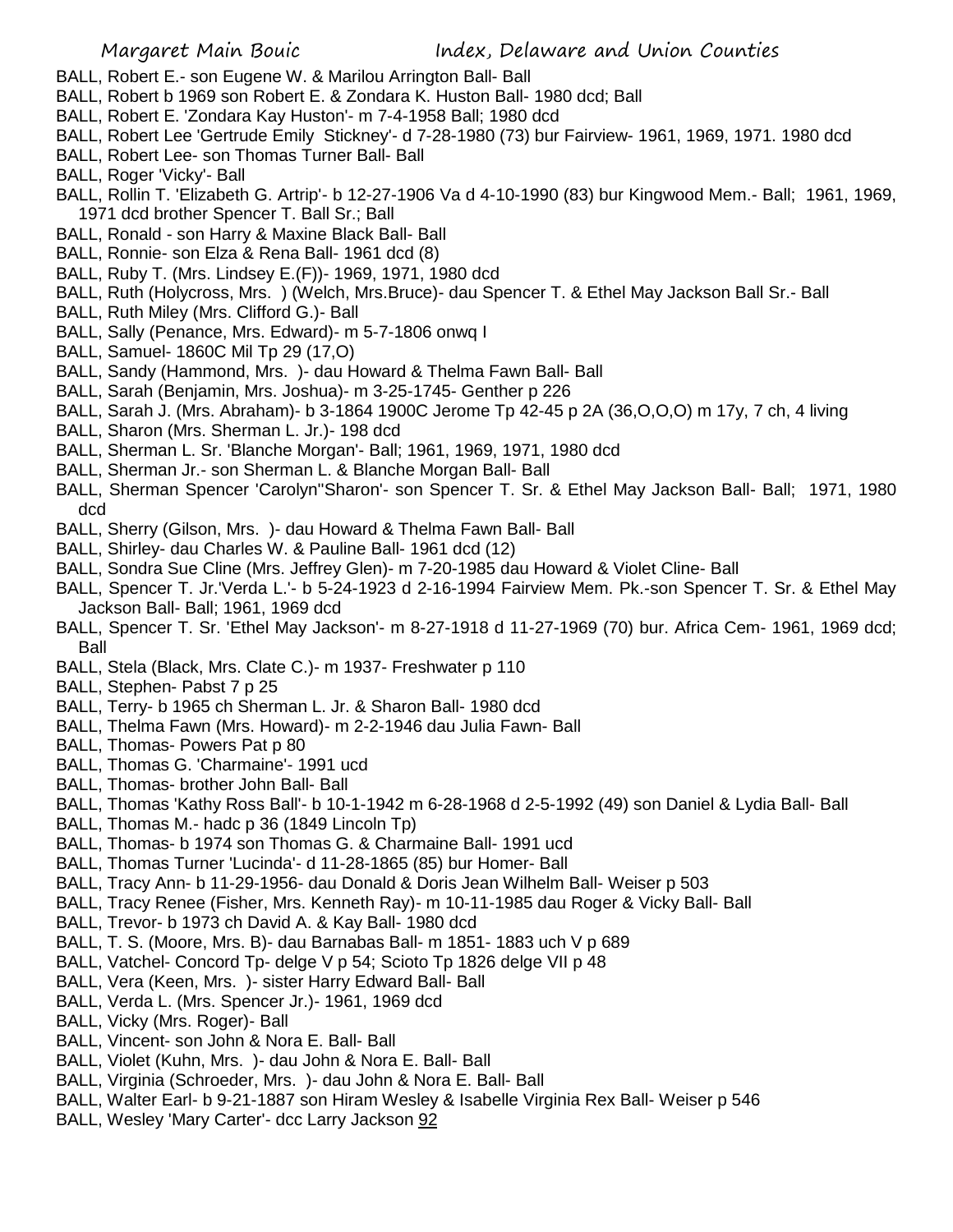- BALL, William D. 'Audrey'- 1961 dcd
- BALL, William H. 'Aurella'- 1850C Delaware Tp 1405 (32,O)
- BALL, William S.- 1870C Jackson Tp 109-106 p 16 (11,O) lived with James & Martha J. Bowen
- BALL, Willie R.- brother John Ball- Ball
- BALL, Winifred Williams (Mrs. John Sr.)- m 3-9-1714- dcc Larry Jackson 369
- BALL, Yvonne Keefer (Noland, Mrs.Charles)(Mrs. Marion Franklin)- dau Robert Lee & Mabel Emily Keefer- opc 936; 1969, 1971,1980 dcd
- BALL, Zenah A.- ch Mary Ball- 1850C Berkshire Tp 125 (2,O)
- BALL, Zondara Kay Huston (Mrs. Robert E.)- m 7-4-1958; Ball; 1980 dcd
- BALLAH, Beverly J. (Mrs. Byron R. Sr.)- 1983, 1991 ucd
- BALLAH, Byron R. Sr. 'Beverly J.'- 1983, 1991 ucd
- BALLAH, Connie S. Green (Mrs. Robert A.)- dau William E. Green- Ballah
- BALLAH, Robert A. 'Connie S. Green'- son Byron R. & Margarete Ballah- Ballah
- BALLAH, Robbie Lee- b 7-6-1979 son Robert A. & Connie Il Green Ballah- Ballah
- BALLAMY, Jennifer- mother of Tristan Renee- Bellamy
- BALLAMY, Tristan- dau Jennifer Ballamy- Ballamy
- BALLANYTNE, Arthur William 'Colleen Hakes'- b 10-9-1927 m 11-1-1946 div-son Arthur William & Hazel N. Ballantyne- Ballantyne; Graham (1613221); Richey 9,10
- BALLANTYNE, Arthur William III b 1-25-1952 son Arthur William & Colleen Hakes Ballantyne- Graham 16132212; Richey 10
- BALLANTYNE. Betty Jane (Harris, Mrs. Albert)- dau Arthur W. & Hazel N. Ballantyne- Ballantyne
- BALLANTYNE, Colleen Hakes (Mrs. Arthur William)- b 5-11-1929 m 11-1-1946 dau Kenneth & Dorothy Holdren Hakes- Graham 1613221; Richey 9, l0
- BALLANTYNE, Hazel N. (Mrs. Arthur William)- d 10-7-1981(85)- Ballantyne
- BALLANTYNE, Mary (Crow, Mrs.Fred)- dau Arthur W. & Hazel N. Ballantyne- Ballantyne
- BALLANTYNE, Ruth (Kelley, Mrs. Ralph)- dau Arthur w. & Hazel N. Ballantyne- Ballantyen
- BALLANTYNE. Stephen Douglas- b 6-27-1947 son Arthur William & Colleen Hakes Ballantyne- Graham 16132211; Richey 10
- BALLANTYNE. Wendy Roxanne- b 8-21-1953 dau Arthur William & Colleen Hakes Ballantyne- Graham 16132213; Richey 10
- BALLARD, -- Dorothy Parrott #178 Un Co gen soc; unec VI p 25
- BALLARD, Albert McEastin 'Alison Dorward'- m 1-27-199- Maugans Anc p 28
- BALLARD, Alice Gabriel (Mrs. C. Eden)-b 11-14-1899 m 9-8-1918 d 2-15 1985 Claibourne Cem p 102- dau Herbert & Nora Bell Gabriel 1961, 1969 dcd; 1975, 1979, 1981, 1983 ucd; Gabriel; Ballard (121
- BALLARD, Alison Dorward (Mrs. Albert McEastin)- m 1-27-1909 dau Dr. Oscar & Elna Converse Dorward-Maugans Anc p 28
- BALLARD, Angela- b 1974 dau David D. & Marie Ballard- 1979, 1981 dcd
- BALLARD, Anna- dau Reece & Lydia Ballard- Ballard 15; 1880C Liberty Tp Un Co 126-130 p 14 (12,O,O,O)
- BALLARD, Austin- b 8-1861 son Reece & Lydia Ballard- Ballard 11; 1880C Liberty Tp 126-130 p 14 (22,O,O,O); 1900C Magnetic Springs 319-320 (38,O,O,O) wid
- BALLARD, Barbara (Bowersmith, Mrs. Bruce)- b 1960 dau Forrest D. & Edith Azile Reams Ballard- Ballard; 1967, 1971, 1973, 1975 ucd
- BALLARD, Bernard L. 'Thelma Mae Marshall''Barbara Matteson'b 10-19-1921 m(1) 1940 d 2-6-1972 Claibourne Cem p 102- son C. Eden & Alice Gabriel Ballard- Ballard; 1961 dcd
- BALLARD, Bert C.- b 9-1893 son Samuel Perry & Ellen L. Bowsher Ballard- Cowgill p 7
- BALLARD, Bertice A. 'Laura Segner'- Ballard
- BALLARD, Betty (Cox, Mrs. Lloyd)- dau Eldon & Dorothy Daniels Ballard- Ballard
- BALLARD, Betty (Fauth, Mrs. Clyde)- dau Dewey & Ruth E. Ballard- Ballard
- BALLARD, Betty J. (Poling, Mrs. )- dau Lewis E. Ballard- Ballard
- BALLARD, Camie- dau Gary Allen & Tanya Garee Ballard- Ballard
- BALLARD, Carl- son Daniel Ballard- Ballard
- BALLARD, Carolyn (Converse, Mrs. )- dau Larry L. Ballard- Ballard
- BALLARD, Caryn- dau William Hedges & Diane Ballard- Ballard 18111
- BALLARD, Catherine(Kate) (Norris, Mrs. )- dau Mabel Ballard- Ballard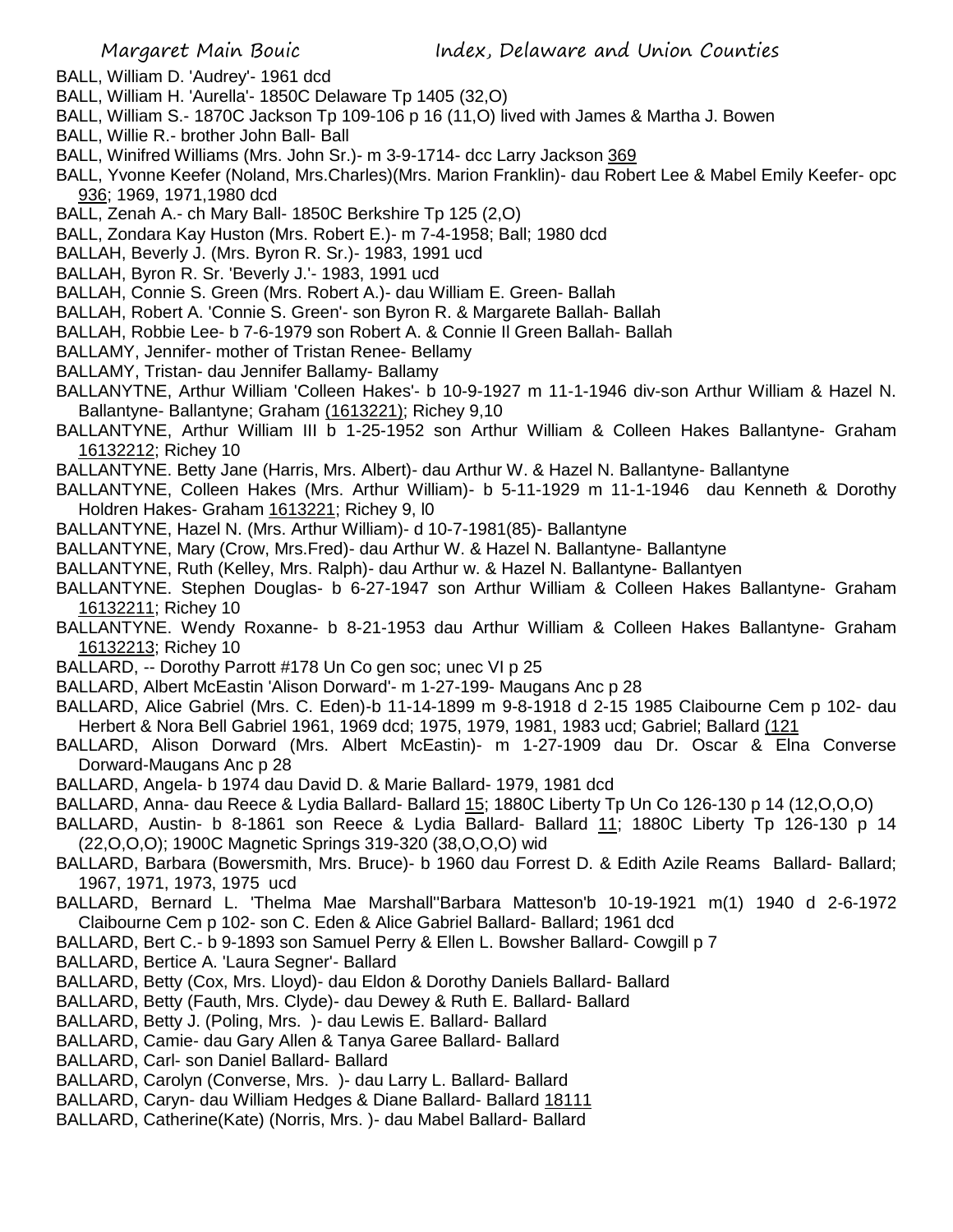BALLARD, C. C.- unec VII p 29

- BALLARD, C. Eden 'Alice Gabriel' b 8-27-1898 m 9-8-1918 d 5-14-1969 Claibourne Cem p 102- son Montford & Myrta Hupp Ballard- Ballard 121;1961, 1969 dcd
- BALLARD, Christine- b 1971(2) dau Robert E. Jr.& Marion G. Ballard- 1973, 1975, 1979 ucd; 1980 dcd
- BALLARD, Christopher- son Gary Allen & Tanya Garee Ballard- Ballard
- BALLARD, Cora V. Stoddard (Mrs. Justice H.)- b 1874 d 1958 Claibourne Cem p 93; 1900C Magnetic Springs 339-342 p 14A (25,O,O,O); m 2y, 1 child
- BALLARD, Cyril E.- b 8-1898 son Montford & Myrta Hupp Ballard- 1900C Magnetic Springs 338-341 p 14A (1,O,O,O)
- BALLARD, Dale A. (Mrs. Larry L.)\_- 1979, 1981, 1983 ucd
- BALLARD, Daniel 'Thelma Winship'- Ballard
- BALLARD, David- 1991 ucd Paris Tp
- BALLARD, David- son Mabel Ballard- Ballard
- BALLARD, David- son Gary Allen & Tanya Garee Ballard- Ballard
- BALLARD, David 'Jeanie'- son Dewey & Ruth E. Ballard- Ballard
- BALLARD, David D. 'Marie'- 1979 ucd
- BALLARD, David L. 'Marilyn'- 1979, 1981 ucd
- BALLARD, Deane F.- 1969, 1971 dcd
- BALLARD, Debbie E.(Locklear, Mrs. Dock)(Haas, Mrs. )- dau John W. Ballard & Mrs. Ernest Veley- Ballard
- BALLARD, Debra (Henry, Mrs. )- b 1963 dau Thomas Dale & Mary Ellen Stewart Ballard- 1967, 1971 ucd
- BALLARD, Dee (Mrs. Gene)- 1971, 1973, 1979 ucd
- BALLARD, Delbert G.- b 10-20-1902 Radnor Tp- son M. E. & Mertie Hupp Ballard- dcb
- BALLARD, Dennis J. 'Teresa Caldwell'- b 1954 m 8-6-1977 son Forrest & Edith Azile Reams Ballard- Ballard-1959, 1967, 1971, 1973 ucd
- BALLARD, Dewey 'Ruth E.'- Ballard
- BALLARD, Diane (Mrs. William Hedges)- Ballard (1811)
- BALLARD, Dianne (Mrs. Larry)- 1967, 1981 ucd; 1969, 1971 dcd
- BALLARD, Dolores Holycross (Mrs. Elton)- d 7-8-1979 (59) bur. Forest Grove- dau George Frederick & Harriett Smith Holycross- Ballard
- BALLARD, Dolores Irene Call (Mrs. George Eugene)- b 3-18-1916 m 9-9-1935 d 3-30-1981 Claibourne Cem p 100- dau Ira & Ocie Belle McMurray Call- Ballard; Call; 1979 ucd; 1985 uch p 7
- BALLARD, Donald W.- son C. Elden & Alice Gabriel Ballard- Ballard
- BALLARD, Donna (Mrs. James S.)- 1969, 1971, 1980 dcd
- BALLARD, Dora E. (Wells, Mrs. )- dau Mabel Ballard- Ballard
- BALLARD, Dorothy Daniels (Mrs. Eldon J.) b 12-14-1904 m 1923 d 12-21-1973 dau Frank & Mary Wolmoth Daniels- Ballard; 1973 ucd
- BALLARD, Dorothy Gertrude (Parrott, Mrs. Donald D.)-b 11-2-1906 m 4-4-1931 dau Grant & Lana Grieble Ballard- Ballard 182; 1985 uch p 7, 110
- BALLARD, Dorothy (Baughman, Mrs. Douglas)- m 11-9-1991 dau John W. & Pauline Ballard- Ballard
- BALLARD, Dotty Jo- dau Daniel Ballard- Ballard
- BALLARD, Edith Azile Reams (Mrs. Forrest D.)- b 10-29-1926 d 5-12-1996 (69) St. James City, Fla- dau Camby & Helen Reams- Ballard; 1949, 1959, 1967, 1971, 1973, 1975 ucd
- BALLARD, Edgar- brother Lewis Ballard- Ballard
- BALLARD, Edna M. (Mrs. John W.)(Brown, Mrs. )- Ballard
- BALLARD, Edna Tatman (Mrs. John)- Ballard
- BALLARD, Edward- b 1968 son James E. & Berna A. Ballard- 1973, 1975, 1979 ucd
- BALLARD, Eldon J.'Dorothy Daniels'-b 5-1-1899 m 9-22-1923 d 2-4-1983 bur. Grove Cem, Kenton son Jesse(Justin) & Cora Stoddard Ballard- Ballard; 1973 ucd; 1900C Magnetic Springs 339-342 p 14A  $(1, 0, 0, 0)$
- BALLARD, Elizabeth (Coakley, Mrs. Benjamin)- Ballard; Coakley
- BALLARD, Elizabeth Haughn (Mrs. John Mercer)- b 7-4-1834 m 9-17-1850 d 7-20-1908 ped Larry Newhouse 27- delge V p 47; unec IX p 22
- BALLARD, Ellen L. Bowsher (Mrs. Samuel Perry)- b 11-11-1867 m 4-1885 d 5-13-1865- 2nd dau Benjamin F. & Nancy Hockenberry Bowsher- Cowgill p 7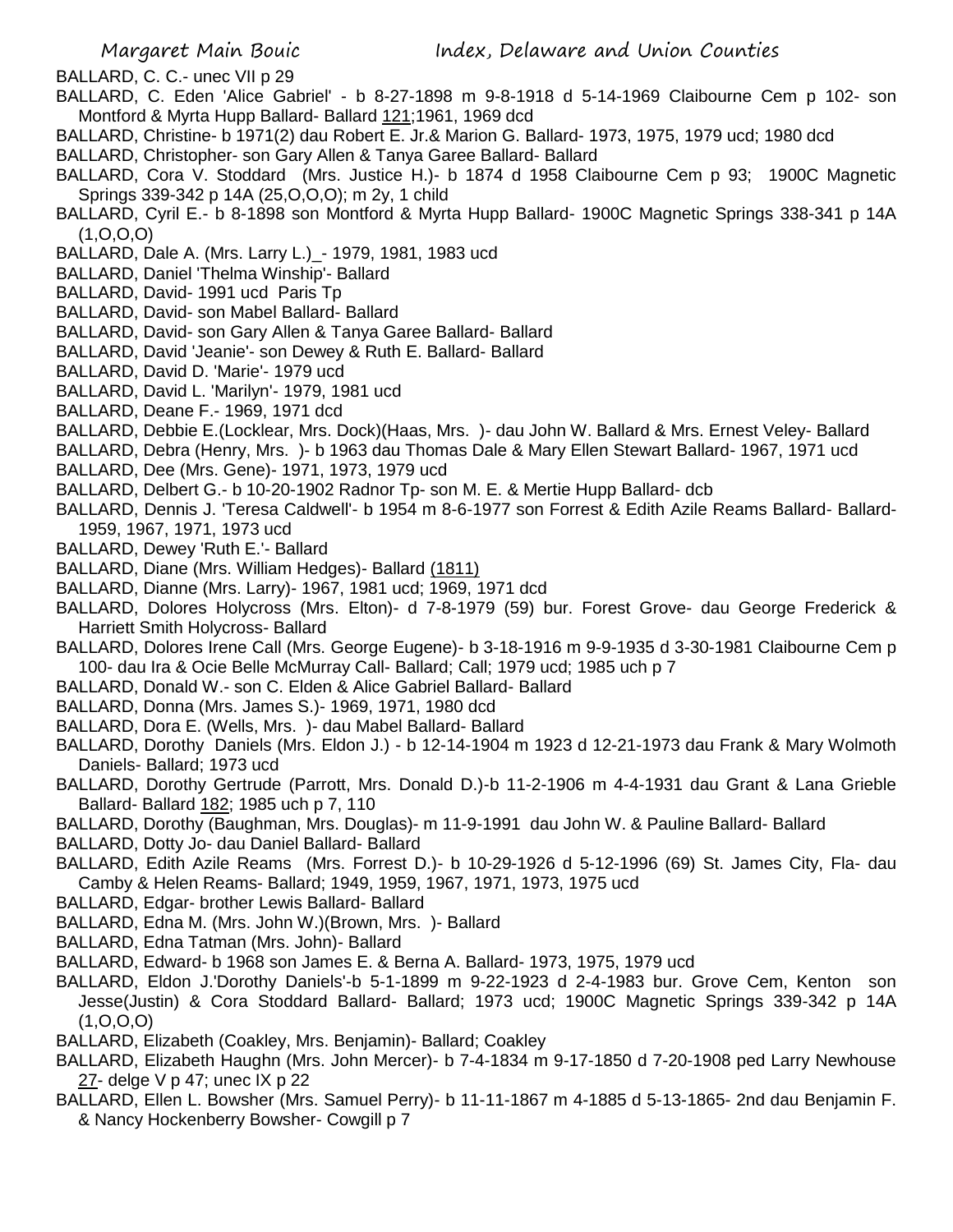Margaret Main Bouic Index, Delaware and Union Counties

- BALLARD, Elton L. (Bud) 'Dolores Holycross'- b 4-19-1920 d 9-24-1997 (77) Forest Grove Cem- son John H,. & Edna Tatman Ballard- Ballard
- BALLARD, Eunice Field (Mrs. Zebulon)- Powers Pat p 144, 227
- BALLARD, Eustace- brother Lewis Ballard- Ballard
- BALLARD, Faye (Graham, Mrs. Art)- dau Dewey & Ruth E. Ballard- Ballard
- BALLARD, Florence Fry- d 8-25-1891 (25-9-4) Claibourne Cem p 60
- BALLARD, Florence- dau Reece & Lydia Ballard- Ballard 14-1880C Liberty Tp Un Co 126-130 p 14 (14,O,O,O) BALLARD, Forrest D. 'Edith Azile Reams''- son Lewis E. Ballard- Ballard; 1949, 1959, 1967,1971, 1973, 1975
- ucd
- BALLARD, Freda May (Scheiderer, Mrs. Paul David)- b 9-17-1905 m 10-20/22-1925/3 d 11-30-1995 (90) Claibourne Cem- dau Jesse H. & Cora V. Stoddard Ballard- Freshwater p 201; Ballard
- BALLARD, Gary Allen'Tanya Garee'- m 6-29-1991 d 10-30-1981(29) bur Ala.-son John/Jack & Virginia Ballard-Ballard
- BALLARD, Gary- b 1970 son Larry L. & Dale A. Ballard- 1979, 1981, 1983 ucd
- BALLARD, George Eugene 'Delores Call'- b 11-15-1910 m 9-9-1935 d 2-11-1981 Claibourne Cem p 100- son Grant Fairfax & Lana Grieble Ballard- Ballard; 1985 uch p 7; 1971, 1973, 1975, 1979 ucd
- BALLARD, Glade 'Helen Elizabeth Kreis'- b 1902 d 1945 Claibourne Cem p 58
- BALLARD, Gladys M. (Mrs. Walter M.)- 1949 ucd
- BALLARD, Grace (Mrs. Joe G.)- 1969, 1971, 1980 dcd
- BALLARD, Grace (Mrs. William)- Hutchisson p 38
- BALLARD, Grant Fairfax 'Lana Grieble'- b 3-16(13)-1874 d 4-14-1963 Claibourne Cem p 67 -son Reese & Lydia Gooden Ballard- 1985 uch p 7' 1880C Liberty Tp Un Co 126-130 p 14 (6,O,O,O); 1900C Leesburg Tp 232-235 p 10A (26,O,O,O); Ballard 18
- BALLARD, Harriet L. (Bonnett, Mrs. William H.)- m 6-11-1874 ucm 5498
- BALLARD, Helen Elizabeth Kreis (Mrs. Glade)(Bader, Mrs. John)(Kingsmore, Mrs. Martin)- d 12-19-1984 Hawaii- dau Joseph Hartley & Sofia Kuehner Kreis- Ballard
- BALLARD, Helen (McCarty, Mrs. )- dau Mabel Ballard- Ballard
- BALLARD, Herman C.- unec XIV p 27, query
- BALLARD, Dr. H. J.- son Jesse Ballard- Ballard
- BALLARD, Hugh O.- b 9-1889 son Samuel Perry & Ellen L. Bowsher Ballard- Cowgill p 7
- BALLARD, Icy D. (Rogers, Mrs. Clark D.)- m 2-19-1880 ucm 6665
- BALLARD, Iola- 1980 dcd
- BALLARD, Jack-son Forrest & Edith Azile Reams Ballard- Ballard; 1949, 1967 ucd
- BALLARD, Jacqueline Sue McCarty (Mrs. Russell, Jr)- m 11-4-1967 dau Ross McCarty- Ballard
- BALLARD, James E. 'Verna A.'- 1973, 1975, 1979 ucd
- BALLARD, James S. 'Donna'- 1969, 1971, 1980 dcd
- BALLARD, James- son Lewis E. Ballard- Ballard; 1971 dcd
- BALLARD, Janice Lee- b 3-18-1950 dau Robert E. & Mary Margaret Scheiderer Ballard- Rausch 14(10)112 III p 290; 1959 ucd, 1967, 1971 cud
- BALLARD, Janis Jean (Davis, Mrs.Robert L.)- m 10-19-1946-- dau Eldon & Dorothy Daniels Ballard- Ballard; Cowgill p 40
- BALLARD, Jeffrey-b 1964 son Larry & Dianne Ballard- 1967 ucd; 1969, 1971 dcd
- BALLARD, Jeremiah- Powers Pat p 227
- BALLARD, Jerry- b 1966 son Thomas Dale & Mary Ellen Stewart Ballard- Ballard; 1967, 1971 ucd
- BALLARD, Jesse H.- d 3-3-1968 son Reese & Lydia Ballard- Ballard see Justin
- BALLARD, Jessie E.- b 2-1888 ch Samuel Perry & Ellen L. Bowsher Ballard- Cowgill p 7
- BALLARD, Joann (Carr, Mrs. George)- dau C. Elden & Alice Gabriel Ballard- Ballard
- BALLARD, Joan- dau Bernard L. & Thelma M. Ballard- 1961 dcd (9)
- BALLARD, Jo Ann (Owens, Mrs. )- dau Lewis E. Ballard- Ballard
- BALLARD, Joe G. 'Grace'- 1969, 1971, 1980 dcd
- BALLARD, Jodi- dau Bernard & Thelma Mae Marshall Ballard- Ballard
- BALLARD, Jodi- b 1968 dau Larry L. & Dianne Ballard- 1969, 1971 dcd
- BALLARD, John- uccp p 33
- BALLARD, John ' Edna Tatman'- Ballard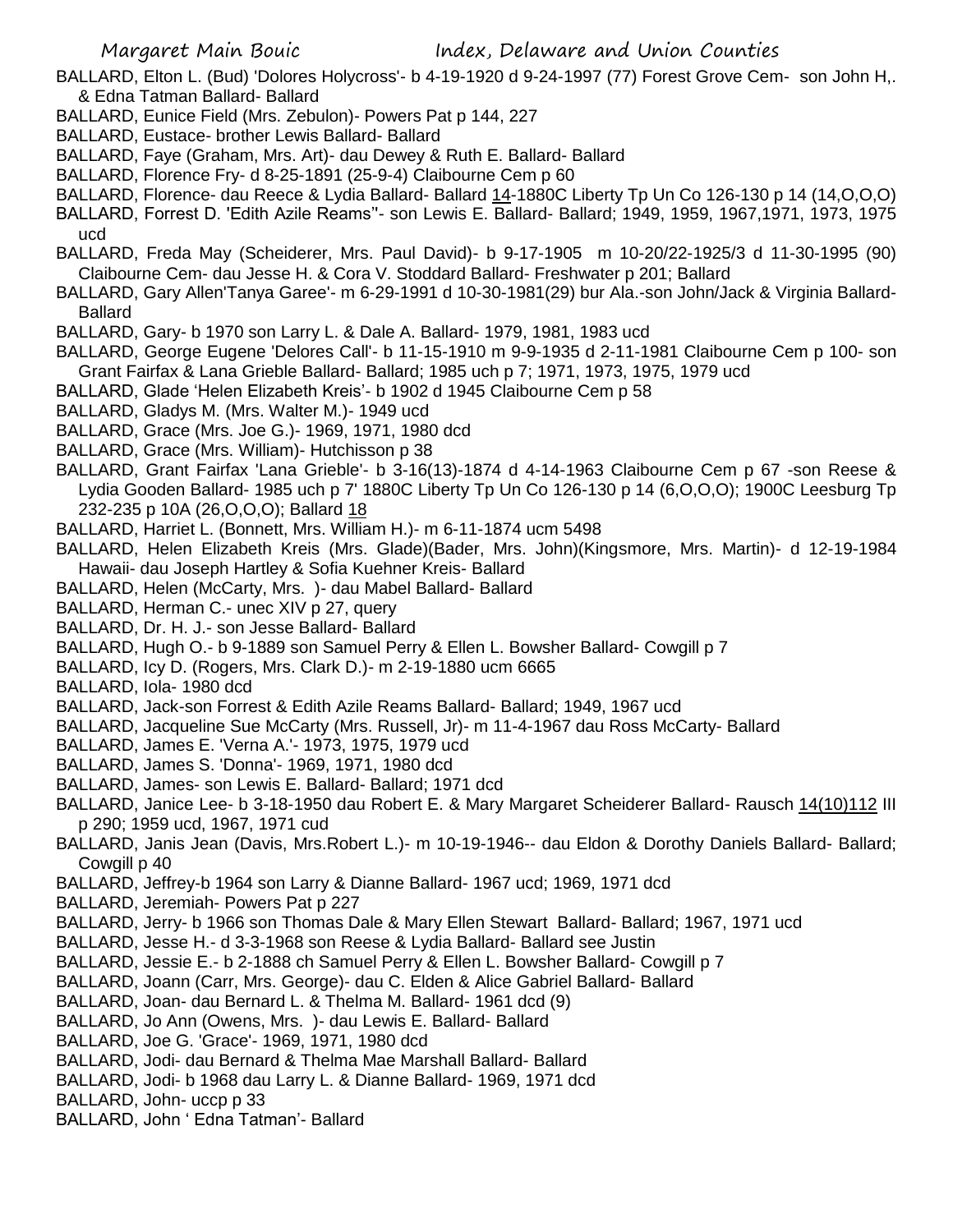BALLARD, John- b 1970 son James E. & Verna A. Ballard- 1973, 1975, 1979 ucd

- BALLARD, John Merser 'Elizabeth Haughn'- b 6-13-1829 m 9-17-1850 d 11-10-1902 ped Larry Newhouse26 delge  $V$  p 47; unec  $IX$  p 22
- BALLARD, John 'Virginia'- Ballard
- BALLARD, John W.-'Edna''Mary Jane' d 7-1-1981 (62) bur Westerville- son Mabel Ballard- Ballard; 1971 dcd
- BALLARD, John W.- son John William Ballard- Ballard
- BALLARD, John Jr.- son John W. Ballard- Ballard
- BALLARD, Joseph 'Sarah Ellen'- Cowgill p 7
- BALLARD, Joy Elaine Rausch (Archer, Mrs. Edward Leroy)(Mrs. Larry L.)- b 4-16-1952 ,(1) 12-28-1974 (2) 12-10-1988 dau Wallace George & Mildred Lucille Lombard Rausch- St. Paul p 71; unec XIV p 27; 1991 ucd; 1900C Magnetic Springs 339-342 p 14A (28,.O,O,O) m 2y
- BALLARD, Joy Hedges (Mrs. William Fairfax)- 1985 uch p 7
- BALLARD, Julie- b 1967 dau Larry & Dianne Ballard- 1967 ucd; 1969, 1971 dcd
- BALLARD, Julie Marie Wilgus (Mrs. Michael William)- b 5-19-1900 dau Dale M. & Cheryl Wilgus Ballard-Ballard
- BALLARD, Justice H. 'Cora V. Stoddard''- b Jan. 1872 d 1968 Claibourne Cem p 93- son Reece & Lydia Ballard- 1915 uch p 456; 1880C Liberty Tp Un Co 126-130 p 14 (8,O,O,O); 1900C Magnetic Springs 339- 342 p 14A (28,O,O,O) m 2y
- BALLARD, Karen- b 1966 dau James S. & Donna Ballard- 1969, 1971, 1980 dcd
- BALLARD, Karen Sue (Rausch, Mrs. Terry Jo)(Moore, Mrs. Wink)- b 1950 dau Forrest & Edith Azile Reams Ballard- Rausch (131414) III p 268;1959, 1967 ucd
- BALLARD, Kathryn (Herriott, Mrs. Bobby)- Herriott (114623)
- BALLARD, Kathy-b 1963 dau James S. & Donna Ballard- 1969, 1971, 1980 dcd
- BALLARD, Korena- b 1967 son David L. & Marilyn Ballard- 1979, 1981 dcd
- BALLARD, Lana Grieble (Mrs. Grant)- b 1876 d 8-11-1922 Claibourne Cem p 67- dau Henry & Laura Long Grieble- Ballard (18); 1985 uch p 7; 1900C Leesburg Tp 232-235 p 10A (23,O,Ger,O)
- BALLARD, Larry L 'Dale A.'- 1979, 1981, 1983 ucd
- BALLARD, Larry L.- d 7-22-1988 (45) bur Galena- son John W. & Edna M. Ballard- Ballard
- BALLARD, Larry- son Mrs. James Mitchell- Ballard
- BALLARD, Larry L. 'Dianne'- son Bernard & Thelma Mae Marshall Ballard- 1967 ucd, 1961, 1969, 1971 dcd Ballard
- BALLARD, Larry L. 'Joy Elaine Rausch'- b 8-9-1941 m 12-10-1988 St. Paul p 71.
- BALLARD, Laurabelle (Wollam, Mrs. Warren)- d 11-1-1994 (77) Forest Grove Cem- dau John & Edna Tatman Ballard- Ballard; Wollam
- BALLARD, Lawrence- b 1964 son Dewey & Ruth E. Ballard- Ballard
- BALLARD, Leila (Cunningham, Mrs. Bernard)- dau C. Eden & Alice Gabriel Ballard- Ballard
- BALLARD, Leanne (Neff, Mrs. Jerry/Gerald)- dau Elton & Dolores Holycross Ballard- Ballard
- BALLARD, Lewis E. 'Mary Melvina Ingle'- b 2-22-1903 m 12-11-1922 d 8-27-1967 bur. Oakdale Cem II p 130 (N-RD-17)- son Charles & Laura Brown Ballard- 1959 ucd
- BALLARD, Linda (Simomds,Mrs. )- dau Lewis E.& Melvina M. Ballard- Ballard; 1961 dcd (15)
- BALLARD, Louie A. (Mrs. M. E.)- d 7-6-1894 (29y27m) Claibourne Cem p 40
- BALLARD, Lucy (Powers, Mrs. Avery)- b 8-4-1758 m 2-26-1778 dau Zebulon & Eunice Field Ballard- Powers Pat p 144, 145, 158, 159, 160, 175, 227, 228
- BALLARD, Lydia Gooden (Mrs. Reese/Reece)- b 4-25-1835/6 m 9-29-1853 dau William & Tamer Lent Gooden- Ballard (1); 1985 uch p 7; 1880C Liberty Tp Un Co 126-130 p 14 (45, O, Pa, O); 1900C Magnetic Springs 338-341 (64,O,Wales,NY) 11 ch, 8 living
- BALLARD, Mabel (Mrs. )- mother of Dora Wells- Ballard
- BALLARD, Marcille (Hecker, Mrs. Desmond)- m 5-11-1947 dau C. Elden & Alice Gabriel Ballard- Ballard
- BALLARD, Marie (Mrs. David D.)- 1979, 1981 ucd
- BALLARD, Marilyn (Mrs. David L.)- 1979, 1981 ucd
- BALLARD, Marion G. (Mrs. Robert E. Jr.)- 1973, 1975, 1979 ucd, 1980 dcd
- BALLARD, Martha (Spangler, Mrs. Scott)- dau Dewey & Ruth E. Ballard- Ballard
- BALLARD, Mary- sister Lewis Ballard- Ballard
- BALLARD, Mary (Andrews, Mrs. Burton Staley)-dau Minnie H. Becker Ballard- Andrews; Ballard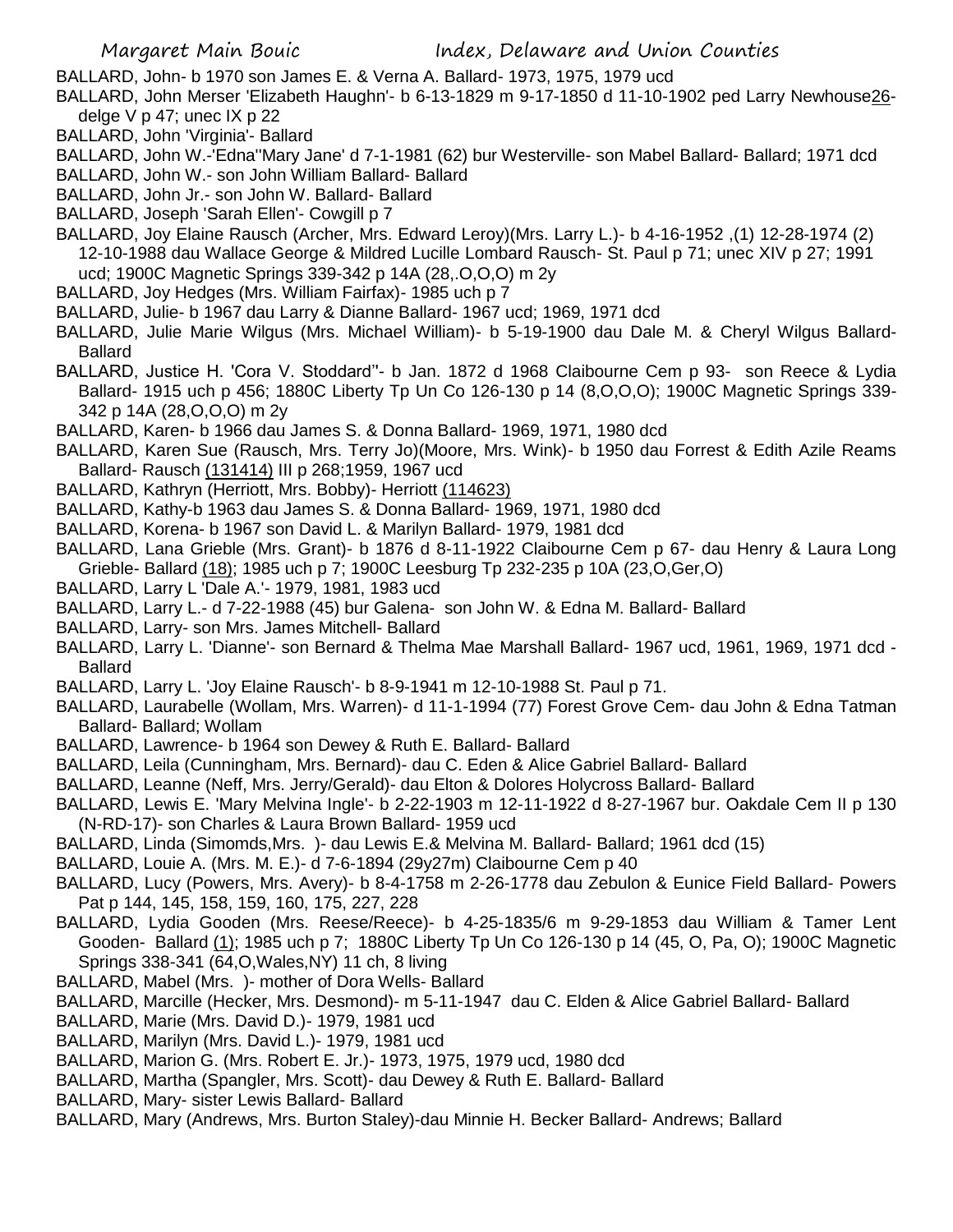- BALLARD, Mary Dooley (Mrs. William Fairfax)- m 2-10-1956- 1985 uch p 7
- BALLARD, Mary Ellen Stewart (Mrs. Thomas Dale)- m Feb. 1961- Ballard; 1967 ucd
- BALLARD, Mary E. (Mrs. Thomas E.)- 1967, 1971 dcd
- BALLARD, Mary Ingle (Mrs. )(Bumgardner, Mrs. Louis E.)- b 10-25-1902 m(2) 8-14-1977- Ballard; Baumgardner
- BALLARD, Mary J. (Mrs. Robert E.)- 1959, 1967, 1971, 1973, 1975, 1979, 1981, 1983 ucd
- BALLARD, Mary Jane (Andrews, Mrs. )(Mrs. John William)- b 8-16-1927 d 5-27-1993 (65) bur Westerville-Ballard
- BALLARD, Mary Lee (Rausch, Mrs. Joe)- b 3-15-1945 m 12-13-1964 dau Forrest & Edith Azile Reams Ballard-Ballard; Rausch (113173); St. Paul p 77; 1949 ucd, 1959 ucd (14), 1967, 1973, 1975, 1979 ucd; Van Gundy (1573)
- BALLARD, Mary Margaret Scheiderer (Mrs. Robert E.)- b 10-10-1923 m 9-30-1943 dau Otto & Rieta Rausch Scheiderer- Rausch 14(10)11
- BALLARD, Mary Melvina Ingle (Mrs. Lewis E.)-b 1905 m 12-11-1902 Oakdale Cem II p 130 (N-RD-17); 1959 ucd; Ballard
- BALLARD, May (Worthington, Mrs. )- dau Lewis E. Ballard- Ballard
- BALLARD, M. E. 'Louie A.'- Claibourne Cem p 40
- BALLARD, Melvina M. (Mrs. Lewis E.)- 1961 dcd
- BALLARD, Michael William 'Julie Marie Wilgus'- m 5-19-1990 son John & Virginia Ballard- Ballard
- BALLARD, Minnie H. Becker (Mrs. )- d 7-5-1970 (74)bur Dublin- dau Phillip & Mary C. Wahl Becker-Ballard;1949, 1959, 1967, 1971 ucd
- BALLARD, Montford/Muntford 'Myrta Hupp'- son Reece & Lydia Goodin Ballard- Ballard121880C Liberty Tp Un Co 126-130 p 14 (19,O,O,O); 1880C Paris Tp 105-120 p 51 (20,O,O,O) p 0111; 1900C Magnetic Springs 338-341 p 14A (38,O,O,O) m 3y
- BALLARD, Moses- son Zebulon & Eunice Field Ballard- Powers Pat p 22
- BALLARD, Myrta Hupp (Mrs. Montford)- b 1874 d 1933 Claibourne Cem p 20; Ballard(12); 1900C Magnetic Springs 338-341 p 14A (25,O,O,O) m 3 y, 1 child
- BALLARD, Nannie (Cornwell, Mrs. )- sister Lewis Ballard- Ballard
- BALLARD, Nellie (Stevenson, Mrs. )- sister Lewis Ballard- Ballard
- BALLARD, Nora (Norris, Mrs. Benjamin F.)- 1915 uch p 936
- BALLARD, Orpha- dau Reece & Lydia Ballard- 1880C Liberty Tp Un Co 126-130 p 14(10,O,O,O)
- BALLARD, Oscar V. 'Samantha Freshwater'- m 11-19-1887- Freshwater p 107; mt 5-22-1889, abstract p 8
- BALLARD, Pat A. (Mrs. Ron E.)- b 1937 Claibourne cem p 100
- BALLARD, Patricia (Spain, Mrs. Jim)- b 1952 dau Forrest D. & Edith Azile Reams Ballard- Ballard; 1959, 1967, 1971 ucd
- BALLARD, Paulette (Merner, Mrs. John)- dau Dewey & Ruth E. Ballard- Ballard
- BALLARD, Pauline (Mrs. John)(Veley, Mrs. )- Ballard
- BALLARD, Penelope (Abbott, Mrs. Nathaniel Jr.)- b 1705 m 11-23-1726 Hutchisson p 38
- BALLARD, R.- 1883 uch V p 371; 1877 uca p 25,53
- BALLARD, Rachel (Clapham, Mrs. Alpheus)- b 5-9-1864 m 2-11-1885 d 12-13-1950 dau John Mercer & Elizabeth Haughn Ballard- ped Larry Newhouse 13- delge V p 47; unec IX p 22
- BALLARD, Reese/Reece 'Lydia Gooden'- b 10-24-1825 m 9-29-1853 son Stephen & Elizabeth Ballard- 1985 uch p 7; Ballard 1- 1880C Liberty Tp 126-130 p 14 (55,O,Pa,?) p 040A; 1900C Leesburg Tp 232-235 p 10A (75,O,Pa,Pa)
- BALLARD, Robert Edward 'Mary Margaret Scheiderer'- b 11-22-1920 m 9-30-1943- Rausch (14(10)11) II p 272, III p 290; 1967 ucd
- BALLARD, Robert- son Robert Edward & Mary Margaret Scheiderer Ballard- 1959 ucd (14);1967 ucd Rausch 14(10)111, III p 290
- BALLARD, Robert- son Minnie H. Becker Ballard- Ballard
- BALLARD, Robert- son Mabel Ballard- Ballard
- BALLARD, Robert E 'Mary M'.- m 1940 1959,1967, 1971, 1973, 1975, 1979, 1981, 1983 ucd
- BALLARD, Robert- son Walter M. & Gladys M. Ballard- 1949 ucd;
- BALLARD, Robert E. Jr. 'Marion G.'- 1959 ucd (14)1973, 1975, 1979 ucd, 1980 dcd
- BALLARD, Ronald Eugene- b 3-7-1938 Claibourne Cem p 100son George Eugene & Delores Irene Call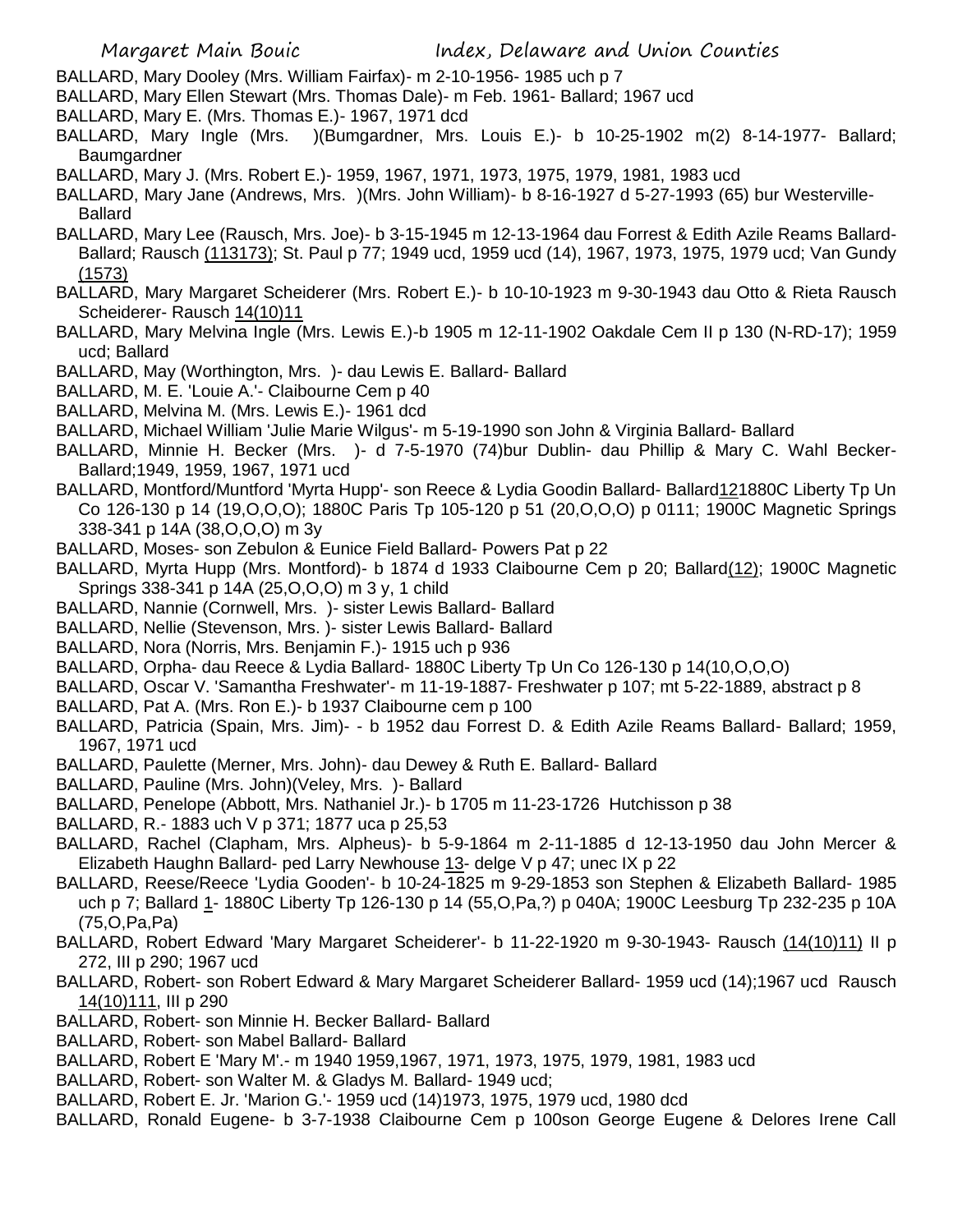Ballard- Ballard; 1985 uch p 7

- BALLARD, Russell Jr. 'Jacqueline Sue McCarty'- m 11-4-1967- Ballard
- BALLARD, Russell- Ballard
- BALLARD, Sally (Mitchell, Mrs.Verne James )-m 10-20-1968 dau Bernard & Thelma Mae Marshall Ballard-Ballard; 1961 dcd (14);Mitchell1281; Warren 1394(10)81
- BALLARD, Samantha Freshwater (Mrs. Oscar V.)- m 11-19-1887 d 5-16-1888 mt, abstract p 8- dau Reuben & Louisa Jane Ingram Freshwater- Freshwater p 107
- BALLARD, Samantha- b 1967 dau Larry & Dale A. Ballard- 1981, 1983 ucd
- BALLARD, Samuel Perry 'Ellen L. Bowsher'- b 12-14-1862 d 1927 son Joseph & Sarah Ellen Ballard- Cowgill p 7
- BALLARD, Sarah Ellen (Mrs. Joseph)- Cowgill p 7
- BALLARD, Sarah M.- 1880C Paris Tp 55-68 p 48 (15,O,O,O) p 0108
- BALLARD, Sheila- 1981 ucd
- BALLARD, Stacie- dau William Hedges & Diane Ballard- Ballard 18112
- BALLARD, Stanley Howard 'Virginia Tharp'- b 9-17-1908 d 4-13-1981 son Grant & Lana Grieble Ballard-Ballard; 1985 uch p 7
- BALLARD, Stephen- son William Hedges & Diane Ballard- Ballard 18113
- BALLARD, Suzanne- b 1962 dau James E. & Verna A. Ballard- 1973, 1975, 1979 ucd ; engaged to Dannie J. Thompson- Ballard
- BALLARD, Tawnya Emmel (Mrs. Gary)- m 6-29-1991 dau Bob & Brenda McClung Merritt- Ballard
- BALLARD, Thelma Mae Marshall (Mrs. Bernard)- b 4-24-1922 m 1940 d 12-5-1967 Claibourne p 102- dau Lester & Vivian Kyle Marshall-1961 dcd; Ballard; Marshall
- BALLARD, Thelma Winship (Curmode, Mrs. ) (Mrs. Daniel)- d 11-4-1971 (55) bur. Pleasant Hill- Ballard
- BALLARD, Theodore- brother Lewis E. Ballard- Ballard
- BALLARD, Thomas Dale 'Mary Ellen Stewart'-m Feb. 1961- son Forrest D. & Edith Azile Reams Ballard-Ballard; 1949,1959 ucd (16), 1967, 1971 ucd
- BALLARD, Thomas- heir of John Watts- dcw Bk 2 p 402
- BALLARD, Timothy- b 1969 son James S. & Donna Ballard- 1971, 1980 dcd
- BALLARD, Tony son Mrs. James Mitchell- Ballard
- BALLARD, Verna A. (Mrs. James E.)- 1973, 1975, 1979 ucd
- BALLARD, Virginia (Mrs. John)- Ballard
- BALLARD, Virginia Tharp (Mrs. Stanley Howard)- 1985 uch p 7
- BALLARD, Walter M. 'Gladys M.'- 1949 ucd
- BALLARD, Warren P.- b 11-1886 son Samuel Perry & Ellen L. Bowsher Ballard- Cowgill p 7
- BALLARD, Wesley- b 1977 son David D. & Marie Ballard- 1979, 1981 ucd
- BALLARD, Wesley- brother Lewis E. Ballard- Ballard
- BALLARD, William 'Grace'- Hutchisson p 38
- BALLARD, William Fairfax 'Joy Hedges''Mary Dooley'- b 11-26-1904 m(2) 2-10-1956 son Grant & Lana Grieble Ballard- Ballard; 1985 uch p 7
- BALLARD, William Hedges 'Diane'- b 5-14-1952 son William Fairfax & Joy Hedges Ballard- 1985 uch p 7; Ballard 1811
- BALLARD, William- son Reese & Lydia Ballard- Ballard 13-1880C Liberty Tp Un Co 126-130 p 14 (17, O, O, O)
- BALLARD, Zebulon 'Eunice Field)- Powers Pat p 144, 227
- BALLARD, Zuruiah (Williams, Mrs. Oliver)- b 7-17-1754 m 11-10-1775 dau Zebulon & Eunice Field Ballard-Powers Pat p 143, 144
- BALLDRIDGE, Adam- Nash p 224
- BALLEAGER, Lori- 1979, 1981 ucd
- BALLANGER, BALLENGER, see BALLINGER
- BALLATO, Frank 'Sandy Redd'- Freshwater p 142
- BALLATO, Sandy Redd (Mrs. Frank)- b 9-10-1956 dau Wayne & Lois Jean Fodor- Freshwater p 142
- BALLAU, Kay- dau Lyle & Zella Ballau- 1949 ucd
- BALLAU, Lila- dau Lyle & Zella Ballau- 1949 ucd
- BALLAU, Lyle 'Zella- 1949 ucd
- BALLAU, Marlene- dau Lyle & Zella Ballau- 1949 ucd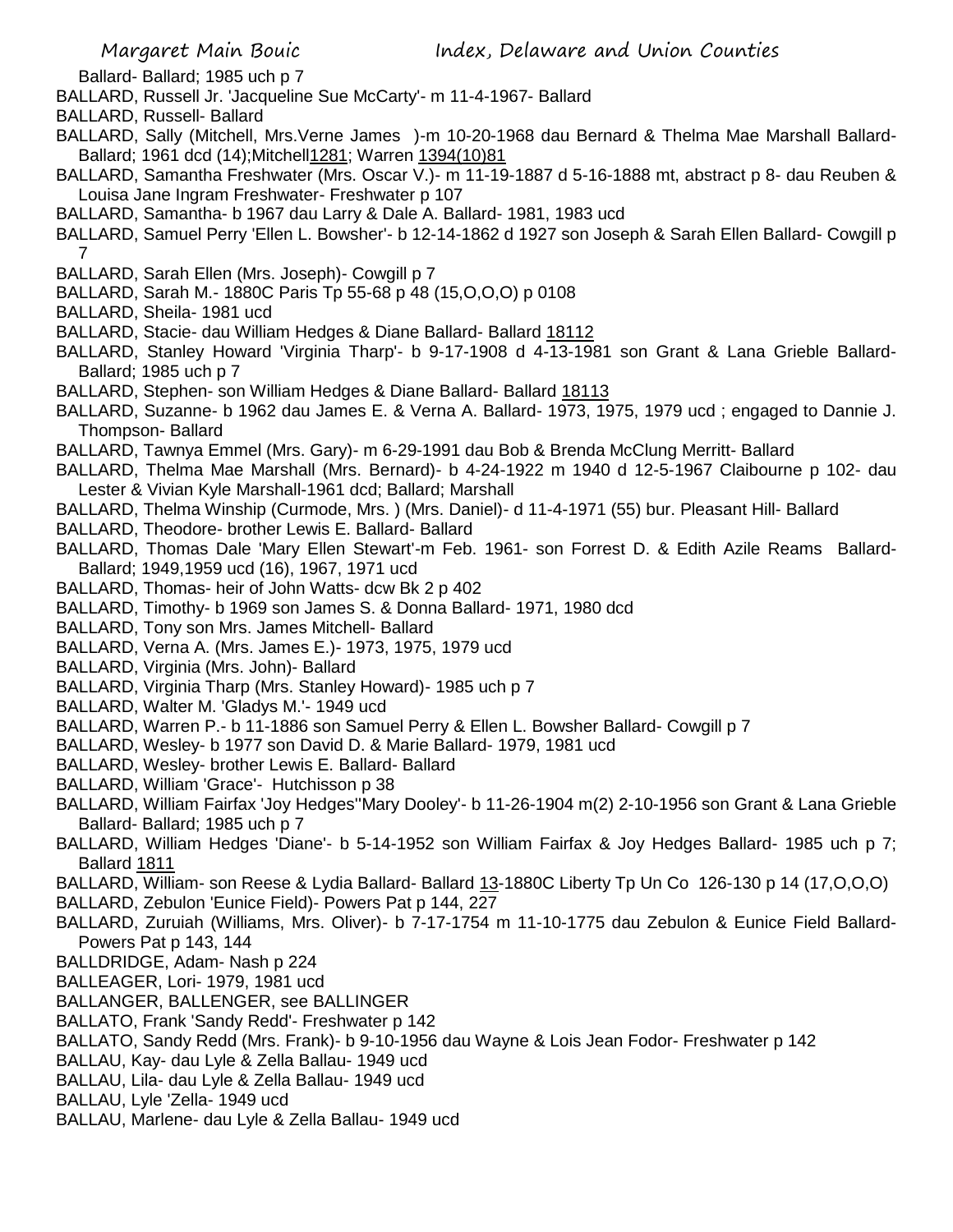## Margaret Main Bouic Index, Delaware and Union Counties BALLAU, Zella (Mrs. Lyle)- 1949 ucd BALLDRIDGE, Adam- Nash p 224 BALLEN, Dr. D. 'Harriet R.'- Powell p 96 BALLEN, Harriet R. (Mrs. Dr. D.)- d 2-3-1847 (21y 5m) Oak Grove Cem- Powell p 96 BALLENGER, Albert Everson- b 1-20-1929 son Lester & Virgie Landacre Ballenger- Genther p 220 BALLENGER, Rev. A. H.- 1915 uch p 227 BALLENGER, Barbara Ann- Pabst 6 p 92 BALLENGER, Barbara (Dornon, Mrs. )- dau Pearl & Margaret Ann Uber Ballenger- Ballenger BALLENGER, Bertha (Boring, Mrs. )- dau Dan W. & Emma Brown Ballenger- Ballenger BALLENGER, Betty J. (Mrs. Glenn D.)- 1980 dcd BALLENGER, Brent- b 1974 son David L. & Marianne Ballenger- 1980 dcd BALLENGER, Bud/Pearl son Dan & Emma Brown Ballenger- Ballenger BALLENGER, C. C.- 1908 dch p 475 BALLENGER, C. Jr.- hadc p lll (l900 Orange Tp) BALLENGER, Clell- Pabst 7 p 26 BALLENGER, Cora Kilgore (Mrs. F. C.)- 1915 uch p 727 BALLENGER, Dan W. 'Emma Brown'- b 7-25-1905 Newark m 9-10-1928 d 11-12-1988 Oak Grove Cem - **Ballenger** BALLENGER, David L. 'Marianne'- 1980 dcd BALLENGER, Emma Brown (Mrs. Dan)- m 9-10-1928- Ballenger BALLENGER, F. C. 'Cora Kilgore'- 1915 uch p 135, 727 BALLENGER, Frank J.- son Henry M. & Mary J. Ballenger- 1870C Liberty Tp Un Co 111 p 14 (11,O) BALLENGER, F. Z.- 1915 uch p 200 BALLENGER, Glenn D. 'Betty J.'- 1980 dcd BALLENGER, Henderson- son Hnery M. & Mary J. Ballenger- 1870C Liberty Tp 111 p 14 (13,O) BALLENGER, Henry M. 'Mary J.'- 1870C Liberty Tp Un Co 111 p 13 (40,O) BALLENGER, Jack Lewis 'Nancy Louise DuPont'- Pabst 6 p 9l BALLENGER, Jane Ross (Mrs. Samuel)- m 4-11-1822 unec IV p 64 BALLENGER, Keith A.- 1980 dcd BALLENGER, Laura Segner (Mrs. )- b 1-1874 dau Elias Monroe & Elmira Shanks Segner- unec VIII p 14 BALLENGER, Lester 'Virgie Landacre- m 3-30-1927- Genther p 220 BALLENTER, Margaret Ann Uber (Mrs. Pearl)- b 1-1-1931 d 2-12-1994 (63) bur Westerville- dau Roy L. & Alice Ann Waxbom Uber- Ballenger BALLENGER, Marianne (Mrs. David L.)- 1980 dcd BALLENGER, Mary Jane (Kemper, Mrs. Raymond W.)- Ballenger; Kemper BALLENGER, Mary (Laird, Mrs. Marvin)- Maugans Anc p 47 BALLENGER, Mary (Hensley, Mrs. )- dau Dan W. & Emma Brown Ballenger- Ballenger BALLENGER, Mary J. (Mrs. Henry M.)- 1870C Liberty Tp 111 p 13 (35, KY) BALLENGER, Nancy Louise DuPont (Mrs. Jack Lewis- Pabst 6 p 9l BALLENGER, Pearl 'Margaret Ann Uber'- Ballenger BALLENGER, Robert E.- son Dan W. & Emma Brown Ballenger- Ballenger BALLENGER, Robert- son Pearl & Margaret Ann Uber Ballenger- Ballenger BALLENGER, Samuel- d 8-23-1879 (79-11-23) Madison Co Democrat- unec XII p 8 BALLENGER, Samuel 'Jane Ross'- m 4-11-1822 unec IV p 64; 1915 uch p 137, 463; 1883 uch III p 373, V p 461 BALLENGER, Steve- son Pearl & Margaret Ann Uber Ballenger- Ballenger BALLENGER, Troy- b 1977 son David L. & Marianne Ballenger- 1980 dcd BALLENGER, Virgie Landacre (Franklin, Mrs. Warden H.)(Mrs. Lester)- b 8-2-1898 m(1) 2-21-1915 (2)

- 3-30-1927 dau Charles & Daisey Beard Landacre-Genther p 220
- BALLENGER, Dr. W. I.- hjt p 40; 1915 uch p 424; 1883 uch V p 281
- BALLENTINE, Henry- hmp p 167, 243
- BALLENTINE. John- Powell p 302
- BALLENTINE, Mabel Irene (Mrs. Paul)- d 6-6-1974 (71)- Ballentine
- BALLENTINE, Ruth (Mulrooney, Mrs. )- dau Paul & Mabel Irene Ballentine- Ballentine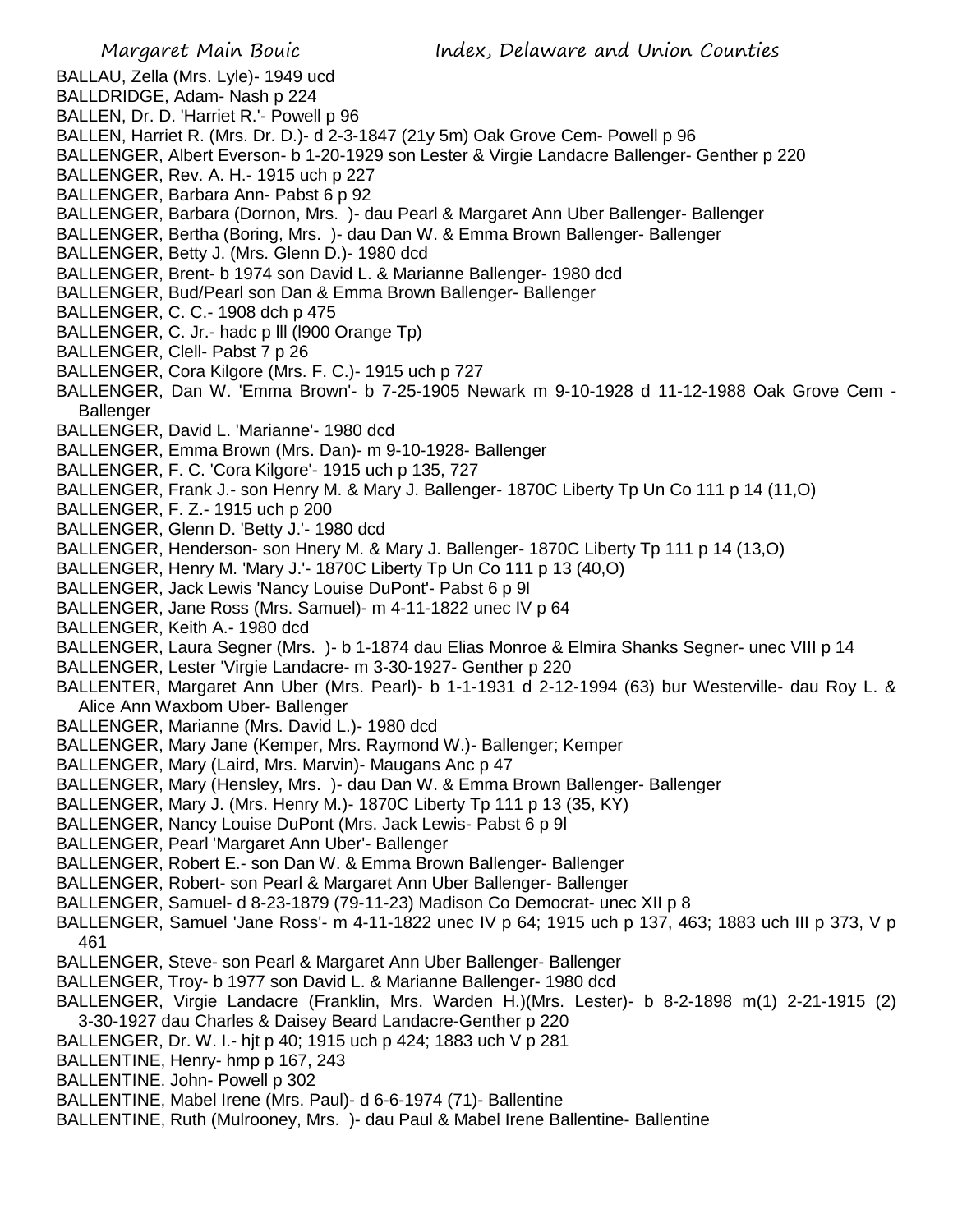- BALLENTINE, William- Milford GAR Un Al p l6
- BALLEW, Frank K. 'Thelma Genevieve Burd'- b 3-19-1909 m 11-25-1933- Weiser p 100
- BALLEW, Frank Kaywood- b 9-21-1935 son Frank K. & Thelma Genevieve Burd Ballew- Weiser p l00
- BALLEW, Joan Ellen- b 3-10-1938 dau Frank K. & Thelma Genevieve Burd Ballew- Weiser p l00
- BALLEW, Ronald Eugene- b 6-4-1941 son Frank K. & Thelma Genevieve Ballew- Weiser p l00
- BALLEW, Thelma Genevieve Burd (Mrs. Frank K.)-b 4-24-1914 m 11-25-1933 dau Jeremiah & Maude Emma Weiser Burd- Weiser p 100
- BALLGET, Harriett Leitchly (Mrs. Henry)- m 4-18-1844 dcm
- BALLGET, Henry 'Harriett Leitchly'- m 4-18-1844 dcm
- BALLING, Ella (Lowry, Mrs. Carroll F.)- m 7-2-1977- Lowry
- BALLINGER, Ballinger History by Lanson Harvey- unec XIV p 38
- BALLINGER, ---unec X p 4
- BALLINGER, ---Mrs. Mann Reunion, from Tenn.- delge X p 9
- BALLINGER, Al- Ballinger
- BALLINGER, Alice- b 5-1880 dau Caleb & Ballinger- 1900C York Tp 254 p 11A (20,O,O,O)
- BALLINGER, Alice L.(Bates, Mrs. George L.)- m 1-16-1873 ucm 510-dau Thomas & Mary A. Harvey Ballinger; 1860C York Tp 1388-1398 p 187 (7,O)
- BALLINGER, Almeda Linn (Mrs. John Taylor)- b 185 m 7-28-1881 d 1922 bur Forest Grove- Genther p 52
- BALLINGER, Rev. Alonzo H. 'Sarah Emily Skidmore'-b 3-2-1844 m 3-17-1866 ucm 3929 d 3-3-1919 York Cem p 55 son Thomas & Mary A. Harvey Ballinger- 1883 uch IV p 506, V p 536; OVI; unec IV p 66; 1877 uca p 97, 98; 1860C York Tp 1388-1398 p 87 (16,O); 1880C York Tp p 027A
- BALLINGER, Amos W. 'Eleanor Winner'- b 8-8-1857 m 9-16-1876 son Thomas & Mary A. Harvey Ballinger-1883 uch V p 536; 1860C York Tp 1388-1398 p 188 (3,O); 1880C York Tp 200 p 19 (23,O,O,Can) p 0027; 1877 uca p 98
- BALLINGER, Andrew Stanton 'Cora Bell'- b 1864 d 10-26-1937 York Cem- son Thomas & Christina Bechtel Ballinger- 1883 uch V p 536; 1870C York Tp 31-30- p 5 (5,O); 1880C York Tp 209 p 20 (15,O,O,O); 1900C York Tp 255 p 11B (35,O,O,O) m 16y
- BALLINGER, Angeline (Lucas, Mrs. Dr. Cecil H.)- dau Oliver & Louisa Garwood Ballinger-1985 uch p 94
- BALLINGER, Arsadla- b 5-1889 dau Thomas & Mary E. Ballinger- 1900C York Tp 262 p 11B (11,O,O,O)
- BALLINGER, Arthur Charles- b 8-14-1881 Delaware Town son Jacob & Frederica Hutchinson Ballinger- dcb BALLINGER, Arthur'Gladys Lucille Jones'- m 2-20-1929- Graham 127233
- BALLINGER, Augusta (Douglas, Mrs. Thurman P.)- dau Oliver & Louisa Garwood Ballinger- 1985 uch p 94
- BALLINGER, Babette Salome- dau T. & M. A. d 9-21-1856 (5m) York Cem p l3
- BALLINGER, B. C. 'Elizabeth'- Ballinger
- BALLINGER, Becky A. (Mrs. Stephen L.)- 1967, 1971, 1973, 1975, 1979, 1981, 1983, 1991 ucd
- BALLINGER, Belle (Mathys, Mrs. David)- dau Roy & Martha Eddy Ballinger- Ballinger
- BALLINGER, Bertice C. 'Phyllis Miller'-b 5-27-1924 d 10-28-1969 (45) bur York Cem p 78- son Cletus L. & Ruth Robson Ballinger- Ballinger; 1985 uch p 63
- BALLINGER, Bertice C. 'Laura E. '-b 1870 d 5-8-1941 York Cem p 66- son Alonzo & Sarah E. Skidmore Ballinger- Ballinger; 1880C York Tp 207 p 20 (9,O,O,O); 1900C York Tp 290 p 12B (29,O,O,O) m 7y
- BALLINGER, ch of Bert d 6-14-1911 York Cem p 66
- BALLINGER, ch of Bert d 3-30-1913 York Cem p 66
- BALLINGER, Bessie M. (Mrs. James)- 1900C Washington Tp 137 p 6B (17,O,O,O) no ch
- BALLINGER, Bonnie- b 3-20-1898 Genoa Tp dau C. & Minnie Landon Ballinger- dcb
- BALLINGER, Rev. Caleb- d 4-19-1874 (79-5-19) Southardtown Cem- York Cem p 12; unec VI p 32
- BALLINGER, Caleb- letter E. Liberty 1843; unec XII p 55
- BALLINGER, Caleb 'Rebecca'- 1883 uch V p 536; unec VII p 44
- BALLINGER, Caleb E.'Honor'-b 1847 d 1933 Southardtown Cem York Tp p 14- son Thomas & Mary A. Harvey Ballinger- 1883 uch V p 536; 1850C York Tp 422-429 p 65 (3,O); 1880C York Tp 211 p 20 (32, O,O,Can) p 027A; 1900C York Tp 254 p 11A (56,O,O,O) m14y
- BALLINGER, Caleb E. 'Emeline Bird'- m 1-24-1867 ucm 4129; 1870C York Tp 25-24 p 4 (22,O)
- BALLINGER, Caleb 'Hannah'- 1883 uch V p 541; 1860C York Tp 1408-1418 p 190 (65, NY); 1870C York Tp 26-25 p 4 (75,NJ)
- BALLINGER, Caleb J.- b 1-1896 son Thomas & Mary E. Ballinger- 1900C York Tp 262 p 11B (4,O,O,O)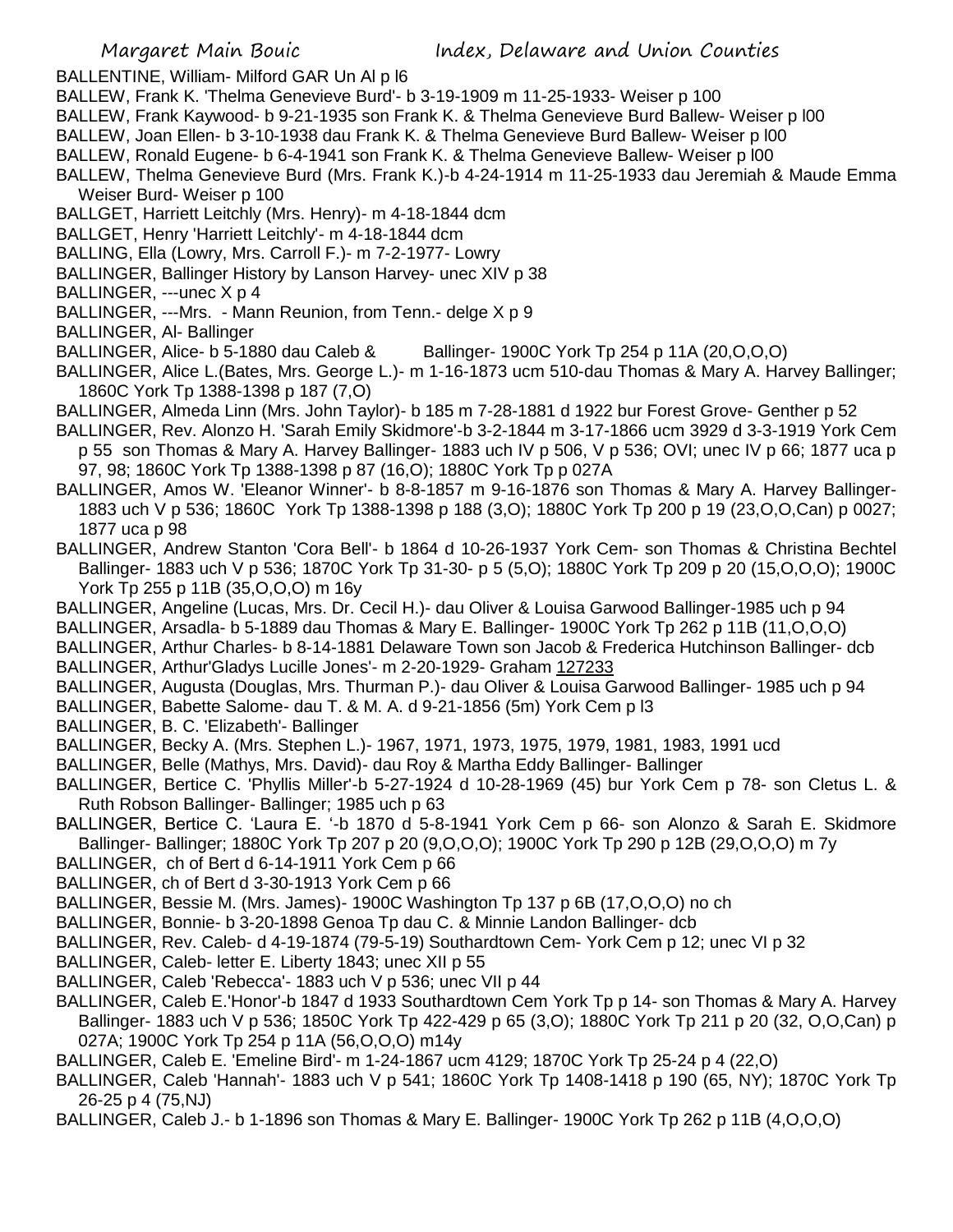- BALLINGER, Carl D.'Freda E..'- b 12-2-1914 Raymond Cem lptw p 25; son William E. & Winnie Hazel Phipps-Ballinger; 1959, 1967, 1971, 1973, 1975, 1979, 1981, 1983 ucd
- BALLINGER, Carrol L.- b 6-18-1882 d 10-2-1892- York Cem p 55
- BALLINGER, Dr. Charles- son Rev. William E. Ballinger- Ballinger
- BALLINGER, Charles Jr.- 1880C Orange Tp p 357A

BALLINGER, Charles McCloud- b 2-3-1858 d 8-28-1858 son Dr. W. I. & Matilda Mark Taylor Ballinger-Genther p 52

BALLINGER, Charles 'Venita'- son William E. & Mildred Arlene Jester Ballinger- Ballinger

- BALLINGER, Cheryl Lynn (Coleman, Mrs. Donald Dale, Jr)- m 1983 dau William Ballinger & Mrs. Beverly Eubanks- Ballinger
- BALLINGER, Chester R. 'Minnie Morris'- b 12-30-1891 m 12-30-1910 d 3-9-1967 son Andrew Stanton & Cora Headington Ballinger- Ballinger; 1900C York Tp 255 p 11B (9,O,O,O)
- BALLINGER, Christena Bechtel (Mrs. Thomas)- b 1-16-1843 m 12-19-1862 ucm 3388 dau Andrew & Magdalena Bechtel- 1883 uch V p 536; 1880C York Tp 209 p 20 (37,O,O,O)
- BALLINGER, Clara- b 1-1874 mother of Kent L. Ballinger- 1900C Liberty Tp Un Co 346-355 p 15A (26,O,O,O) wd, 1 ch
- BALLINGER, Clarence H.- b 8-5-1888 Orange Tp son J. M. & Annie Payne Ballinger- dcb
- BALLINGER, Cletus L. 'Ruth Robson'- b 8-21-1900 m 8-28-1917 d 7-16-1966 bur York Cem p 78- son Bertice A. & Laura Segner Ballinger- Ballinger
- BALLINGER, Cleva- d 4-1-1913 York Cem p 103
- BALLINGER, C. Leroy 'Martha Eddy'- d 10-25-1982 gr reg; 1959 ucd
- BALLINGER, Cora Bell Headington- (Mrs. Andrew Stanton)- b 1865 d 3-4-1944 York Cem; 1883 uch V p 536; 1900C York Tp 255 p 11B (35,O,O,O) m 16y, 3 ch
- BALLINGER, Cora E- dau Scott & Margaret Balinger- 1880C Washington Tp 206-213 p 23 (5/12, O,O,O)
- BALLINGER, Cora E. Kilgore (Mrs. Frank L)- b 6-15-1874 d 1943 Oakdale Cem I p 119 (F-R5-9) dau Simeon & Elizabeth Kilgore- 1900C Millcreek Tp 47 p 3A (24,O,O,O) m 4y, no ch
- BALLINGER, Cycle Irine- b 7-6-1896 Orange Tp dau James M. & Anna Payne Ballenger- dcb
- BALLINGER, Cyrel Eugene- b 7-6-1896 Orange Tp son James M. & Anna Payne Ballenger- dcg
- BALLINGER, Dale Eddy 'Mary'- d 11-1-1994 (77) Fla- son C. Leroy & Martha Eddy Ballinger- Ballinger
- BALLINGER, David- son Bertice C. & Phyllis Miller Ballinger- Ballinger; 1973 ucd
- BALLINGER, Dawn (Juziak, Mrs. Joel)- b 1962 ch Donivan & Myrna Ballinger- Ballinger; 1971, 1975 ucdlived with William W. & Myrna M. Green- 1981 ucd
- BALLINGER, Deborah (Tapp, Mrs. John)- dau Ray & Donna Ballinger- Ballinger
- BALLINGER, Delilah Inskeep (Mrs. Joshua)-b 9-9-1808 d 10-4-1895 dau John & Esther Inskeep- Inskeep Bible unec V p 44; Genther p 51
- BALLINGER, Della Lockwood (Mrs. Ira)- b 3-23-1873 m 3-11-1893 d 6-12-1901 (28-2-19) Raymond Cem lptw p 41- dau M. J. & W. S. Lockwood; mt 7-3-1901; 1900C Liberty Tp Un Co 155-159 p 7A (27,O,O,O) m 7y, 2 ch
- BALLINGER, Diane (Schwatl, Mrs. )- dau Dale Eddy & Mary Ballinger- Ballinger
- BALLINGER, Don L.- son Carl D. & Freda E. Jackson Ballinger- Ballinger
- BALLINGER, Donald- son William A. & Rose Blair Ballinger- Ballinger
- BALLINGER, Donald 'Jeanne F Arquilla'- b 7-20-1917 m 5-19-1947 d 7-26-1995 (78) Oakdale Cem II p 120 (K-R6-13)- son William A. & Eva E. Cocklin Ballinger- Ballinger
- BALLINGER, Donivan '- b 1956 son Donivan L & Myrna Ballinger- 1959,1967, 1971, 1973,1975, 1981, 1983 ucd
- BALLINGER, Donivan 'Myrna''Nancy'-b 2-17-1936 d 2-8-1986 bur Prospect son Carl D. & Freda Ballinger; Ballinger; 1959, 1967, 1971, 1975, 1979, 1981, 1983 ucd
- BALLINGER, Donna D (Mrs. Ray T.)(Smith, Mrs. )- Ballinger
- BALLINGER, Donnie- b 1960 son William & Beverly Ballinger- 1967 ucd
- BALLINGER, Dora (McCully, Mrs. Rupert)- dau C. Leroy & Martha Eddy Ballinger- Ballinger
- BALLINGER, Dwight W.'Mildred Kress'- m 1936- son Bertice A. & Laura Segner Ballinger- Ballinger
- BALLINGER, Earl Elias- b 12-30-1900 Delaware Tp d 8-23-1901- twin son Rev. Milo Ross & Nellie Converse Ballinger- dcb; York Cem p 66
- BALLINGER, Echo R.- b 4-1895 dau Bertice & Laura Ballinger- 1900C York tp 290 p 12B (5,O,O,O)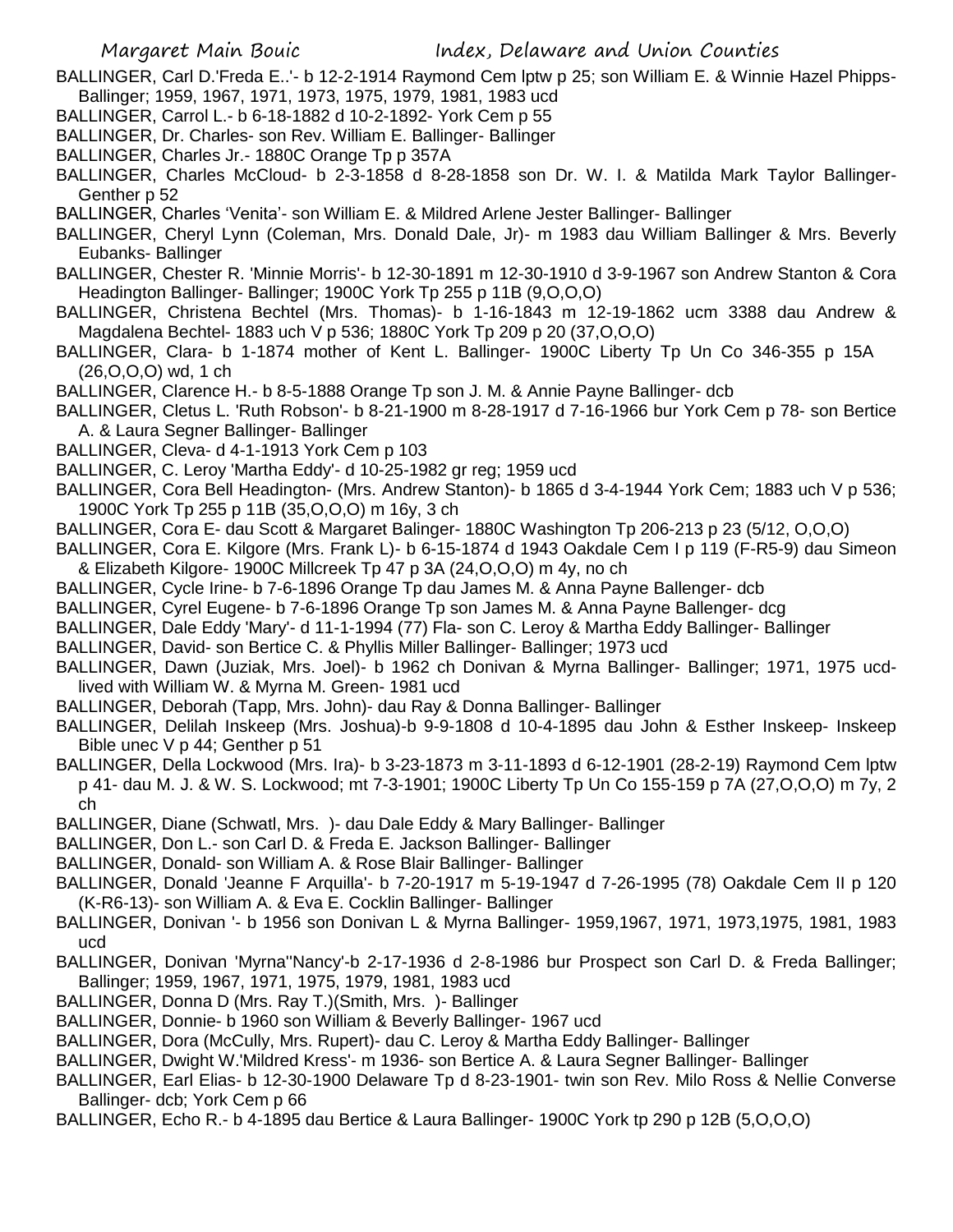- BALLINGER, Eddy Dale- son Dale Eddy & Mary Ballinger- Ballinger
- BALLINGER, Edna b d 1-23-1897 York Cem p 66, 70
- BALLINGER, Effiam M. (Mrs. William W.)- 1860 Washington Tp 1456-1466 p 197 (38,O)
- BALLINGER, Eleanor Ann- b 6-16-1935 dau Arthur & Gladys Lucille Jones Ballinger- Graham 1272331
- BALLINGER, Eleanor Winner (Mrs. Amos W.)- b Feb. 1857 m 9-16-1876 dau John & Margaret Winner- 1883 uch V p 536; 1880C York Tp 200 p 19 (22,O,NY,Pa)
- BALLINGER, Eliza J. (Henning, Mrs. John)- m 4-29-1865 ucm 3722 dau Thomas & Mary A. Harvey Ballinger-1883 uch V p 536; 1860C York Tp 1388-1398 p 187 (15,O)
- BALLINGER, Elizabeth (Mrs. B. C.)- Ballinger
- BALLINGER, Elizabeth S.- b 1875 d 9-10-1950 York Cem p 66
- BALLINGER, Elma A. (Mrs. O. )- b 9-1858 1900C Marysville  $3^{rd}$  ward 178-183 p 7B (41, O, O, O) m 7y, 2 ch
- BALLINGER, Elmira G. (Mrs. William)- b 7-1849 1900C Taylor Tp 267-273 p 12A (50,O,O,Va) m 38y, 3 ch, 1 living
- BALLINGER, Emeline Bird (Mrs. Caleb E)- m 1-24-1867 ucm 4129; 1870C York Tp 25-24 p 4 (22,O)
- BALLINGER, Emerson W.- b 2-1897 son O. & Elma A. Ballinger- 1900C Marysville 3<sup>rd</sup> ward 178-183 p 7B (3,O,O,O)
- BALLINGER, Emily (Mrs. Rev. Alonzo)- b 6-27-1850 d 1-16-1933 York Cem p 55
- BALLINGER, Emma L. (Mrs. William B.)-d 3-4-1882 (22-7-9) Southardtown Cem York Cem p 14; 1880C York Tp 205 p 20 (20,O,O,O)
- BALLINGER, Eric- son Philip & Nancy Ballinger- Ballinger
- BALLINGER, Eva Taylor (Rogers, Mrs. Rev. Amos Leslie)- b 3-16-1870 m 9-8-1896 d 4-7-1945 dau W. I. & Matilda Mark Taylor Ballinger- Genther p 52
- BALLINGER, Florence Ellen Middleton (Mrs. Milburn)- b 3-29-1906 m 1924 d 12-22-1973 bur Marion dau Marion & Cora Middleton- Ballinger
- BALLINGER, Floyd M.- son C. Leroy & Martha Eddy Ballinger- Ballinger
- BALLINGER, Frank L.'Cora E. Kilgore'-b 12-1866 Oakdale Cem I p 119 (F-R5-9) d 6-22-1929 (61) b Logan Co O Oakdale Cem 4151 (F72); 1900C Millcreek Tp 47 p 3A (31,O,O,O) m 4y
- BALLINGER, Freda E. Jackson (Mrs. Carl D.)-b 1-4-1916 m 11-1-1934 d 3-28-1984 Raymond Cem lptw p 25; dau Daniel H. & Sarah E. Shirk Jackson- Ballinger; 1959, 1967, 1971, 1973, 1975, 1979, 1981, 1983 ucd
- BALLINGER, Gary- b 1958 son Donivan L. & Nancy Ballinger- 1973, 1975 ucd
- BALLINGER, Geneva (Ingles, Mrs. Perry)- adopted dau John Taylor & Almeda Linn Ballinger- Genther p 52
- BALLINGER, Genevieve- b 1918 d 7-8-1936 dau Cletus L. & Ruth D.Robson Ballinger- York Cem p 78
- BALLINGER, George M.- son Thomas & Mary A. Harvey Ballinger- 1883 uch V p 536; 1870C York Tp 31-30 p 5 (10,O)
- BALLINGER, Gina Dee Kavanaugh (Mrs. Gregory Scott)- m 6-6-1998 dau Steven & Ronda Kavanaugh-**Ballinger**
- BALLINGER, Gladys Lucille Jones (Mrs. Arthur)- b 10-24-1907 m 2-20-1929 dau Peter Thomas & Anna Mae Ward Jones- Graham 127233
- BALLINGER, Gorum- son Caleb E. & Emeline Bird- 1870C York Tp 25-24 p 4 (2,O)
- BALLINGER, Gregory Scott 'Gina Dee Kavanaugh' b 1970 m 6-6-199- son Richard & Janet Johnson Ballinger- Ballinger; 1973, 1975, 1979, 1981, 1983, 1991 ucd
- BALLINGER, Hame- b 12-1869 son Thomas & Christena Bechtel ballinger- 1870C York Tp 31-30 p 5 (6/12,O)
- BALLINGER, Hannah (Bechtel, Mrs. John)- b 8-1850 m 4-21-1870 ucm 4715 mt 5-4-1870; 1900C York Tp 322 p 14A (49,O,O,O) m 30y 7 ch 4 living
- BALLINGER, Hannah (Mrs. Caleb)- 1883 uch V p 541; 1860C York Tp 1408-1418 p 190 (64, Ky); 1870C York Tp 26-25 p 4 (65, Ky)
- BALLINGER, Hannah E.- dau William W. & Effiam Balenger- 1860C Washington Tp 1456-1466 p 197 (5,O)
- BALLINGER, Hannah W.- dau Thomas & Mary A. Harvey Ballinger- 1883 uch V p 536; 1860C York Tp 1388-1398 p 187 (9,O)
- BALLINGER, Hannah (Mrs. W. W.)- b 5-22-1820 d 3-5-1884 Southardtown Cem York Tp p 12, 14
- BALLINGER, Harriet Jeanne (Colflesh, Mrs. Lawrence)- b 10-30-1926 m 12-24-1947 dau Jesse Franklin & Neola May Blossom Ballinger- dcc Harriet Ballinger Colflesh 1; dcc Lawrence Colflesh (1)
- BALLINGER, Harry- b 8-1896 son Ira & Della Lockwood Ballinger- 1900C Liberty Tp Un Co 155-159 p 7A  $(3,0,0,0)$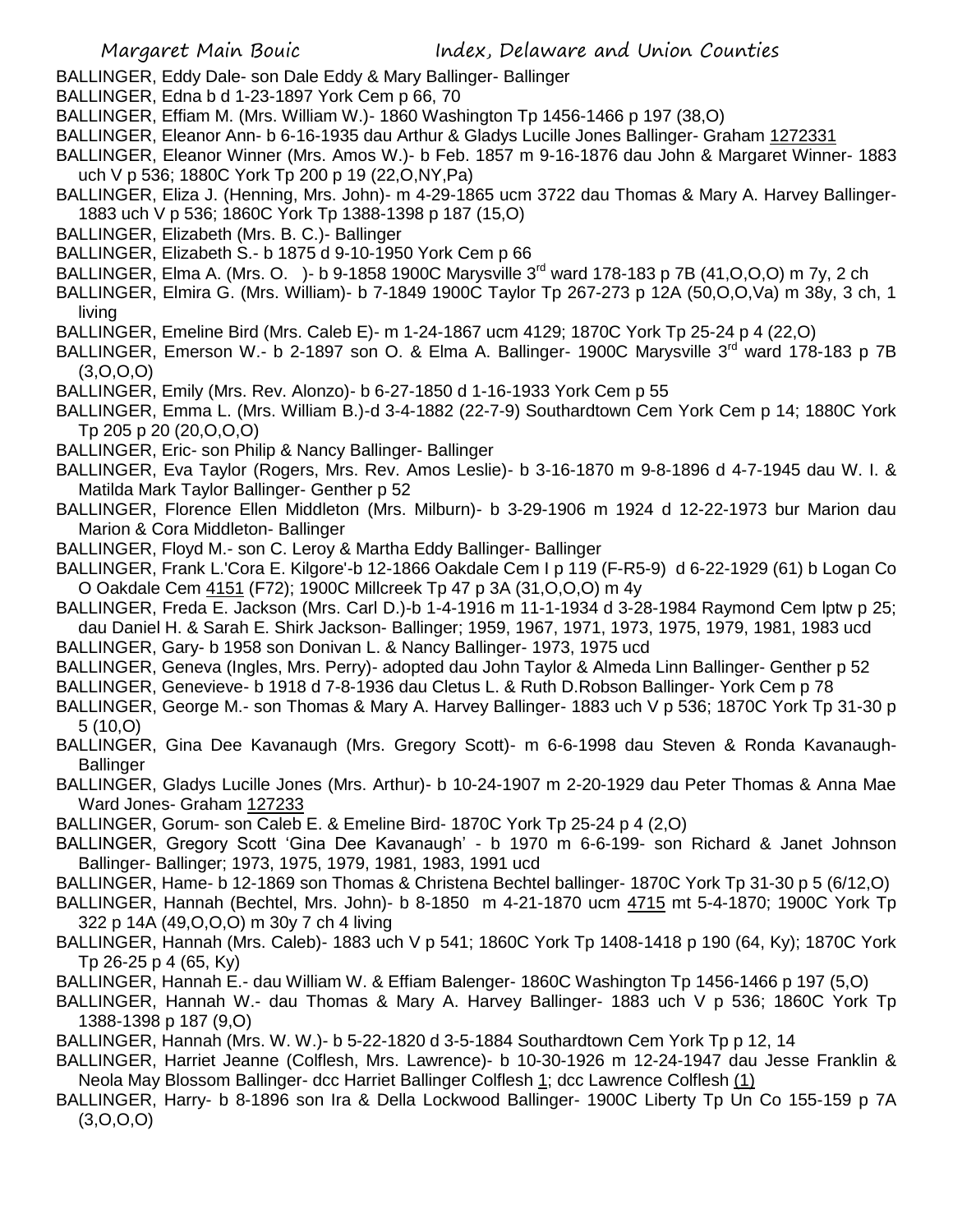- BALLINGER, Hazel- b 12-1893 dau Ira & Della Lockwood Ballinger- 1900C Liberty Tp Un Co 155-159 p 7A (6,O,O,O)
- BALLINGER, Helen (Summers, Mrs. )- dau Rev. William E. & Mildred Arlene Jester Ballinger- Ballinger
- BALLINGER, Henry- 1915 uch p 1044
- BALLINGER, Henry L.- 1860C York Tp 1408-1418 p 190 lived with Caleb & Hannah Balenger; 1870C York Tp 26-25 p 4 (26,O)
- BALLINGER, H. M.- 1883 uch IV p 463, 535
- BALLINGER, Homer Avery- son Tom & E. M.- d 2-22-1871 (1y 3m) York Cem p 13
- BALLINGER, Honor(Mrs. Caleb E.)- b 1853 d 1885 Southardwotn Cem- York Cem p 14; 1880C York Tp 211 p 20 (26,O,O,O)
- BALLINGER, Ida (Herd, Mrs. Will)- 1915 uch p 980
- BALLINGER, Ina (Barrick, Mrs. William)- Ballinger; Barrick
- BALLINGER, Ira K.'Della Lockwood'- b 12-11-1868 m 3-11-1893 lptw p 41; mt 7-3-1901; 1900C Liberty Tp Un Co 155-159 p 7A (31,O,O,O) m 7 y
- BALLINGER, Ira- b 11-1898 son Thomas & Mary E. Ballinger- 1900C York Tp 262 p 11B (1,O,O,O)
- BALLINGER, James 'Bessie M.'- b 9-1878; 1900C Washington Tp 137 p 6B (21,O,O,O); m in year
- BALLINGER, James Llewellyn- b 1-30-1866 d 5-24-1908 bur Forest Grove- Genther p 52
- BALLINGER, Janet Eileen Johnson (Mrs. Richard Michael)-m 12-18-1966 dau Francis G. Johnson- Ballinger; 1973, 1975, 1979, 1981, 1983, 1991 ucd
- BALLINGER, Jeanne F. Arquillo (McCullough, Mrs. J. Adison)(Mrs. Donald)- b 7-22-1909 d 12-25-1987 Oakdale Cem II p 120 (K-R6-13)- dau Mike & Helen Arquillo- Ballinger
- BALLINGER, Jerry-b 1961 son Donivan L. & Nancy Ballinger- 1973, 1975 ucd
- BALLINGER, Jesse Franklin 'Neola May Blossom'- b 9-30-1878 m 6-15-1910 d 5-22-1969 son Lewis & Susan Swoveland Bal Genther p 52; 1961 dcd
- BALLINGER, John- Genther p 48, 50
- BALLINGER, John B.- son William W. & Effiam M. Balenger- 1860C Washington Tp 1456-1466 p 197 (11,O)
- BALLINGER, John C. son Thomas & Christina Bechtel Ballinger- 1883 uch V p 536; 1880C York Tp 209 p 20 (8,O,O,O)
- BALLINGER, John 'Phebe Ann Owen'- m 2-9-1851 ucm 1627; unec XIV p 47
- BALLINGER, John M.- b 11-20-1876 d 4-4-1897- York Cem p 55
- BALLINGER, John Taylor 'Almeda Linn;- b 7-20-1859 m 7-28-1881 d 7-14-1927 son Dr. W. I. & Matilda Mack Taylor Ballinger- Genther p 52
- BALLINGER, John W.- b 4-5-1875 d 11-18-1899 York Cem p 56
- BALLINGER, Joseph W. 'Lilly Inskeep'- m 7-4-1876 mt 3 p 27
- BALLINGER, Joshua 'Delilah Inskeep'-b 2-5-1803 d 9-7-1893 Inskeep Bible unec V p 44; Genther p 51
- BALLINGER, Kaleb W.- son William W. & Effiam W. Balenger- 1860C Washington Tp 1456-1466 p 197 (18,O)
- BALLINGER, Katheryn Gwinner (Armstrong, Mrs. Paul)- m 10-5-1933- dau Cletus Ballinger- Armstrong; **Ballinger**
- BALLINGER, Kay (Snyder, Mrs. David)- dau Milburn & Florence Ellen Middleton Ballinger- Ballinger
- BALLINGER, Kent L.- b 7-1898 son Clara Ballinger- 1900C Liberty Tp Un C0 346-355 p 15A (1,O,O,O)
- BALLINGER, Kristen- b 1973 ch Richard Michael & Janet Eileen Johnson Ballinger- Ballinger; 1975, 1979, 1981, 1983, 1991 ucd- engaged to John Helling
- BALLINGER, Lamont Irene (Pfarr, Mrs. John H.)- m 11-28-1934- Pfarr; Ballinger
- BALLINGER, Larry- b 1960 son Donivan L. & Nancy Ballinger-1973, 1975 ucd
- BALLINGER, Laura- dau Donivan & Myrna Ballinger- 1959 ucd (4 mo)
- BALLINGER, Laura Segner E. (Mrs. Bertice A.)- b 12-1873/4 d 11-7-1902 York Cem p 66- Ballinger ; 1900C York Tp 290 p 12B 925,O,O,O) m 7y, 1 ch
- BALLINGER, Rev. Lemuel- 1883 uch IV p 512, V p 397
- BALLINGER, Leroy 'Martha M. Eddy'- b 5-25-1889 m 3-20-1915 d 10-25-1982 bur. York Cem p 91- son W. B. & Elizabeth Underwood Ballinger- Ballinger; 1949,1967 ucd; York Cem p 91
- BALLINGER, LeRoy- son Ray & Donna Ballinger- Ballinger
- BALLINGER, Letitia (Mrs. Caliph E.)- b 1846 d 1926 Southardtown Cem- York Tp Cem p 14
- BALLINGER, Lewis 'Susan M.;- dcc Harriet Ballinger Colflesh 16
- BALLINGER, Lewis 'Susan Swoveland'- b 7-20-1835 d 1-3-1915- dcc Harriet Ballinger Colflesh 4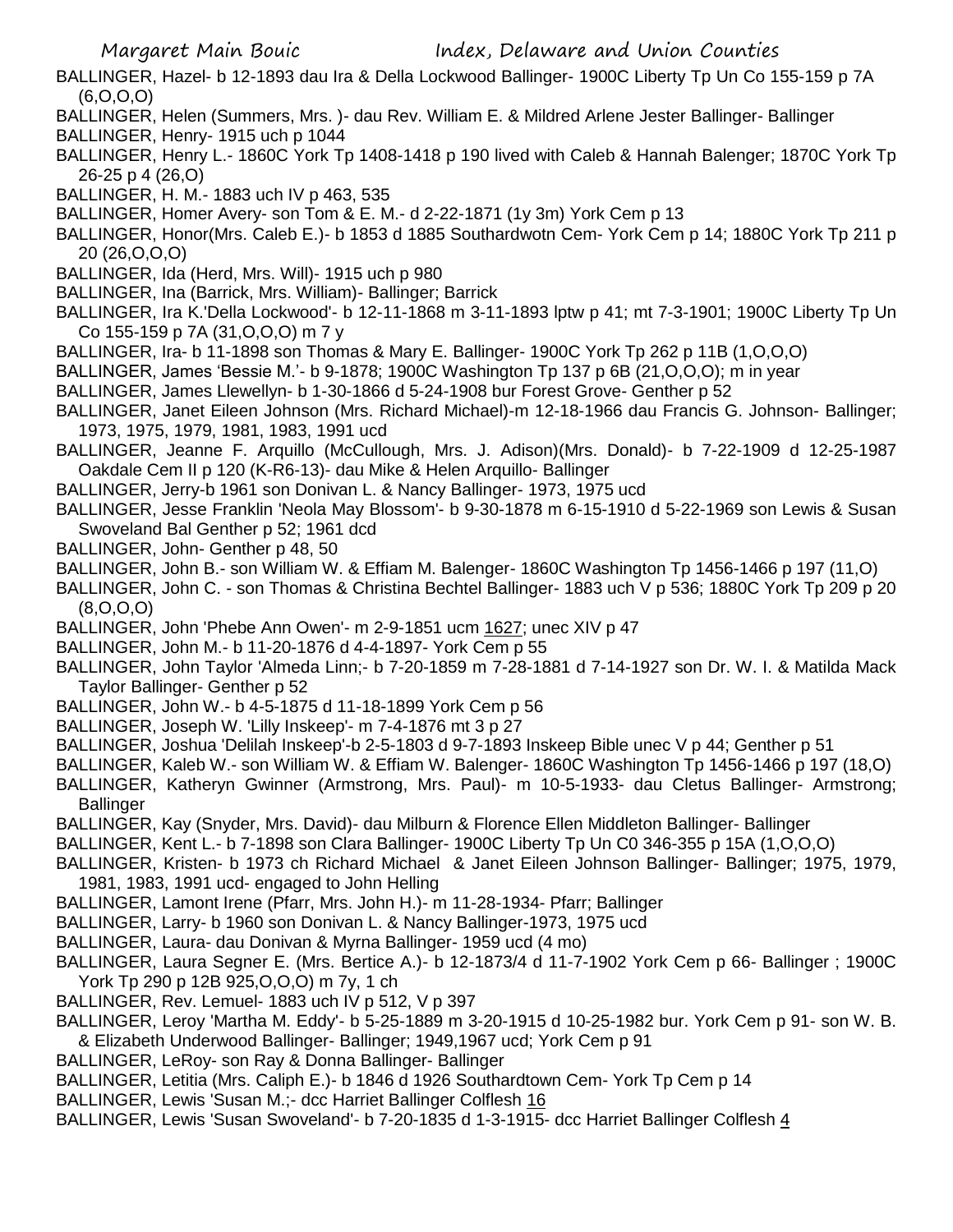- BALLINGER, Lewis B.- son Jesse Franklin & Leola Blossom Ballinger- Ballinger
- BALLINGER, L. H.- 1877 uca p 83, 97
- BALLINGER, Lilly Inskeep (Mrs. Joseph W.)- m 7-4-1876 mt 3 p 27
- BALLINGER, Lincoln H.- son William & E.M.- d 3-10-1862 (1-4-1) York Cem p 13
- BALLINGER, Linda R. (Grose, Mrs. Alan Lynn)- d 11-21-1981 (26) York Cem- dau Ray T. & Donna D. Ballinger- Ballinger
- BALLINGER, Lora Lee (Brown, Mrs. )- dau Dale Eddy & Mary Ballinger- Ballinger
- BALLINGER, Lori (Fain, Mrs. Jerry)- b 1958 dau Donivan & Myrna Ballinger- Ballinger; 1959, 1967 , 1971, 1975, 1977 ucd lived with William W. & Myrna M. Green
- BALLINGER, Lori Ann- b 1968 dau Steve L. & Becky A. Ballinger-1971, 1973,1975, 1979, 1981, 1983, 1991 ucd -engaged to Arvin Rick Sims
- BALLINGER, Lori- b 1959 dau William & Beverly Ballinger- 1967 ucd
- BALLINGER, Louisa Garwood (Mrs. Oliver)- 1985 uch p 94
- BALLINGER, Louise (Ferguson, Mrs. Richard)- dau Milburn & Florence Ellen Middleton Ballinger- Ballinger
- BALLINGER, Luke- 1880C Orange Tp p 357A
- BALLINGER, Lulu E. (Thornton, Mrs. )- b 7-1887 dau Stanton & Cora Headington Ballinger- Ballinger; 1900C York Tp 255 p 11B (12,O,O,O)
- BALLINGER, Lydia Ann- 1870C York Tp 26-25 p 4 (26,O)
- BALLINGER, Lydia Ioha (Barrick, Mrs. William P.)- dau Oliver & Louisa Garwood Ballinger- 1985 uch p 94
- BALLINGER, Lyman P.- son Alonso & Sarah E. Skidmore Ballinger- 1880C York Tp 207 p 20 (1,O,O,O)
- BALLINGER, Mabel M. Corbit- b 1884 d 8-30-1969- York Cem p 79
- BALLINGER, Marcus- b 1977 son Richard Michael & Janet Eileen Johnson Ballinger-1979, 1981, 1983 ucd
- BALLINGER, Margaret- unec XIII p 23
- BALLINGER, Margaret C. Temple (Mrs. Winfield Scott)- m 6-2-1877 ucm 6073; unec XIV p 23; 1880C Washington Tp 206-213 p 23 (O,O,O)
- BALLINGER, Mark- son Richard Michael & Janet Eileen Johnson Ballinger- 1991 ucd
- BALLINGER, Marla- dau Thomas & Mary A. Harvey Ballinger- 1860C York Tp 1388-1398 p 188 (3/12,O)
- BALLINGER, Martha Eddy (Mrs. C. Leroy)-b 11-9-1889 W. Va m 3-20-1915 d 9-23-1986 York Cem p 91; dau Albert & Mary Ann Lyons Eddy- Ballinger; 1949, 1959,1967, 1971, 1973, 1975, 1979, 1983 ucd
- BALLINGER, Martha dau Caleb E. & Honor Ballinger- 1880C York Tp 211 p 20 (1/12,O); 1900C York Tp 254 p 11B (17,O,O,O)
- BALLINGER, Mary A. Harvey (Mrs. Thomas)- d Dec.1862- 1883 uch V p 536; 1850C York Tp 422-429 p 65 (24, Vt); 1860C York Tp 1388-1398 p 187 (34, Vt)
- BALLINGER, Mary Blanche Baxley (Mrs. Othal P.)- Ballinger
- BALLINGER, Mary (Mrs. Dale Eddy)- Ballinger
- BALLINGER, Mary E. (Brown, Mrs. Edward)- WBrown VI p 763
- BALLINGER, Mary E. Simpson (Mrs. Thomas)- b 1867 1900C York Tp 262 p 11B (33,O,O,O) m 12y, 4 ch
- BALLINGER, Mary E. (Mrs. William B.)- b 1862 d 1942 York Cem p 44
- BALLINGER, Mary Elizabeth Underwood (Mrs. William Benjamin)- Ballinger
- BALLINGER, Mary Ellen (Dally, Mrs. Isaac)- m 6-19-1860 ucm 3041 dau Caleb & Hannah Ballinger- 1883 uch V p 541
- BALLINGER, Mary (Augspurger, Mrs. Edwin A.)- d 10-18-1965 dau Jesse Franklin & Leola Blossom Ballinger-**Ballinger**
- BALLINGER, Mary (Inskeep, Mrs. David F.)- d 10-29-1906 dau Henry Ballinger- 1915 uch p 1044
- BALLINGER, Mary I. (Keller, Mrs. Joshua)- m 4-25-1852 dau Thomas & Patience Ballinger- 1883 uch V p 544
- BALLINGER, Mary Jane (Carpenter, Mrs. Don)- dau Ray T. & Donna Ballinger- Ballinger
- BALLINGER, Mary Jane (Vermillion, Mrs. David L.)- b 8-9-1943 m 3-31-1961 d 9-10-1996 (53) East Liberty Cem- dau Othal P. & Mary Blanche Baxley Ballinger- Ballinger
- BALLINGER, Mary L.- b 1944 d 1945 Oakdale Cem I p 12 (E-R16)
- BALLINGER, Mary M.- b 5-7-1878 dau Amos W. & Eleanor Winner Ballinger- 1883 uch V p 536; 1880C York Tp 200 p 19 (2,O,O,O)
- BALLINGER, Mary M.- dau William W. & Effiam M. Balenger- 1860C Washington Tp 1456-1466 p 197 (13,O)
- BALLINGER, Matilda Mark Taylor (Mrs. Dr. William Inskeep)- b 3-15-1836 m 2-18-1857 mt 3-4-1857 d 5-16-1918 dau John Jr. & Eliza Mark Taylor- Genther p 51, 52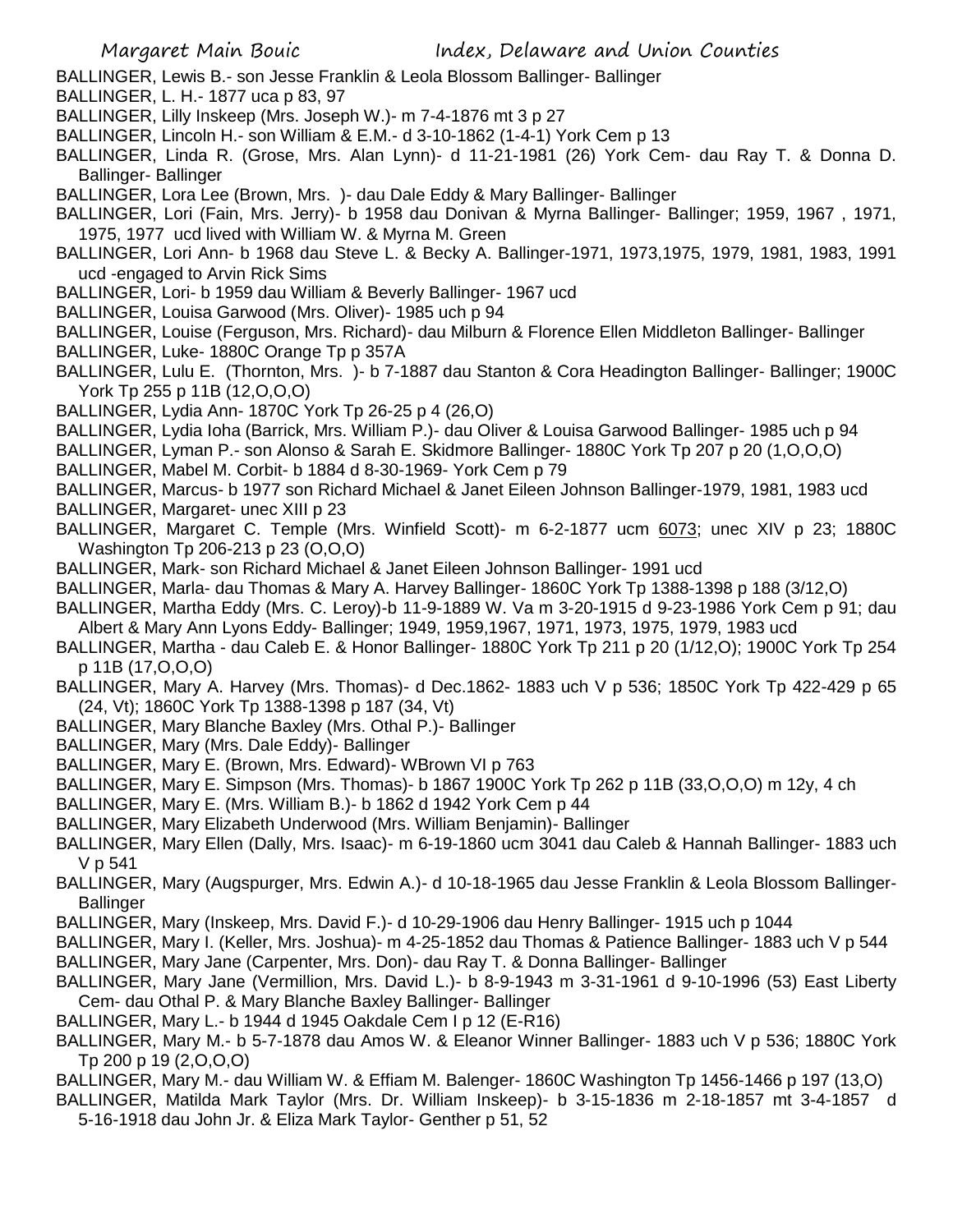- BALLINGER, Max Eugene- b 1922 d 4-1-1923 son Cletus L. & Ruth D. Ballinger- York Cem p 78
- BALLINGER, Michael- b 1962 son Donivan L. & Nancy Ballinger- 1973, 1975, 1979 ucd
- BALLINGER, Milburn 'Florence Ellen Middleton'- b 6-12-1903 m 1924 d 8-31-1992- Ballinger
- BALLINGER, Mildred Arlene Jester (Mrs. William E.)- m 5-11-1930 Ballinger
- BALLINGER, Mildred (Disbennett, Mrs. Forest)- dau William E. & Winnie Hazel Phipps Ballinger- Ballinger
- BALLINGER, Mildred Kress (Mrs. Dwight)- m 1936 dau Holmes & Reva Kress- Ballinger
- BALLINGER, Rev. Milo Ross 'Nellie G.- b 12-17-1867 d 1-6-1935 York Cem p 66; 1880C York Tp 207 p 20
- (12,O,O,O) son Alonso & Sarah E. Skidmore Ballinger
- BALLINGER, ch of M. R. Ballinger- d 1-23-1897 York Cem p 65
- BALLINGER, Milton E.- d 3-29-1880 (1-1-20) Southardtown Cem York Cem p 14
- BALLINGER, Minnie Morris (Mrs. Chester R.)- m 12-30-1910- Ballinger
- BALLINGER, --(Pfarr, Mrs. Jake)- dau Chester R. & Minnie Morris Ballinger- Ballinger
- BALLINGER, Minnie (Mrs. William)- 1959 ucd
- BALLINGER, Monica- dau Philip & Nancy Ballinger- Ballinger
- BALLINGER, Myrna (Mrs. Donivan L.)- 1959, 1967 ucd
- BALLINGER, Nancy (Mrs. Donivan L.)- 1973, 1975, 1979, 1981, 1983 ucd
- BALLINGER, Nancy (Meister, Mrs. Jeff)- dau Carl D. & Freda Ballinger- Ballinger
- BALLINGER, Nancy (Mrs. Philip)- Ballinger
- BALLINGER, Nancy (White, Mrs. Samuel)- m 7-7-1812 onwq I
- BALLINGER, Nellie C.- b 6-1885 dau Andrew Stanton & Dora Headington Ballinger- 1900C York Tp 255 p 11B (14,O,O,O)
- BALLINGER, Nellie M.- d 4-1-1878 (1y6m) Southardtown Cem York Cem p 14
- BALLINGER, Neola May Blossom (Mrs. Jesse Franklin)- b 9-19-1888 m 6-15-1910 d 1-26-1969 bur Crestline dau Andrew Ansel & Harriet Jane Frisinger Blossom- dcc Harriet Ballinger Colflesh 3; 1961 dcd
- BALLINGER, Nellie G. (Mrs. Milo)- b 1872 d 1951 York Cem p 66
- BALLINGER, O. 'Elma A.'- b 4-1867 10–C Marysville 3<sup>rd</sup> ward 178-183 [ 7B (33, O. O. O) m 7 y
- BALLINGER, Oliver Grant- b 7-16-1863 d 10-19-1864 Plain City Cem- son Dr. William Inskeep & Matilda Mark Taylor Ballinger- Genther p 52; unec VII p 64
- BALLINGER, Oliver 'Louisa Garwood'- 1985 uch p 94
- BALLINGER, Ora M.- b 10-1891 dau Alice Foster- 1900C Leesburg Tp 106-107 p 5A (8,O,O,O)
- BALLINGER, Othal P. 'Mary Blanche Baxley'- Ballinger
- BALLINGER, Patience (Mrs. Thomas)- 1883 uch V p 544
- BALLINGER, Patricia (Randolph, Mrs. Edward)- dau Milburn & Florence Ellen Middleton Ballinger- Ballinger
- BALLINGER, Paul Alonzo- b 12-30-1900 Delaware Tp son Rev. Milo Ross & Nellie Converse Ballinger- dcb
- BALLINGER, Paula Sue (Claflin, Mrs. Peter R.)(Kraan, Mrs. )- m 7-1960 dau Dale Eddy & Mary Ballinger-Ballinger
- BALLINGER, L. Pearl- b 1879 d 9-20-1925 York Cem p 79
- BALLINGER, Perry Allen- son Tom & E.- d 2-13 York Cem p 13
- BALLINGER, Philip 'Nancy'- son Dwight & Mildred Kress Ballinger- Ballinger
- BALLINGER, Phoebe Ann Owen (Mrs. John)- m 2-9-1851 ucm 1627; unec XIV p 47
- BALLINGER, Phoebe (Penhorwood, Mrs. )- dau Donald Ballinger- Ballinger
- BALLINGER, Phyllis Miller (Mrs. Bertice C.)- Ballinger
- BALLINGER, Rachel E.- dau William W. & Effiam M. Balenger- 1860C Washington Tp 1456-1466 p 197 (2,O)
- BALLINGER, Rachel (Skidmore, Mrs. Isaac)- 1915 uch p 1080
- BALLINGER, Ray T.'Donna D'- son Leroy & Martha Eddy Ballinger- Ballinger
- BALLINGER, Rebecca A.- dau William W. & Effiam W. Balenger- 1860C Washington Tp 1456-1466 p 197  $(9, 0)$
- BALLINGER, Rebecca (Mrs. Caleb)- 1883 uch V p 536
- BALLINGER, Rebecca E. (Webb, Mrs. Isaac)- m 5-25-1865 ucm 3731 dau Thomas & Rebecca Ballinger- 1883 uch V p 536
- BALLINGER, Rebecca- dau Thomas & Mary A. Harvey Ballinger- 1860C York Tp 1388-1398 p 187 (11,O)
- BALLINGER, Rhoby T.- dau William W. & Effiam W. Balenger- 1860C Washington Tp 1456-1466 p 197 (7,O)
- BALLINGER, Richard Michael 'Janet Eileen Johnson'- b 3-29-1945 m 12-18-1966 d 1-7-1988 Claibourne Cem
	- p 108- son Bertice C & Phyllis Miller Ballinger- Ballinger; 1971, 1973, 1975, 1979, 1981, 1983 ucd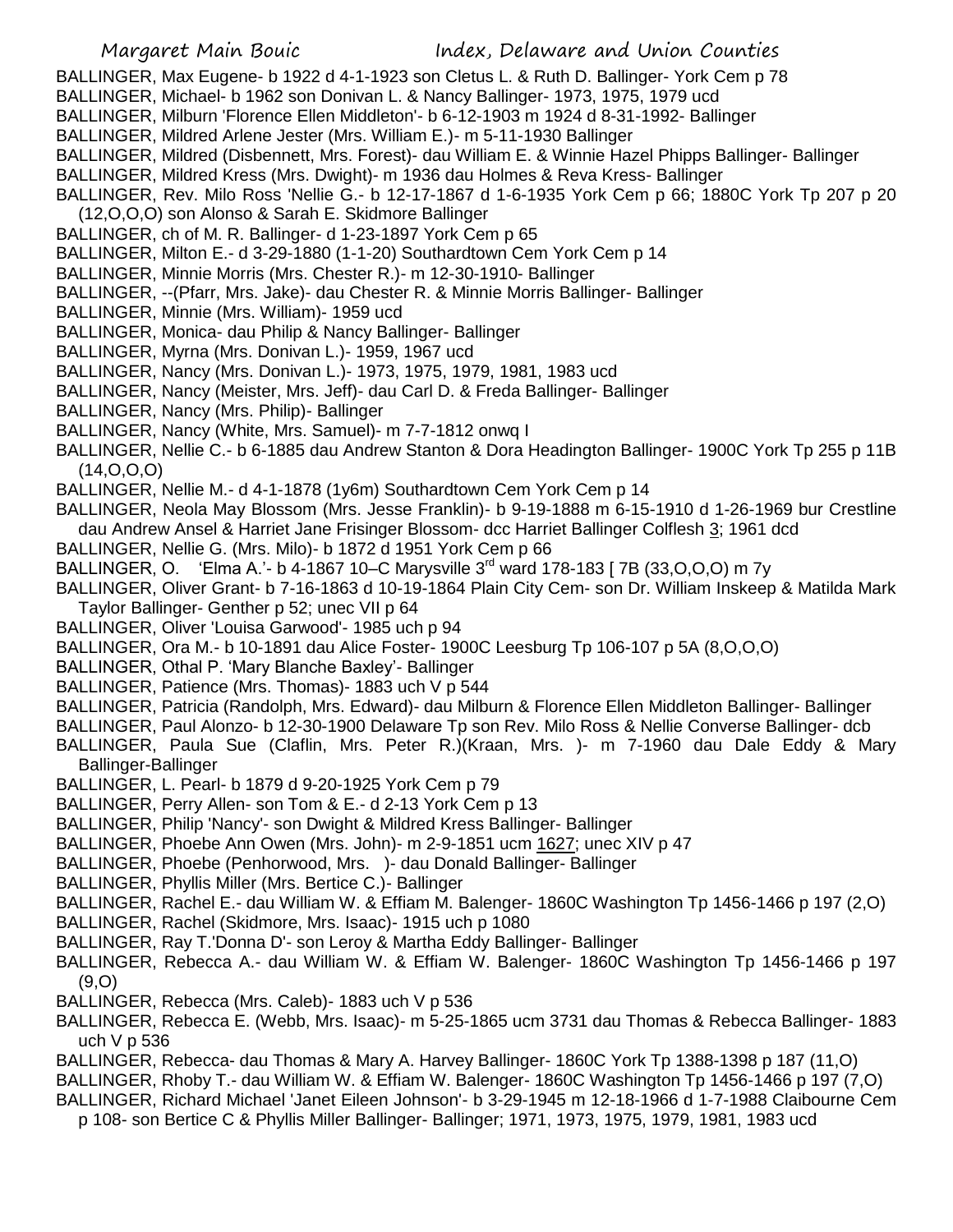- BALLINGER, Rita (McLaughlin, Mrs. Stanley)- dau Milburn & Florence Ellen Middleton Ballinger- Ballinger BALLINGER, Robert D. 'Butch'- son Donald Ballinger- Ballinger
- BALLINGER, Robert Daly- b 1939 d 1957 Oakdale Cem I p 12 (E-R16)
- BALLINGER, Robert E.- son Thomas & Mary A. Harvey Ballinger- 1860C York Tp 1388-1398 p 187 (13,O)
- BALLINGER, Robert- son Milburn & Florence Ellen Middleton Ballinger- Ballinger
- BALLINGER, Rose Blair (Mrs. William A.)-b 1896 m 1923 d 1958 Oakdale Cem II p 119 (K-R6-11); Ballinger; 1949 ucd
- BALLINGER, --(Saint, Mrs. Emerald)- dau William A. Rose Blair Ballinger- Ballinger
- BALLINGER, Roxane (Miller, Mrs. )- dau Bertice C. & Phyllis Miller Ballinger- Ballinger
- BALLINGER, Ruby- b 2-1886 dau William & Elmira G. Ballinger- 1900C Taylor Tp 267-273 p 12A (14,O,NJ,O)
- BALLINGER, Ruth D. Robson (Mrs. Cletus L.)-b 3-27-1900 m 8-28-1917 d 2-21-1981 dau William A. & Fannie Dickson Robson- York Cem p 78; Ballinger
- BALLINGER, Ruth (Schreller, Mrs. )- dau Rev. William E. & Mildred Arlene Jester Ballinger- Ballinger
- BALLINGER, Samuel- Marysville p 35
- BALLINGER, Samuel- liberty Tp 1850; unec XIV p 8
- BALLINGER, Samuel Todd- Spanish War- 1985 uch p 94
- BALLINGER, Sandra (Jameson, Mrs. Thomas)- dau Dwight & Mildred Kress Ballinger- Ballinger
- BALLINGER, Sarah- b 8-25-1890 Orange Tp dau A.. M. & Minnie Landon Ballinger- dcb
- BALLINGER, Sarah E. Skidmore (Mrs. Alonzo)- dau Thomas & Hannah J. Derbe Skidmore-m -17-1866 ucm 3929; 1915 uch p 1106; 1870C York Tp 82-81 p 11 (19,O); 1880C York Tp 207 p 20 (29,O,O,O); unec IV p 66
- BALLINGER, Sarah J. (Bird, Mrs. John)- m 4-25-1861 ucm 3176
- BALLINGER, Sarah J.- dau William W. & Effiam M. Balenger- 1860C Washington Tp 1456-1466 p 197 (16,O)
- BALLINGER, Shirley (Birchfield, Mrs. Phil)- dau Milburn & Florence Ellen Middleton Ballinger- Ballinger
- BALLINGER, Stanton 'Cora Headington- Ballinger
- BALLINGER, Stephen(Steve N.) L. 'Becky A.'-son Bertice C. & Phyllis Miller Ballinger- Ballinger; 1967, 1971, 1973, 1975, 1979, 1981, 1983, 1991 ucd
- BALLINGER, Sumner Elwood- b 8-2-1878 son Winfield Scott & Margaret Temple Ballinger- ucbirths, unec XIV p 23
- BALLINGER, Susan M. (Mrs. Lewis)- dcc Harriet Ballinger Colflesh 17
- BALLINGER, Susan Swoveland (Mrs. Lewis)- b 5-18-1841 d 12-7-1895 dau Isaac Swoveland- dcc Harriet Ballinger Colflesh 5
- BALLINGER, Talmage S.- son Caleb E. Ballinger- 1880C York Tp 211 p 20 (6,O,O,O)
- BALLINGER, Tamara (Williams, Mrs. Tim)- b 1957/8 dau Donivan & Myrna Ballinger- Ballinger; 1959, 1967, 1975 ucd; lived with William W. & Myrna M. Green, 1971 ucd
- BALLINGER, Rev. T.- unec VI p 31
- BALLINGER, Thomas- d 3-20-1878 (52-1-7) York Cem p 14
- BALLINGER, Thomas G. son Caleb E. Ballinger- 1880C York Tp 211 p 20 (12,O,O,O)
- BALLINGER, Thomas 'Mary A. Harvey''Christina Bechtel'- b 2-18-1826 m 12-19-1862 ucm 3388 d 8-8-1857 son Caleb & Rebecca Ballinger; 1883 uch V p 536; 1850C York Tp 422-429 p 65 (24,O); 1860C York Tp 1388-1398 p 187 (34,O); 1870C York Tp 31-30- p 4 (44,O)
- BALLINGER, Thomas 'Mary E.'- b 4-1868 1900C York Tp 262 p 11B (32,O,O,O) m 12y
- BALLINGER, Thomas'Patience'- 1883 uch V p 544; 1877 uca p 25, 98
- BALLINGER, Todd- b 1971 son Steve L. & Becky A. Ballinger- 1973, 1975, 1979, 1981, 1983, 1991 ucd
- BALLINGER, Udora- dau Thomas & Mary A. Harvey Ballinger- 1880C York Tp 211 p 20 (14,O,O,O)
- BALLINGER, Venita (Mrs. Charles)- Ballinger
- BALLINGER, Vi Cena (Chambers, Mrs. )- dau Stanton & Cora Headington Ballinger- Ballinger
- BALLINGER, Walter- son Ira K. & Della Lockwood Ballinger; mt 7-3-1901
- BALLINGER, William A.'Rose Blair'- b 3-4-1888 m 1923 d 7-10-1976 bur. Oakdale Cem II p 119 (K-R6-11)-son
- C. A. & Letitia Hicks Ballinger- Ballinger; 1949, 1959, 1967, 1971, 1973, 1975 ucd; 1900C York Tp 254 p 11B (12,O,O,O)
- BALLINGER, William Benjamin 'Mary Elizabeth Underwood'- Ballinger
- BALLINGER, William 'Beverly'- 1959 ucd 1967 ucd
- BALLINGER, William 'Elmira G.'- b 6-1835 1900C Taylor Tp 267-263 p 12A (64,NJ,NJ,NJ)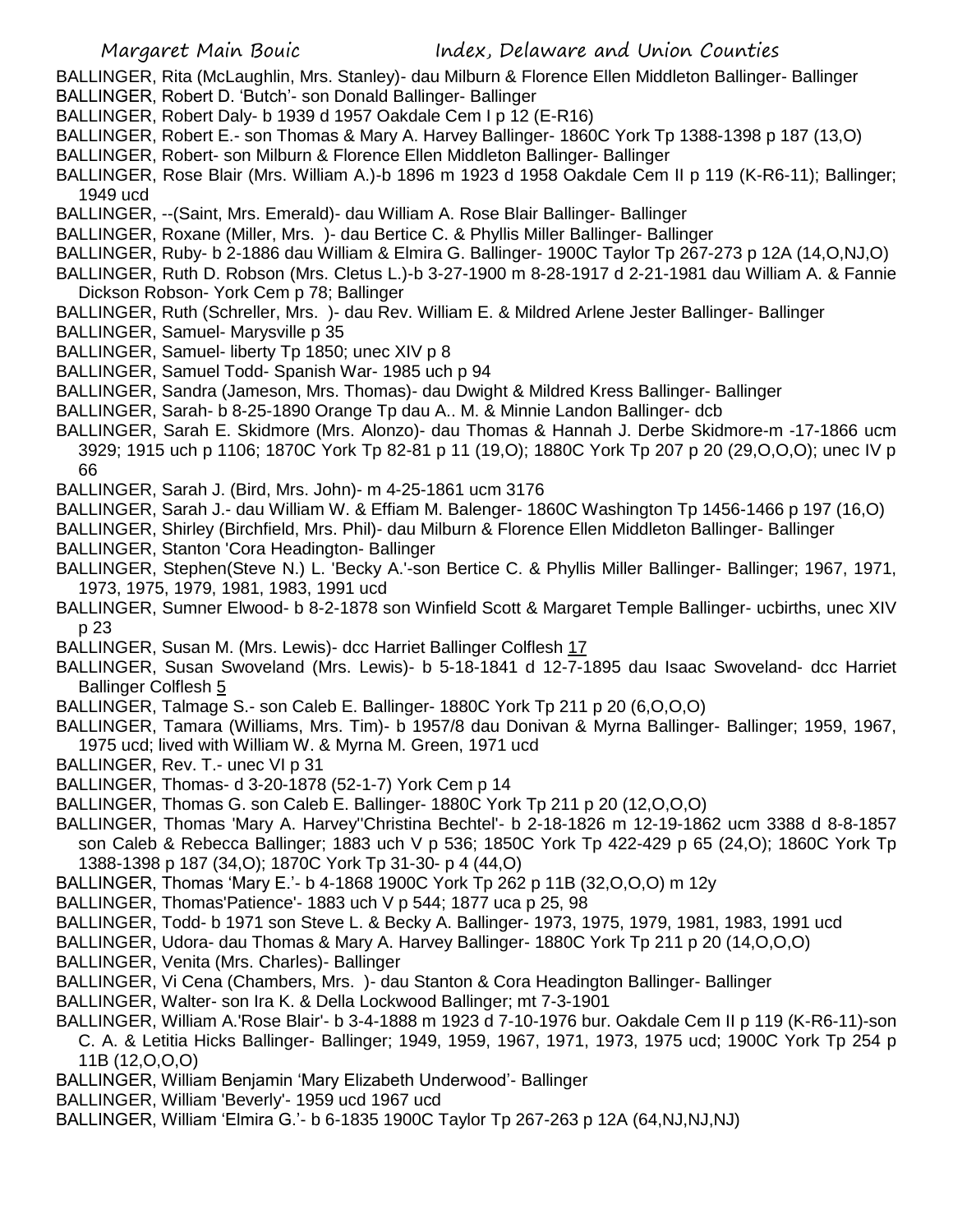BALLINGER, William- son Lewis & Susan M. Ballinger- dcc Harriet Ballinger Colflesh 8

- BALLINGER, William B. 'Mary Emma'-b 1854 d 1933 York Cem p 44 son Thomas & Mary A. Harvey Ballinger-1883 uch V p 536; 1860C York Tp 1388-1398 p 188 (5,O); 1870C York Tp 31-30 p 4 (15,O); 1880C York Tp 205 p 20 (25, O,O,Vt) p 027A; 1883 uch V p 663
- BALLINGER, William E. 'Winifred Hazel Phipps'-b 1890 m 8-4-1910 d 10-16-1970 York Cem p 70- son Thomas G. & Mary E. Simpson Ballinger- 1959, 1967 ucd; 1900C York Tp 262 p 11B (9,O,O,O)
- BALLINGER, Rev. William E.- b 5-19-1899 m 5-11-1930 d 4-29-1997 (97) bur Kenton son William Benjamin & Mary Elizabeth Underwood Ballinger- Ballinger
- BALLINGER, Dr. William Inskeep 'Matilda Mark Taylor'- b 10-18-1828 m 2-18-1857 d 12-29-1918 bur Forest Grove- son Joshua & Delilah Inskeep- Genther p 51, 52; mt 3-4-1857; 1985 uch p 94, 166; unec VIII p 53
- BALLINGER, William J.- 1850C Marysville 522-531 p 80 (22,O)
- BALLINGER, William L.- son Donald Ballinger- Ballinger
- BALLINGER,/Balenger, William W. 'Effiam M.'- 1860C Washington Tp 1456-1466 p 197 (40,O)
- BALLINGER, Winfield Scott 'Margaret C. Temple'- m 6-2-1877 ucm 6073; 1870C Washington Tp 77-73 p 11 (19,O); 1880C Washington Tp 206-213 p 23 (29,O,O,Scotland)
- BALLINGER, Winifred Hazel Phipps (Mrs. William E.)- b 6-8-1894 m 8-4-1910 d 12-19-1979 bur York Cem dau William & Ida Disbennett Phipps- Ballinger;1949, 1959, 1967 ucd
- BALLINGER, W. W.- b 1821 d 1892 Southardtown Cem York Tp p 12
- BALLMAN, Barbara Applegate (Mrs. David L.)-dau Marlyn & Bertha L. Applegate- 1959, 1967, 1983, 1991 ucd; Applegate
- BALLMAN, Betty Jean Frye (Mrs. William F.)- Ballman; 1979, 1981, 1983 ucd
- BALLMAN, Christina- b 1963 dau William F. & Betty Ballman- 1979 ucd
- BALLMAN, Dave- son David L. & Barbara Applegate Ballman- 1991 ucd
- BALLMAN, David L. 'Barbara Applegate' Applegate; 1983, 1991 ucd
- BALLMAN, Helen Marie (Hamilton, Mrs. )- dau William f. & Betty Jean Frye Ballman- 1979 ucd; Ballman
- BALLMAN, Hiram- son William Richard Ballman- Ballman
- BALLMAN, Julia Ann (Williams, Mrs. )- dau William F. & Betty Jean Frye Ballman
- -Ballman
- BALLMAN, Linda Sue (Pierce, Mrs. )- dau William F. & Betty Jean Frye Ballman- Ballman
- BALLMAN, Mary Jo Anne (Pack, Mrs. )- dau William F. & Betty Jean Frye Ballman- Ballman
- BALLMAN, Marsha Marie- b 8-9-1974 dau David & Barbara Applegate- Ballman; 1983 ucd; Applegate
- BALLMAN, Melissa Lee- b 1969 dau David L. & Barbara Applegate Ballman; 1983 ucd; engaged to John William Brown
- BALLMAN, Sarah Leinaala Alapai (Mrs. William Richard)- b 3-3-1948 Hawaii m 5-12-1973 dau James & Agnes Alapai- Ballman; Alapai
- BALLMAN, N. Virginia (Pinney, Mrs. )- dau William F. & Betty Jean Fry Ballman- Ballman
- BALLMAN, William F. 'Betty Jean Frye'- Ballman; 1979, 1981, 1983 ucd
- BALLMAN, William Richard 'Sarah Leinaali Alapai'- b 7-21-1951 m 5-12-1973 d 5-10-1982 cremated son William F. & Betty Jean Frye Ballman- Ballman
- BALLMANN, Agnes (Riggs, Mrs. )- dau Joseph Anthony & Annabelle Wheatley Ballmann- Ballmann
- BALLMANN, Annabelle Wheatley (Mrs. Joseph Anthony)- Ballmann
- BALLMANN, Carolyn (Dunaway, Mrs. )- dau Leo Anthony & Evelyn Ballmann- Ballmann
- BALLMANN, David- son Leo Anthony & Evelyn Ballmann- Ballmann
- BALLMANN, Doug- son Leo Anthony & Evelyn Ballmann- Ballmann
- BALLMANN, Evelyn (Mrs. Leo Anthony)- Ballmann
- BALLMANN, Eugene- son Joseph Anthony & Annabelle Wheatley Ballmann- Ballmann
- BALLMANN, Francis- son Joseph Anthony & Annabelle Wheatley Ballmann- Ballmann
- BALLMANN, Joseph Anthony 'Annabelle Wheatley'- Ballmann
- BALLMANN, Leo Anthony 'Evelyn'- b 1-18-1912 d 11-24-1991 (79) bur Glen Rest- son Joseph Anthony & Annabelle Wheatley Ballmann- Ballmann
- BALLMANN, Loretta (Fricks, Mrs. )- dau Leo Anthony & Evelyn Ballmann- Ballmann
- BALLMANN, Margaret (Stegner, Mrs. )- dau Leo Anthony & Evelyn Ballmann- Ballmann
- BALLMANN, Melissa Lee (Brown, Mrs. John William)- m 1991; mt 10-25-1991 dau David Ballmann-Ballmann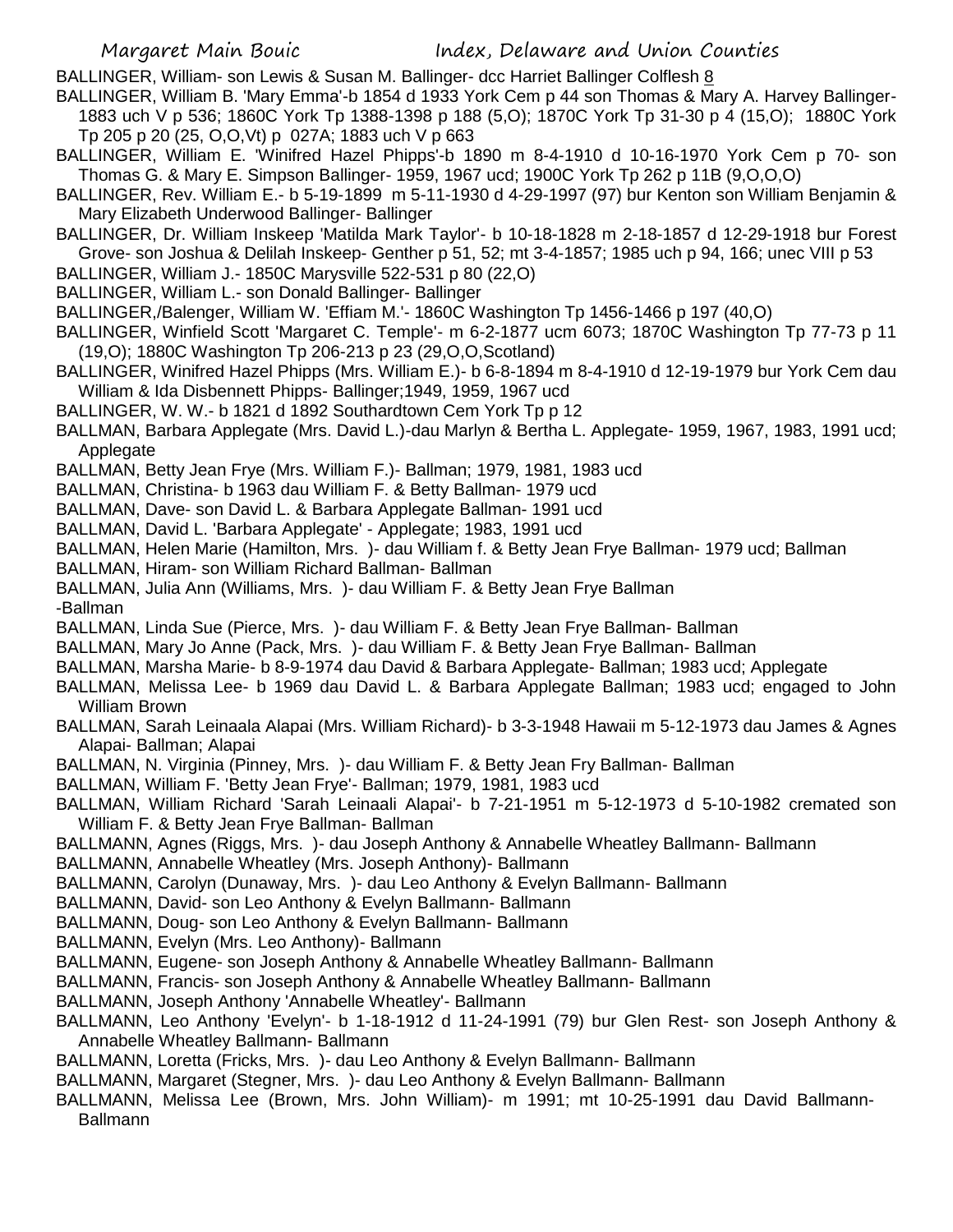- BALLMANN, Mike- son Leo Anthony & Evelyn Ballmann- Ballmann
- BALLMANN, Regina (Sheehan, Mrs. )- dau Joseph Anthony & Annabelle Wheatley Ballmann- Ballmann
- BALLMANN, Steve- son Leo Anthony & Evelyn Ballmann- Ballmann
- BALLMANN, Theresa (Bell, Mrs. )- dau Leo Anthony & Evelyn Ballman- Ballman
- BALLON, ---unec VII p 45
- BALLOR, Elizabeth (Heminger, Mrs. George)- m 9-4-1855 ucm 2325
- BALLOTI, Ann M. (Wolford, Mrs. Charles L.)(Hall, Mrs. Harold)- b 11-28-1919 m(1) 12-28-1939 (2) 5-8-1964 d 9-20-1979 bur Dublin dau Julio & Mary Cunco Balloti- Wolford; Balloti
- BALLOTI, Julio 'Mary Cunco'- Balloti
- BALLOTI, Mary Cunco (Mrs. Julio)- Balloti
- BALLOU,---family of Gene Schwarz #347 unec XI p 49
- BALLOU-BALLOW- Abigail (Dunham, Mrs. John)- 1850C Union Tp 1238-1256 p 184 (38, RI); uccp p 21; 1877 uca p 83; delge VIII p 48
- BALLOU, Abigail (Wilcox,, Mrs. Jonathan B. Y.)- unec XII p 16
- BALLOU, Alfred Horace- son Martin & Betsey Lyon Ballou- 1883 uch V p 216
- BALLOU, Amelia- dau Horace & Mary Witter Ballou- 1850C Marysville 527-537 p 81 (7,O)
- BALLOU, Amy Ann- dau Martin & Betsey Lyon Ballou- 1883 uch V p 216; mt 3-9-1859, 4-6-1859(gd);
- BALLOU, Amy Ann(Emma) ( Witter,Mrs. Elijah Jr.)-b 6-12-1810 d 3-27-1883 Milford Cem R6 Un Al Cem p 14; 1850C Union Tp 1240-1258 p 187 (40, Mass);1880C Union Tp 13 p 2 (70, Mass, RI, Mass)- 1883 uch V p 211
- BALLOU, Anna A.- 1860C Liberty Tp Un Co 931-91 p 126 (10,O)
- BALLOU, Annie M. (March or Marsh,Mrs. Philo A.)- m 12-2-1866 ucm 4088
- BALLOU, Arminda Elizabeth (Ellsworth, Mrs. Wallace Dale)- b 3-13-1843 d 7-1-1876 dau Horace Gould Donald & Mary Reynolds Witter Ballou- ped Marjorie Baldwin Wiechmann #234 15- unec X p 68, XIV p 45
- BALLOU, Barbara Jean (Baker, Mrs. Donald E.)- dau Herbert W. Ballou Jr.- m 8-16-1970- Baker
- BALLOU, Bernice- d 1-29-1979 (85) bur. Mlb sister Carol E. Ballou- Ballou; 1969, 1971 dcd
- BALLOU, Blee (McAdow, Mrs. S. A.)- m 1-17-1875 mt 3 p 8
- BALLOU, Carol E.- d 11-23-1972 (70) bur. Mlb- Ballou
- BALLOU, Caroline Colver (Mrs. George W.)- 1857 unec IV p 17, XII p 11
- BALLOU, Charles- son George W. & Caroline Colver Ballou- 1860C Union Tp 629-635 p 88 (2,O)
- BALLOU, Clarrisa L.- d 6-6-1839 (15-9-18) Hathaway Cem Un Al p 83 dau Martin & Betsey Lyon Ballou- 1883 uch V p 216
- BALLOU, David- son Martin & Betsey Lyon Ballou- 1883 uch V p 216
- BALLOU, David- 1840C Union Tp 654 (60-70)
- BALLOU, David W.- d 9-19-1840 (32-10-19) Hathaway Cem Un Al p 83; unec III p 46; uccp p 21(est) j2 p 267
- BALLOU, Elisabeth- dau Abigail Ballou- 1850C Union Tp 1238-1256 p 184 (18,O)
- BALLOU, Eliza (Witter, Mrs. )- dau Martin Ballou- 1883 uch V p 178
- BALLOU, Elizabeth (Betsy)Lyon (Mrs. Martin)- b 3-12-1780 d 11-13-1851 Hathaway Cem Un Al p 83; 1840C Union Tp 653 (50-60); 1850C Union Tp 1239-1257 p 184 (70, Mass); 1883 uch V p 216; mt 3-9-1859, 4-6-1859
- BALLOU, Elizabeth (Heminger, Mrs. G. F.)- m slip- unec VIII p 35
- BALLOU, Frank D.- son George W. & Caroline Colver Ballou- 1860C Union Tp 629-635 p 88 (10/12,O)
- BALLOU, George W.'Caroline Colver'- son Abigail Ballou- 1850C Union Tp 1238-1256 p 184 (15,O); 1860C Union Tp 629-635 p 88 (25,O); 1883 uch IV p 457; 1857 unec IV p 17 1857, XII p 11
- BALLOU, Henry- son Martin & Betsey Lyon Ballou- 1883 uch V p 216
- BALLOU, Henry W.- mt 10-13-1851 (est)
- BALLOU, Herbert W. Jr.- Baker
- BALLOU, Rev. Horace G.'Mary R.Witter'-b 1819 m 12-30-1841 ucm 764 d 1855- 1883 uch V p 12; uccc p 30 (1844); 1850C Marysville 527-537 p 86 (31,O); 1883 uch III p 384; unec VI p 31; ped Marjorie Baldwin Wiechmann #234 30- unec X p 68, XI p 16, 29, 41, XIII p 19, XIV p 45
- BALLOU, Horace S.- son Horace & Mary Witter Ballou- 1850C Marysville 527-537 p 81 (2,O)
- BALLOU, James Lyle 'Zella Marie Day'- Cowgill p 48
- BALLOU, Jedida- mt 4-6-1859
- BALLOU, John Crawford- b 1839 suicide 1852- son James & Rebecca Blue- unec IV p 8, 19, 20, XI p 40, 51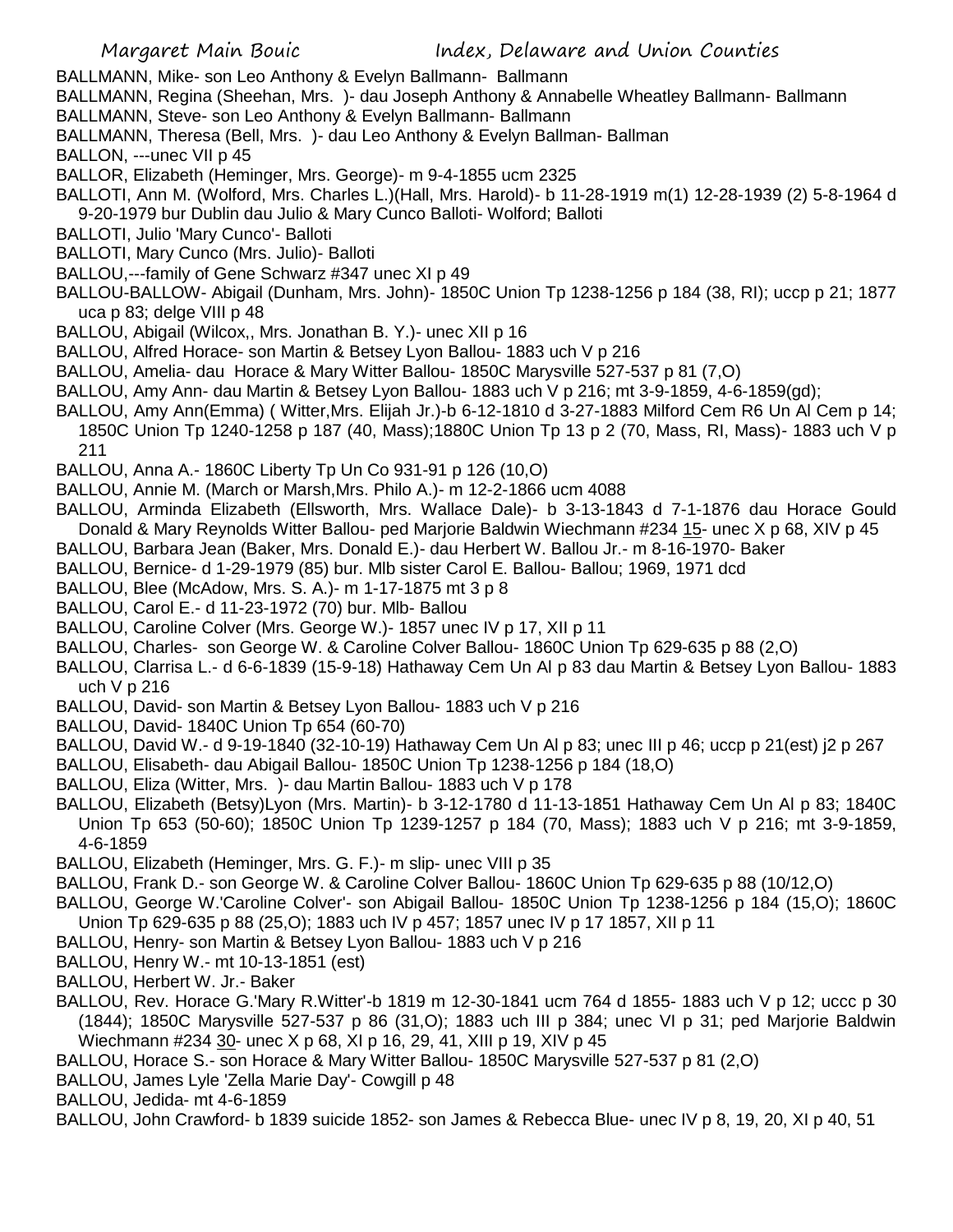- BALLOU, John- son Martin & Betsey Lyon Ballou- 1883 uch V p 216; mt 4-6-1859
- BALLOU, Kay Marie (Schultz, Mrs. Gordon Earl)- b 8-19-1940 m 8-18-1956 dau James Lyle & Zella Marie Day Ballou- 48
- BALLOU, Laura- dau Abigail Ballou- 1850C Union Tp 1238-1256 p 184 (13,O); 1860C Liberty Tp Un Co 931-941 p 126 (23,O)
- BALLOU, Lila L.- b 1945 d 1959 Oakdale Cem II p 124 (K-R8-17)
- BALLOU, Lucy(Burnham, Mrs. Henry)(Henderson, Mrs. D. H.)-b 1840 d 11-4-1901 Oakdale Cem I p 152 (C-R4-5) dau Abigail Ballou 1850C Union Tp 1238-1256 p 184 (10,O)
- BALLOU, Lucy M. (Wilson, Mrs. James)- d 10-28-1833 (38) Hathaway Cem- Un Al p 83
- BALLOU, Lucy- dau Martin & Betsey Lyon Ballou- 1883 uch V p 216
- BALLOU, Lydia Ann- mt 3-9-1859, 4-6-1859
- BALLOU, Lyle L.'Zella M'- b 1898 d 4-15-1881 Oakdale Cem II p 124 (K-R8-17)(K-85-N1/2)- brother Carol E. Ballou- Ballou
- BALLOU, Marilyn Patricia (Roberts, Mrs. Birney H.)- m 8-19-1961 dau Dr. O. L. Ballou- Ballou
- BALLOU, Martha (Little, Mrs. )\_ d 1-4-1979 (83) Marlborough Cem, sister Bernice & Lyle Ballou
- BALLOU, Martin 'Elizabeth'- b 10-29-1780 d 11-25-1869 Hathaway Cem Un Al p 83; 1840C Union Tp 653 (50-60); 1850C Union Tp 1239-1257 p 184 (70,RI); uccp p 14, 21; 1883 uch V p 178, 184, 198, 216; mt 12-8-1869(obit)
- BALLOU, Mary S.- dau Horace & Mary Witter Ballou- 1850C Marysville 527-537 p 81 (6,O)
- BALLOU, Mary Reynolds Witter (Mrs. Horace G.)- m 12-30-1841 ucm 764 d 1865 dau David & Sally Witter Witter- 1883 uch V p 12; 1850C Marysville 527-537 p 81 (29,O); ped Marjorie Baldwin Wiechmann #234 31-unec X p 68, XI p 41, XIV p 45
- BALLOU, Phyllis- dau Dr. O. L. Ballou- Ballou
- BALLOU, Dr. O. L.- Ballou
- BALLOU, Ralph- brother Carol E. Ballou- Ballou
- BALLOU, Zella Marie Day (Mrs.James Lyle) b 8-20-1905 d 9-13-2002 Oakdale Cem II p 124 (K-R8-17); Cowgill p 48
- BALLREICH, Arthur Bruce 'Vera May Warren'- d 1977- Ballreich
- BALLREICH, Irene (Chafins, Mrs. )- dau Arthur Bruce & Vera May Warren Ballreich- Ballreich
- BALLREICH, Norma (Collins, Mrs. )- dau Arthur Bruce & Vera May Warren Ballreich- Ballreich
- BALLREICH, Norman R.- son Arthur Bruce & Vera May Warren Ballreich- Ballreich
- BALLREICH, Vera May Warren (Mrs. Arthur Bruce)- b 5-14-1915 Ravenna d 5-23-1990 dau Clarence M. & Iva Paden Warren- Ballreich
- BALLUCK, Jay 'Nancy Nietz'- son Paul Balluck- Balluck
- BALLUCK, Jill Elizabeth- b 7-21-1977 dau Jay & Nancy Nietz Balluck- Balluck
- Balluck, Nancy Nietz (Mrs. Jay)- dau Fred Nietz- Balluck
- BAlluck, Paul- Balluck
- BALLY, Mary M. (Mrs. Ronald E.)- 1969 dcd
- BALLY, Ronald E. 'Mary M.'- 1969 dcd
- BALLY, Trudy- b 1963 dau Ronald E. & Mary M. Bally- 1969 dcd
- BALLY, Timothy- b 1961 son Ronald E. & Mary M. Bally- 1969 dcd
- BALMER, Henry W.- b 8-29-1892 Delaware Town son Edward E. & Lizie Myres Balmer- dcb
- BALMER, Rebecka M.- 1880C Delaware Town p 518C
- BALO, ------unec V p 13; unec VI p 25 family Barbara Clark \$ 84 un co gen soc
- BALO, Edward M. 'Flora B.'- b 1869 Un Co d 8-5-1933 Oakdale Cem I p 106 (F-R1-13); 1900C Liberty Tp Un Co 138-141 [ 6B (31,O,Switz.O) m 10y
- BALO, Elnora K.- b 7-18-1909 d 1-20-1995 (85) bur Coshocton- dau Stacey J. & Sadie J. Roahrig Balo- Balo
- BALO, Flora B.(Mrs. Edward M.)-b 1870 Muskingum, Co d 10-4-1910 (40y 1m) Oakdale Cem 2325 (13F) I p 106; 1900C Liberty Tp Un Co 138-141 p 6B (29,O,O,O) 3 ch
- BALO, Herbert- b 9-1896 son William & Zela D. Balo- 1900C Paris Tp 77-80 p 5B (3,O,O,O)
- BALO, Jean William (Mrs. Wolford E.)- d 7-18-1966 dau D. F. Williams- Williams
- BALO, Kema?- b 8-1895 dau Edwin/Edward & Flora B. Balo- 1900C Liberty Tp Un Co 138-141 p 6B (4,O,O,O)
- BALO, Lee- b 1-1895 son William & Zela D. Balo- 1900C Paris Tp 77-80 p 5B (5,O,O,O)
- BALO, Marjorie (Emler, Mrs. )- dau Stacey J. & Sadie J. Roahrig Balo- Balo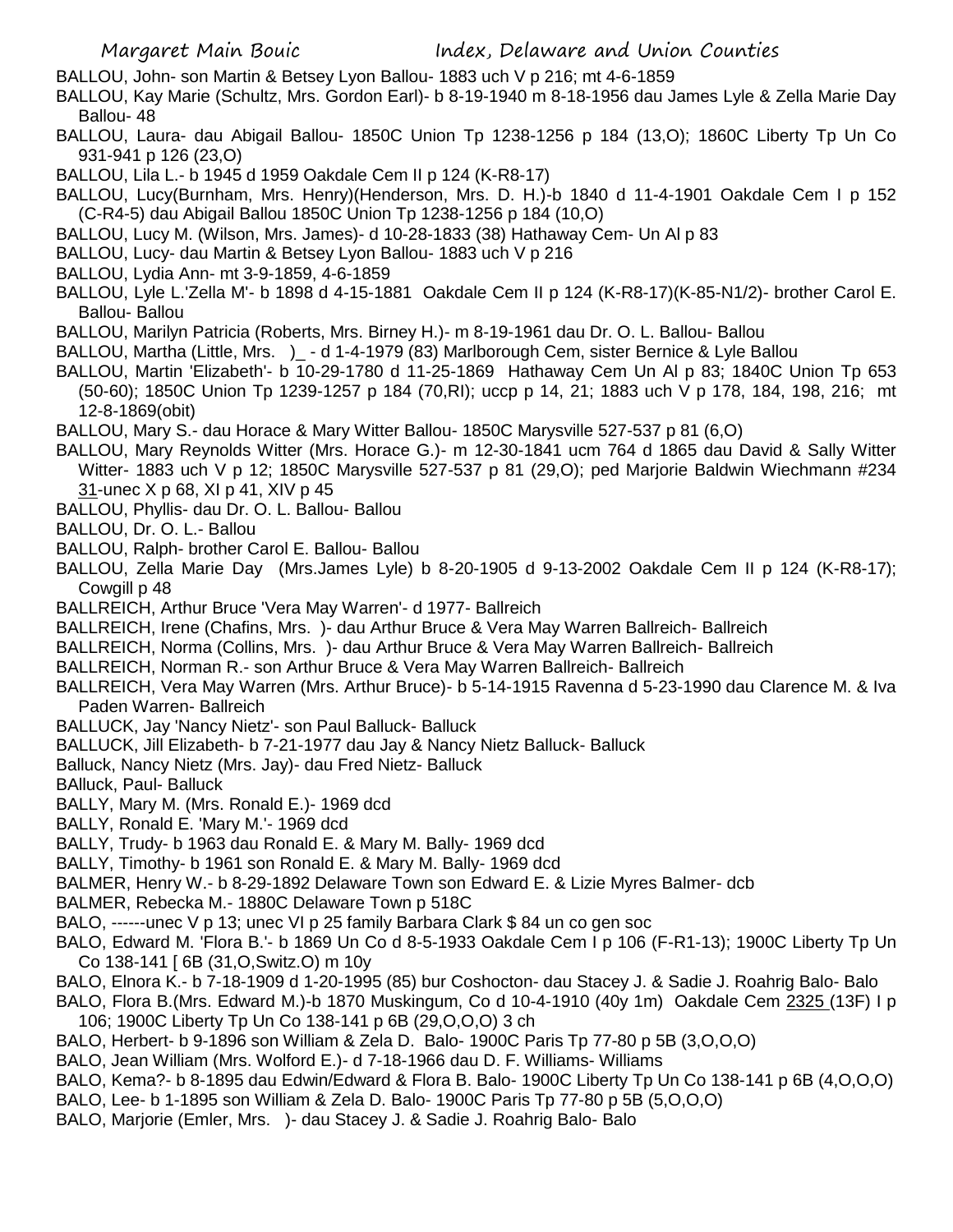- BALO, Mary- b 8-1899 dau William & Zela D. Balo- 1900C Paris Tp 77-80 p 5b (9/12,O,O,O)
- BALO, Roe- b 7-1893 son Edwin/Edward & Flora B. Balo- 1900C Liberty Tp Un Co 138-141 p 6B (6,O,O,O)
- BALO, Sadie J. Roahrig (Mrs. Stacey J.)- Balo
- BALO, Stacey J. 'Sadie J. Roahrig'- Balo
- BALO, William 'Zela D.'- b 7-1867; 1900C Paris Tp 77-80 p 5B (32,O,Switz,O) m 6y
- BALO, Wolford- b 5-1897 son Edwin/Edward & Flora B. Balo- 1900C Liberty Tp Un Co 138-141 p 6B (3,O,O,O)
- BALO, Zela D. (Mrs. William)- b 11-1869- 1900C Paris Tp 77-80 p 5B (32,O,O,O) m 6y, 3 ch
- BALOGA, Donald Daniel- Baloga- engaged to Jennifer Diane Poling
- BALOGA, Joseph 'Kathleen' 1969, 1971 dcd
- BALOGA, Kathleen (Mrs. Joseph)- 1969, 1971 dcd
- BALOGH,(BALOUGH) Greg- son Louis & Robinette Eckel Balogh- dcq Edna Wickerham Eckel 1; 1961 dcd (14), 1969, 1971, 1980 dcd; Balogh
- BALOGH, Louis 'Robinette Eckel'- dcq Edna Wickerham Eckel 1; 1961,1969, 1971, 1980 dcd
- BALOGH, Robinette Eckel (Mrs. Louis)- dau Lloyd E. & Edna Wickerham Eckel- dcq Edna Wickerham Eckel 1; 1961, 1969, 1971, 1980 dcd
- BALOK, Don 'Kelly DeWitt'- Breece
- BALOK, Kelly DeWitt (Mrs. Don)- Breece
- BALOK, Tiffany Lynn- b 1-14-1986 dau Don & Kelly DeWitt Balok- Breece
- BALOY, Olga (Bowsher, Mrs. James Francis)- b 10-20-1924 m 3-7-1944- Cowgill p 10
- BALSER, Bob 'Edie'- Balser
- BALSER, Carl A. 'Olga M. Fry'- d 2-1-1981 (66) bur. Granville- son Everett & Mary Johnson Balser- Balser
- BALSER, David Wayne- son Everett & Ruth Combs Balser- Balser
- BALSER, Earl E.- son Carl A. & Olga M. Fry Balser- Balser
- BALSER, Edie (Mrs. Bob)- Balser
- BALSER, Edith (Mrs. Robert D.)- 1961 dcd
- BALSER, Edna L.- dau Carl A. & Olga M. Fry Balser- Balser
- BALSER, Everett 'Mary Johnson'- Balser
- BALSER, Everett "Wayne"'Ruth Combs'- b 5-3-1919 d 7-26-1993 (74) Forest Lawn Cem- son Everett & Mary Johnson Balser- Balser
- BALSER, Henry H.- son Everett & Mary Johnson Balser- Balser
- BALSER, Henry R. 'Mary A. '- d 10-14-1995 (79) St. Joseph Cem- Balser
- BALSER, James Michael- b 3-20-1995 son Kurt & Michele Denise Curry Balser- Balser
- BALSER, John K.- son Carl A. & Olga M. Fry Balser- Balser
- BALSER, Joseph Tyler- b 12-20-1990 son Kurt & Michele Denise Curry Balser- Balser
- BALSER, Kimberley (Thompson, Mrs. Keith)- dau Robert E. & Edith T. Balser- Balser; Thompson; 1961 dcd (llm)
- BALSER, Kurt 'Michele Denise Curry'- b 3-4-1989- son Robert D. & Edith T. Balser- Balser; 1961 dcd (2)
- BALSER, M. Lee- son Carl A. & Olga M. Fry Balser- Balser
- BALSER, Lynn A.- son Carl A. & Olga M. Fry Balser- Balser
- BALSER, Mary A. (Mrs. Henry R.)- Balser
- BALSER, Mary Alice (Morgan, Mrs. )(Ritenour, Mrs. )- dau Everett & Mary Johnson Balser- Balser
- BALSER, Mary Johnson (Mrs. Everett)- Balser
- BALSER, Maxine (Galluzzo, Mrs. )(Stout, Mrs. )- dau Everett & Mary Johnson Balser- Balser
- BALSER, Michele Denise Curry (Mrs. Kurt D.)- m 3-4-1989 dau Dennis & Wanda Curry- Balser
- BALSER, Olga M. Fry (Mrs. Carl A.)- Balser
- BALSER, Philip- delge X p 73 (1820)
- BALSER, Robert D. 'Edith T.'-son Everett & Mary Johnson Balser- 1961 dcd ; Balser
- BALSER, Ruth Combs (Mrs. Everett)- Balser
- BALSER, Wayne- brother Carl A. Balser- Balser
- BALSFORD, Caroline- dau William & Rebecca Balsford- 1850C Jerome T. 1761-1781 p 259 (4,O)
- BALSFORD, Rebecca (Mrs. William)- 1850C Jerome Tp 1761-1781 p 259 (27, Pa)
- BALSFORD, William 'Rebecca'- 1850C Jerome Tp 1761-1781 p 259 (28, Md)
- BALSIGER, Betty J. (Kiss, Mrs. Lewis F.)- m 8-25-1944- Balsiger; Kiss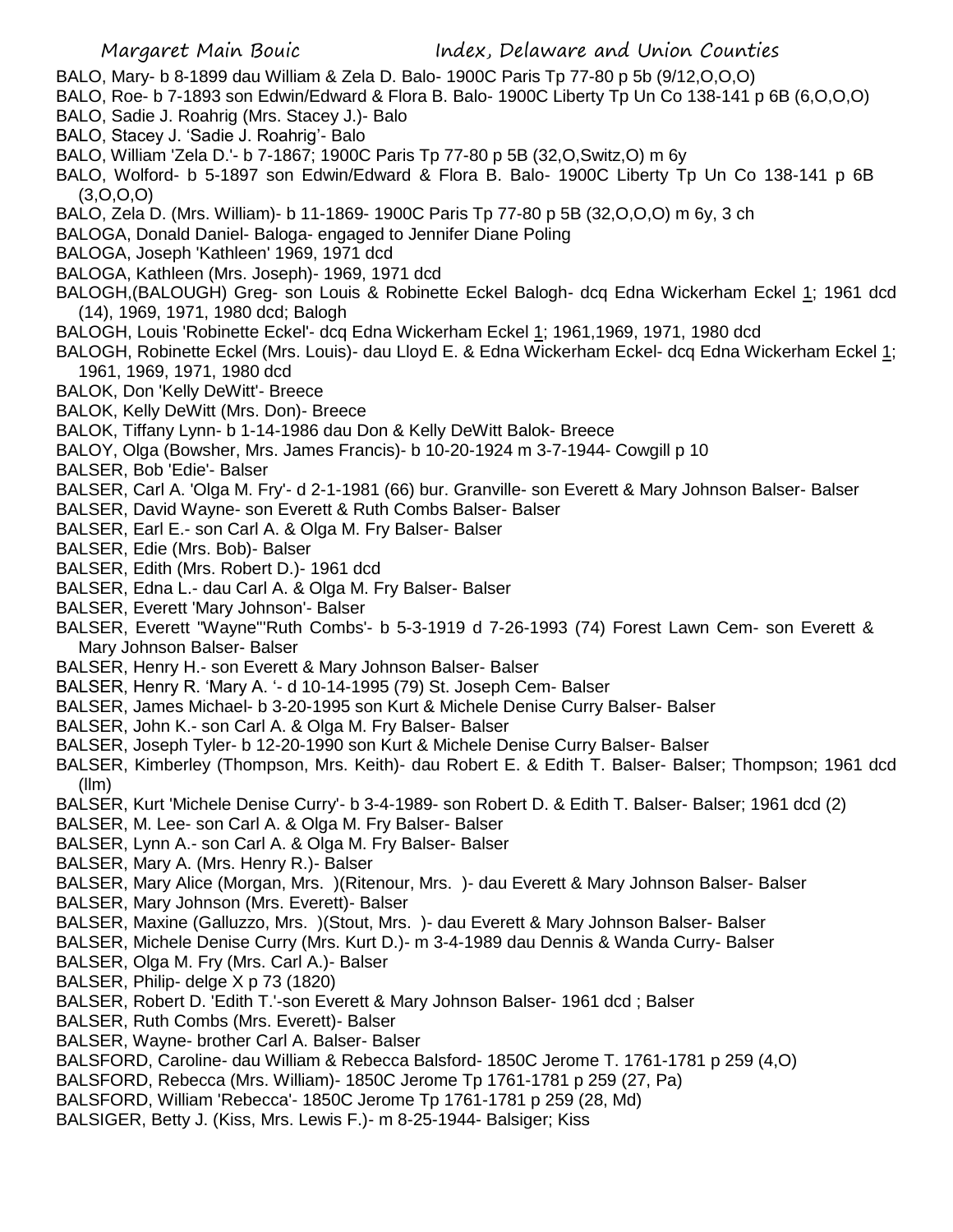- BALSIGER, Beulah F.(Mrs. Charles)- Balsiger; 1959 ucd
- BALSIGER, Bonnie-b 1951 dau Ethel M. Balsiger- 1967, 1971 ucd
- BALSIGER, Charles N. 'Beulah F.'son Thurman Roy & Leora Balsiger- 1949,1959 ucd
- BALSIGER, Charlotte Kay (Mrs. Elmer L.)- 1979, 1981 ucd
- BALSIGER, Cheryl M.- dau Ethel M. Balsiger- 1967, 1971,1979, 1981 ucd
- BALSIGER, Connie-dau Ethel M. Balsiger- 1967, 1971,1975 ucd
- BALSIGER, Daniel Nathan- b 11-16-1975 son Thurman & Mary Sigers Balsiger- Balsiger
- BALSIGER, Daria- b 1975 dau Cheryl M. Balsiger- 1979, 1981 ucd
- BALSIGER, Darla B.- Balsiger- engaged to Zacharia Wolford
- BALSIGER, David- b 8-8-1967 d 7-1-1996 (28) son Paul E. & Janet Heil Balsiger- 1979, 1981, 1983 ucd
- BALSIGER, Denise- b 1957 dau Ethel M. Balsiger- 1967, 1971,1973 ucd
- BALSIGER, Donna- b 1950 dau Ethel M. Balsiger- 1967 ucd
- BALSIGER, Dorothy M. (Mrs. Floyd L.)- 1961 dcd
- BALSIGER, Elmer 'Ethel'- 1949 ucd
- BALSIGER, Elmer- son Elmer & ethel Balsiger- 1949 ucd
- BALSIGER, Elmer L. 'Charlotte Kay'-1967, 1979, 1983 ucd
- BALSIGER, Ethel M.-1967, 1971, 1973, 1975, 1979, 1981, 1983 1991 ucd
- BALSIGER, Ethel (Mrs. Elmer)- 1949 ucd
- BALSIGER, Floyd L. 'Dorothy M.'-son Thurman Roy & Leora Balsiger- 1949,1961 dcd
- BALSIGER, Jacqueline- dau Floyd L. & Dorothy M. Balsiger- 1961 dcd (4)
- BALSIGER, Janet Heil (Mrs. Paul E.)- m 2-28-1967 dau Thomas H. Heil- Balsiger; 1979, 1981, 1983, 1991 ucd
- BALSIGER, John M.- b 1973 son Thurman & Mary Balsiger-1967, 1973 ucd
- BALSIGER, Leora (Mrs. Thurman Roy)-1949, 1959 ucd
- BALSIGER, Lewis- son Thurman Roy & Leora Balsiger- 1949 ucd
- BALSIGER, Mary Siders (Mrs. Thurman)- 1973 ucd; Balsiger
- BALSIGER, Paul E. 'Janet Heil'-son Elmer & Ethel Balsiger- m 2-28-1967- Balsiger; 1949, 1967, 1975, 1979, 1981 1991 ucd
- BALSIGER, Randolph- son Floyd L. & Dorothy M. Balsiger- 1961 dcd (5)
- BALSIGER, Shelley (Combs, Mrs. Jerry) b 1971 dau Paul E. & Janet Heil Balsiger-1979 ucd
- BALSIGER, Thurman Roy. 'Leora'-1949, 1959 ucd
- BALSIGER, Thurman 'Mary Siders'- son Ethel Balsiger-1959, 1967, 1973 ucd; Balsiger
- BALSIGER, Vicky- dau Floyd L. & Dorothy M. Balsiger- 1961 dcd (7)
- BALSIGER, William-b 1955 son Ethel M. Balsiger- 1967, 1971, 1981,1983 ucd
- BALSIGER, Yvonne- dau Floyd L. & Dorothy M. Balsiger- 1961 dcd (8)
- BALSLEY, Phoebe Ross (Mrs. )- dau Dr. Joseph & Mary E. Long Ross- dumch p 206
- BALTSLEY, Mary (Wurm, Mrs. John L.)- b 3-11-1831 d 9-13-1923- dcc Bonita Evans Young 27
- BALSTON, William S.- 1883 uch V p 372
- BALTAZAR, Amber Nichole- dau Jeffrey M. & Denise L. Starr Baltazar- Baltazar
- BALTAZAR, Denise L. Starr (Mrs. Jeffrey M.)- m 8-15-1986- Baltazar
- BALTAZAR, James E. 'Jane M.'- 1973, 1975, 1979, 1981 ucd
- BALTAZAR, Jane M. (Mrs. James E.)- 1973, 1975, 1979, 1981, 1983 ucd
- BALTAZAR, Jeffrey M.'Denise L. Starr'- b 1961 m 8-15-1986 son James E. & Jane M. Baltazar- Baltazar; 1975, 1979, 1981, 1983 ucd
- BALTAZAR, Jeri Lynn (Cavender, Mrs. Thomas Randall)- m 5-22-1982-dau James E. & Jane M. Baltazar-Baltazar; 1973, 1975, 1979,181 ucd-
- BALTAZAR. Jim- b 1957 son James E. & Jane M. Baltazar- 1973 ucd
- BALTAZAR, Sasha Danielle- b 8-12-1987 dau Jeffrey M. & Denise L. Starr Baltazar- Baltazar
- BALTHASER, Annette M.(Mrs. Fred F.)- b 10-6-1891 d 4-13-1988 (96) Oak Grove Cem -Balthaser
- BALTHASER, Amy Beth (Niven, Mrs. Ricky Edward)- m 9-26-1987- dau William D. & Barbara Brown Balthaser- Balthaser
- BALTHASER, Ann- dau William D. & Barbara Brown Balthaser- Balthaser
- BALTHASER, Barbara Brown (Mrs. William D.)- m 11-26–1946 dau Alexander M. & Marie T. Brown- Brown; Balthaser
- BALTHASER, Clara M. Eckert (Mrs. Guy D.)- b 11-12-1895 d 2-1-1990 (94) Oak Grove Cem Balthaser-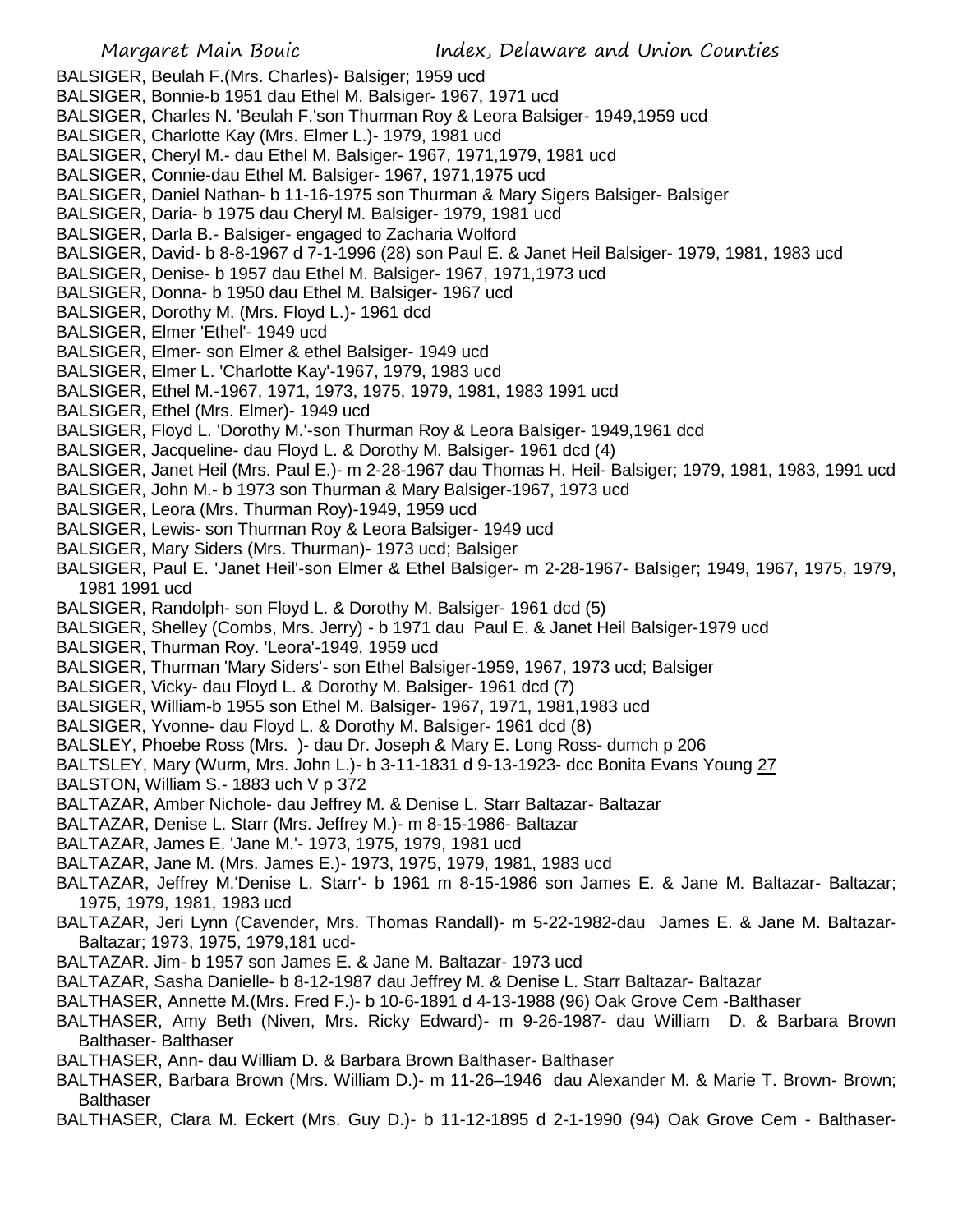Pabst 8 p 30, 36

BALTHASER, Clarence 'Daisy Freshwater'- m 5-28-1896- Freshwater p 93

BALTHASER, Daisy Freshwater (Mrs. Clarence)- b 8-21-1873 m 5-28-1896 d 3-23-1951 dau Reuben & Amy A. Butts Freshwater- Freshwater p 93

BALTHASER, David 'Kathleen Jeorgson'- m 10-20-1973 son William & Barbara Balthaser- Balthaser

BALTHASER, Don- son William D. & Barbara Brown Balthaser- Balthaser

BALTHASER, Donald F.- son Fred F. & Annette Balthaser-Balthaser

BALTHASER, Eugene C. 'Mary J.'- 1983 ucd

BALTHASER, Fred F.'Annette'- d 5-26-1967 (76) bur Oak Grove Cem -Balthaser

BALTHASER, George H.- d May 1910(44)- Balthaser

BALTHASER, Gerald 'Katharine Calhoun'- b 9-7-1879 son Clarence & daisy Freshwater Balthaser- Freshwater p 93

BALTHASER, Guy D. 'Clara'- d 10-16-1959 bur Oak Grove Cem brother Fred Balthaser- Balthaser

- BALTHASER, Katharine Calhoun (Mrs. Gerald)- Freshwater p 93
- BALTHASER, Kathleen Jeorgson (Mrs. David)- m 10-20-1973 dau Carl Jeorgsen- Balthaser
- BALTHASER, Maribeth Ellen- b 1929 dau Gerald & Katharine Calhoun Balthaser- Freshwater p 93

BALTHASER, Mary J. (Mrs. Eugene C.)- 1983 ucd

BALTHASER, Robert E.- son Fred F. & Annette Balthaser-Balthaser

BALTHASER, William D. 'Barbara- m 11-26-1946 son Guy & Clara Eckert Balthaser- Balthaser

BALTIMORE, Eliza A.- d 10-18-1868 (1-11-9) Price Cem djlm p 25 dau Frederick & S. Baltimore

- BALTIMORE/BALTIMUR, Frederick 'Sarah' -d 1-16-1894 (74-11-14); Price Cem djlm p 25, 32; 1877 uca p 103- 1870C Jackson Tp 84-83 p 12 (54, Va); 1880C Jackson Tp p 0226 (61,Va, Va,Va)
- BALTIMORE, Jeremiah- d 10-10-1868 (4-11-5) Price Cem djlm p 25; son Frederick & Sarah Baltimore
- BALTIMORE/BALTIMUR, Sarah (Mrs. Frederick)- djlm p 25; 1870C Jackson Tp 84-83 p 12 (45,O); 1880C Jackson Tp p 226A (50,O,O,O)

BALTUS, Danny C.- 1980 dcd

- BALTUS, Jan M. 'Margaret M.'- 1980 dcd
- BALTUS, Linda- b 1964 dau Jan M. & Margaret M. Baltus- 1980 dcd
- BALTUS, Margaret M. (Mrs. Jan M.)- 1980 dcd
- BALTUS, Sherry- b 1967 dau Jan M. & Margaret M. Baltus- 1980 dcd
- BALTY, Lois Marie (Daughters, Mrs. Wynne Lamar)- b 10-11-1927 m 8-8-1952- Weiser p 730
- BALTZ, Betty Jean- dau George N. & Clare Daum Baltz- Baltz; unec XI p 1 #301
- BALTZ, Clare Daum (Mrs. George N.)- Baltz
- BALTZ, George N. 'Clare Daum'- d 1-11-1976 (70)- Baltz
- BALTZ, Katherine (Snow, Mrs. Marvin)- dau George N. & Clare Daum Baltz- Baltz
- BALTZ, Margaret- dau George N. & Clare Daum Baltz- Baltz
- BALTZLE, Louisa (Hanby, Mrs. William B.)- m 8-10-1865 dcm
- BALTZLEY/BATTSLEY, Mary (Wurm, Mrs. John L.)- delge I p 27
- BALUS, Arthur D.- 1870C York Tp 123-121 p 16 (29,O)
- BALY, Barney- 1880C Porter Tp p 455C
- BALY, Hariet- 1880C Jackson Tp p 234A
- BALY, S. M.- 1880C Jackson Tp p 0233
- BALZER, Amy Law (Mrs. Jeff)- dauy Jim & Sandy Low- Balzer
- BALZER, Charles 'Peggy'- Balzer
- BALZER, James 'Judy A. Furay'- d 1975- Balzer
- BALZER, Jeffrey (police)'Amy Law'- son Charles & Peggy Balzer- Balzer
- BALZER, John Andrew- b 7-14-199- son Jeff & Amy Balzer- Balzer
- BALZER, Judy A. Furay (Mrs. James)- b 9-16-1945 d 5-31-1993 (47) bur Springfield dau Jack & Polly Rouse Furay- Balzer
- BALZER, Julie Kathleen- b 5-25-1996 dau Jeff & Amy Law Balzer- Balzer
- BALZER, Nicholas Jeffrey- b 5-30-1998 son Jeff & Amy Law Balzer- Balzer
- BALZER, Peggy (Mrs. Charles)- Balzer
- BALZER, Thomas E.- son James & Judy A. Furay Balzer- Balzer
- BAMBACH, Cari Lynne Henderson (Mrs. Peter Michael)- m 5-22-1999 dau Walter Henderson- Bambach